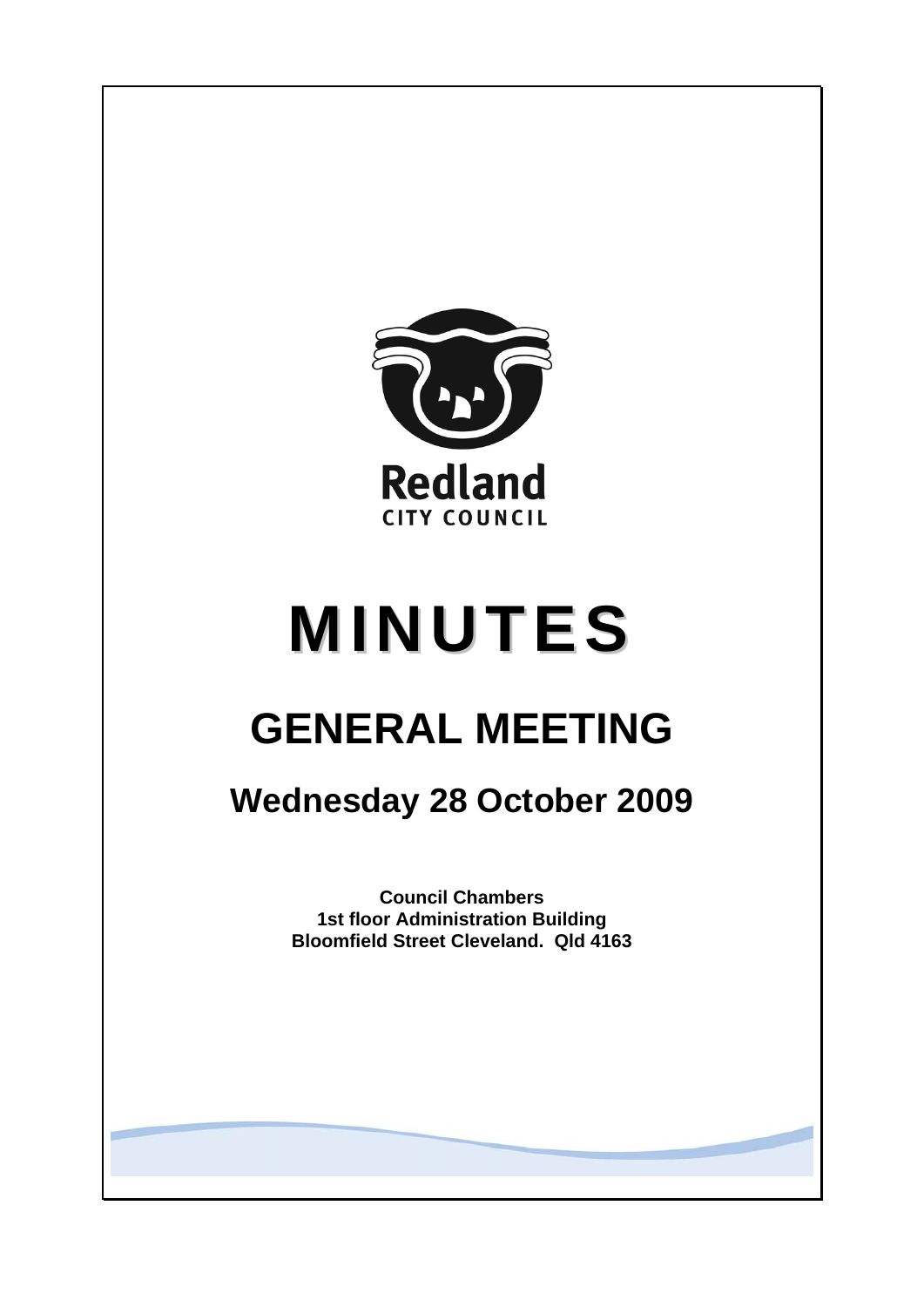### **TABLE OF CONTENTS**

| <b>ITEM</b>             |                                                           | <b>SUBJECT</b>                                                                                  | <b>PAGE NO</b> |
|-------------------------|-----------------------------------------------------------|-------------------------------------------------------------------------------------------------|----------------|
| 1                       |                                                           |                                                                                                 |                |
| $\overline{2}$          |                                                           |                                                                                                 |                |
| 3                       |                                                           | RECORD OF ATTENDANCE AND LEAVE OF ABSENCE 5                                                     |                |
| $\overline{\mathbf{4}}$ |                                                           |                                                                                                 |                |
| 5                       |                                                           | <b>MATTERS OUTSTANDING FROM PREVIOUS GENERAL MEETING</b>                                        |                |
|                         | 5.1                                                       |                                                                                                 |                |
|                         | 5.1.1                                                     | <b>REQUEST FOR REPORT - RESEARCH ON THE IMPACT</b>                                              |                |
|                         | 5.1.2                                                     |                                                                                                 |                |
|                         | 5.1.3                                                     | PETITION (DIVISION 6) - REQUEST FOR BIKE TRACK<br>BETWEEN MOUNT COTTON VILLAGE AND MOUNT        |                |
|                         | 5.1.4                                                     |                                                                                                 |                |
|                         | 5.1.5                                                     | <b>SOLAR LIGHTING - EDDIE SANTAGIULIANA WALKWAY  7</b>                                          |                |
|                         | 5.1.6                                                     |                                                                                                 |                |
|                         | 5.1.7                                                     | PETITION (DIVISION 5) - REQUEST TO EXTEND<br><b>WALKWAY, WATERFRONT EASEMENT REDLAND BAY  7</b> |                |
|                         | 5.1.8                                                     | PETITION - OBJECTING TO THE TRIAL CLOSURE OF                                                    |                |
| 6                       |                                                           |                                                                                                 |                |
| $\overline{7}$          |                                                           |                                                                                                 |                |
|                         | 7.1                                                       | PETITION (DIVISION 5) PARKING AT WEINAM CREEK,                                                  |                |
| 8                       |                                                           |                                                                                                 |                |
| 9                       | <b>DECLARATION OF INTEREST ON ANY ITEMS OF BUSINESS10</b> |                                                                                                 |                |
| 10                      |                                                           |                                                                                                 |                |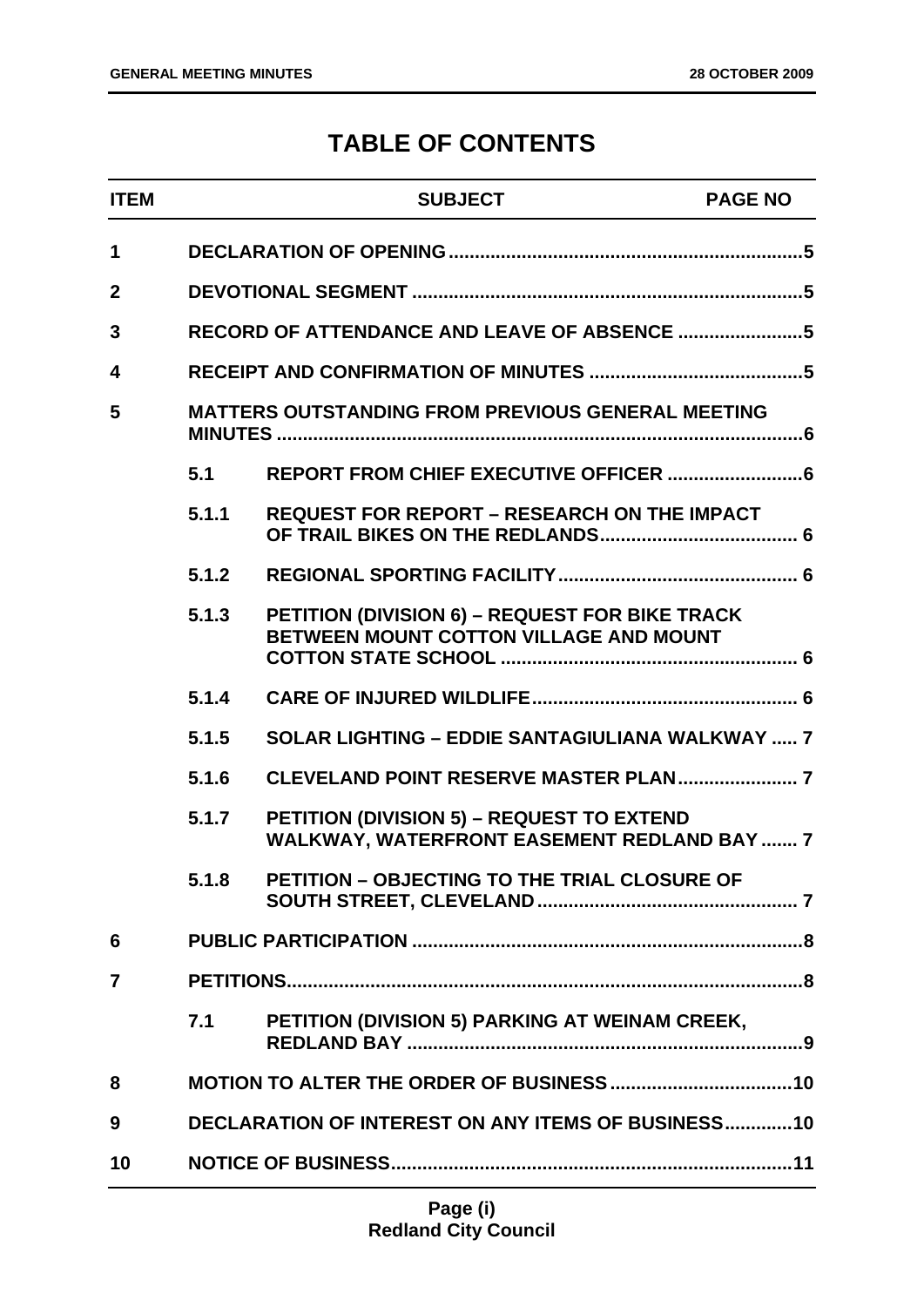|    | 10.1   | PROPOSED AMENDMENT TO REDLANDS PLANNING<br><b>SCHEME - EXTRACTIVE RESOURCE OVERLAY MAP</b> |
|----|--------|--------------------------------------------------------------------------------------------|
| 11 |        | PLANNING & POLICY COMMITTEE 07/10/09 - RECEIPT AND                                         |
|    | 11.1   |                                                                                            |
|    | 11.1.1 | SPONSORSHIP POLICY (OUTGOING/INCOMING) - POL-                                              |
|    | 11.1.2 | <b>INTEGRITY AND ACCOUNTABILITY REVIEW IN</b>                                              |
|    | $11.2$ |                                                                                            |
|    | 11.2.1 | <b>BUSINESS IMPROVEMENT DISTRICT - SPECIAL LEVY  20</b>                                    |
|    | 11.2.2 | PETITION (DIV 9) - REQUEST FOR FOOTPATHS TO<br>BROSNAN AND BARBER DRIVES, CAPALABA 25      |
|    | 11.3   |                                                                                            |
|    | 11.3.1 | <b>ENVIRONMENTAL LAND ACQUISITION STRATEGY 29</b>                                          |
|    | 11.3.2 | <b>BRIEFING - FEDERAL GOVERNMENT ELECTORAL</b>                                             |
|    | 11.3.3 |                                                                                            |
| 12 |        | <b>REDLAND WATER COMMITTEE 20/10/09 - RECEIPT AND</b>                                      |
|    | 12.1   |                                                                                            |
|    | 12.1.1 | <b>REDLAND WATER BUSINESS UNIT REPORT -</b>                                                |
|    | 12.2   |                                                                                            |
|    | 12.2.1 | <b>TENDER 1235-2009-RWW REDLAND WATER FIREFLOW</b>                                         |
| 13 |        | <b>PLANNING &amp; POLICY COMMITTEE 21/10/09 - RECEIPT AND</b>                              |
|    | 13.1   | REPORTS FROM CUSTOMER SERVICES 39                                                          |
|    | 13.1.1 | <b>COUNCILLORS' CBF DIVISION 10 - PROVISION OF PARK</b>                                    |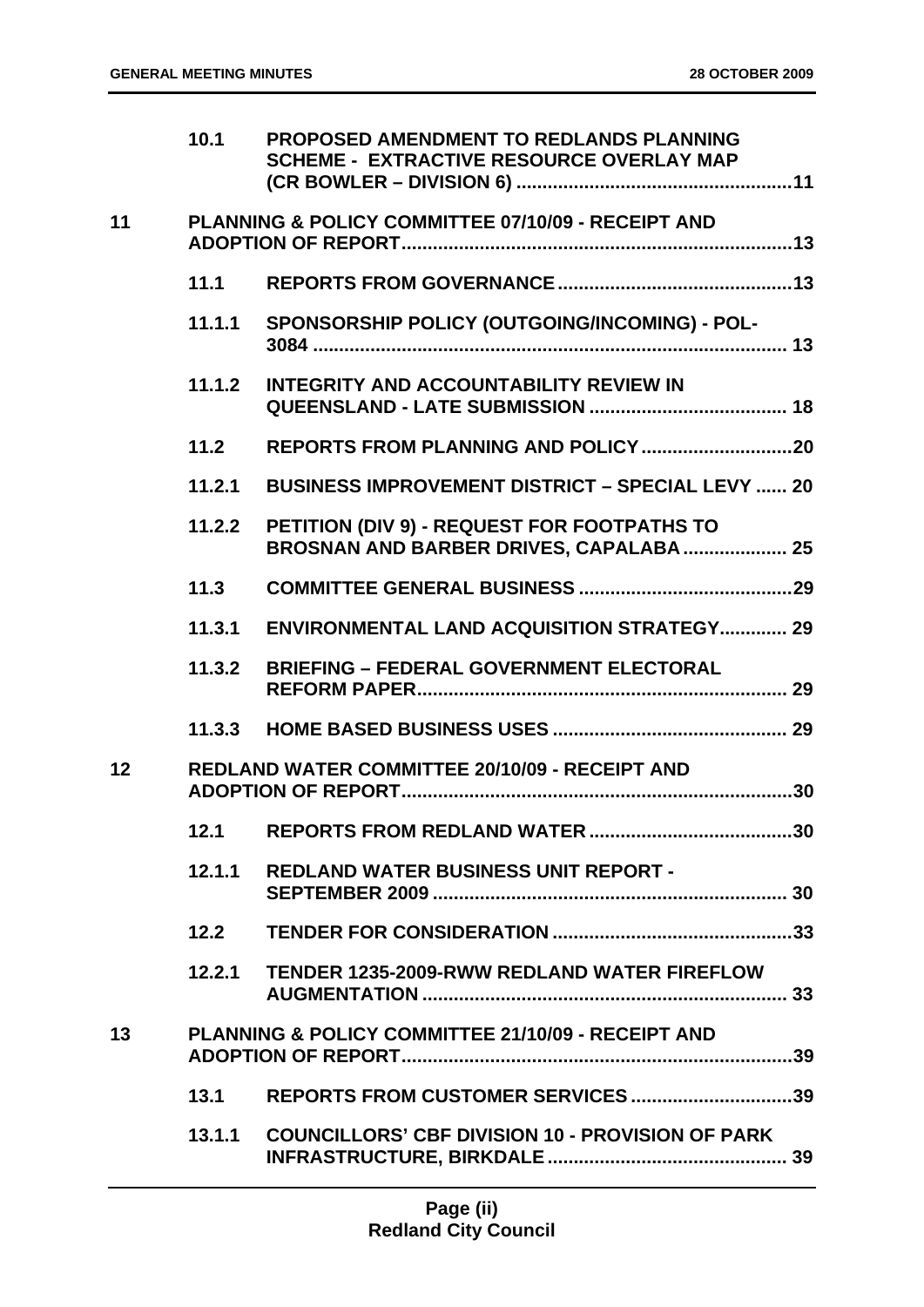|    | 13.1.2 | <b>COUNCILLORS' CBF DIVISION 7 - PROVISION OF PARK</b><br>INFRASTRUCTURE, ALEXANDRA HILLS 42                                                              |  |
|----|--------|-----------------------------------------------------------------------------------------------------------------------------------------------------------|--|
|    | 13.1.3 |                                                                                                                                                           |  |
|    | 13.2   |                                                                                                                                                           |  |
|    | 13.2.1 | <b>CONSERVATION LAND MANAGEMENT STRATEGY 2009  54</b>                                                                                                     |  |
|    | 13.2.2 | <b>FAUNA FRIENDLY ROAD INFRASTRUCTURE 59</b>                                                                                                              |  |
|    | 13.2.3 | <b>OPERATIONAL AND ADMINISTRATIVE ACTIONS TO</b><br><b>RECOMMENDATIONS OF SMBI COMMUNITIES</b><br><b>ADVISORY COMMITTEE MEETING, 16 SEPTEMBER 2009 68</b> |  |
|    | 13.2.4 | <b>COUNCIL SUBMISSION ON DRAFT QUEENSLAND</b>                                                                                                             |  |
|    | 13.2.5 | <b>REGIONAL AND LOCAL COMMUNITY INFRASTRUCTURE</b><br><b>PROGRAM ROUND 2 - DELEGATED AUTHORITY TO</b>                                                     |  |
|    | 13.3   |                                                                                                                                                           |  |
|    | 13.3.1 | QUESTION ON NOTICE - STORMWATER RETENTION                                                                                                                 |  |
| 14 |        | <b>FINANCE AND CORPORATE MANAGEMENT COMMITTEE</b>                                                                                                         |  |
|    | 14.1   |                                                                                                                                                           |  |
|    |        |                                                                                                                                                           |  |
|    | 14.1.2 | SEQ (DISTRIBUTION AND RETAIL RESTRUCTURING)                                                                                                               |  |
|    |        | 14.1.3 SEPTEMBER 2009 - MONTHLY FINANCIAL REPORTS 87                                                                                                      |  |
|    |        | 14.1.4 QUARTERLY PROJECTS AND BUSINESS UNIT ACTIVITY                                                                                                      |  |
|    | 14.2   |                                                                                                                                                           |  |
|    | 14.2.1 | <b>REDLAND PERFORMING ARTS CENTRE - BUSINESS</b>                                                                                                          |  |
|    |        | 14.2.2 ASBESTOS MANAGEMENT PLAN 2009 - 14-22 RUSSELL                                                                                                      |  |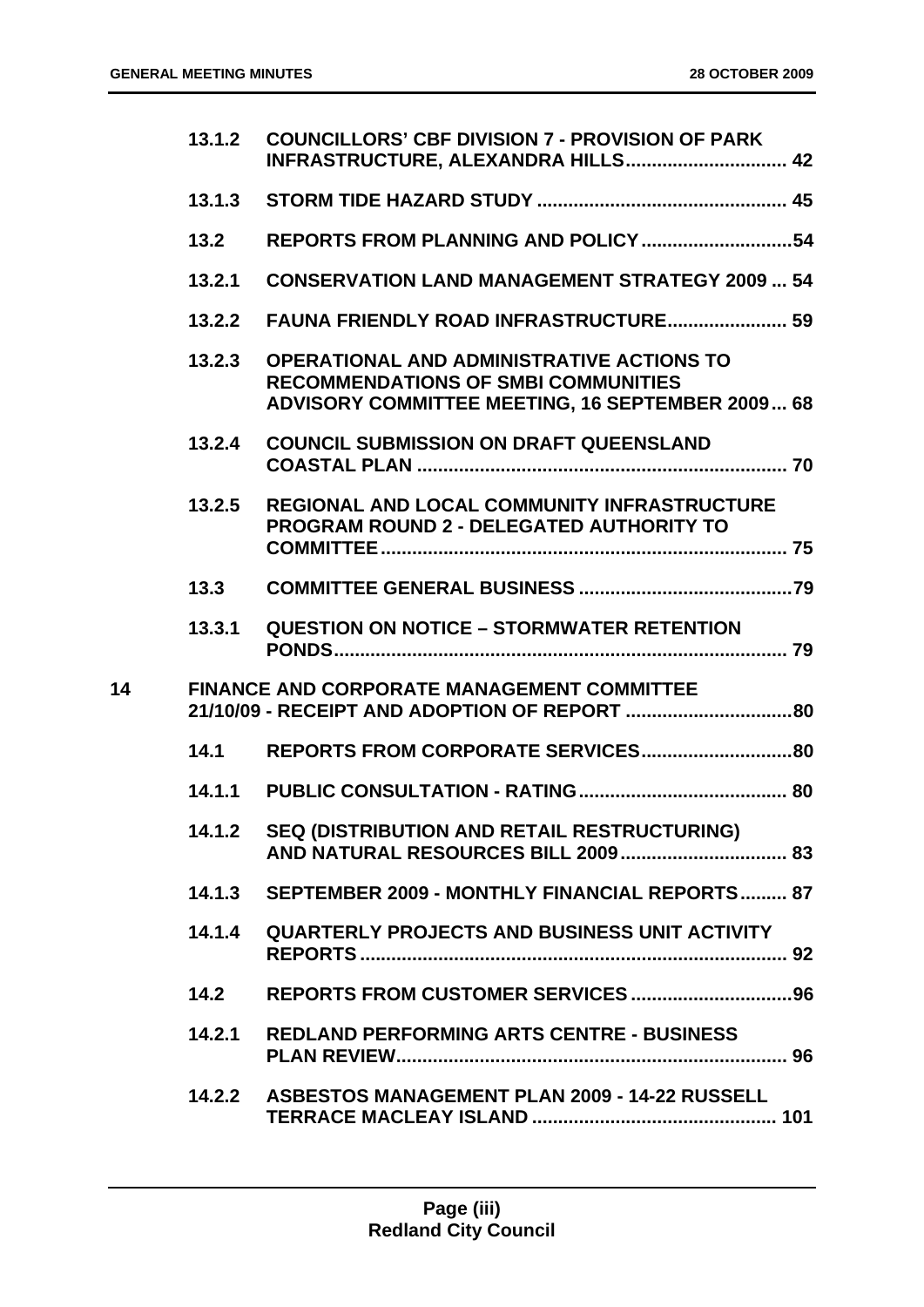|    | 14.2.3 | <b>WASTE MANAGEMENT SERVICES - BUSINESS UNIT</b>                                                                                  |
|----|--------|-----------------------------------------------------------------------------------------------------------------------------------|
|    | 14.3   |                                                                                                                                   |
|    | 14.3.1 | <b>DEVELOPMENT APPLICATION FEES FOR</b><br><b>TELECOMMUNICATIONS TOWERS - PROPOSED</b><br>AMENDMENT TO ADOPTED 2009/2010 FEES AND |
|    | 14.3.2 | <b>TINGIRA BOAT CLUB - REQUEST FOR REVIEW OF</b>                                                                                  |
|    | 14.4   |                                                                                                                                   |
|    | 14.4.1 | <b>CORPORATE BALANCED SCORECARD REPORT -</b>                                                                                      |
|    | 14.4.2 | <b>QUARTERLY OPERATIONAL PLAN REPORT FOR</b>                                                                                      |
|    | 14.5   |                                                                                                                                   |
|    | 14.5.1 | <b>UPDATE ON EQUITY/SHAREHOLDING OF WATER</b>                                                                                     |
| 15 |        |                                                                                                                                   |
|    | 15.1   |                                                                                                                                   |
|    | 15.1.1 | RABY BAY REVETMENT WALL (SEPARABLE PORTION 2                                                                                      |
| 16 |        |                                                                                                                                   |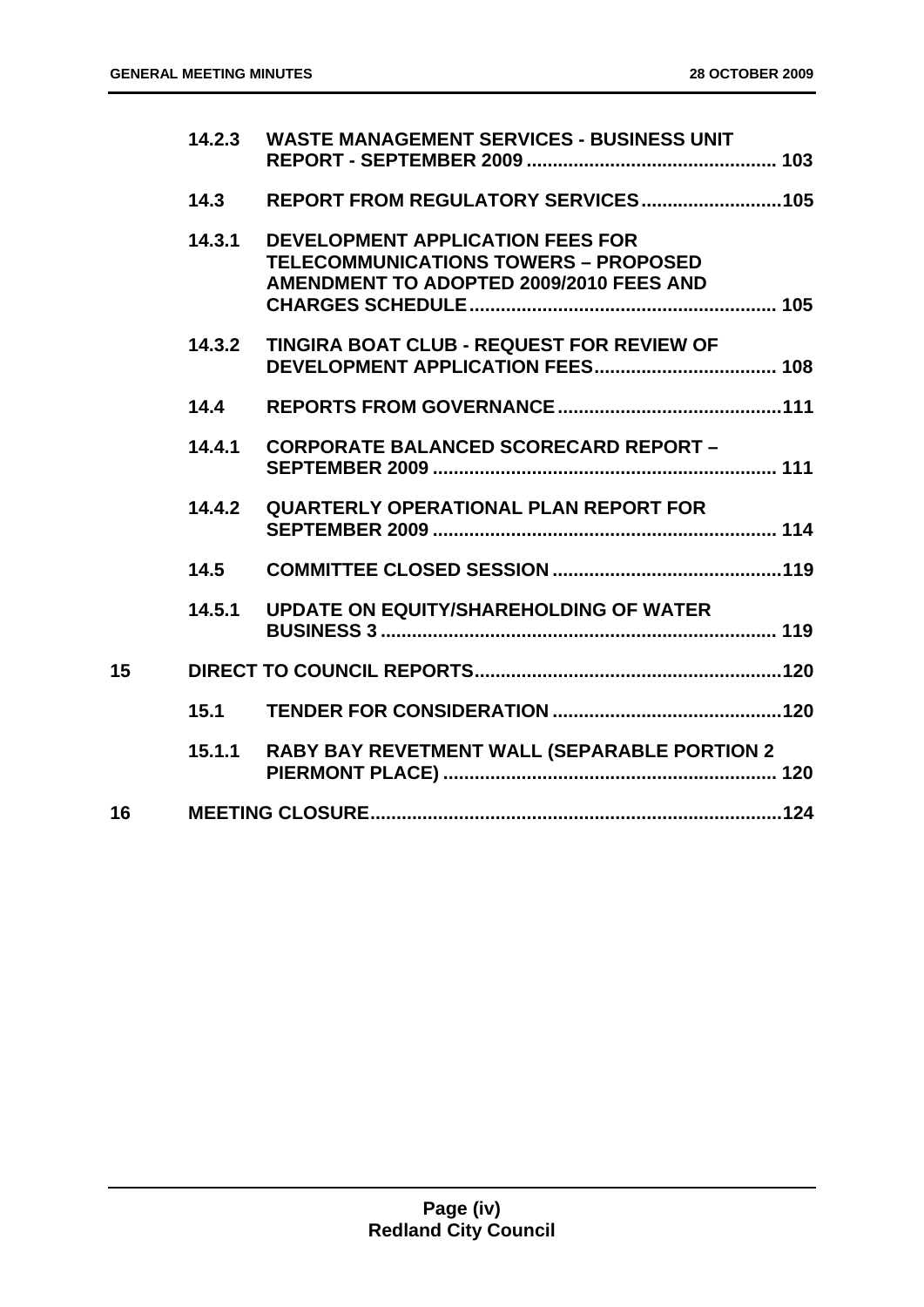#### <span id="page-5-0"></span>**1 DECLARATION OF OPENING**

The Mayor declared the meeting open at 4.00pm and acknowledged the Quandamooka people, who are the traditional custodians of the land on which Council meets. The Mayor also paid Council's respect to their elders, past and present, and extended that respect to any indigenous Australians present.

#### **2 DEVOTIONAL SEGMENT**

Pastor Neale Collier from the Redlands Ministers' Fellowship led Council in a brief devotional segment.

#### **3 RECORD OF ATTENDANCE AND LEAVE OF ABSENCE**

#### **MEMBERS PRESENT:**

| Cr M Hobson PSM     | Mayor                                  |
|---------------------|----------------------------------------|
| Cr T Bowler         | Deputy Mayor and Councillor Division 6 |
| Cr W Boglary        | <b>Councillor Division 1</b>           |
| Cr C Ogilvie        | <b>Councillor Division 2</b>           |
| Cr D Henry          | <b>Councillor Division 3</b>           |
| Cr J Burns          | <b>Councillor Division 4</b>           |
| Cr B Townsend       | <b>Councillor Division 5</b>           |
| <b>Cr M Elliott</b> | <b>Councillor Division 7</b>           |
| <b>Cr K Reimers</b> | <b>Councillor Division 8</b>           |
| Cr K Williams       | <b>Councillor Division 9</b>           |
| Cr H Murray         | <b>Councillor Division 10</b>          |
|                     |                                        |

#### **EXECUTIVE LEADERSHIP GROUP:**

| Mr G Stevenson PSM | <b>Chief Executive Officer</b>             |
|--------------------|--------------------------------------------|
| Mr G Soutar        | <b>General Manager Redland Water</b>       |
| Mr M Drydale       | <b>General Manager Corporate Services</b>  |
| Mr N Clarke        | <b>General Manager Governance</b>          |
| Mrs T Averay       | <b>General Manager Regulatory Services</b> |
| Mr M Hyde          | <b>General Manager Customer Services</b>   |
| Mr G Photinos      | Acting General Manager Planning and Policy |

#### **MINUTES:**

Mrs T Dunn Team Leader - Corporate Meetings & Registers

#### **4 RECEIPT AND CONFIRMATION OF MINUTES**

| Moved by:    | <b>Cr Williams</b> |
|--------------|--------------------|
| Seconded by: | Cr Townsend        |

That the minutes of the General Meeting held on 30 September 2009 be confirmed.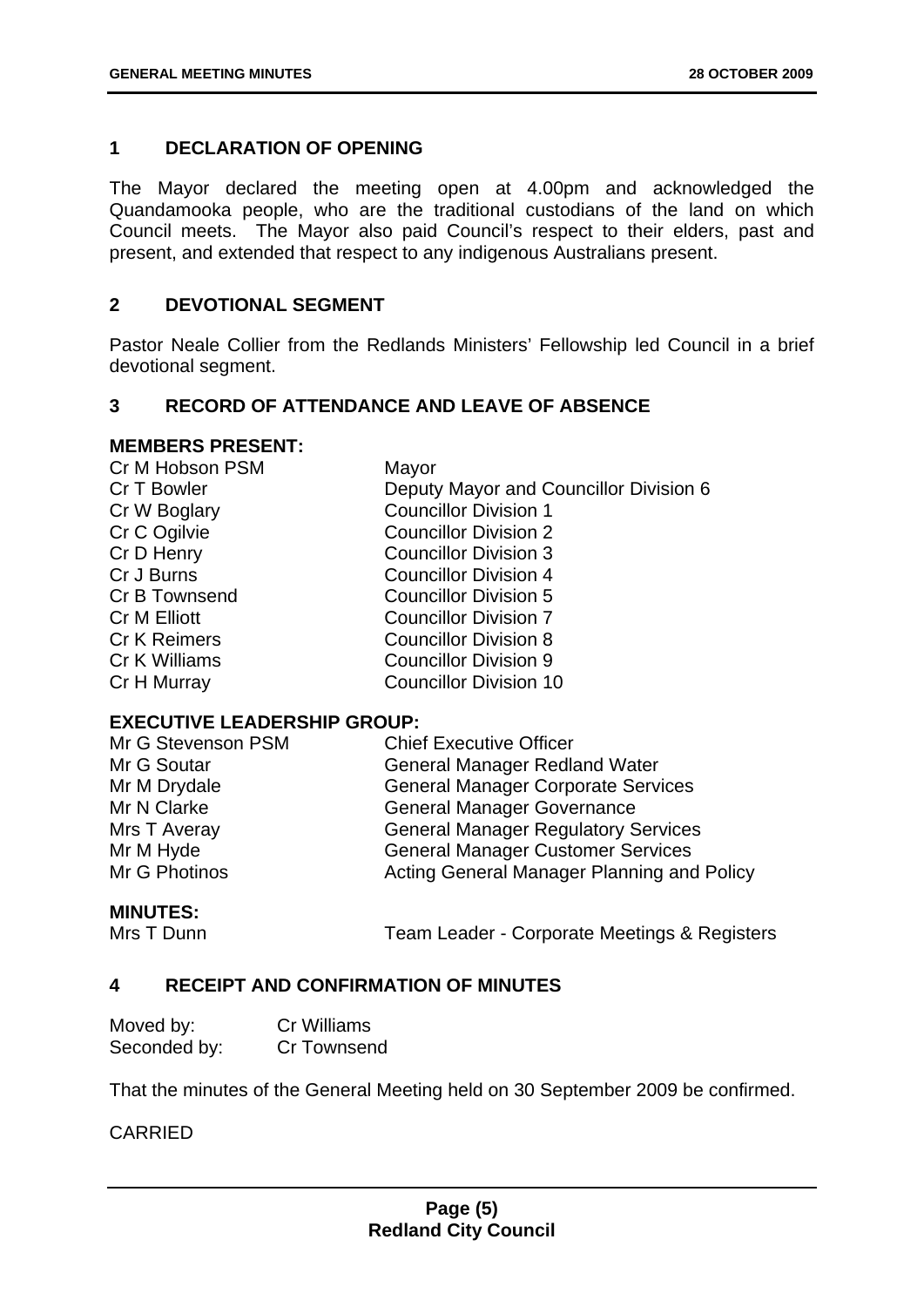#### <span id="page-6-0"></span>**5 MATTERS OUTSTANDING FROM PREVIOUS GENERAL MEETING MINUTES**

#### **5.1 REPORT FROM CHIEF EXECUTIVE OFFICER**

The Chief Executive Officer presented the following items for noting:

#### **5.1.1 REQUEST FOR REPORT – RESEARCH ON THE IMPACT OF TRAIL BIKES ON THE REDLANDS**

At the General Meeting of 30 July 2008, Council resolved that research on the current impacts of trail bikes on the Redlands natural areas be undertaken.

A report addressing this matter will be presented to the Planning & Policy Committee meeting scheduled for 4 November 2009.

#### **5.1.2 REGIONAL SPORTING FACILITY**

At the General Meeting of 24 June 2009 Council resolved that officers prepare a report investigating acquisition of land for Regional Sporting Facility in the major development area south of Boundary Road.

A report addressing this matter is proposed to be presented to a future Planning & Policy Committee meeting in February 2010.

#### **5.1.3 PETITION (DIVISION 6) – REQUEST FOR BIKE TRACK BETWEEN MOUNT COTTON VILLAGE AND MOUNT COTTON STATE SCHOOL**

At the General Meeting of 29 July 2009 Council resolved that the petition requesting that a bike track be built between Mount Cotton Village and Mount Cotton State School be received and referred to the appropriate area of Council for consideration and a report back to Council.

A report addressing this matter will be presented to a Planning & Policy Committee meeting in December 2009.

#### **5.1.4 CARE OF INJURED WILDLIFE**

At the General Meeting of 26 August 2009 Council resolved that officers prepare a report that looks at the responsibilities and action in the Redlands that improve the quality and timeliness of care of injured wildlife.

A report addressing this matter will be presented to the Planning & Policy Committee meeting scheduled for 18 November 2009.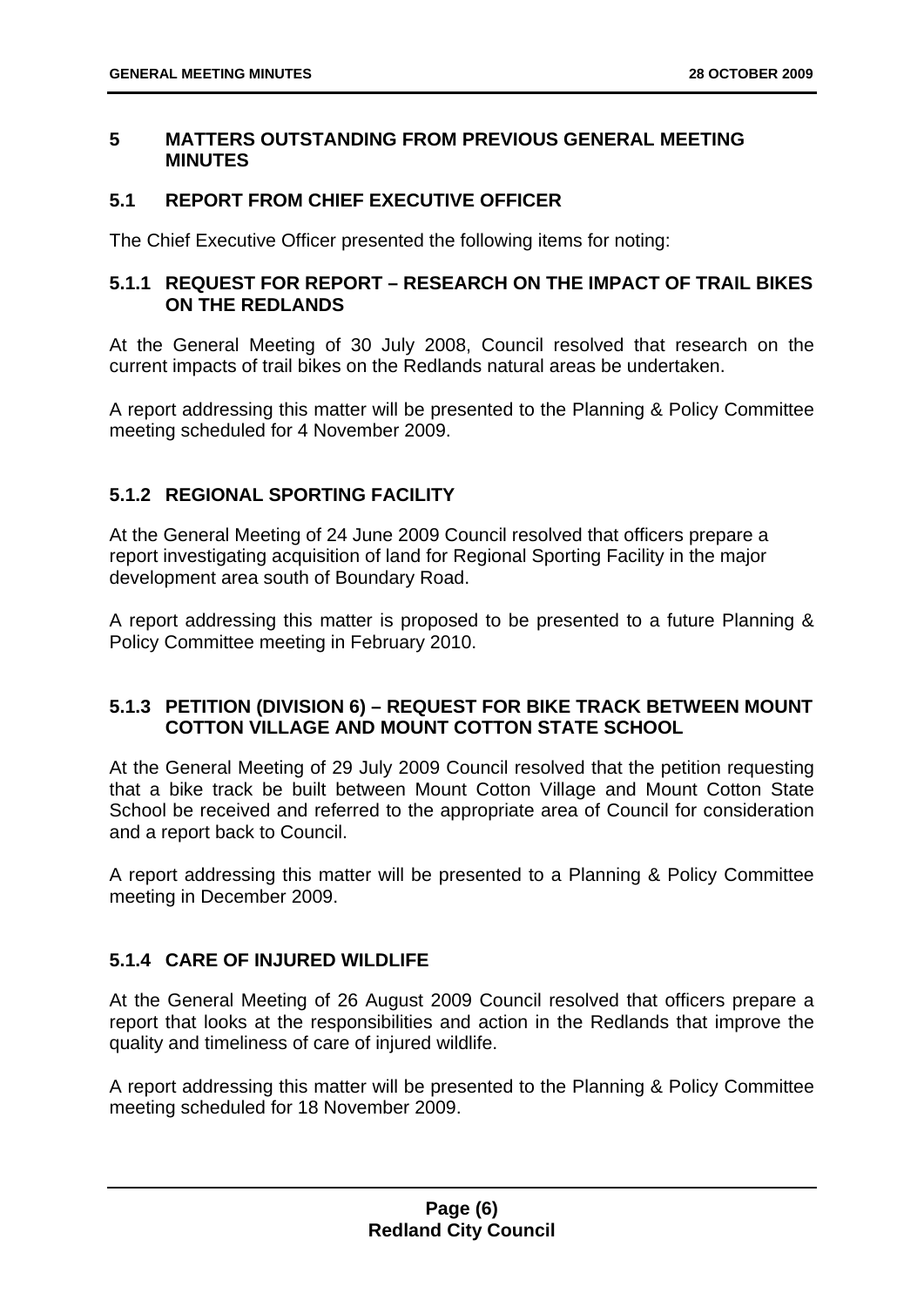#### <span id="page-7-0"></span>**5.1.5 SOLAR LIGHTING – EDDIE SANTAGIULIANA WALKWAY**

At the General Meeting of 26 August 2009 Council resolved that officers prepare a report on the feasibility and financial implications of providing solar lighting on, and upgrading of the Eddie Santagiuliana Walkway between the Cleveland CBD and Wharf Street and that this report be brought to Council for review and consideration for inclusion in the capital works program.

A report addressing this matter will be presented to a Planning & Policy Committee meeting in November 2009.

#### **5.1.6 CLEVELAND POINT RESERVE MASTER PLAN**

At the General Meeting of 26 August 2009 Council resolved that officers seek community consultation on alternative Cleveland Point Reserve master plan layouts, subject to the Federal Government funding not being affected on any subsequent changes to the master plan and that the results of the consultation be submitted to a Planning & Policy Committee Meeting.

A report addressing this matter will be presented to the Planning & Policy Committee meeting scheduled for 2 December 2009.

#### **5.1.7 PETITION (DIVISION 5) – REQUEST TO EXTEND WALKWAY, WATERFRONT EASEMENT REDLAND BAY**

At the General Meeting of 30 September 2009 Council resolved that the petition requesting that Council extend the walkway further down Waterfront Easement be received and referred to the appropriate area of Council for consideration and a report back to Council at the earliest convenience.

A report addressing this matter is proposed to be presented to a Planning & Policy Committee meeting in February 2010.

#### **5.1.8 PETITION – OBJECTING TO THE TRIAL CLOSURE OF SOUTH STREET, CLEVELAND**

At the General Meeting of 29 October 2008, Council resolved that the petition (containing 298 signatures) from business operators and stakeholders from South Street and Enterprise Street, objecting to the trial closure of South Street, be received, referred to the Planning and Policy Department and considered when a further report is prepared and presented to Council in this matter.

A report addressing this matter will be presented to the Planning and Policy Committee meeting scheduled for 18 November 2009.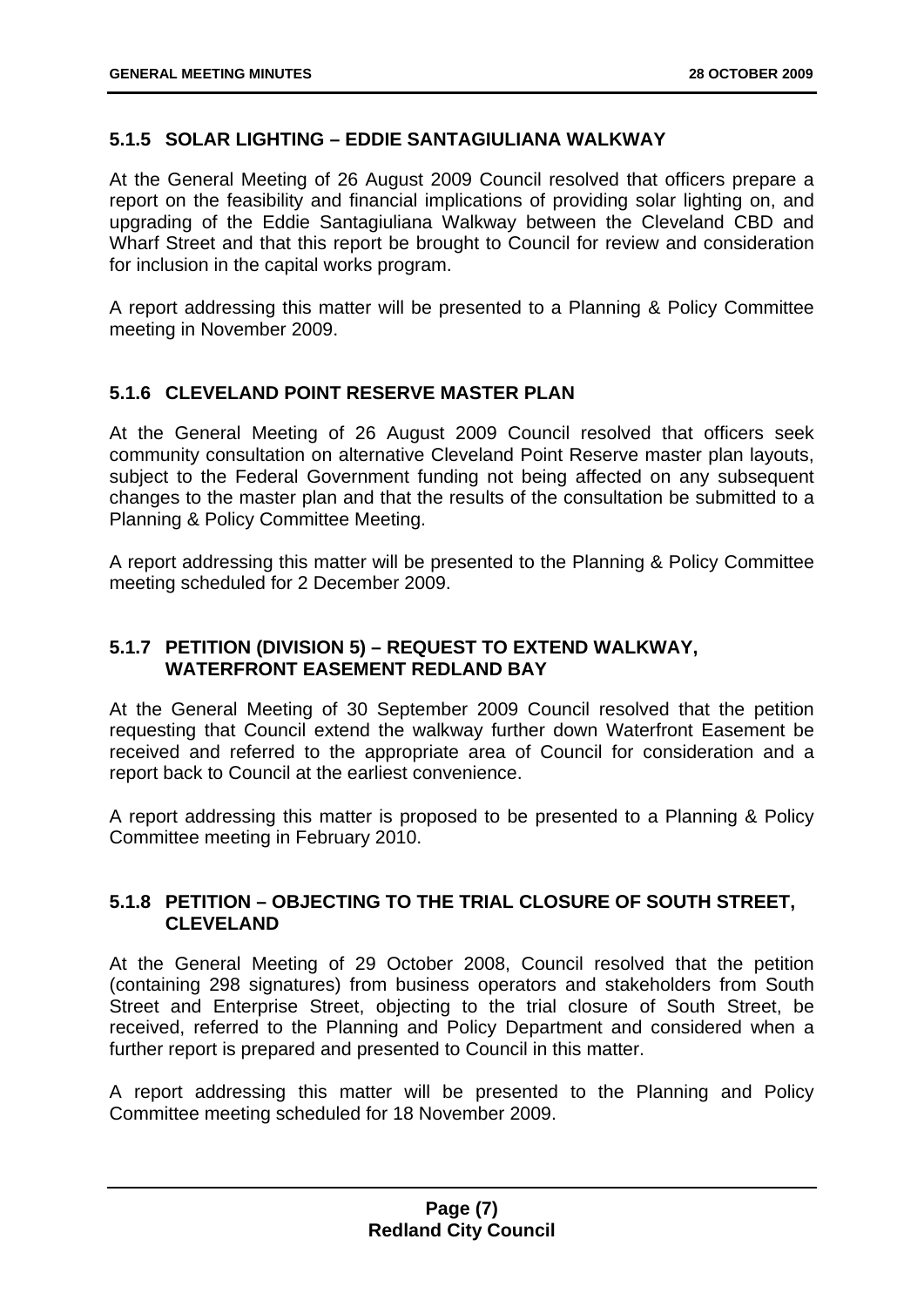#### <span id="page-8-0"></span>**6 PUBLIC PARTICIPATION**

#### **MOTION TO ADJOURN MEETING**

| Moved by:    | Cr Henry   |
|--------------|------------|
| Seconded by: | Cr Boglary |

That Council adjourns the meeting for a 30-minute public participation segment.

#### CARRIED

The following speakers addressed Council:

- 1. Mr L Hackett, Macleay Island, regarding petition to be presented to today's meeting regarding car parking at Weinam Creek;
- 2. Mrs L Taylor, Macleay Island, on behalf of Macleay Island Community Church members, regarding car parking at Weinam Creek ferry terminal;
- 3. Mrs C Larkman, Russell Island, regarding car parking at Weinam Creek ferry terminal;
- 4. Mr F Bradley, Russell Island, regarding matters relating to the Southern Moreton Bay Islands;
- 5. Mr R Harris, Macleay Island, regarding car parking at Weinam Creek ferry terminal;
- 6. Mr M Luton, Russell Island, regarding public transport issues relating to the Southern Moreton Bay Islands;
- 7. Ms C Molloy, Lamb Island, regarding council meeting times and venues;
- 8. Mr D Baxter, Alexandra Hills, regarding the item on today's agenda relating to KRA71 Mt Cotton;
- 9. Mr D Keogh, Cornubia, regarding the item on today's agenda relating to KRA71 Mt Cotton.

#### **MOTION TO RESUME MEETING**

| Moved by:    | Cr Henry   |
|--------------|------------|
| Seconded by: | Cr Ogilvie |

That the meeting proceedings resume.

#### **CARRIED**

#### **7 PETITIONS**

Permission was granted for Cr Townsend to present the following petition.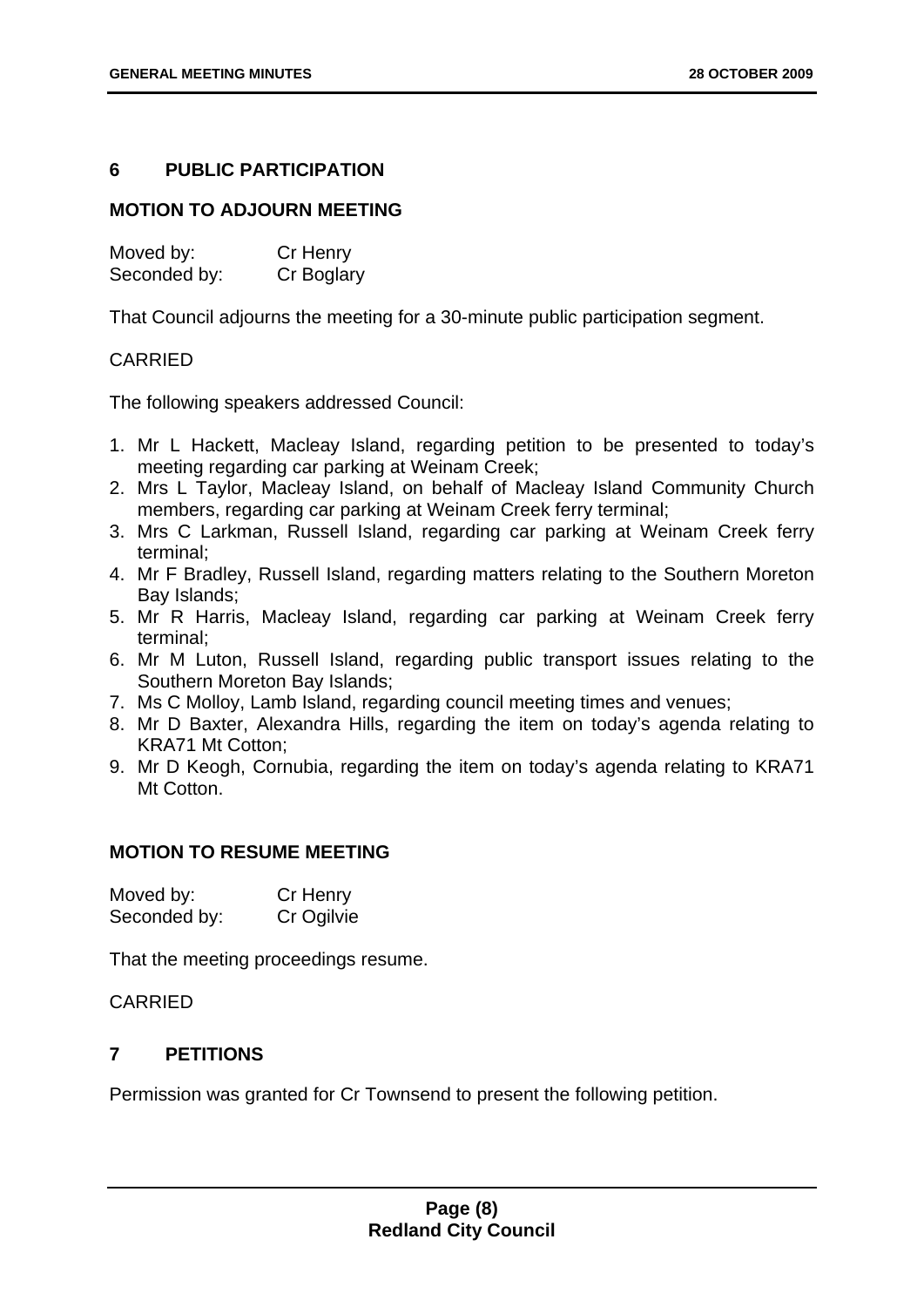#### <span id="page-9-0"></span>**7.1 PETITION (DIVISION 5) PARKING AT WEINAM CREEK, REDLAND BAY**

#### **COUNCIL RESOLUTION**

| Moved by:    | <b>Cr Townsend</b> |
|--------------|--------------------|
| Seconded by: | Cr Henry           |

**That Council resolve, for the purpose of dealing with this petition, to suspend its standing orders requirements as per section 9(3)(a) and (b) and further resolve to:** 

- **1. Acknowledge the petition and the seriousness of the issues raised; and**
- **2. Act responsibly and fairly in dealing with the adopted Redland Bay Centre and Foreshore Master Plan as Council, and the community, move forward; and**
- **3. Consider the petitioners' views as part of the Integrated Local Transport Plan and other work yet to be undertaken; and**
- **4. Recognise that concerns regarding adequate parking for all users of the facility will be incorporated as part of an ongoing review of these plans and their outcomes;**
- **5. Request that the Principal Petitioners be advised in writing accordingly.**

Cr Williams moved the following amendment, to become resolution No 5, with existing resolution 5 to be renumbered to become No 6; seconded by Cr Burns:

5. That any proposed capital work at Weinam Creek car park be deferred until these concerns have been addressed.

After some debate on the amendment, Cr Murray moved that the motion be put.

The motion to put the motion was put to the vote and CARRIED.

The Mayor put the amendment motion. On being put to the vote, the motion was LOST.

A division was called for.

Crs Burns, Reimers and Williams voted in the affirmative.

Crs Murray, Elliott, Bowler, Townsend, Henry, Ogilvie, Boglary and Hobson voted in the negative.

The amendment motion was declared by the Mayor as LOST.

Cr Murray moved that the motion be put.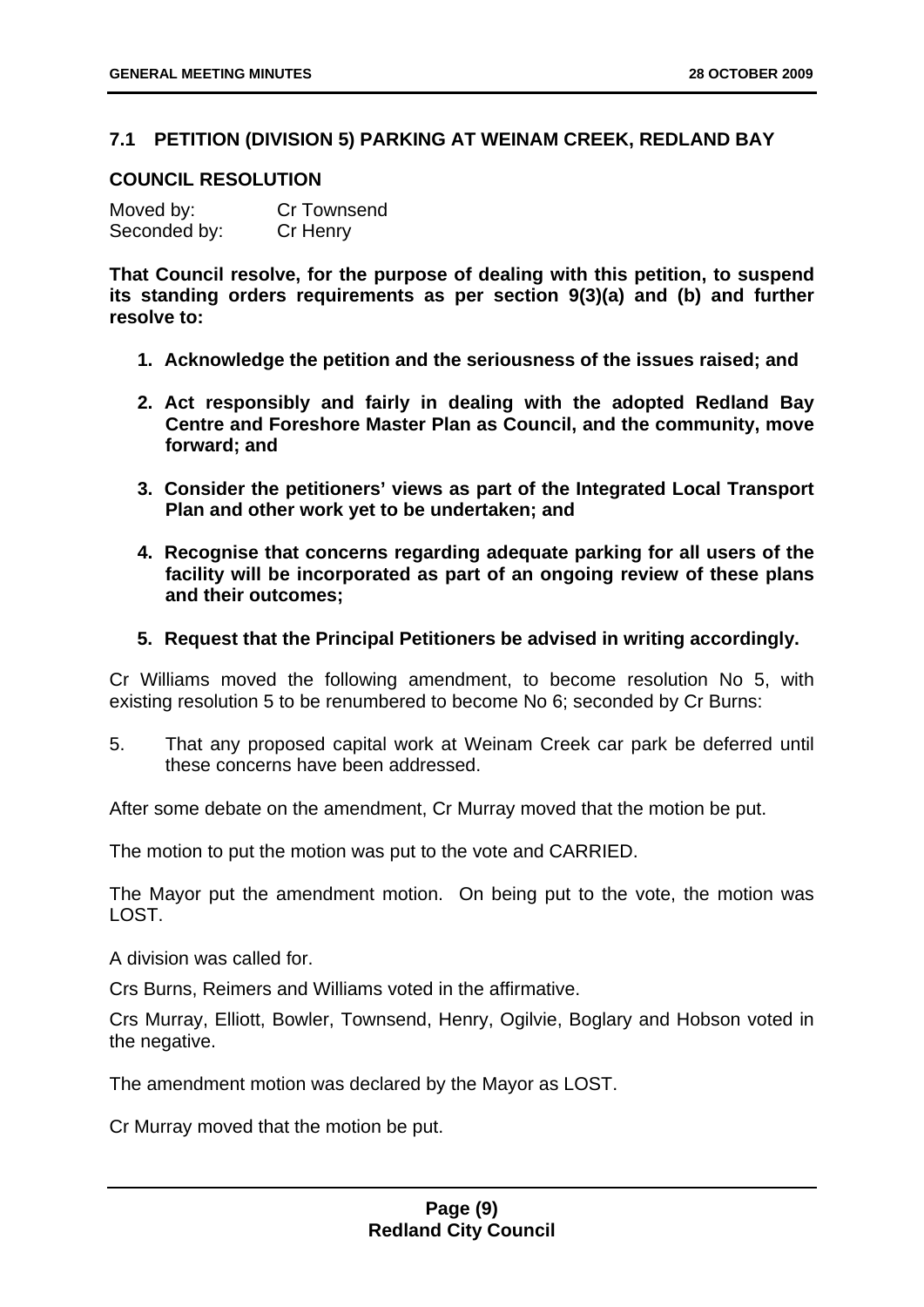<span id="page-10-0"></span>The Mayor put the motion to put the motion and on being put to the vote was CARRIED.

A division was called for.

Crs Murray, Elliott, Bowler, Henry, Ogilvie and Boglary voted in the affirmative.

Crs Burns, Reimers, Williams, Townsend and Hobson voted in the negative.

The motion to put the motion was CARRIED.

The Mayor put Cr Townsend's motion. On being put to the vote the motion was **CARRIED.**

A division was called for.

Crs Reimers, Murray, Elliott, Bowler, Williams, Townsend, Henry, Ogilvie, Boglary and Hobson voted in the affirmative.

Cr Burns voted in the negative.

The Mayor declared the motion as **CARRIED**.

#### **8 MOTION TO ALTER THE ORDER OF BUSINESS**

| Moved by:    | <b>Cr Bowler</b> |
|--------------|------------------|
| Seconded by: | Cr Boglary       |

That item 16.1, Notice of Business – Proposed Amendment to Redlands Planning Scheme – Extractive Resource Overlay Map – be brought forward and discussed as the first item of business.

#### CARRIED

#### **9 DECLARATION OF INTEREST ON ANY ITEMS OF BUSINESS**

The Mayor reminded Councillors of their obligations in accordance with the *Local Government Act 1993,* sections 244 and 246A.

Cr Townsend declared a conflict of interest in item 14.3.2 – refer item for recording of declaration.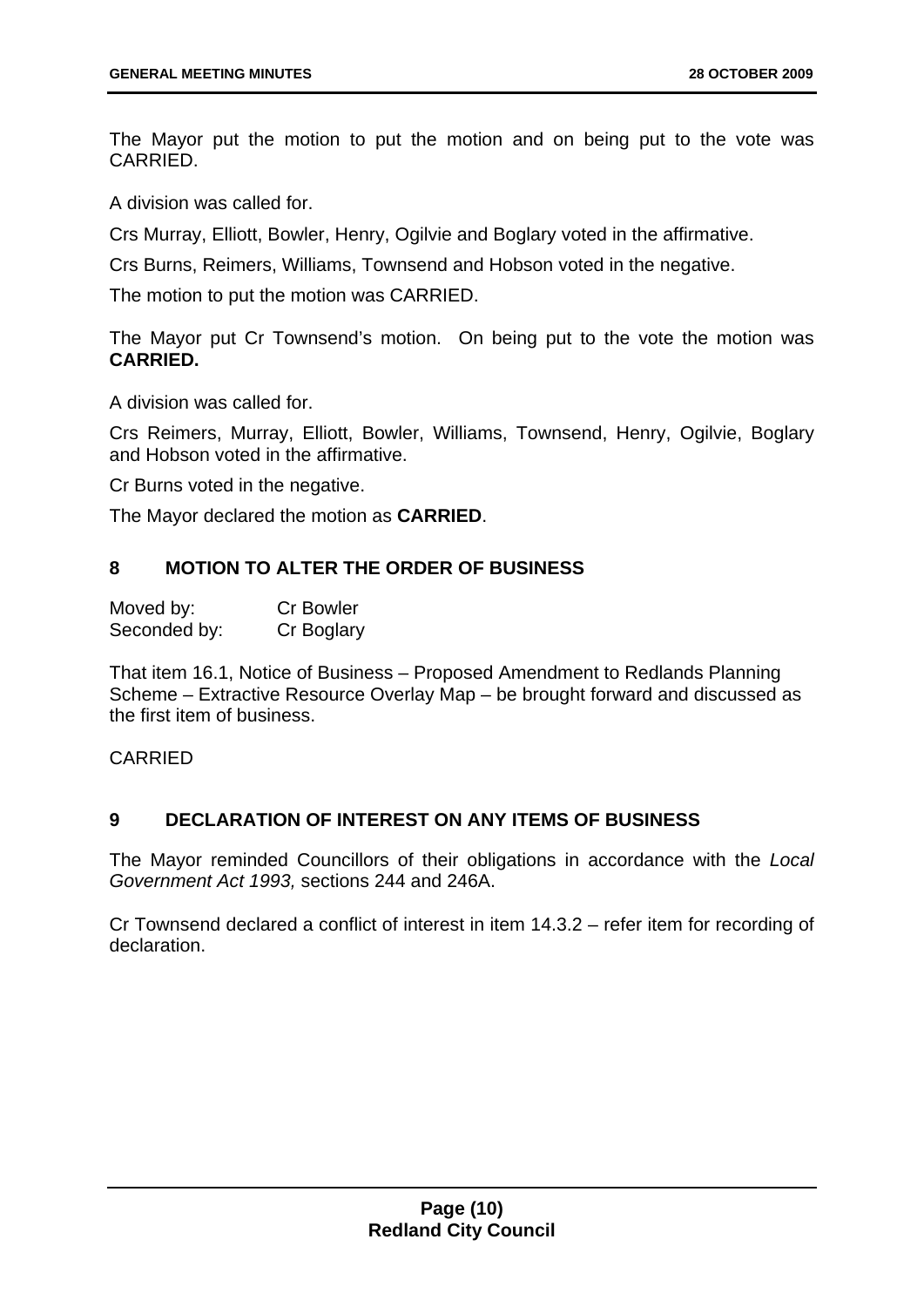#### <span id="page-11-0"></span>**10 NOTICE OF BUSINESS**

#### **10.1 PROPOSED AMENDMENT TO REDLANDS PLANNING SCHEME - EXTRACTIVE RESOURCE OVERLAY MAP (CR BOWLER – DIVISION 6)**

| <b>Dataworks Filename:</b> | <b>GOV Notice of Business</b><br><b>LUP Planning</b>                           |
|----------------------------|--------------------------------------------------------------------------------|
| <b>Attachments:</b>        | Letter from Minister for Climate Change &<br><b>Sustainability and RPS Map</b> |

#### **BACKGROUND**

Cr Bowler gave notice on 6 October 2009 to present this item, with the following background information:

- 1. Council resolved on 20 November 2007 to refuse an application from the Barro Group to extend, with a new quarry (KRA 71), the Barro Quarry and Operations on Mt Cotton Road, Mt Cotton and provided justification for this refusal;
- 2. The matter was the subject to an appeal to the Planning and Environment Court with preliminary points being heard that the application to extend the quarry was not properly made;
- 3. The Planning & Environment Court subsequently decided that the application was not properly made and Council is still awaiting the handing down of judgment by the Court of Appeal (Supreme Court) on the preliminary points challenge by the Barro Group;
- 4. The Mt Cotton community is deeply concerned over the continuing issue relating to the possible approval of the Barro Group's application for a new quarry operation at Mt Cotton and have been making representation to state and local elected members;
- 5. The attached letter from the office of the Minister for Sustainability and Climate Change outlines that Council can amended or remove a key resource area (KRA) in its planning scheme with the agreement of the Department of Employment, Economic Development and Innovation (DEEDI) and with the approval by the Minister for Infrastructure and Planning;
- 6. In the Redlands Planning Scheme preparation, the State advised Council that the identification of the area eventually covered by KRA71 under State Planning Policy 02/07 was a matter of State interest. The zoning - Rural Non-urban (RNU) and overlays reflected their requirements/direction on this interest and recognition as an identified State or regionally significant resource;
- 7. Council can commence action to amend the Scheme under the Sustainability Planning Act. This requires, as an initial step that the amendment be referred to the Minister for Infrastructure and Planning to consider whether or not state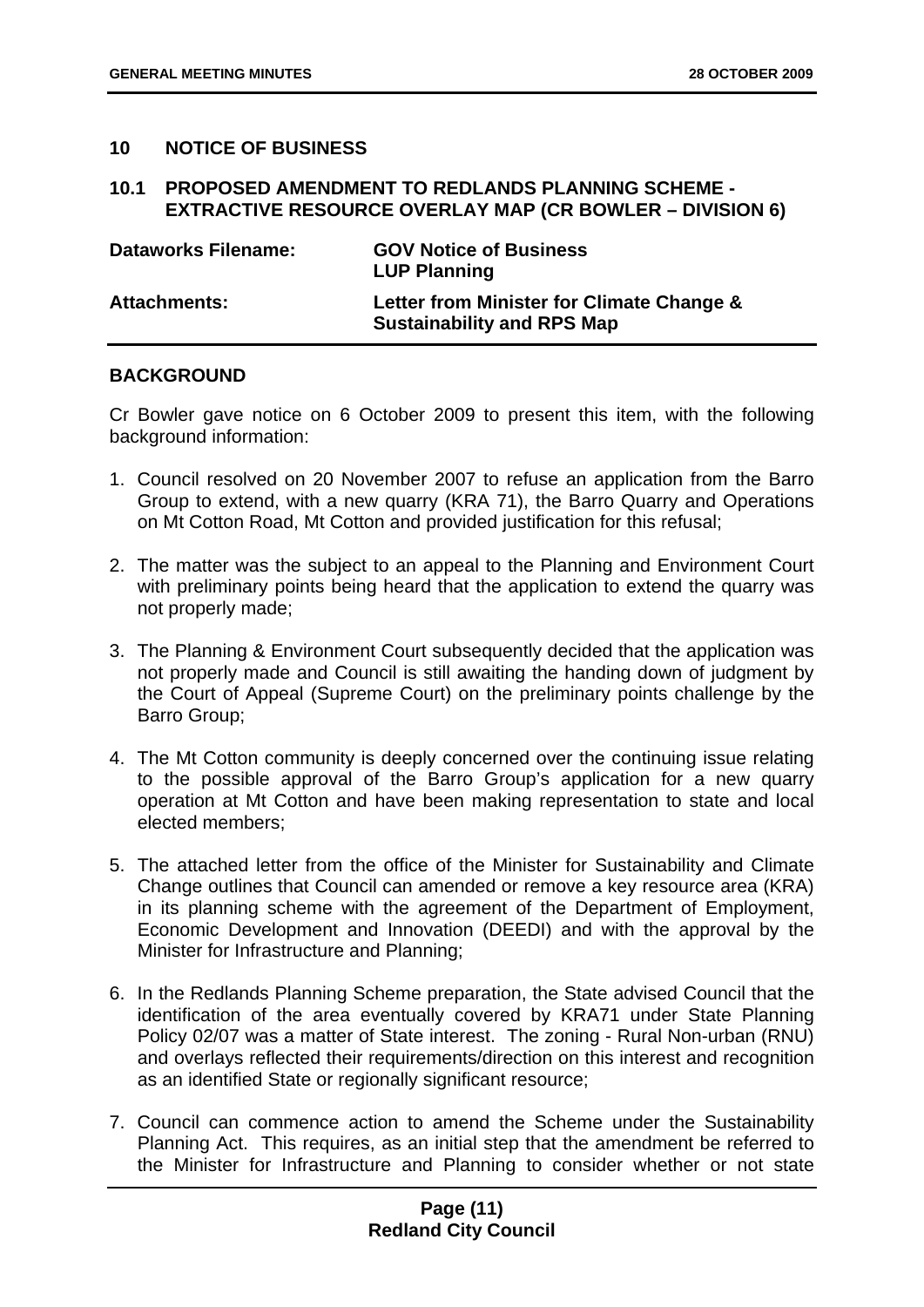interests would be adversely affected. Clearly the Minister would also refer the matter to DEEDI for comment and response in providing a whole of State government position;

- 8. The big emerging issue here is that the new State Planning Policy for koala conservation re-evaluates the habitat koala conservation values to an effect that it overturns the resource management position arrived at in 2005-2007 in the SPP2/07's preparation;
- 9. The need for this proposed new quarry, key resource area, has not been adequately addressed and does not justify the impacts on the social and environmental issues. It has been identified in Department of Natural Resources reports that hard rock is accessible in significant amounts within 60 km of Brisbane CBD, has less environmental impacts as land is cleared and within goods train connection.

#### **COUNCIL RESOLUTION**

| Moved by:    | <b>Cr Bowler</b> |
|--------------|------------------|
| Seconded by: | Cr Boglary       |

**That Council resolve to:** 

- **1. To amend the Extractive Resource Overlay Map, Sheet 1 of 2 Mainland, of the Redlands Planning Scheme:** 
	- **a) by removing the area shown as a new quarry [key regional resource (KRA 71)] and amend the buffer accordingly from the Barro Quarry Mt Cotton Road Mt Cotton described by the following lots:** 
		- **i) lot 238 on SP218968;**
		- **ii) lot 162 on S31962;**
		- **iii) lot 370 on S311071;**
	- **b) the extent of the amendment should only reflect the retention of the existing quarry (extractive resource). The key regional resource buffer should also be amended to reflect this position;**
- **2. Request the State Government to remove KRA 71 through a formal review process for the State Planning Policy 02/07 under the provisions of the Sustainable Planning Act 2009.**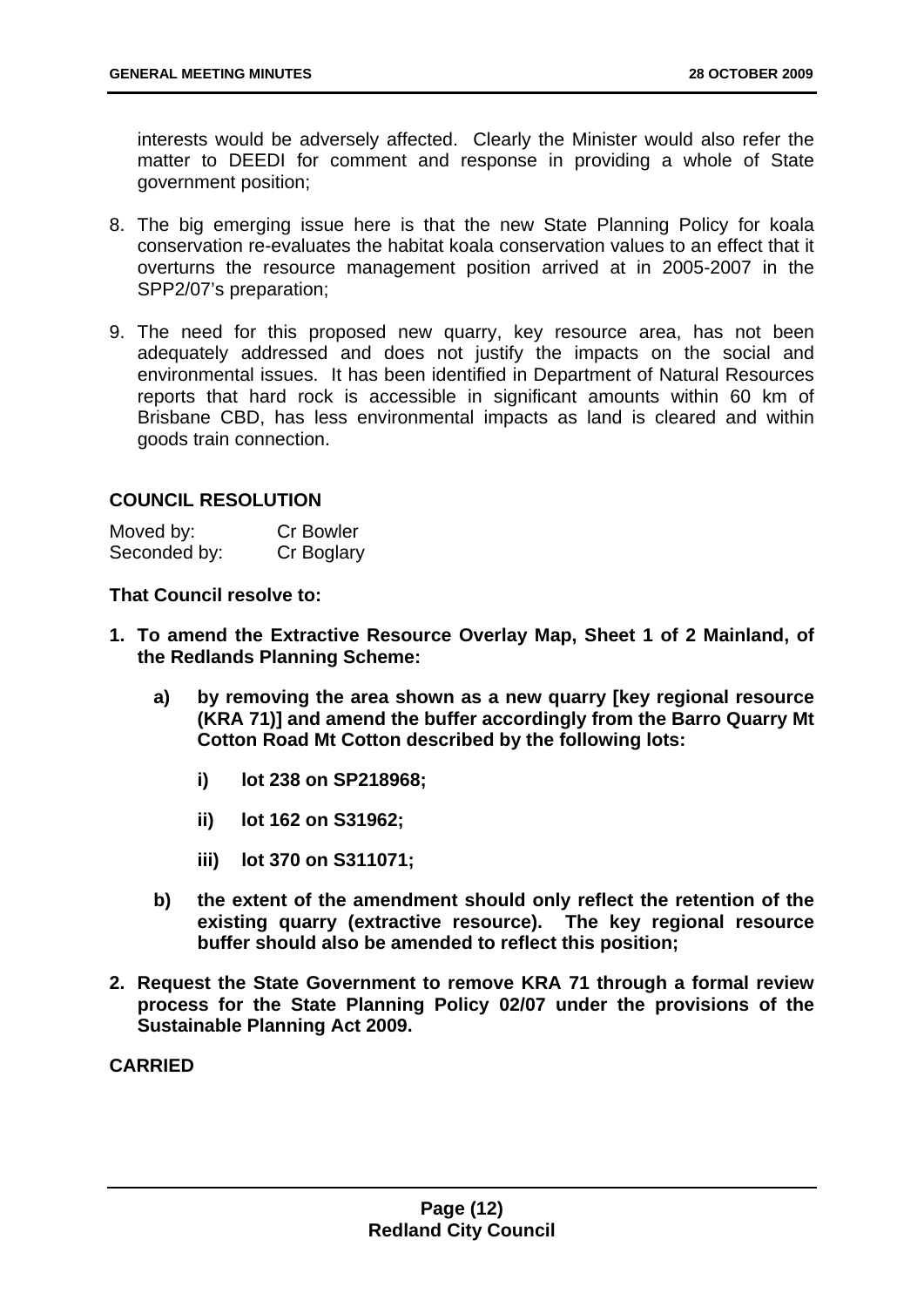#### <span id="page-13-0"></span>**11 PLANNING & POLICY COMMITTEE 07/10/09 - RECEIPT AND ADOPTION OF REPORT**

| Moved by:    | Cr Murray         |
|--------------|-------------------|
| Seconded by: | <b>Cr Reimers</b> |

That the Planning & Policy Committee Report of 7 October 2009 be received.

CARRIED

#### **11.1 REPORTS FROM GOVERNANCE**

#### **11.1.1 SPONSORSHIP POLICY (OUTGOING/INCOMING) - POL-3084**

| <b>Dataworks Filename:</b>       | <b>CR Sponsorship – Incoming</b><br><b>CR Sponsorship - Outgoing</b>                                                                         |
|----------------------------------|----------------------------------------------------------------------------------------------------------------------------------------------|
| <b>Attachment:</b>               | POL-3084 - Corporate Sponsorship Amended<br>GL-3084-001 - Corporate Sponsorship (Outgoing)<br>GL-3084-002 - Corporate Sponsorship (Incoming) |
| <b>Responsible Officer Name:</b> | <b>Nick Clarke</b><br><b>General Manager Governance</b>                                                                                      |
| <b>Author Name:</b>              | <b>Kathy Petrik</b><br><b>Manager Marketing &amp; Communications</b>                                                                         |

#### **EXECUTIVE SUMMARY**

Redland City Council has provided "outgoing" sponsorship funding or in kind support to local individuals and organisations for many years, primarily through the Mayor's office and the Economic Development Group.

From time to time Council also seeks "incoming" financial or in kind sponsorship from organisations to enhance, extend or offset costs associated with Council events, projects or activities.

Sponsorship is defined as a business transaction in which a sponsor provides a financial contribution or value in kind to support an event, project, service or activity. In return there is a negotiated commercial benefit. It involves an exchange that has a measurable value to each party in commercial, communication or philanthropic terms. This may include branding exposure in signage, advertising, promotional material and provision of display space.

It differs from traditional grants funding, where money or goods are provided to recipients through formally recognised programs for specified purposes, but with no expectations of commercial return.

Sponsorship is part of Council's commitment to supporting a strong and involved community, promoting local economic opportunities and effective governance.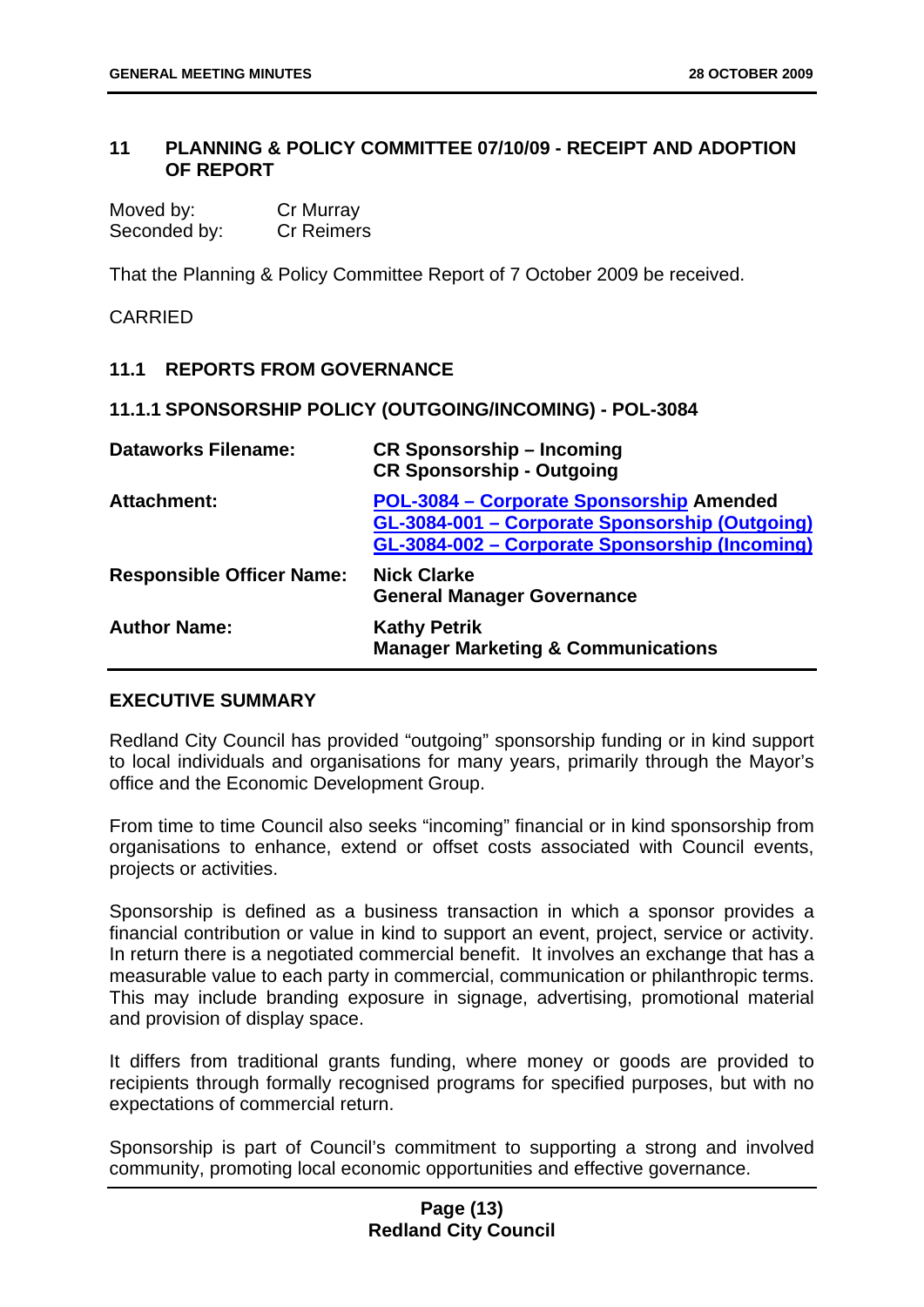The proposed sponsorship policy has been prepared to ensure consistency, equity and value in sponsorship undertakings. Two supporting guidelines explain the process to be used for outgoing and incoming sponsorships.

Assessment of outgoing sponsorship is based on alignment with Council's corporate goals and priorities, value for money, track record of applicants, level of support from other organisations and benefits to the local community.

Attraction of incoming sponsorship will be based on matching appropriate Council events, projects or services with organisations whose products and services are consistent with the role of a local government and where no potential conflict of interest could exist.

Incoming sponsorships will not involve explicit endorsement of the sponsor or the sponsor's products or services.

A communications plan and supporting materials will support the rollout of the introduction to sponsorship to ensure that all stakeholders are fully aware of the changes.

#### **PURPOSE**

The purpose is to obtain Council's approval for the sponsorship policy and supporting guidelines, for implementation on 1 January 2010.

#### **BACKGROUND**

Redland City Council has provided "outgoing" sponsorship funding or in kind support to local individuals and organisations for many years, primarily through the Mayor's office and the Economic Development Group.

From time to time Council also seeks "incoming" financial or in kind sponsorship from organisations to enhance, extend or offset costs associated with Council events, projects or activities.

#### **ISSUES**

#### Outgoing sponsorship

Council currently sponsors a variety of community events and activities every year. Some are recurring sponsorship, others are single requests. Sponsorship amounts ranges from small amounts to \$35,000. All outgoing sponsorships above \$5,000 are approved by Council.

Under the proposed policy, Council's outgoing sponsorship program will be administered by the Marketing and Communications Group. This Group will be responsible for budgeting, promotion, coordination of assessments, obtaining Council approval where necessary, liaison with applicants, payments, effective management of agreements and acquittal of sponsorship.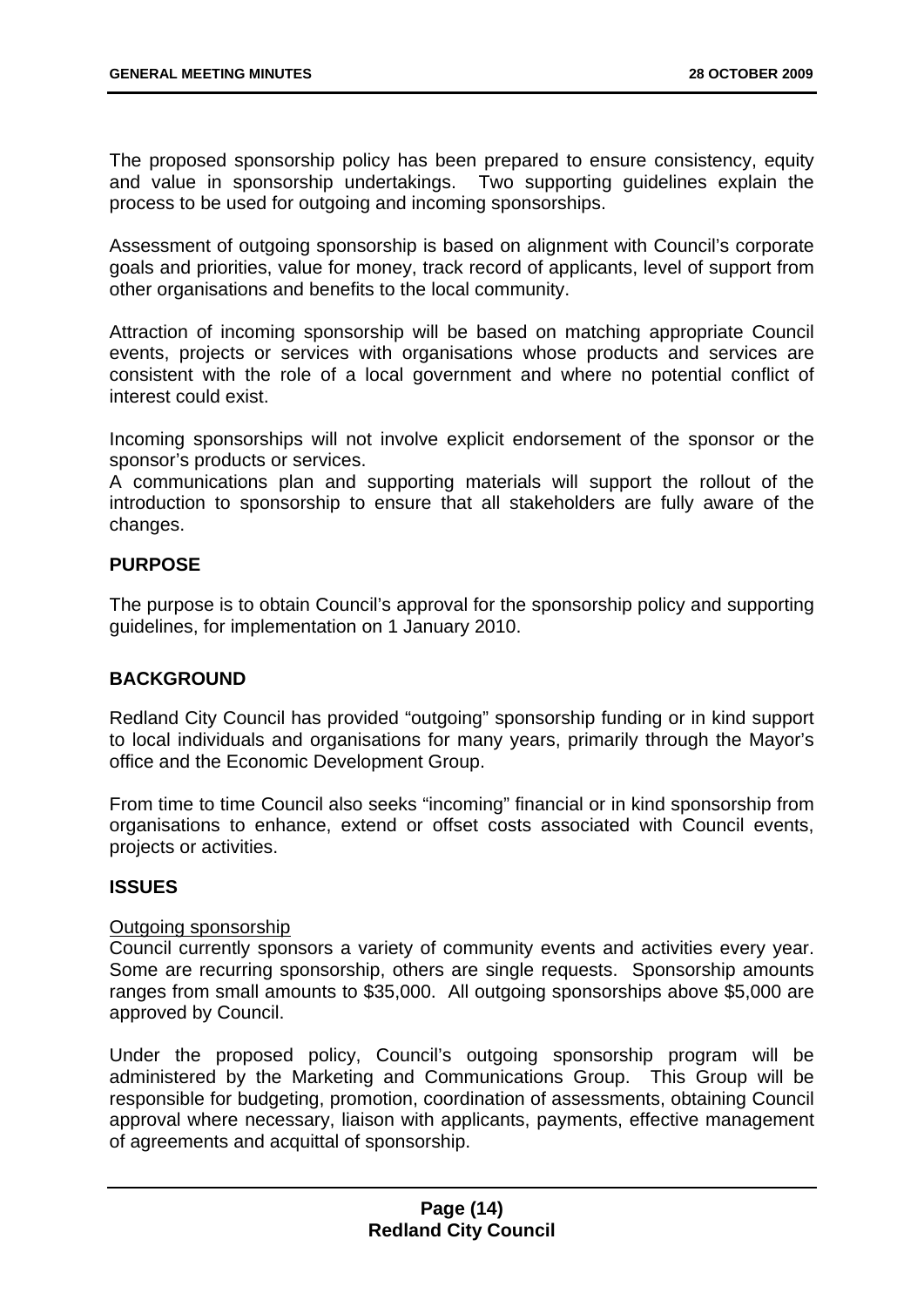Sponsorship under \$5,000 will be assessed against criteria and determined by an internal assessment committee made up of representatives from Marketing and Communications, Economic Development, Customer and Community Services, Community and Social Planning and Environmental Management groups.

Sponsorship over \$5,000 will continue to be presented to Council for approval.

#### Incoming sponsorship

Many areas of Council currently negotiate incoming financial or in kind sponsorship for events or activities for which they are responsible. These include Marketing and Communications, Economic Development and IndigiScapes.

The proposed policy and guidelines ensure that standardised methods are used throughout Council and that there is a central register of incoming sponsorship.

The guidelines require preparation of a written sponsorship proposal and agreement as well as a final report on the outcome of the sponsorship.

Marketing and Communications will maintain a central database of sponsorship agreements and final reports provided by the negotiating officer.

Incoming sponsorships over \$5,000 will be approved by Council. Councillors will regularly be advised of sponsorship agreements negotiated by staff below that amount.

#### **RELATIONSHIP TO CORPORATE PLAN**

This policy supports the corporate plan's strategic priorities of community health and wellbeing, natural environment, economic prosperity and governance.

#### **FINANCIAL IMPLICATIONS**

Total outgoing sponsorship budget for 2009-10 amounts to \$143,500. The remaining budget balances will be transferred to the Marketing and Communications Group if the proposed policy is adopted for the administration of the program from 1 January 2010.

#### **CONSULTATION**

Internal consultation has taken place with the Customer and Community Service Grants office, Environmental Management, Community and Social Planning, Economic Development, the Mayor, Senior Management Group and General Manager Governance.

#### **OPTIONS**

#### **PREFERRED**

That Council resolve as follows: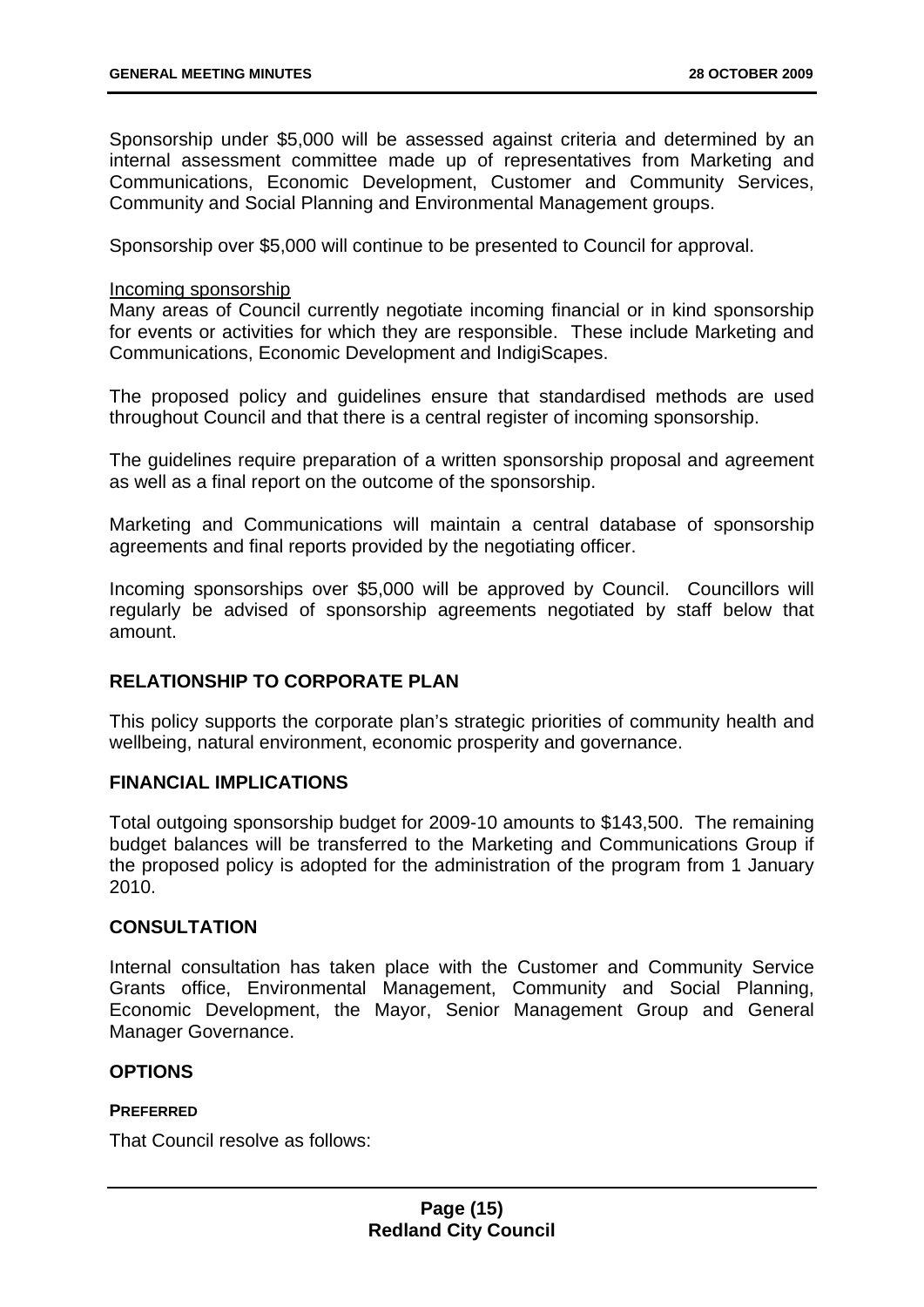- 1. To adopt POL-3084 Corporate Sponsorship (Outgoing/ Incoming), as attached; and
- 2. To note the supporting Guidelines, GL-3084-001 Corporate Sponsorship (Outgoing) and GL-3084-002 – Corporate Sponsorship (Incoming), as attached

effective from 1 January 2010.

#### **ALTERNATIVE**

No alternative is suggested.

#### **OFFICER'S RECOMMENDATION**

That Council resolve as follows:

- 1. To adopt POL-3084 Corporate Sponsorship (Outgoing/ Incoming), as attached; and
- 2. To note the supporting Guidelines, GL-3084-001 Corporate Sponsorship (Outgoing) and GL-3084-002 – Corporate Sponsorship (Incoming), as attached

effective from 1 January 2010.

#### **COMMITTEE RECOMMENDATION**

That Council resolve:

- 1. To adopt the attached Corporate Sponsorship Policy (Outgoing/Incoming) (POL-3084) with the following amendments:
	- a. to include provisions for acquittal, reporting and evaluation of sponsorship,
	- b. to review limitation for recurring sponsorship effective from 1 January 2010; and
- 2. To note the amended supporting Guideline, Corporate Sponsorship (Outgoing) (GL-3084-001) and Corporate Sponsorship (Incoming) Guideline (GL-3084-002), as attached,

effective from 1 January 2010.

#### **AMENDED ATTACHMENTS**

The attached Sponsorship Policy and Guideline, GL-3084-001, were amended in accordance with the Committee Recommendation and presented for consideration to the General Meeting.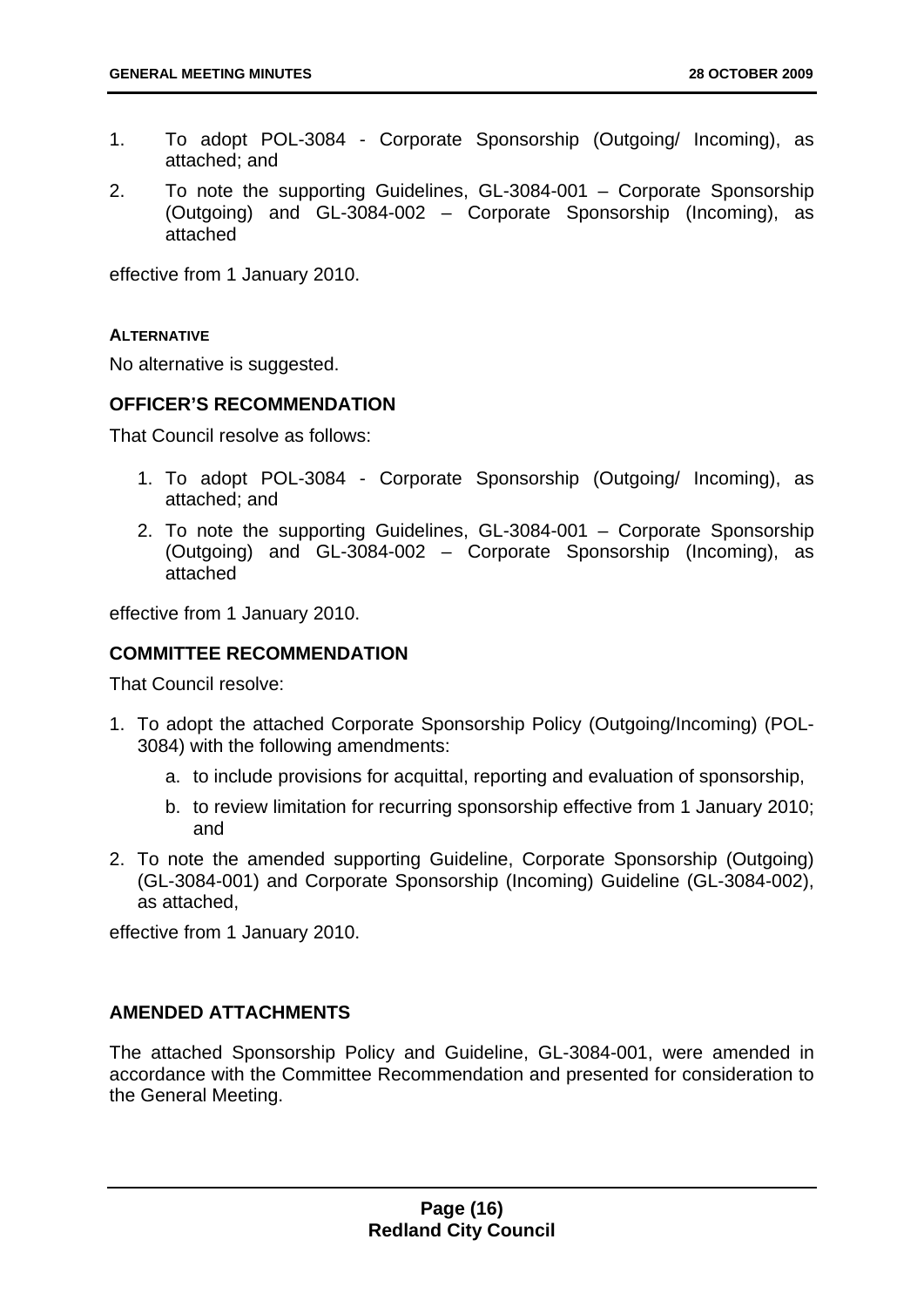#### **COUNCIL RESOLUTION**

| Moved by:    | Cr Murray        |
|--------------|------------------|
| Seconded by: | <b>Cr Bowler</b> |

**That Council resolve, effective from 1 January 2010:** 

- **1. To adopt the amended Corporate Sponsorship Policy (Outgoing/Incoming) (POL-3084) as attached, with a further amendment to the Policy Statement: That Policy Statement No 3 be deleted, and replaced with:** 
	- **3. Council's preference is to receive and decide applications annually, but will receive and consider applications throughout the year.**
- **2. To note the amended and attached supporting Guideline, Corporate Sponsorship (Outgoing) (GL-3084-001), and Corporate Sponsorship (Incoming) Guideline (GL-3084-002), as attached.**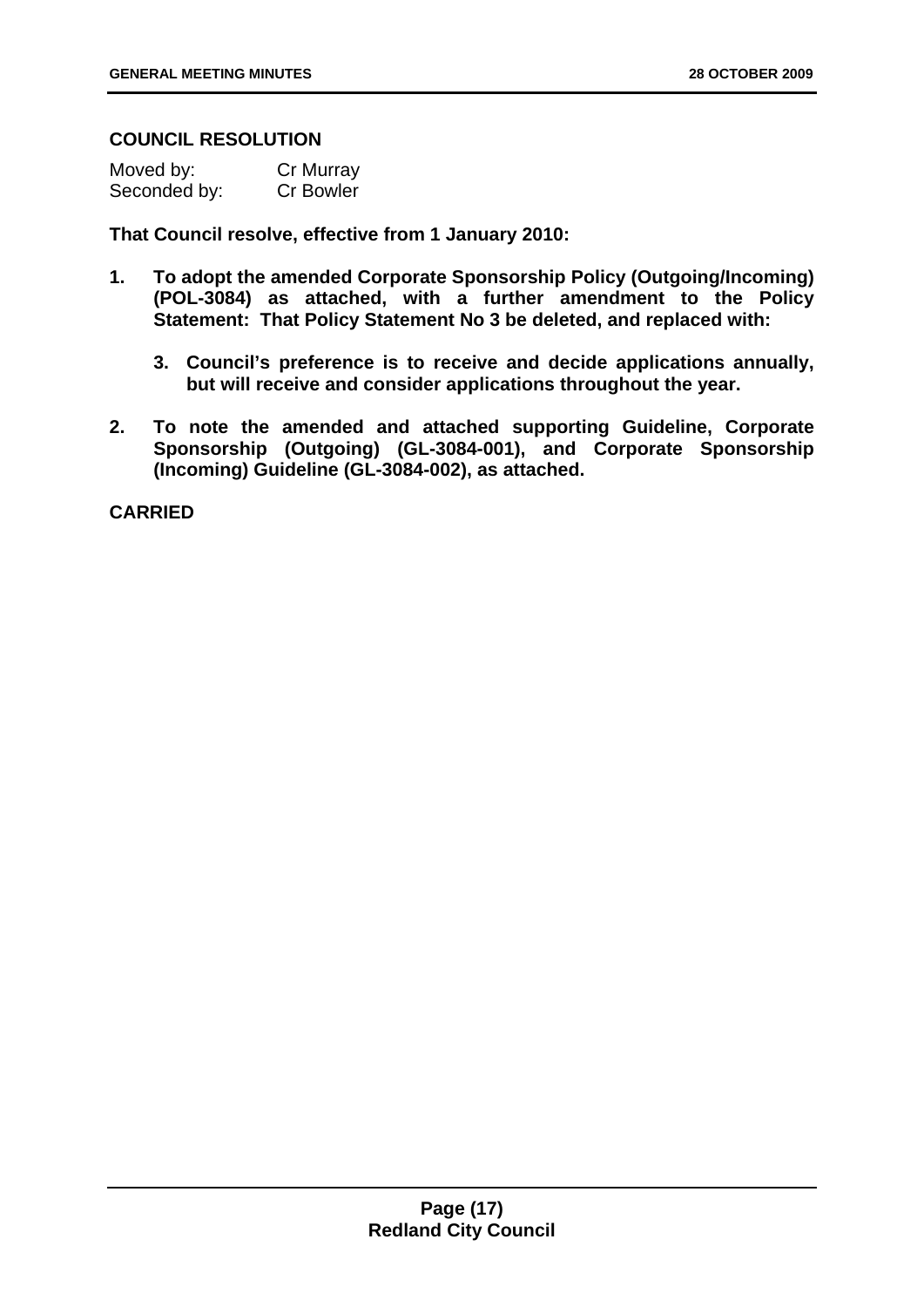#### <span id="page-18-0"></span>**11.1.2 INTEGRITY AND ACCOUNTABILITY REVIEW IN QUEENSLAND - LATE SUBMISSION**

| <b>Dataworks Filename:</b>       | <b>GOV - State Government Submissions</b>                                                |
|----------------------------------|------------------------------------------------------------------------------------------|
| Attachment:                      | Integrity & Accountability in Queensland -<br><b>Discussion Paper</b>                    |
| <b>Responsible Officer Name:</b> | <b>Nick Clarke</b><br><b>General Manager Governance</b>                                  |
| <b>Author Name:</b>              | <b>Luke Wallace</b><br><b>Manager Corporate Planning, Performance and</b><br><b>Risk</b> |

#### **EXECUTIVE SUMMARY**

At Council's Meeting of 30 September 2009, it was resolved that a late submission be made on the Integrity and Accountability in Queensland Green Paper.

#### **PURPOSE**

The purpose of this report is to officially record Council's submission to the State Government on the Integrity and Accountability in Queensland Review.

#### **BACKGROUND**

Integrity and accountability are key pillars of democracy in Queensland. To ensure public confidence, it is essential that these elements are evident in all actions of government at all levels.

In accordance with the significant importance Council places upon integrity and accountability in its own systems and processes, it is appropriate that a submission be lodged to the State Government on this matter highlighting critical areas from Council's perspective.

#### **ISSUES**

- At Council's General Meeting of 30 September 2009, it was resolved that a late submission on the Integrity and Accountability in Queensland Green Paper should be made.
- Council's submission (see Attachment) was based on the implementation of the recommendations from the Crime and Misconduct Commission's Inquiry into "Independence, influence and integrity in local government" with respect to the 2004 local government elections.
- Further independent submissions were made by four individual Councillors for inclusion in Council's final submission.
- The submission was sent to the State Government on 2 October 2009.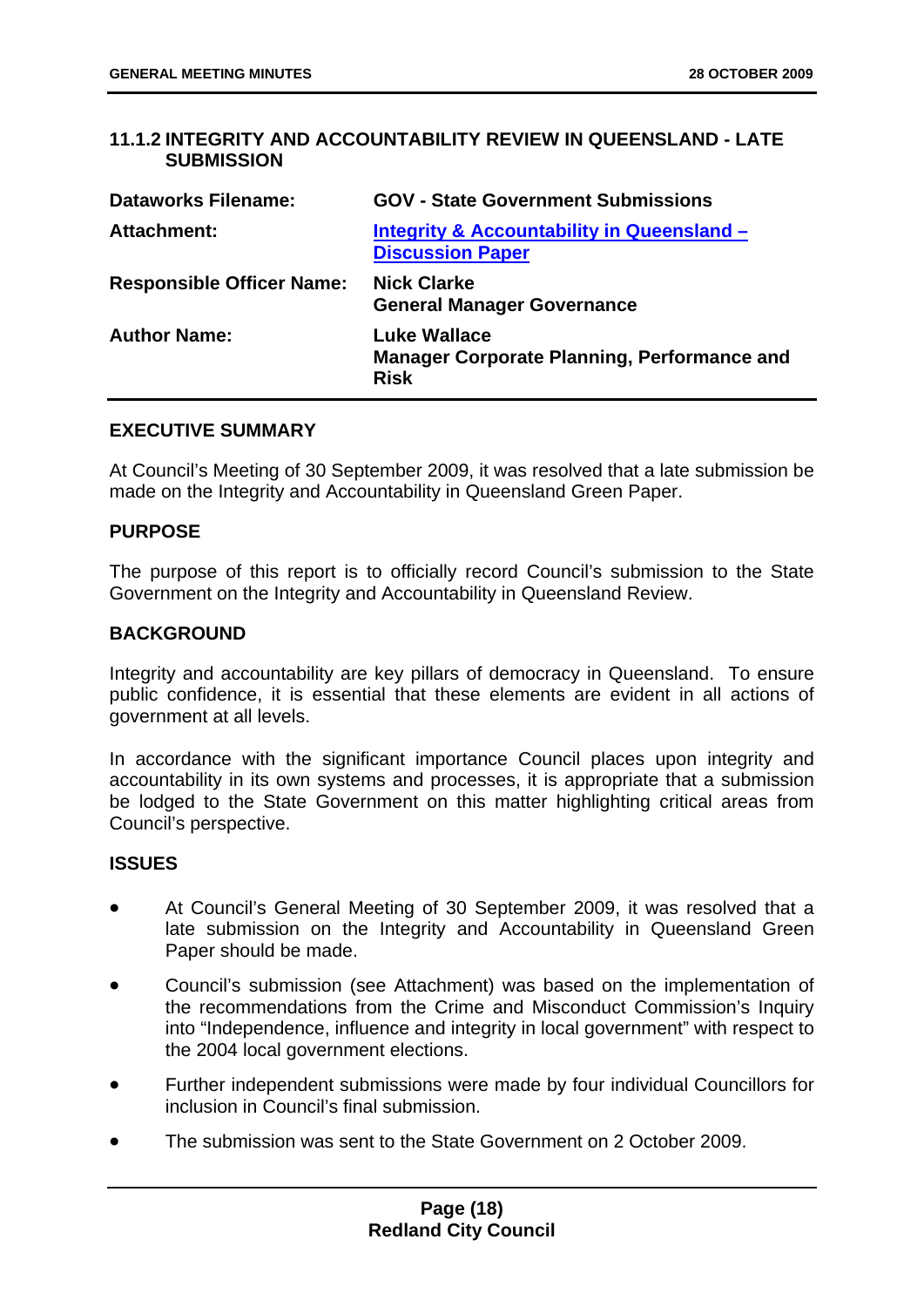#### **RELATIONSHIP TO CORPORATE PLAN**

The recommendation primarily supports Council's strategic priority to provide effective organisational leadership through strategic planning and accountable and ethical standards of practice.

#### **FINANCIAL IMPLICATIONS**

There are no direct financial implications relating to this report.

#### **PLANNING SCHEME IMPLICATIONS**

The Land Use Planning Group was consulted and it is considered that the outcome of recommendations in this report will not require any amendments to the Redlands Planning Scheme.

#### **CONSULTATION**

Consultation on this matter was undertaken with the CEO and the General Manager Governance.

#### **OPTIONS**

#### **PREFERRED**

That Council resolve to confirm the contents of the late submission to the State Government on the Integrity and Accountability Review in Queensland

#### **ALTERNATIVE**

That Council does not endorse the late submission to the State Government on the Integrity and Accountability Review in Queensland.

#### **OFFICER'S/COMMITTEE RECOMMENDATION/ COUNCIL RESOLUTION**

| Moved by:    | Cr Murray         |
|--------------|-------------------|
| Seconded by: | <b>Cr Elliott</b> |

**That Council resolve to confirm the contents of the late submission to the State Government on the Integrity and Accountability Review in Queensland.**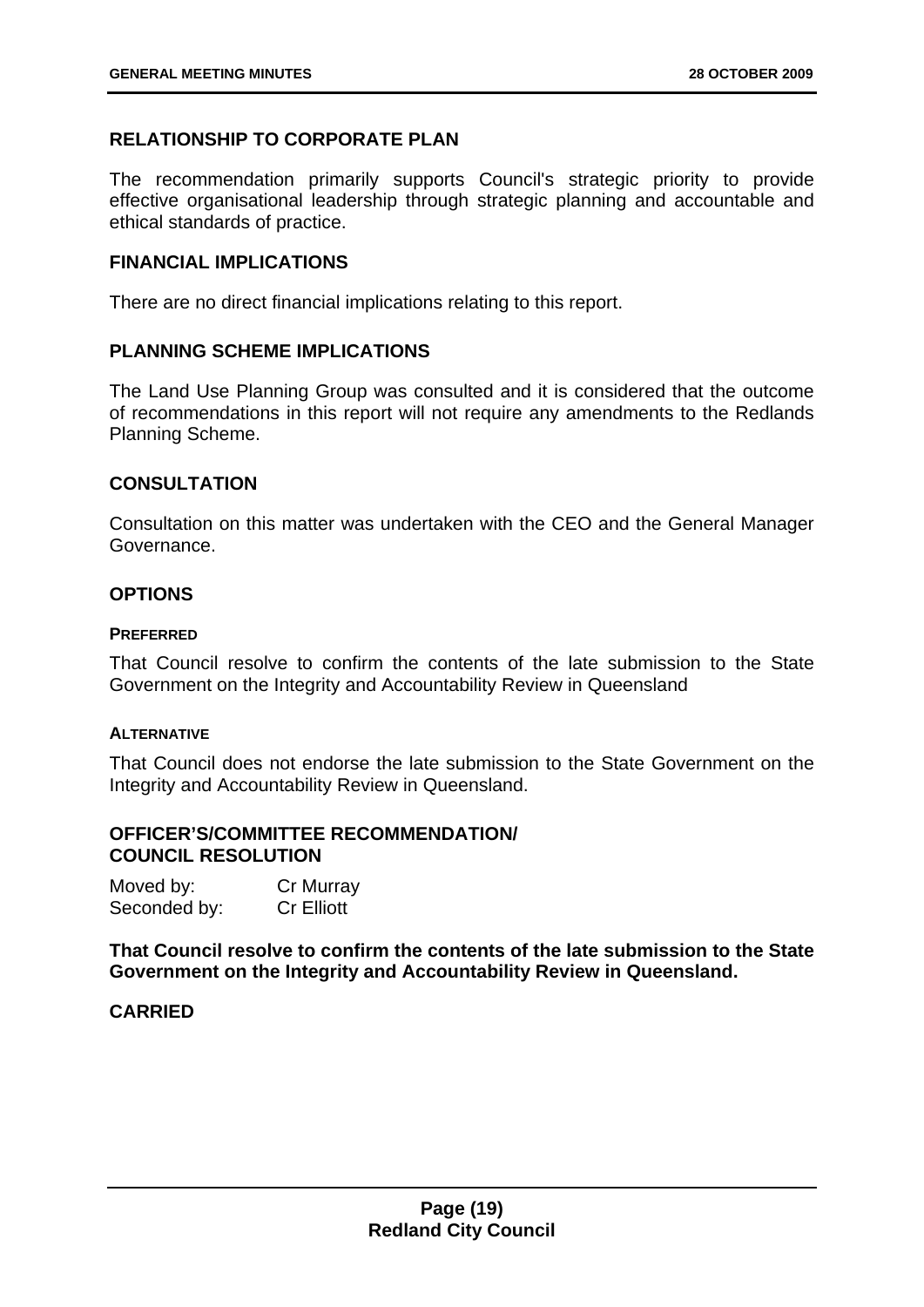#### <span id="page-20-0"></span>**11.2 REPORTS FROM PLANNING AND POLICY**

#### **11.2.1 BUSINESS IMPROVEMENT DISTRICT – SPECIAL LEVY**

| <b>Dataworks Filename:</b>       | <b>ED Business Sector Development - Capalaba</b><br><b>Business District</b> |
|----------------------------------|------------------------------------------------------------------------------|
| <b>Responsible Officer Name:</b> | <b>Alan Burgess</b><br><b>Manager Economic Development</b>                   |
| <b>Author Name:</b>              | <b>Alan Burgess</b><br><b>Manager Economic Development</b>                   |

#### **EXECUTIVE SUMMARY**

At the General Meeting of Council on 29 October 2008 Council resolved that a report be prepared on the formation of a BID (Business Improvement District).

A Business Improvement District (BID) is a partnership between local government and the local business community to develop projects and services which will benefit the trading environment within a clearly defined boundary. There are approximately 173 BIDs in Australia; many are formed through a desire to make their area clean safe and smart.

Defining factors in the success of BIDs are their funding support and clear vision for their activities. Once fully established BIDs operate with budgets ranging from \$50,000 to several million. Funds are usually raised from a special Council levy, which would be based around the Unimproved Capital Value (UCV) of the land. This can be done either through a straight proportional value across all businesses or by developing differential rating zones.

Fundamental to the establishment of any BID is the requirement to impose a special levy to generate the required funding.

Council is currently working on a 10 year Financial Management Strategy. This Financial Strategy sets out Council's strategic approach to the management of its finances and presents indicative expenditure budgets and projected revenue levels for the medium to long term covering a 10-year period. The Financial Strategy is a high level document and it will be seeking views from Council whether or not it supports in principle the greater use of special rates and levies to be applied, in individual circumstances, where appropriate. The BID is an example of the application of a special levy and a final decision on the proposed BID levy would be made following adoption of the Financial Strategy, prior to budget setting.

It is therefore recommended the concept of special Council levies for things like business improvement districts be included as part of financial strategy, prior to consideration of any specific BID's.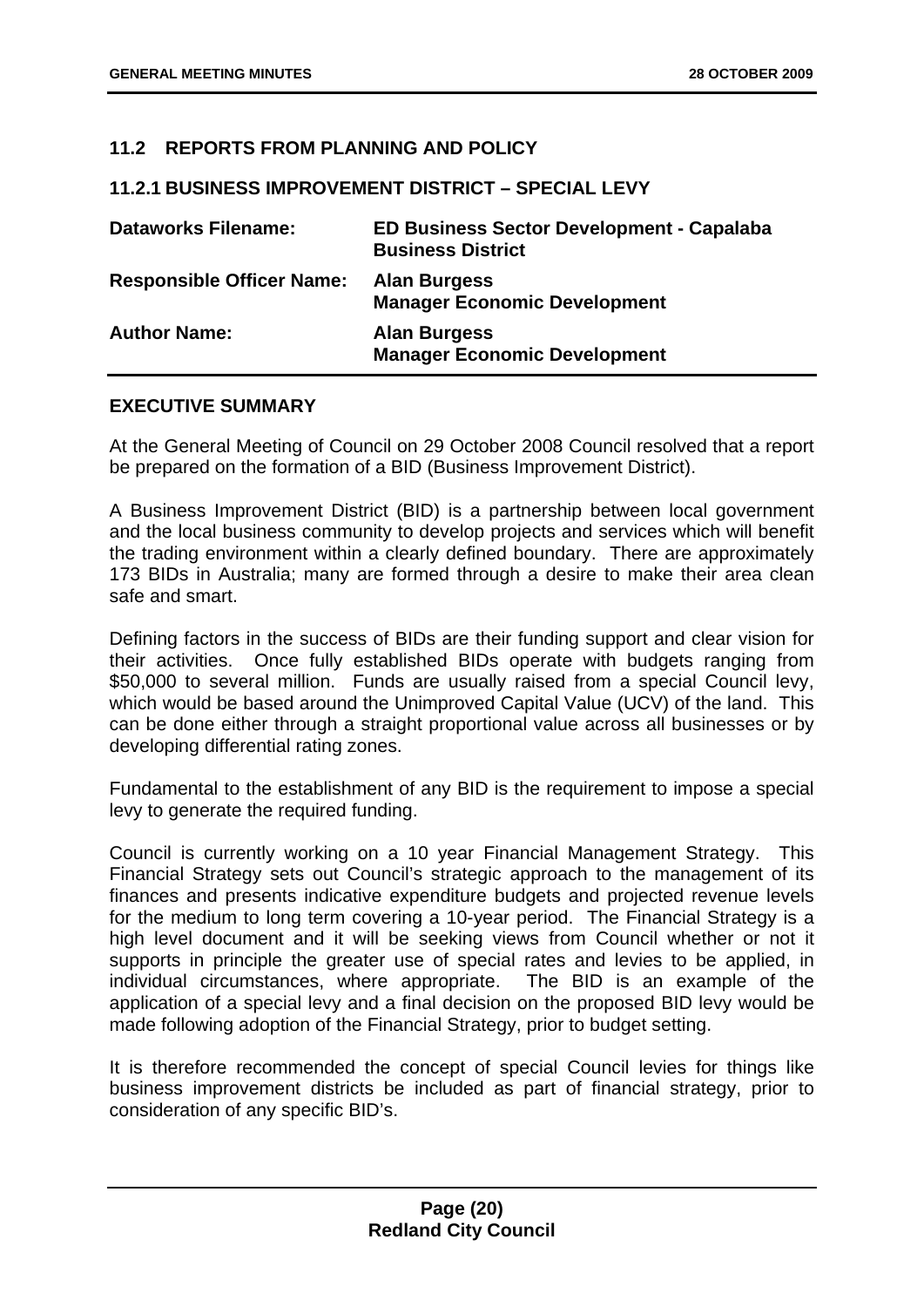#### **PURPOSE**

The purpose of this report is to seek Council endorsement to consider the concept of a Council levy for Business Improvement Districts as part of the 10 year financial management strategy.

#### **BACKGROUND**

Business Improvement Districts (BIDs) are areas where local businesses have established a local association and work together, with support from Council, to improve the area and attract new business and customers.

BIDs traditionally are a public private partnership in which landowners in a defined area pay additional tax or special levy rate in order to fund improvements to the district's public realm and their trading environment.

BIDs typically provide services such as street and footpath maintenance, public safety officers, park and open space maintenance, marketing, capital improvements, and various development projects. The services provided by BIDs are a supplement to the services already provided by Council but ideally work within Council's overall planning for the area.

Under a Council BIDs policy, local business associations or Chamber of Commerce, would receive additional funding, generated through a targeted levy, for programmes and activities in their area, such as:

- Improving security measures;
- Graffiti control;
- **Beautification projects;**
- Events and tourism initiatives;
- Marketing and promotional activity;
- Maintenance;
- Business recruiting;
- Signage:
- Seeking additional grants and funds from other levels of Government;
- Coordination of precinct (e.g. appointing someone to coordinate all activities):
- Retail improvements.

BIDs across the world are incredibly diverse. Some examples are:

The city of New York has numerous BIDs with a range of operating budgets between \$53,000 to over \$11 million.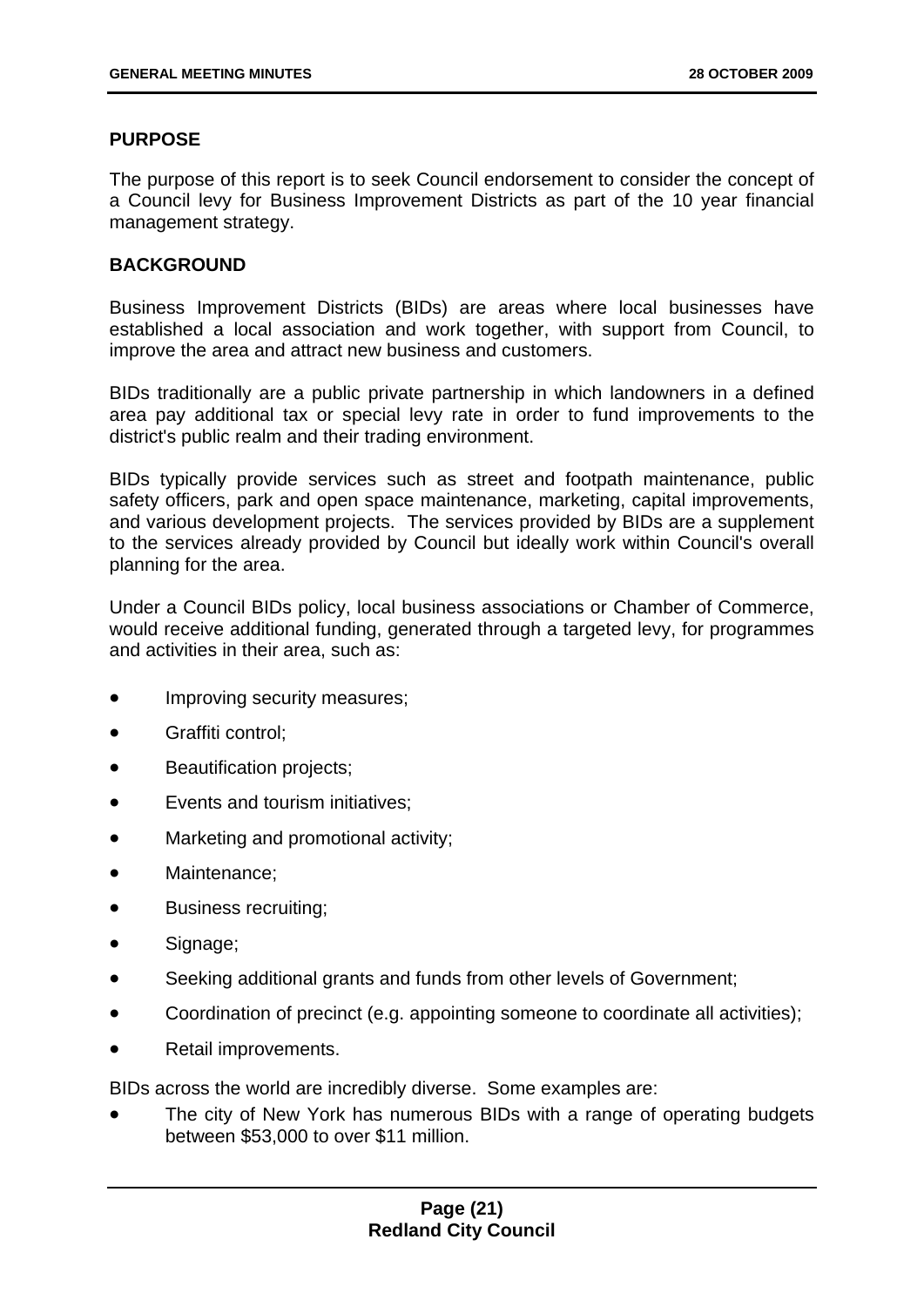- In New South Wales, the Penrith BID is looking at growing employment. They have noted a study of 404 bids in the US that looked at different funding mechanisms and mainly undertake promotional activities.
- Lake Macquarie Council had seven centres with business improvement programs and focus is on who should be doing what, and the specific needs of each of the centres. They believe that studies indicate that one model does not fit all.
- In the US, the Seattle BID has a residential component and raises funds through property owners to a different ratio, as they too are beneficiaries of the funds. They ensure that a representative resident sits on their board.
- Yatala has as an enterprise area which supports to local businesses with such activities and a bus transport services for workers, and a registry for unemployed or part-time workers available at short notice to local businesses.

#### **ISSUES**

#### **ESTABLISHING A BUSINESS IMPROVEMENT DISTRICT**

Studies indicate there are about 173 BIDs in Australia. Many of these were formed through the desire to make their area clean safe and smart. The key to the success of these groups is the ability to have a call to action or a common vision which identifies the need to and engages in their business community.

Another defining factor is having sufficient funds to be able to achieve significant and achievable outcomes. Therefore, establishing funding priorities that demonstrate value for money is the first step to ensuring the success of the BID. To do this, BIDs require a business plan which demonstrates engagement with members and outlines those priorities for council endorsement.

There should be no limit or restriction on the activities the BID can propose to undertake, other than to avoid duplication of services already provided by Council through general rates. However, the strategic business plan will be an important document for convincing business to support the proposed BID.

#### **ACCOUNTABILITY AND FUNDING**

There are many and varied structures currently used to support and deliver BIDs. Some have only council funding, some have both public and private funding: for example a special levy, plus sponsorship, plus membership. In accounting for these funds some organisations, break their spending into public versus private expenditure.

One of the requirements of the business planning process is a detailed budget which translates the BIDs objectives into financial requirements. These requirements in turn should be used to determine the overall level of the target rate.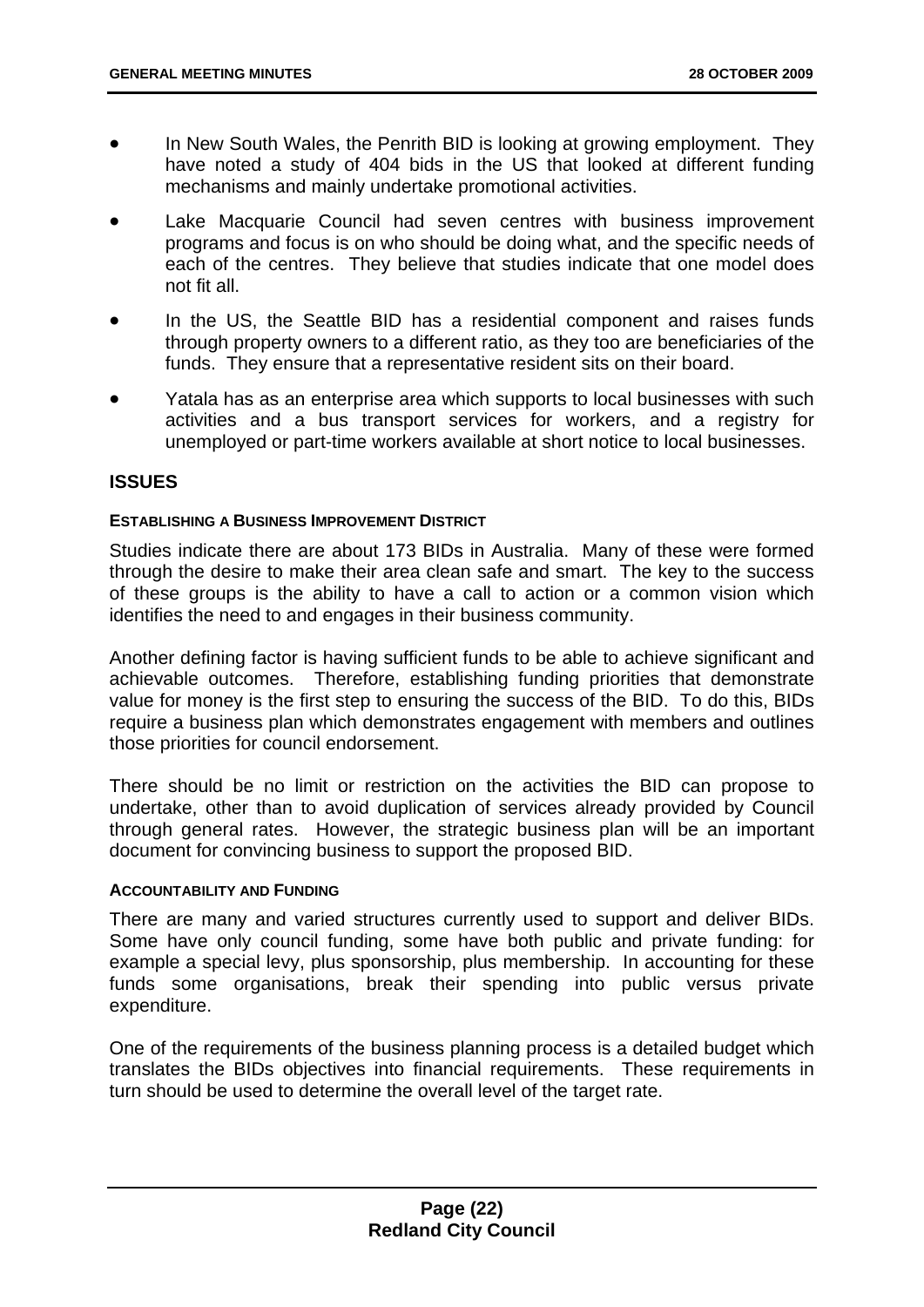#### **RATING METHODS**

There are several methods for establishing the rateable value for each property owner. The two main ones are:

- **Proportional Value Method** Here targeted rates are calculated on the basis of the Unimproved Capital Value (UCV). For example if a District has 600 rateable properties, with an average rateable land value of around \$1,000,000. Through a business case it is considered a suitable funding base for the BID would require around \$600,000. A levy based on 0.001% (\$1000 for properties valued at \$1,000,000) of land value will achieve a revenue base of approximately \$600,000. In the proportional value method this rate is applied uniformly across all businesses in the designated area. This has a tendency to ignore the differences in value for money of the program to individual businesses.
- **Differential Rating Zones** In a differential rating zones system there may be sub areas within the overall BID which are rated at different levels. This is done to ensure equity of 'value for money'. For example the BID district might be broken down into three distinct zones.
	- a) Zone A Shopping centres, businesses in this area might be almost exclusively retail orientated, and will therefore potentially be the prime beneficiaries of any BIDs program.
	- b) Zone B Shopping region, not in a shopping centre. Whilst again primarily retail related they are also speciality stores. Their value from the BID will be dependent on the activities of the BID, but could potentially be different from Zone A.
	- c) Zone C This might include sub-areas which are not necessarily retail based. These areas could include some retail but also manufacturing and warehousing. This zone might be less advantaged by the BID and consequently their levy should be less.

Whilst the calculation of the levy would be based on the UCV, the actual percentage applied would be varied across the different zones.

Council's Financial Strategy is a high level document and it will be seeking views from Council whether or not it supports, in principle, the greater use of special rates and levies to be applied, in individual circumstances, where appropriate. The BID is an example of the application of a special levy and a final decision on any specific BID levy would be made following adoption of the Financial Strategy, prior to budget setting.

#### **RELATIONSHIP TO CORPORATE PLAN**

The recommendation primarily supports Council's strategic priority to enhance employment participation and the community's standard of living through encouraging economic development opportunities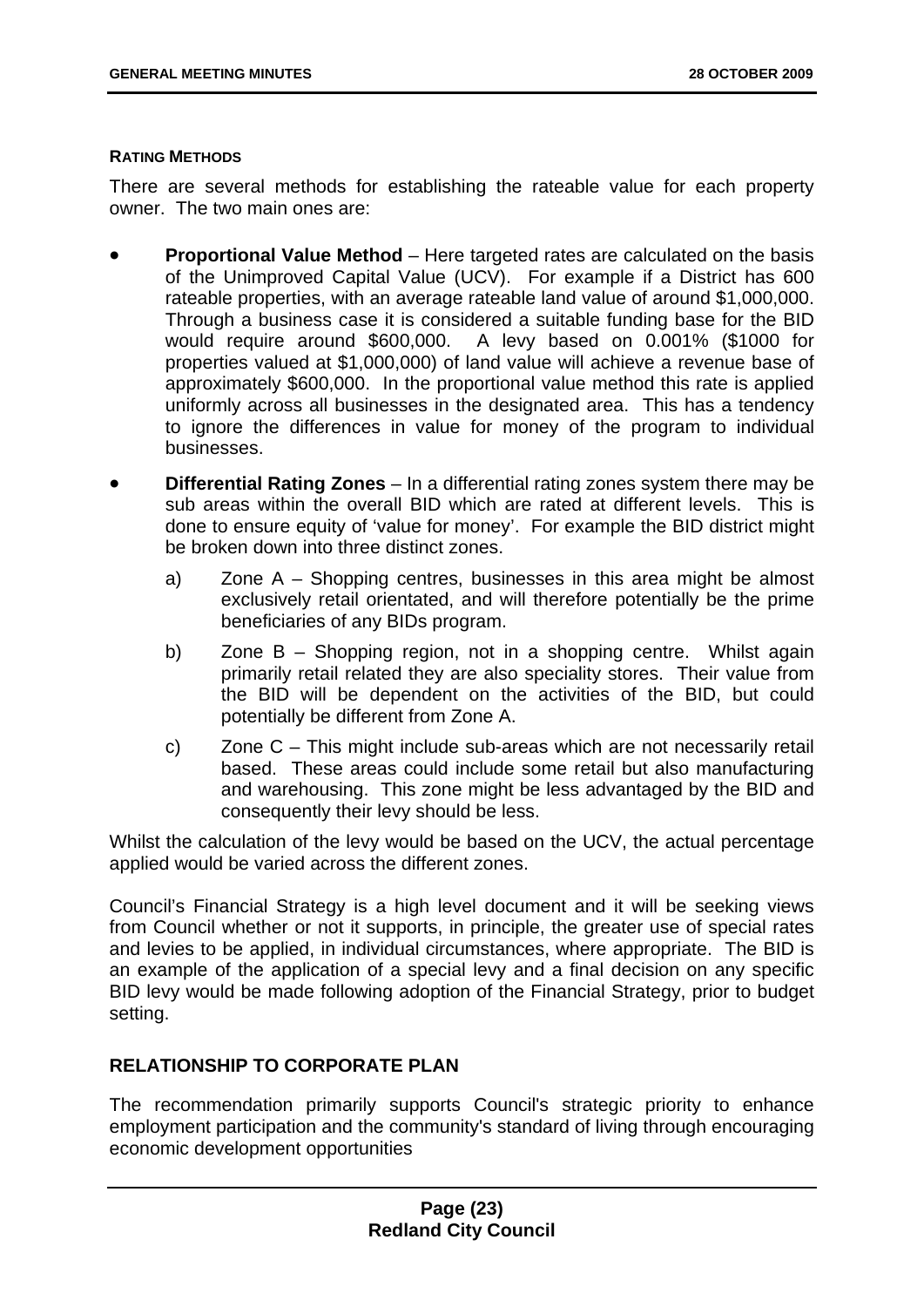#### **FINANCIAL IMPLICATIONS**

Including the concept of a special levy potentially for a BID, in the financial strategy has no financial implications.

#### **PLANNING SCHEME IMPLICATIONS**

The Land Use Planning Group was consulted and it is considered that the outcome of recommendations in this report will not require any amendments to the Redlands Planning Scheme.

#### **CONSULTATION**

Councillor Division 9 was consulted and the General Manager Corporate Services was consulted regarding the financial strategy.

#### **OPTIONS**

#### **PREFERRED**

That Council resolve to consider the concept of imposing a special business improvement district levy, in clearly defined areas, as part of its Financial Management Strategy.

#### **ALTERNATIVE**

Council resolve to consider the establishment of a business improvement district, funded by a special levy, as part of the 2010/11 budget process.

#### **OFFICER'S RECOMMENDATION**

That Council resolve to consider the concept of imposing a special business improvement district levy, in clearly defined areas, as part of its Financial Management Strategy.

#### **COMMITTEE RECOMMENDATION/ COUNCIL RESOLUTION**

| Moved by:    | Cr Murray         |
|--------------|-------------------|
| Seconded by: | <b>Cr Elliott</b> |

**Due to expressed interest from various business groups, that Council resolve to consider the concept of special business improvement districts, in clearly defined areas, as part of its Financial Management Strategy.**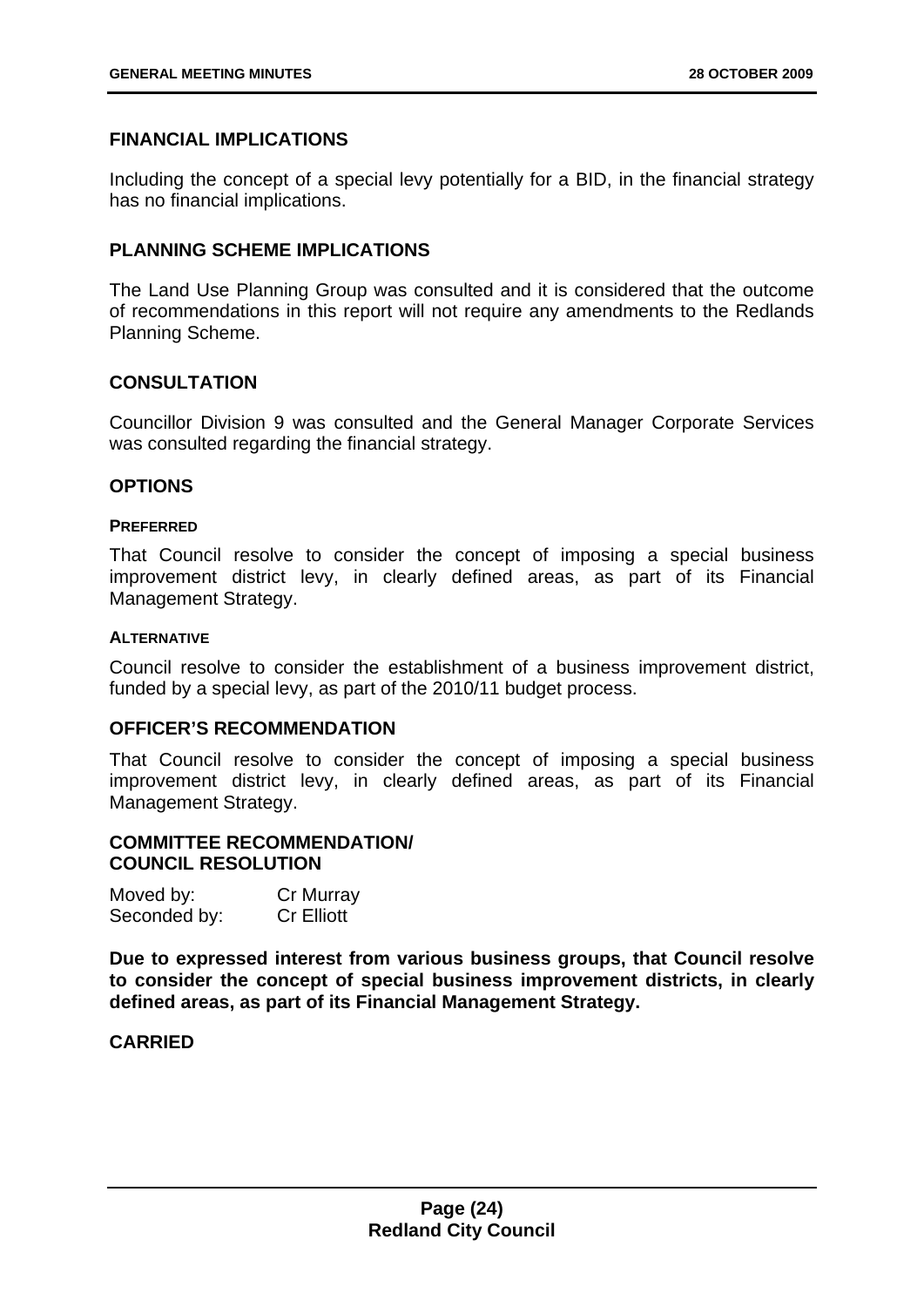#### <span id="page-25-0"></span>**11.2.2 PETITION (DIV 9) - REQUEST FOR FOOTPATHS TO BROSNAN AND BARBER DRIVES, CAPALABA**

| <b>Dataworks Filename:</b>       | <b>RTT Footpaths</b>                                           |
|----------------------------------|----------------------------------------------------------------|
| <b>Attachments:</b>              | <b>Location Plan</b>                                           |
| <b>Responsible Officer Name:</b> | <b>David Elliott</b><br><b>Manager Infrastructure Planning</b> |
| <b>Author Name:</b>              | <b>David Elliott</b><br><b>Manager Infrastructure Planning</b> |

#### **EXECUTIVE SUMMARY**

Council, at the General Meeting on 29 July 2009, received a petition from the residents of Division 9 requesting that footpaths be provided for Brosnan and Barber Drives in Capalaba and resolved that this be referred to the appropriate area of Council for consideration and a report back to Council.

This report addresses the petitioners' request and recommends that Council consider these works for inclusion in the ten (10) year capital works program.

#### **PURPOSE**

To respond to a petition received from Division 9 residents seeking the construction of concrete footpaths in Brosnan and Barber Drives, Capalaba.

#### **BACKGROUND**

At the General Meeting on 29 July 2009 Council resolved that the petition, which reads as follows, be received and referred to the appropriate area of Council for consideration and a report back to Council:

 *"Residents of Division 9 request that Council provide footpaths for Brosnan Drive and Barber Drive in Capalaba. Brosnan Drive has the only off leash dog park in Capalaba and there are 17 Courts and 2 Streets that access of these 2 Drives. Both Drives are also on a bus route so it is dangerous to walk on the road. Most other roads have a footpath to encourage locals to walk rather than take the car and we believe footpaths on these streets would be a great addition to our community."* 

#### **ISSUES**

#### **LOCAL RESIDENTIAL ACCESS ROADS**

Brosnan and Barber Drives are designated as local residential access roads in the road hierarchy. Brosnan Drive is a bus route and an important pedestrian link from Callaghan Way to Maridale Park (opposite McTaggart Street). Maridale Park houses community facilities such as dog off-leash area, half court tennis, shelters, etc.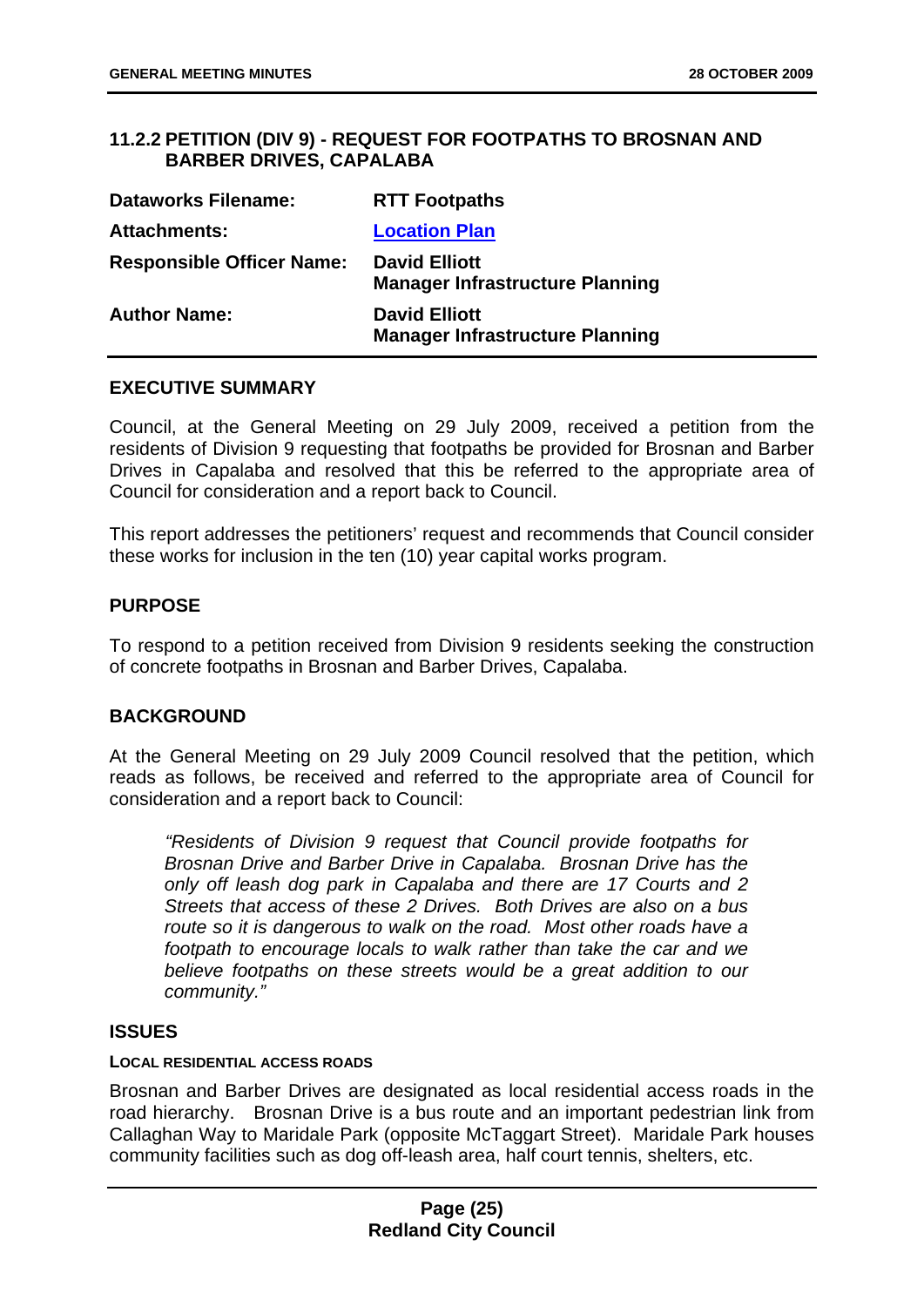A concrete footpath in Brosnan Drive was included in the Paths and Trails section of the ten (10) year capital program at the February 2009 Council workshop, staged over two (2) years 2009/10 and 2010/11.

Barber Drive, also a bus route servicing a reasonably sized residential catchment, borders in places onto a heavily vegetated linear park.

#### **Brosnan Drive**

Stages 1 and 2 have been designed, with Stage 1 between Callaghan Way and Barber Drive scheduled for construction in 2009/10. Stage 2 linking Barber Drive and Maridale Park is proposed in 2010/11 subject to the availability of funds.

Brosnan Drive is considered to have a higher priority than Barber Drive due to the presence of the Maridale Park attractor.

#### **Barber Drive**

Barber Drive links local collector Frost Street with Brosnan Drive, effectively acting as a minor local collector for the residential area bounded by Callaghan Way, Frost Street and Brosnan Drive.

Its relatively close proximity to Coolnwynpin Primary School and its function as a bus route would also increase its priority for the provision of a footpath.

Taking into consideration that:

- Council has yet to develop a city-wide priority list of new footpaths; and
- the extent of Paths and Trails program funding in the 10 year capital program,

it is recommended that the Barber Drive footpath be listed for consideration in the ten (10) year capital program for construction in 2011/12.

#### **RELATIONSHIP TO CORPORATE PLAN**

The recommendation primarily supports Council's strategic priority to build safe, strong and self reliant communities with access to community services, infrastructure and opportunities for participation in community life.

#### **FINANCIAL IMPLICATIONS**

| 2009/10 | Stage 1 Brosnan Drive | \$38,000 |
|---------|-----------------------|----------|
| 2010/11 | Stage 2 Brosnan Drive | \$85,000 |
| 2011/12 | <b>Barber Drive</b>   | \$78,000 |

#### **PLANNING SCHEME IMPLICATIONS**

The outcome of recommendations in this report will not require any amendments to the Redlands Planning Scheme.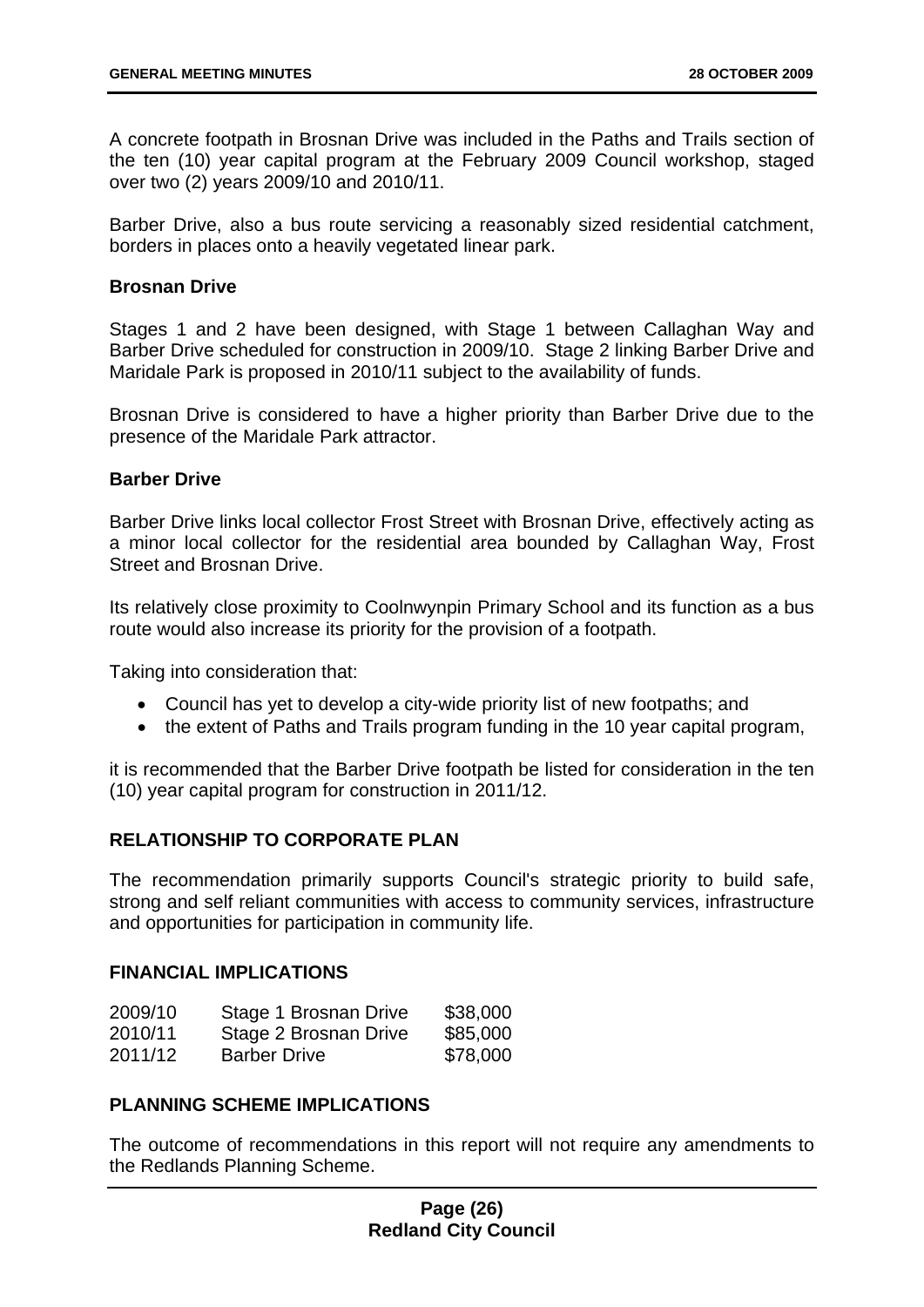#### **CONSULTATION**

The Division 9 Councillor has been consulted and is supportive of the recommendations.

#### **OPTIONS**

#### **PREFERRED**

That Council resolve as follows:

- 1. To note the scheduled construction of Stage 1 Brosnan Drive, Capalaba (Callaghan Way to Barber Drive) in the 2009/10 Paths and Trails program;
- 2. To list Stage 2 Brosnan Drive footpath for consideration in the ten (10) year capital program in year 2010/11;
- 3. To list Barber Drive, Capalaba footpath for consideration in the ten (10) year capital program in year 2011/12; and
- 4. To notify the principal petitioner of Council's decision in this matter and request that she inform all signatories to the petition.

#### **ALTERNATIVE**

That Council resolve to note the petitioners concerns and take no further action in this matter.

#### **OFFICER'S/COMMITTEE RECOMMENDATION**

That Council resolve as follows:

- 1. To note the scheduled construction of Stage 1 Brosnan Drive, Capalaba (Callaghan Way to Barber Drive) in the 2009/10 Paths & Trails program;
- 2. To list Stage 2 Brosnan Drive footpath for consideration in the ten (10) year capital program in year 2010/11;
- 3. To list Barber Drive, Capalaba footpath for consideration in the ten (10) year capital program in year 2011/12; and
- 4. To notify the principal petitioner of Council's decision in this matter and request that she inform all signatories to the petition.

#### **COUNCIL RESOLUTION**

| Moved by:    | Cr Boglary |
|--------------|------------|
| Seconded by: | Cr Henry   |

**That the Committee Recommendation be adopted with the following amendments:**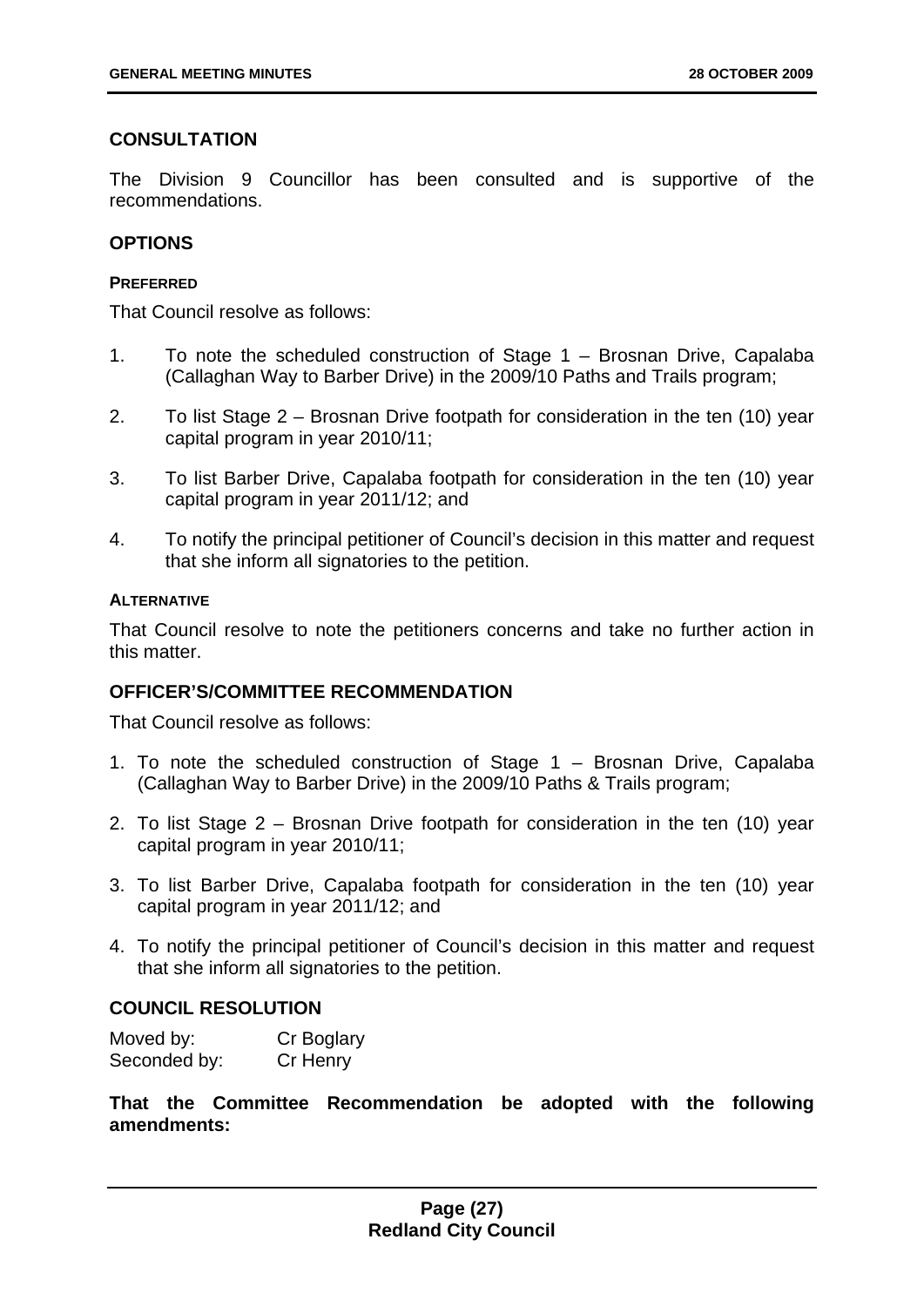- **1. Delete the words, "in year 2011/12" and "in year 2010/11" from recommendations 2 and 3; and**
- **2. Add a further resolution: "5. That as a matter of urgency, a city-wide priority list of new footpaths be developed".**

The motion was put as follows:

#### **That Council resolve -**

- **1. To note the scheduled construction of Stage 1 Brosnan Drive, Capalaba (Callaghan Way to Barber Drive) in the 2009/10 Paths & Trails program;**
- **2. To list Stage 2 Brosnan Drive footpath for consideration in the ten (10) year capital works program;**
- **3. To list Barber Drive, Capalaba footpath for consideration in the ten (10) year capital works program;**
- **4. To notify the principal petitioner of Council's decision in this matter and request that all signatories to the petition be informed of this decision; and**
- **5. That, as a matter of urgency, a City-wide priority list of new footpaths be developed.**

Cr Murray moved that the motion be put.

On being put to the vote, the motion to put the motion was CARRIED.

A division was called for.

Crs Murray, Bowler, Henry, Ogilvie and Boglary voted in the affirmative.

Crs Burns, Reimers, Elliott, Williams, Townsend and Hobson voted in the negative.

The Mayor declared the motion as LOST.

After further debate, the Mayor put Cr Boglary's motion. On being put to the vote, the motion was **CARRIED.** 

A division was called for.

Crs Reimers, Bowler, Townsend, Henry, Ogilvie, Boglary and Hobson voted in the affirmative.

Crs Murray, Elliott, Burns and Williams voted in the negative.

The motion was declared by the Mayor as **CARRIED.**

#### **Page (28) Redland City Council**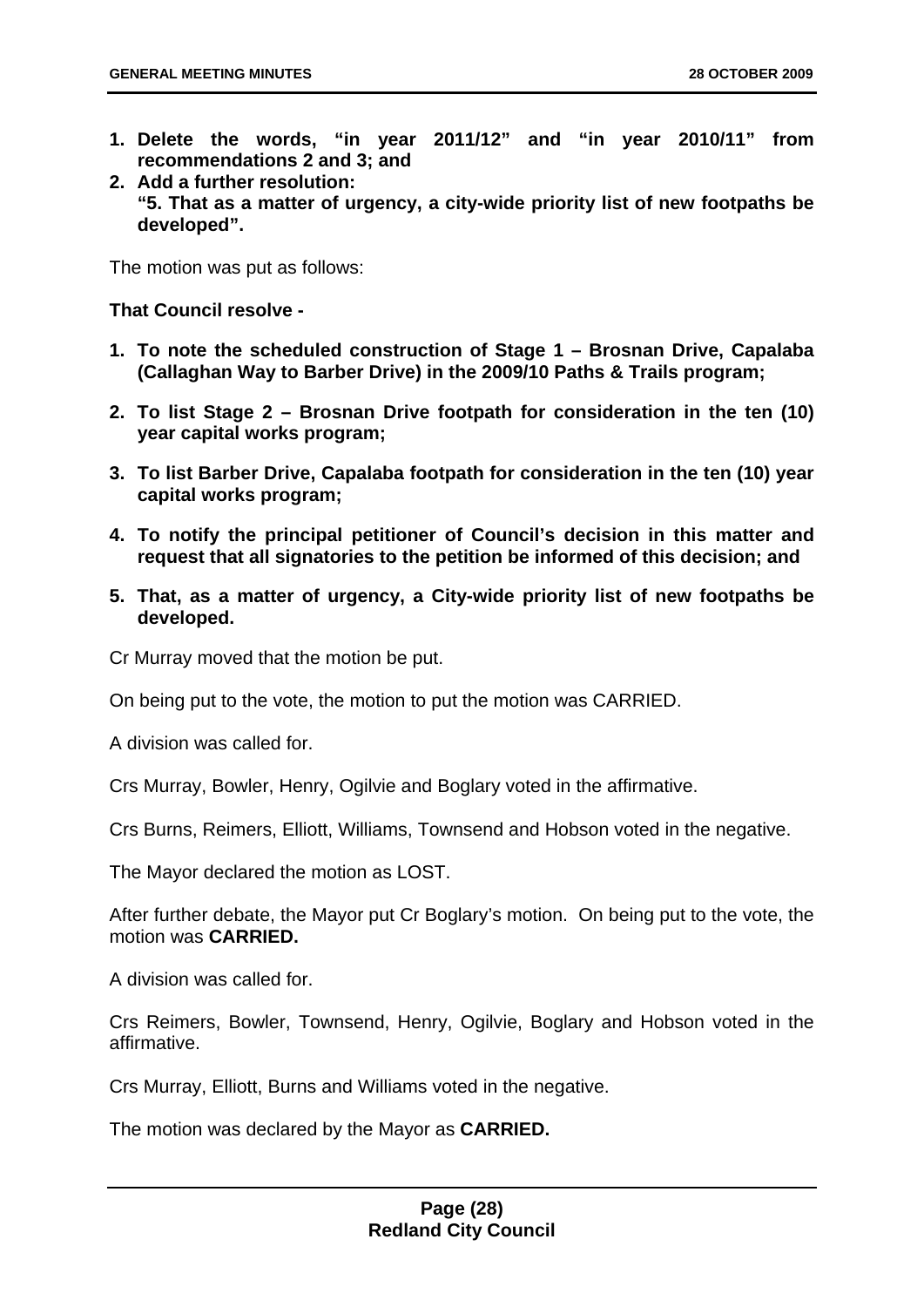#### <span id="page-29-0"></span>**11.3 COMMITTEE GENERAL BUSINESS**

Permission was granted for the following items of general business to be brought forward:

#### **11.3.1 ENVIRONMENTAL LAND ACQUISITION STRATEGY**

#### **COMMITTEE RECOMMENDATION/ COUNCIL RESOLUTION**

| Moved by:    | Cr Murray         |
|--------------|-------------------|
| Seconded by: | <b>Cr Elliott</b> |

**That Council review its existing environmental land acquisition strategy to identify lands on the mainland that are currently zoned CN1, that would be considered beneficial to be in public ownership.** 

#### **CARRIED**

#### **11.3.2 BRIEFING – FEDERAL GOVERNMENT ELECTORAL REFORM PAPER**

By request and with the permission of the Committee, the Manager Corporate Planning, Performance & Risk provided a briefing on this paper and advised that the deadline for submissions was 26 November 2009. The General Manager Governance recommended that Council considers its priorities regarding making submissions from time to time on various topics relating to local government. He further suggested Council avails itself of the opportunity to utilise organisations such as the LGAQ and ALGA to incorporate state-wide submissions, where appropriate, and in this matter. Committee noted that the General Manager will update Council in this matter in due course.

The briefing was noted.

#### **11.3.3 HOME BASED BUSINESS USES**

#### **COMMITTEE RECOMMENDATION/ COUNCIL RESOLUTION**

Moved by: Cr Murray Seconded by: Cr Elliott

**That Council undertake a review of the Home Based Business Uses within the Redlands Planning Scheme.**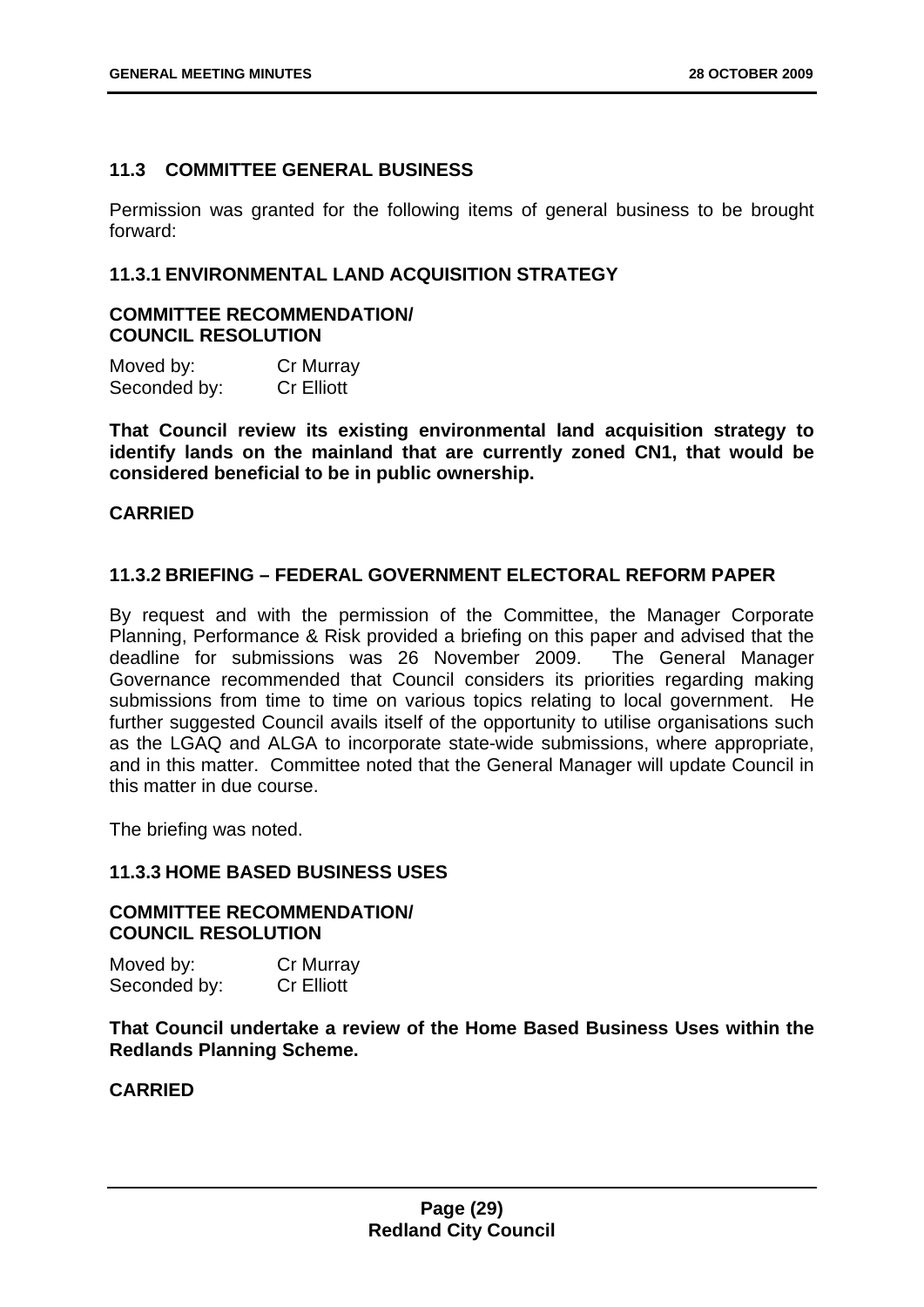#### <span id="page-30-0"></span>**12 REDLAND WATER COMMITTEE 20/10/09 - RECEIPT AND ADOPTION OF REPORT**

| Moved by:    | Cr Henry         |
|--------------|------------------|
| Seconded by: | <b>Cr Bowler</b> |

That the Redland Water Committee Report of 20 October 2009 be received.

#### CARRIED

#### **12.1 REPORTS FROM REDLAND WATER**

#### **12.1.1 REDLAND WATER BUSINESS UNIT REPORT - SEPTEMBER 2009**

| <b>Dataworks Filename:</b>       | <b>WW Redland Water Committee</b><br><b>WS Redland Water Committee</b>                                                            |
|----------------------------------|-----------------------------------------------------------------------------------------------------------------------------------|
| <b>Attachments:</b>              | <b>Business Unit Report - September 2009</b><br>Appendix A - Wastewater treatment plants<br>supplementary performance information |
| <b>Responsible Officer Name:</b> | <b>Gary Soutar</b><br><b>General Manager, Redland Water</b>                                                                       |
| <b>Author Name:</b>              | <b>Gary Soutar</b><br><b>General Manager, Redland Water</b>                                                                       |

#### **EXECUTIVE SUMMARY**

The Redland Water (RW) business unit report is presented to Council for noting. The report provides the business unit's performance for the month of September 2009 and covers financial and non-financial indicators for water and wastewater.

It is expected that, most of the time the report findings will be "business as usual". Where exceptions occur, these will be highlighted.

The report provides a regular opportunity for Council to consider the RW's performance and to respond to any exceptional reporting.

Council is provided with the option to accept the report or, accept it and request additional information or a review of performance.

#### **PURPOSE**

To report on the ongoing performance of the business unit against key performance indicators (KPIs).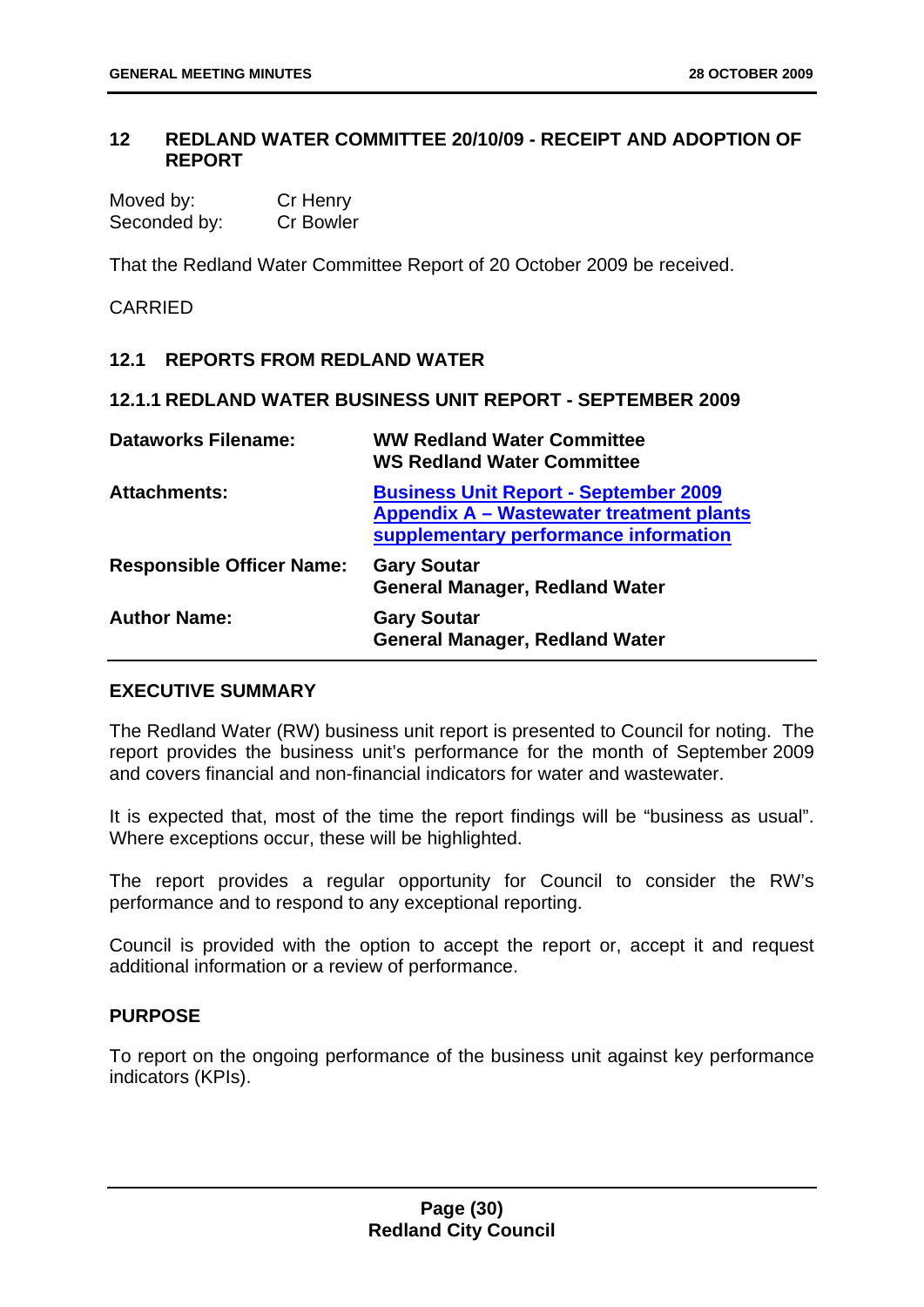#### **BACKGROUND**

RW's performance plan identifies KPIs for which performance targets have been agreed with Council. Reporting is done each month through the RW committee.

#### **ISSUES**

The report is provided to Council as a means of monitoring the performance of RW for the activities of water and wastewater.

The first part of the report comprises a "snapshot" of the business unit's achievement in meeting KPIs (year-to-date) and financial report card.

The report then provides specific financial report and commentary, capital expenditure (graphically) and a detailed customer overview.

The main body of the report focuses on actual levels of achievement against the KPIs for the month. Where exceptions have occurred and targets not met, an explanation is given as well as action taken to improve performance.

The report closes with a summary of the major issues for each group during the month.

#### **RELATIONSHIP TO CORPORATE PLAN**

The recommendation primarily supports Council's strategic priority to provide and maintain water and wastewater services to sustain our community.

Providing this report also supports Council's Governance strategic priority to provide a clear organisational direction supported by effective leadership and a framework of policies, plans and strategies that are responsive to the community's needs and which promote accountable and ethical standards of practice.

#### **FINANCIAL IMPLICATIONS**

There are no direct financial implications resulting from this report. Financial implications may result where Council requests a performance review or requests an increase in performance standards.

#### **CONSULTATION**

Consultation has occurred with:

- Manager Treatment Operations, RW;
- Manager Customer Service & Business Performance, RW; and
- Senior Advisor, Financial Management, RW.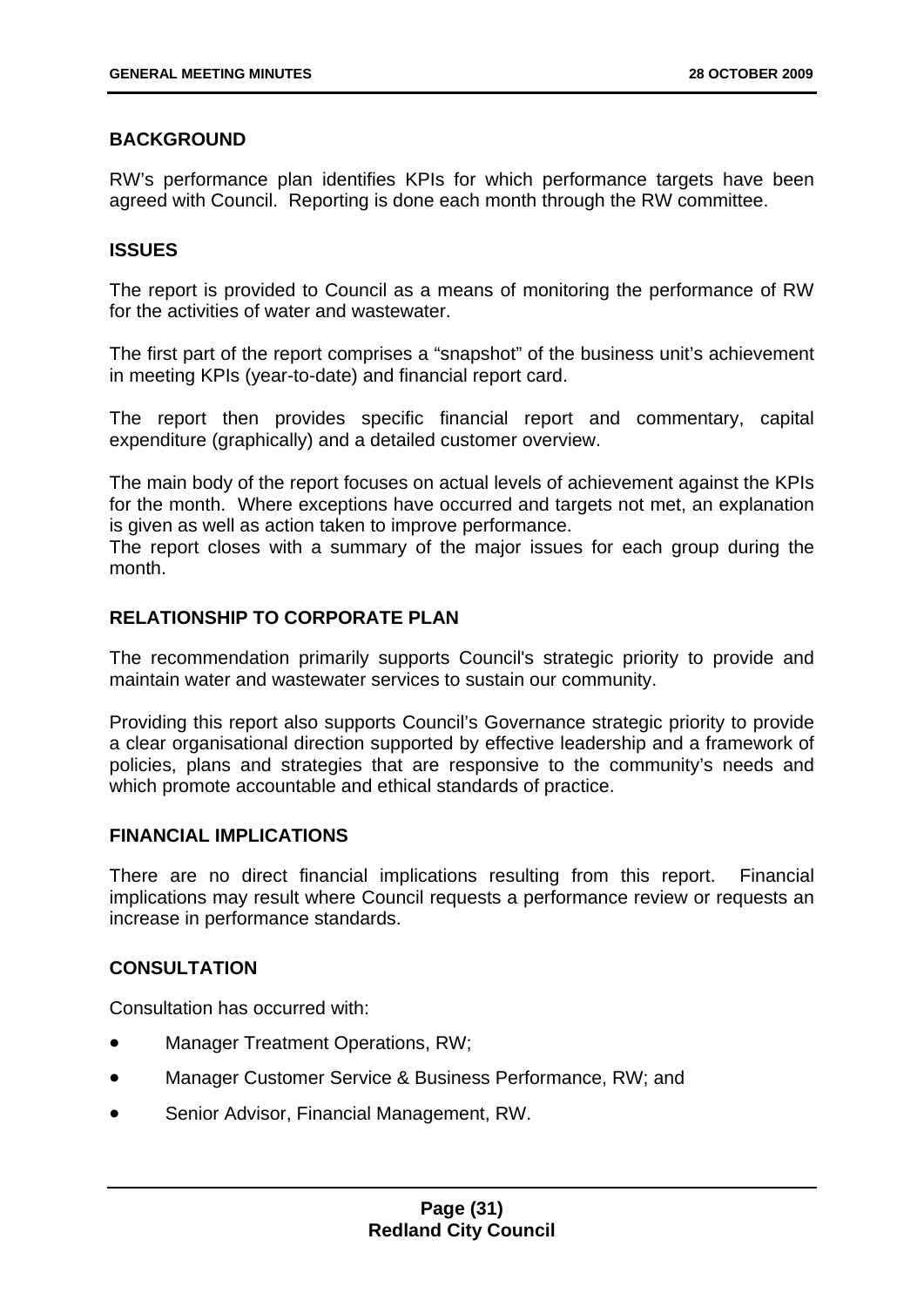#### **OPTIONS**

#### **PREFERRED**

That Council resolve to accept the Redland Water business unit report for September 2009, as presented in the attachment.

#### **ALTERNATIVE**

That Council accepts the report and requests additional information or a review of performance.

#### **OFFICER'S/COMMITTEE RECOMMENDATION/ COUNCIL RESOLUTION**

| Moved by:    | Cr Henry          |
|--------------|-------------------|
| Seconded by: | <b>Cr Elliott</b> |

**That Council resolve to accept the Redland Water Business Unit Report for September 2009, as presented in the attachment.**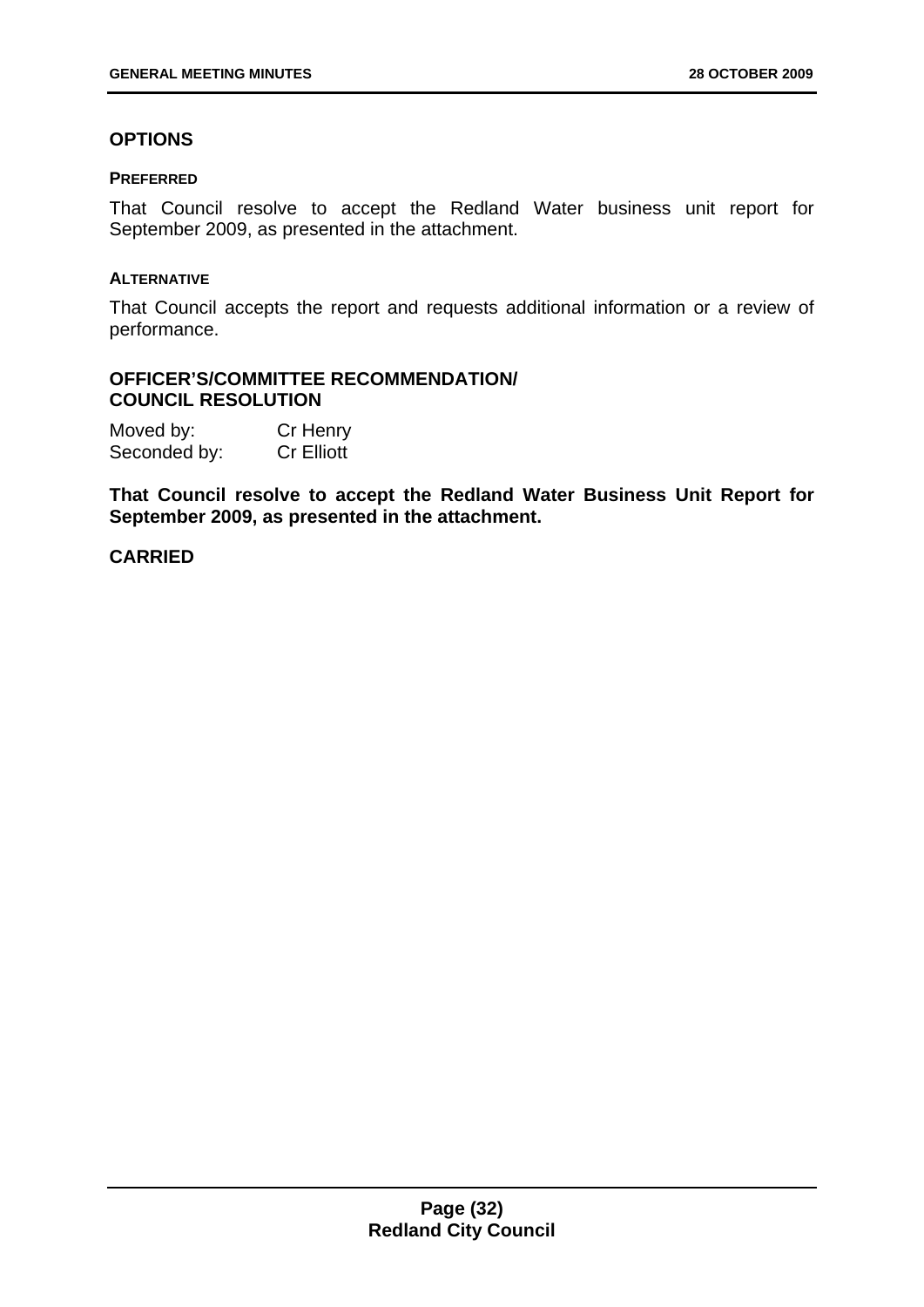#### <span id="page-33-0"></span>**12.2 TENDER FOR CONSIDERATION**

#### **COMMITTEE CLOSED SESSION**

The committee meeting was closed to the public under section 463(1)(h) of the *Local Government Act 1993* to discuss *Tender 1235-RWW - Redland Water Fire Flow Augmentation*.

After deliberation, the committee meeting was again opened to the public.

#### **12.2.1 TENDER 1235-2009-RWW REDLAND WATER FIREFLOW AUGMENTATION**

| <b>Dataworks Filename:</b>       | <b>FM Tendering Supply Services</b><br><b>WS Planning - Reticulation Mains</b> |
|----------------------------------|--------------------------------------------------------------------------------|
| <b>Responsible Officer Name:</b> | <b>Bradley Taylor</b><br><b>Manager Treatment Operations</b>                   |
| <b>Author Name:</b>              | <b>Matthew Ingerman</b><br><b>Planning Engineer</b>                            |

#### **EXECUTIVE SUMMARY**

Redland Water's (RW's) review of the water supply network's capacity to provide fire flows in accordance with Department of Environment & Resource Management (DERM) Planning Guidelines for Water Supply and Sewerage identified areas in the city that required augmentation. Augmentation options were developed and designed, and quotation documentation was developed with the objective of obtaining submissions from service providers who could demonstrate the capacity and capability to construct the augmentations.

In accordance with Section 484(1) of the *Local Government Act 1993,* Council invited tenders for the establishment of a contract to construct augmentations to the water supply network to improve fire flow provision.

This report summarises the evaluation process of tenders received. The tender received from Brisbane Cityworks is considered to be the most advantageous to Council and is being recommended under sections 481, 483, 484 and 490 of the *Local Government Act* relating to tendering, and the principles governing the making of contracts.

#### **PURPOSE**

To seek Council's approval to award the contract for the RW fire flow augmentation in accordance with all relevant regulations to Brisbane Cityworks, commencing 2 November 2009 for a period of 26 weeks.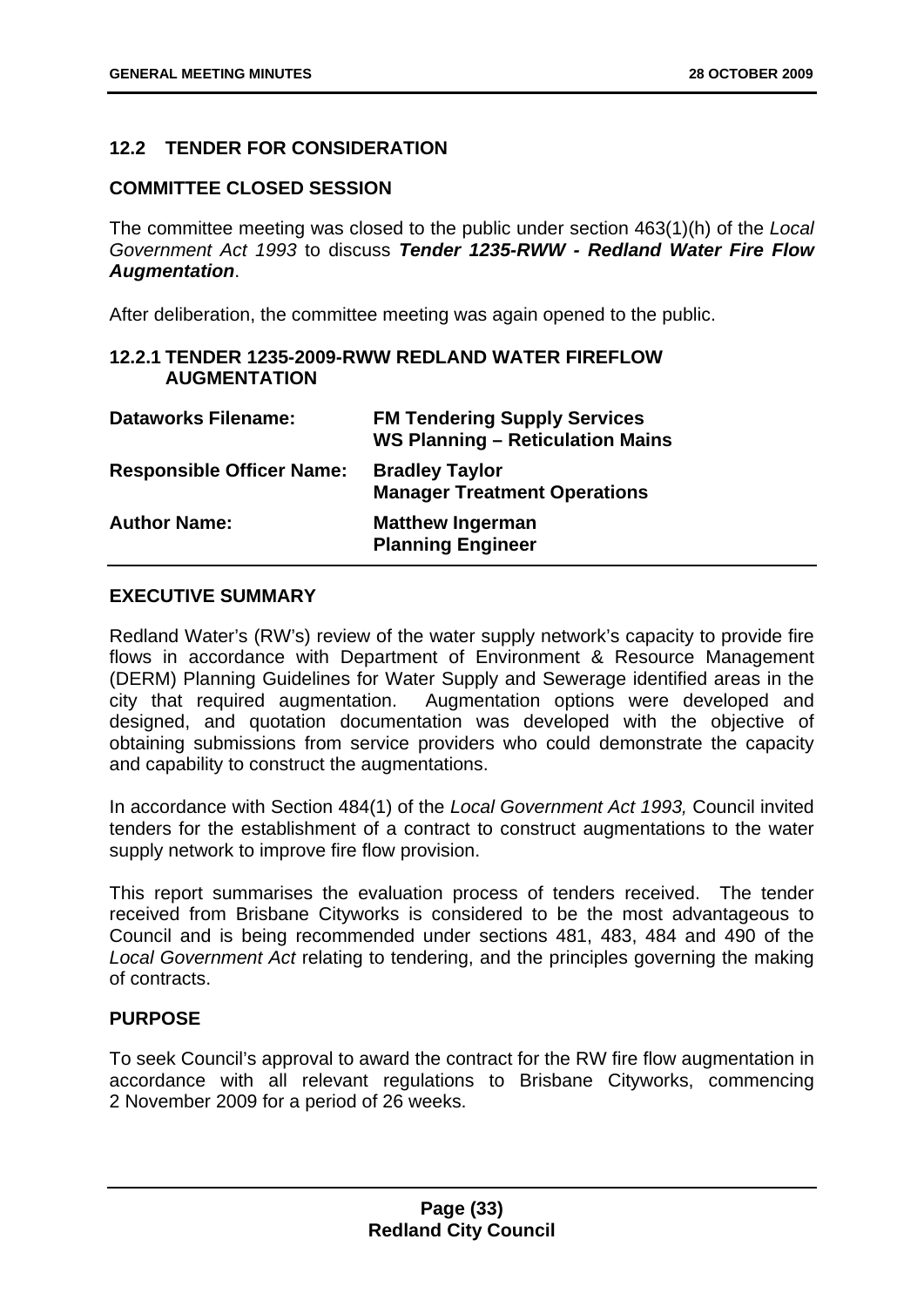#### **BACKGROUND**

As a result of recent projects undertaken by RW, namely the new water supply network model build, the pressure and leakage management program (PLMP) and subsequent model verification work completed, areas in the water supply network where the fire flow provision in accordance with the DERM Water Supply and Sewerage Planning Guidelines was not met were identified.

Funding was sought in the 2009/10 capital works program for the higher priority works with a package of work to be completed in the 2009/10 financial year developed.

The 2009/10 package of work has been broken down into work to be constructed by RW and work to be constructed by contractor/s. The work to be constructed by contract was further broken down into 2 packages. Within each of the 2 packages, there was a lump sum component and a provisional item component. The intention of the provisional item component is to allow flexibility for actual works to be constructed subject to available budget and contractor performance.

The sites that comprise the tendered work from the 2009/10 financial year program are:

- Olympus Drive;
- Redland Bay Road;
- Middle Street Ferry Terminal;
- School of Arts Road;
- Lawn Terrace:
- The Esplanade:
- Allenby Road and Balmoral Street;
- Willowie Crescent and Howlett Road;
- Balcombe Court;
- McDonald Road;
- Almara Street;
- Trochus Road:
- Degen Road.

The local community has an expectation that the work will be carried out in an environmentally responsible manner and that the amount of disturbance to the environment, both built and natural, will be kept to a minimum, specifically the retention of trees.

#### **TENDER PROCESS**

In accordance with Section 484(1) of the *Local Government Act 1993*, Council invited tenders for the establishment of a contract to construct augmentations to the water supply network to improve fire flow provision.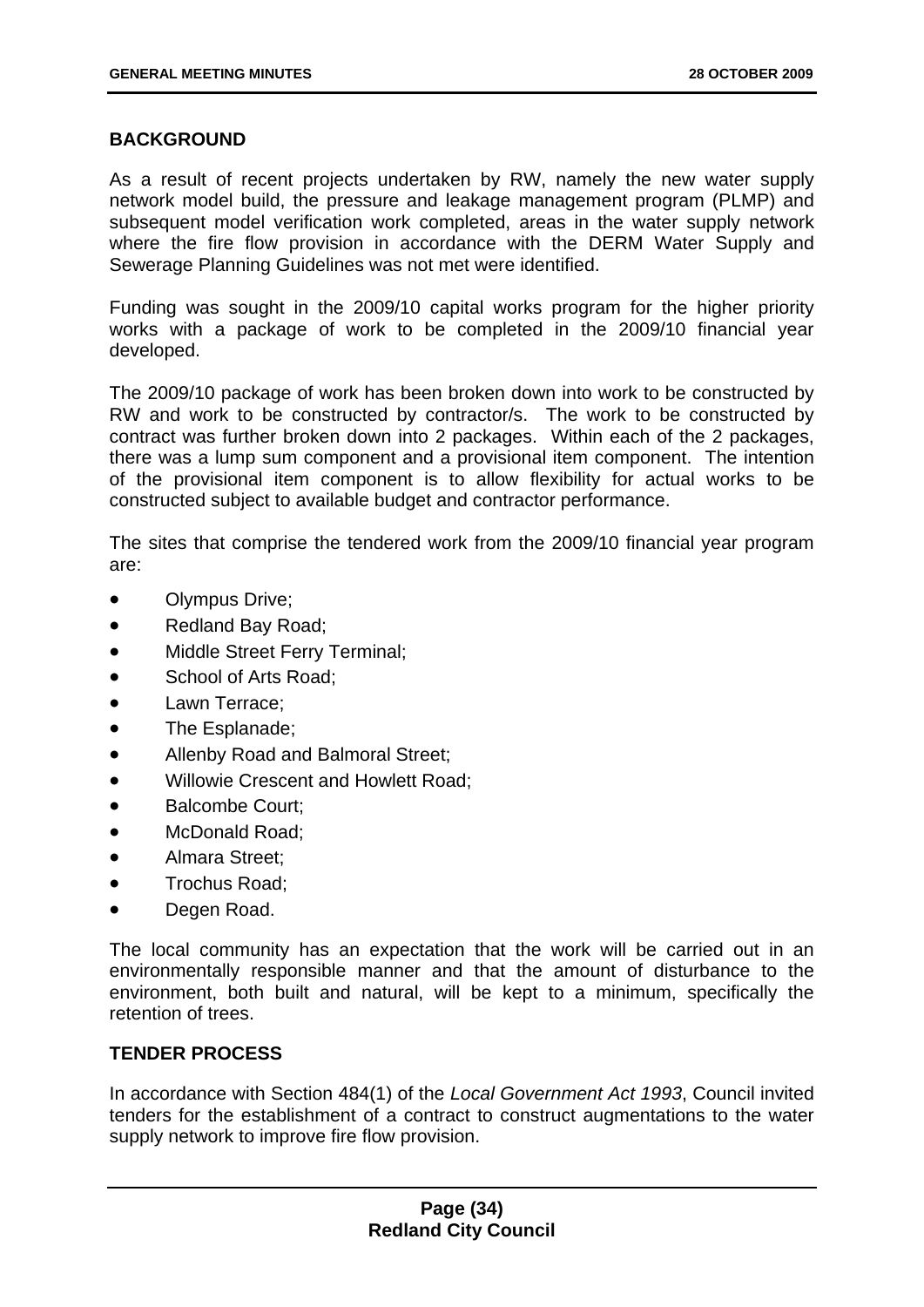The aim of this contract is to seek a suitable provider to meet the requirements of the contract for construction, testing and commissioning of up to 300mm diameter sections of piped network within the RW supply network.

The tender was advertised in the public tender section of the following newspapers:

- Courier Mail on 15 August 2009;
- Bayside Bulletin on 18 August 2009; and
- Redland Times on 21 August 2009.

At 1.30pm on Tuesday 1 September 2009, a pre-tender meeting was attended by 10 representatives from 9 companies. An addendum was issued on 9 September 2009 to all companies who requested the tender documents detailing questions and answers raised at the pre-tender meeting and a copy of the presentation given at the meeting was also included.

Nineteen companies requested the tender documents.

Tenders closed in the tender box located at the Administration Building, corner of Bloomfield and Middle Streets, Cleveland, at 2.00pm on 15 September 2009.

At the close of tender, a total of 6 submissions were received from the following contractors:

- Allan Ward Drainage;
- Kembla Watertech Pty Ltd bid for package 2 only;
- Brisbane Cityworks;
- Comdain Civil Constructions (QLD) Pty Ltd;
- Setlow Constructions Pty Ltd:
- Jemena Asset Management Pty Ltd.

Part offers were accepted as the project was broken down into 2 packages.

SUMMARY OF EVALUATIONS

The tender was developed in accordance with the following evaluation criteria and its allocated weightings, as summarised in the table below. All tenders received were assessed in line with the financial and non-financial weighted and non-weighted evaluation criteria as specified in the tender evaluation criteria table below:

| <b>TENDER EVALUATION CRITERIA</b> |                                          |                          |  |  |
|-----------------------------------|------------------------------------------|--------------------------|--|--|
| Mandatory criteria                | Reference to tender response<br>schedule | Evaluation<br>weightings |  |  |
| Form of tender                    | Tender response schedule $-1$            |                          |  |  |
| Statement of non-compliance       | Tender response schedule $-2$            |                          |  |  |
| Insurance of the works            | Tender response schedule $-3$            |                          |  |  |
| Licences/personnel                | Tender response schedule - 12            |                          |  |  |
| qualifications                    |                                          |                          |  |  |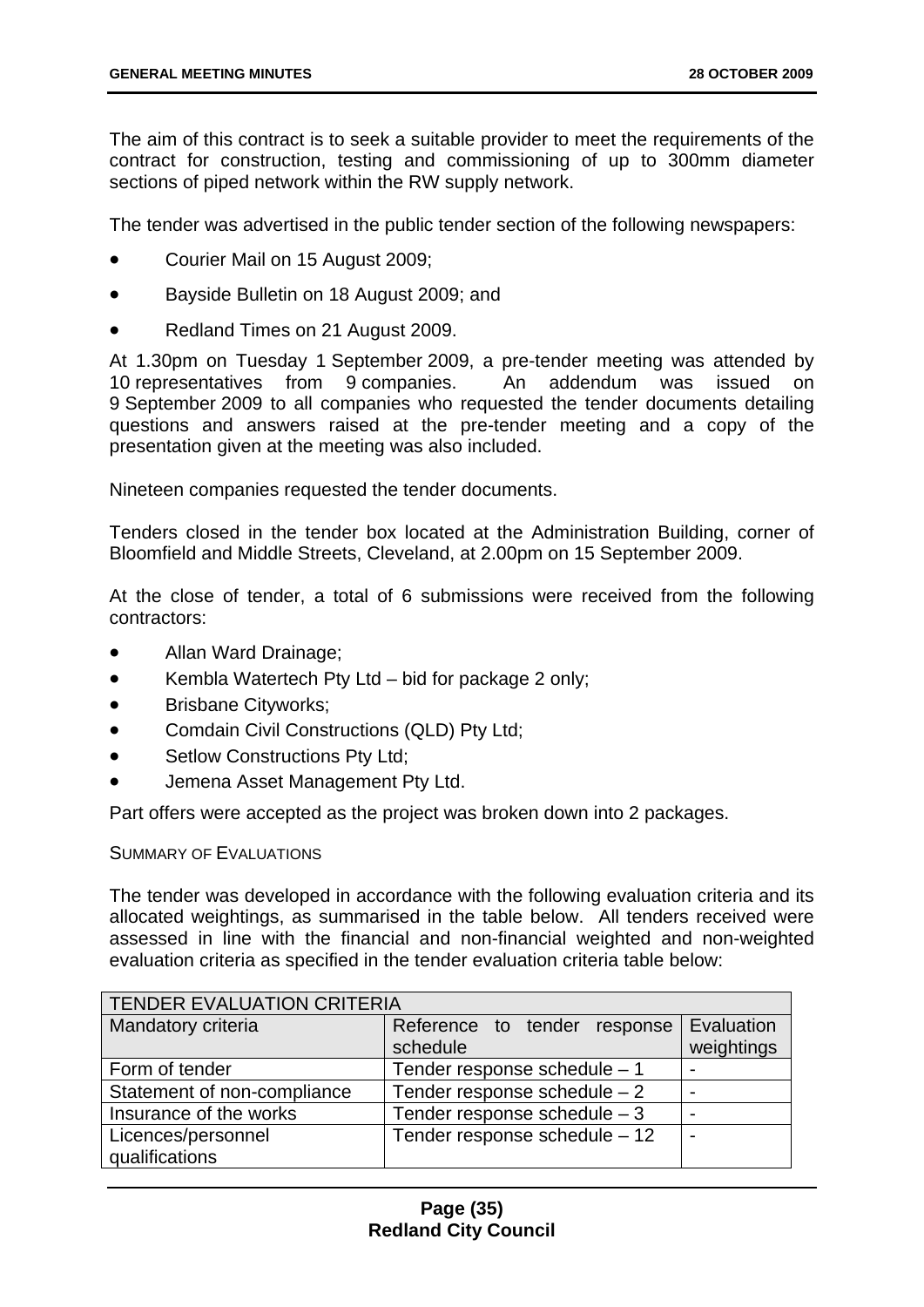| <b>Other criteria</b>                                                                                                     | Reference to tender<br>response<br>schedule | Evaluation<br>weightings |
|---------------------------------------------------------------------------------------------------------------------------|---------------------------------------------|--------------------------|
| (including<br>price<br>Lump<br>sum<br>potential<br>sensitivity<br>for<br>variations)                                      | Tender response schedule $-4$ , 5,<br>6     | 40%                      |
| Viability                                                                                                                 | Tender response schedule $-7$               | 10%                      |
| operational<br>Experience<br>and<br>capabilities (including reference<br>Tender response schedule - 10<br>25%<br>reports) |                                             |                          |
| Environmental and quality plans                                                                                           | Tender response schedule - 14               | 15%                      |
| Safety management plan                                                                                                    | Tender response schedule $-15$ ,<br>16      | 10%                      |

The tender submissions were evaluated by a panel comprising the following staff and consultants:

- Planning Engineer Redland Water Matthew Ingerman;
- Contracts Officer Tracey Justice;
- ARUP (Technical consultant) David Heape.

During the evaluation process, the panel sought clarification from all tenderers to obtain additional information to assist in evaluating the tenders.

The financial criteria represented 50% of the overall weighting and the non-financial criteria represented 50% of the overall weighting. The value-for-money index was determined by adding/combining the weighted financial score and the weighted nonfinancial score.

A number of spreadsheets were developed to evaluate tender responses in accordance with the weighted criteria. Each package was broken down into the individual sites and scored in accordance with the information requested in tender response schedules 4 and 5 supplied with the tender documentation. A sensitivity analysis was also conducted using the schedule of rate items as requested in tender response schedule 6. The schedule of rate items were requested to cover possible additional works required as part of the contract due to either an increase in the scope of works and/or latent conditions.

Tenderers were requested to submit their financial information to assess their financial viability in undertaking this work. One tenderer advised they would only provide this information if they were successful in being awarded the contract therefore received a score of 0. A financial viability assessment of the other tenderers was undertaken based on information submitted.

The non-financial criteria were assessed on a sliding scale (from 0% to the maximum available % for that criterion, e.g. 15%.

- 0% Unsatisfactory did not meet criteria;
- 5% Marginal meets only part of the criteria;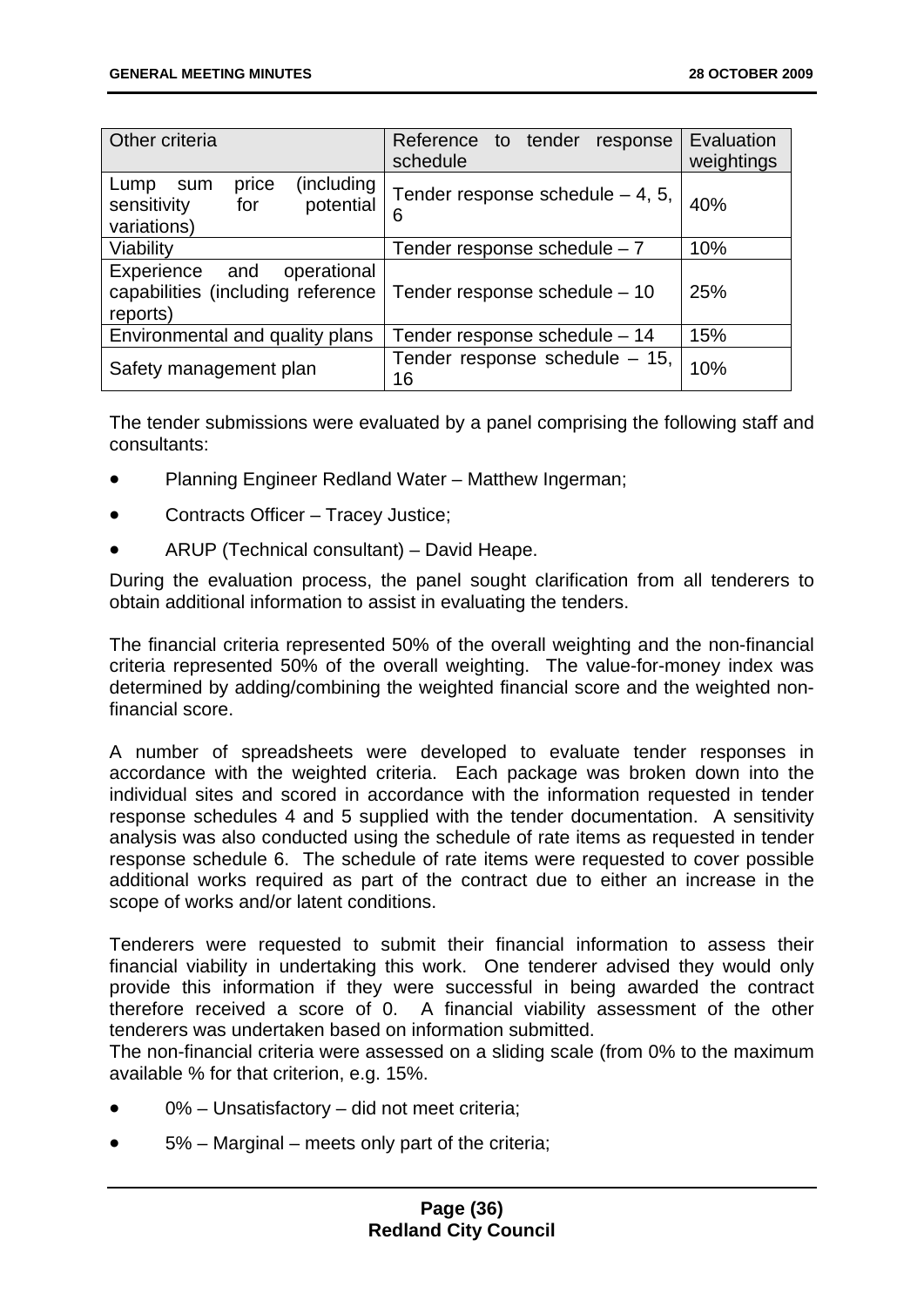- 10% Satisfactory meets criteria;
- 15% Exceptional exceeds criteria.

Intermediate percentage scores (e.g. 12% - better than satisfactory but not quite exceptional) were used where it was considered appropriate.

The assessment of the experience and operational capability criteria took into account the tenderers' experience in water reticulation pipe laying (including ability to complete the works without subcontracting the pipe-laying), and their pipe-layers' experience and was based on a detailed evaluation methodology and scoring system.

Note:\*During the initial phase of the evaluation it was recognised that price alone almost ruled out some tenderers. Subsequent non-financial criteria were then scored the maximum % in order to check if they remained competitive overall. In both cases neither tenderer scored enough to be considered further.

The evaluation process concluded with the evaluation team recommending that the tender be awarded to Brisbane Cityworks as they scored the highest overall percentage.

# **RELATIONSHIP TO CORPORATE PLAN**

The recommendation to award the contract for the RW fire flow augmentations to Brisbane Cityworks supports Council's strategic priority to provide essential services by providing and maintaining water services and supporting the provision of infrastructure.

## **FINANCIAL IMPLICATIONS**

The cost for this service for both Package 1 and 2 is \$2,311,645.00 excluding GST. Redland Water has sufficient funds in the 2009/10 budget for these services under Job Nos. 62029 and 62214.

## **CONSULTATION**

Consultation has occurred with:

- Manager Treatment Operations;
- Planning Engineer Redland Water;
- Contracts Manager;
- Contracts Officer; and
- ARUP (Technical consultant).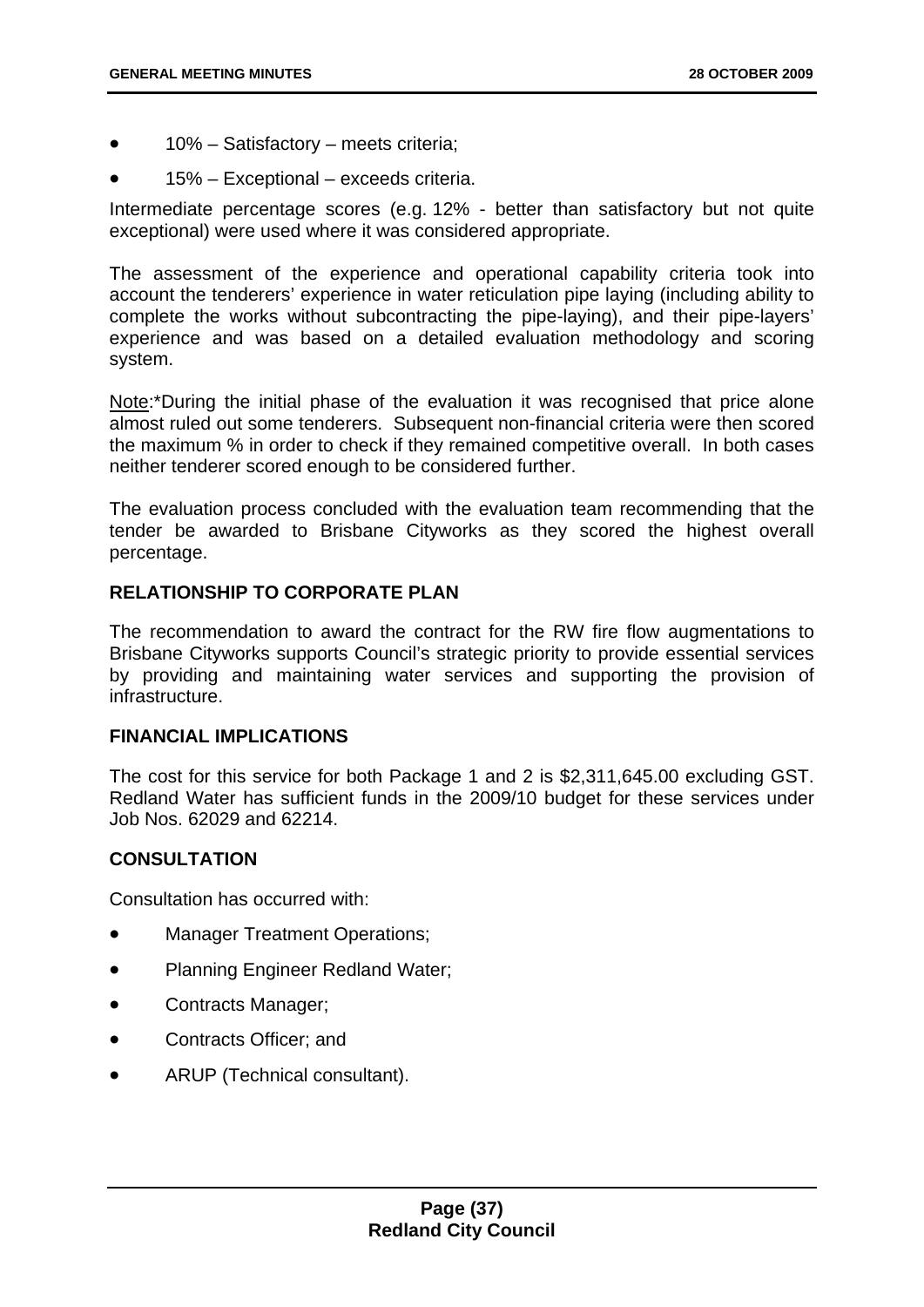## **OFFICER'S RECOMMENDATION/ COUNCIL RESOLUTION**

| Moved by:    | Cr Henry          |
|--------------|-------------------|
| Seconded by: | <b>Cr Elliott</b> |

**That Council resolve as follows:** 

- **1. To award a contract to Brisbane Cityworks for the Redland Water fire flow augmentation for the value of \$2,311,645.00 excluding GST, commencing on 2 November 2009 for a period of 26 weeks; and**
- **2. To delegate authority to the Chief Executive Officer to:** 
	- **(a) make, vary and discharge the contract in accordance with the agreed contract terms for any changes; and**
	- **(b) to sign all relevant documentation; and**
- **3. That a contingency amount of 10% of the contract value equivalent to \$231,645.50 excluding GST be allocated for any variations approved by the Chief Executive Officer; and**
- **4. That the financial viability assessments of the tenderers remain confidential.**

**CARRIED**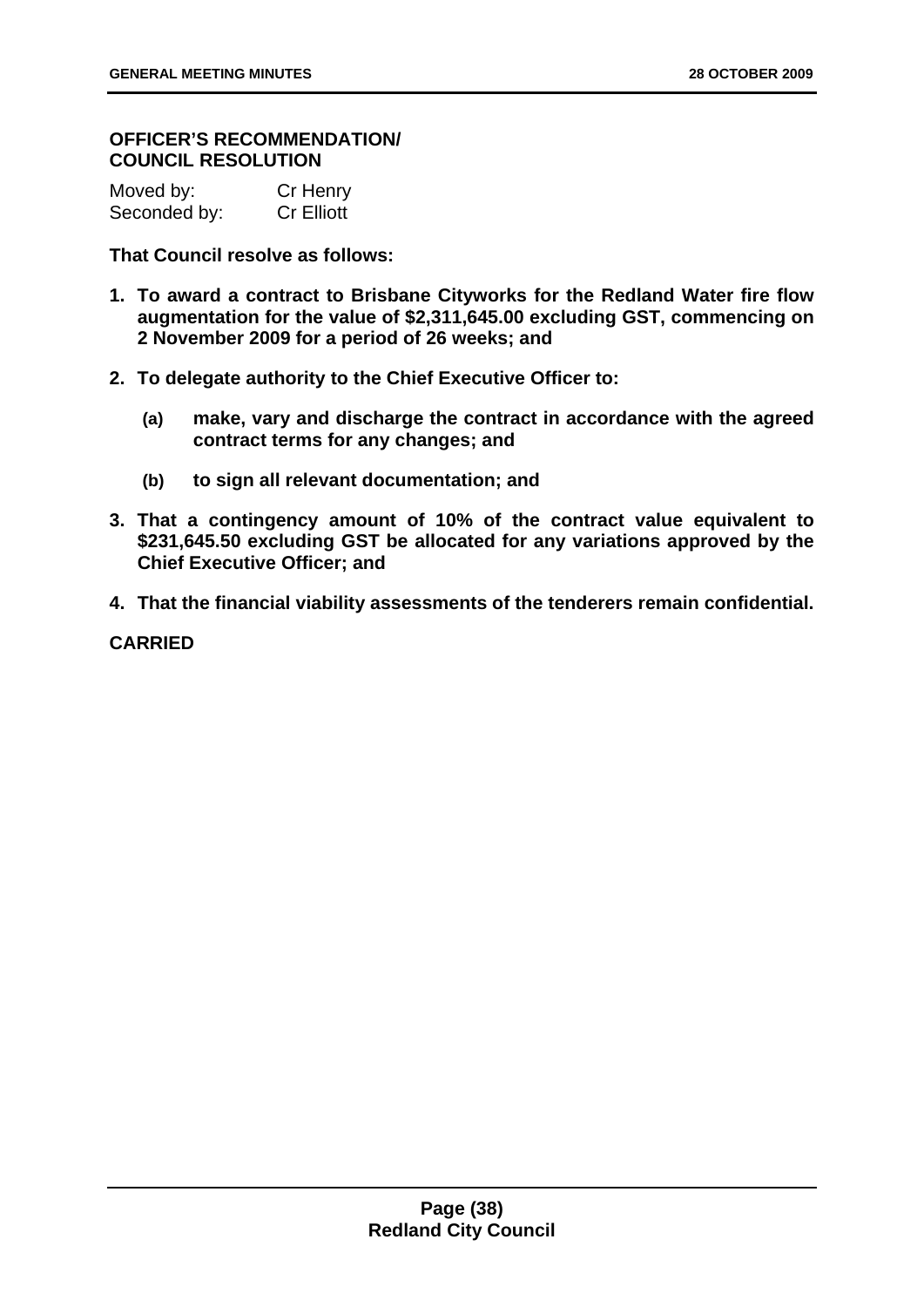## **13 PLANNING & POLICY COMMITTEE 21/10/09 - RECEIPT AND ADOPTION OF REPORT**

| Moved by:    | Cr Ogilvie |
|--------------|------------|
| Seconded by: | Cr Boglary |

That the Planning & Policy Committee Report of 21 October 2009 be received.

CARRIED

# **13.1 REPORTS FROM CUSTOMER SERVICES**

# **13.1.1 COUNCILLORS' CBF DIVISION 10 - PROVISION OF PARK INFRASTRUCTURE, BIRKDALE**

| <b>Dataworks Filename:</b>       | <b>G &amp; S Community Benefit Fund</b>                            |
|----------------------------------|--------------------------------------------------------------------|
| <b>Responsible Officer Name:</b> | <b>Neil Kesur</b><br><b>Service Manager Parks and Conservation</b> |
| <b>Author Name:</b>              | <b>Bill McDowell</b><br><b>Senior Advisor Urban Landscape</b>      |

## **EXECUTIVE SUMMARY**

Council annually allocates in its budget an amount for discretionary spending by Divisional Councillors known as the Councillors' Community Benefit Fund (CCBF). All requests for funding individual projects with a greater expenditure than \$5,000 requires approval from Council.

This request is for a total amount of \$12,902.00 (GST exclusive) to be allocated for the provision of a new park shelter with table and seats within Lachlan Street Park, Birkdale.

## **PURPOSE**

The purpose of this report is to seek approval from Council for an allocation from the Division 10 portion of the CCBF for \$12,902.00 (GST exclusive) for the provision of a new park shelter with table and seats within Lachlan Street Park, Birkdale.

## **BACKGROUND**

The Councillor for Division 10 contacted the Senior Advisor Urban Landscape with a request to investigate the upgrading of parks within this Division.

An on-site meeting with the Councillor was held at Lachlan Street Park, Birkdale to discuss the installation of a park shelter for the dog off-leash area within this park.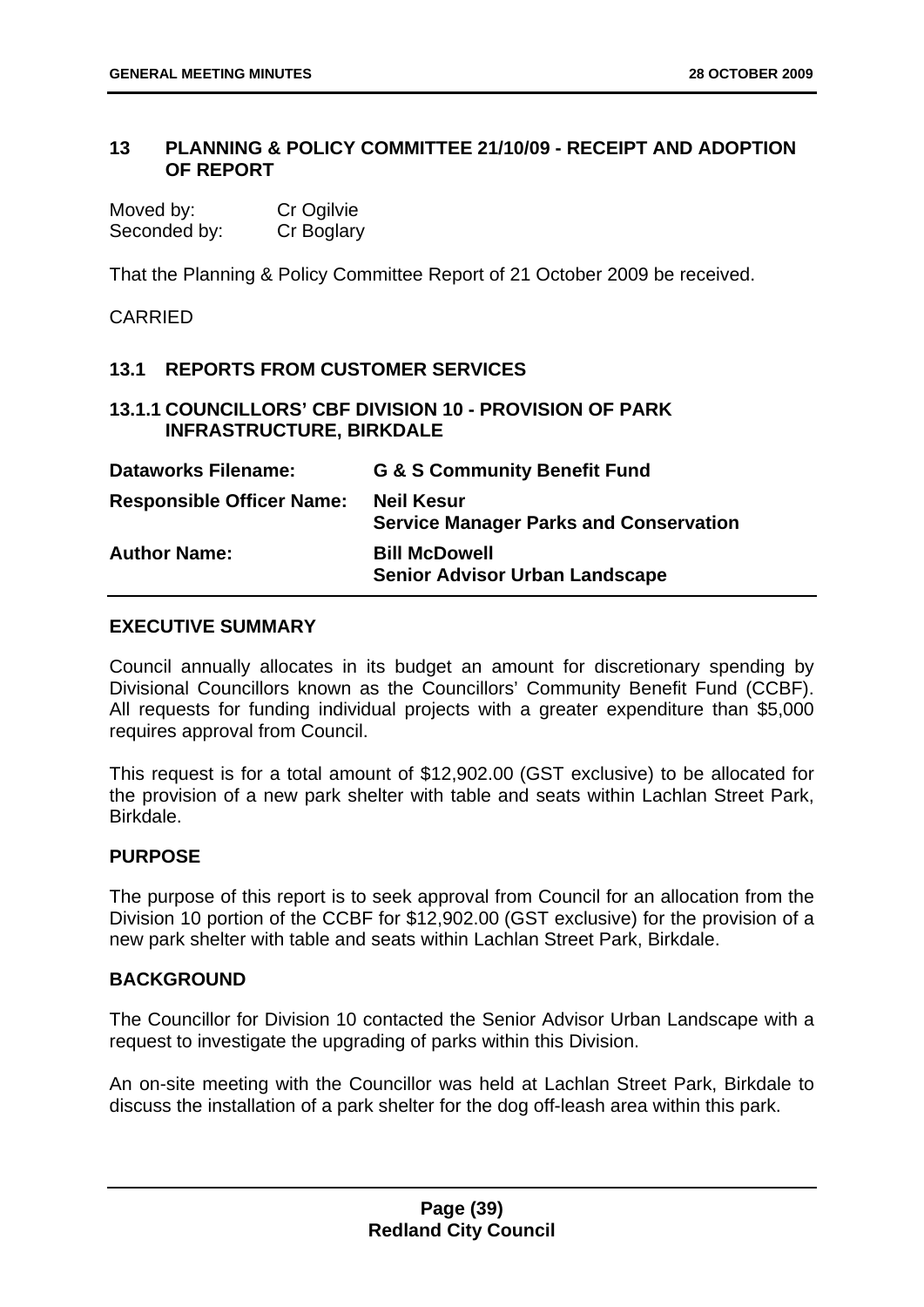# **ISSUES**

A project proposal with costs was prepared by the Senior Advisor Urban Landscape for the Councillor's consideration. The costs are based on quotations for the supply and installation sought from Council Suppliers and the Project Delivery Group.

Lachlan Street Park

- Supply & Install Shelter Kit 302 with Skillion Roof \$11,352.00 – Includes BA approval and contingencies
- Supply & install table & seat setting within shelter \$1,550.00

Total for Lachlan Street Park \$12,902.00 GST exclusive

The above quotations were submitted to the Division 10 Councillor for approval and sufficient funds are available for this project to proceed.

# **RELATIONSHIP TO CORPORATE PLAN**

The recommendation primarily supports Council's strategic priority to build safe, strong and self reliant communities with access to community services, infrastructure and opportunities for participation in community life.

# **FINANCIAL IMPLICATIONS**

The Division 10 Councillor supports this project and has sufficient funds to allocate an amount of \$12,902.00 (GST exclusive) from the Division 10 portion of the CCBF.

# **PLANNING SCHEME IMPLICATIONS**

It is considered that the outcome of recommendations in this report will not require any amendments to the Redlands Planning Scheme.

# **CONSULTATION**

The Division 10 Councillor initiated a request to the Senior Advisor Urban Landscape for a proposal to install a park shelter within Lachlan Street Park.

It is understood that the Division 10 Councillor has been in consultation with users of the dog off-leash area. They are in support of this infrastructure request.

The Senior Advisor Urban Landscape has consulted with the Landscape Architect Open Space Planning to confirm the outcomes of the consultation with the Division 10 Councillor.

## **OPTIONS**

## **PREFERRED**

That Council resolve to approve an allocation of \$12,902.00 (GST exclusive) from the Division 10 portion of the Councillors' Community Benefit Fund to be allocated for the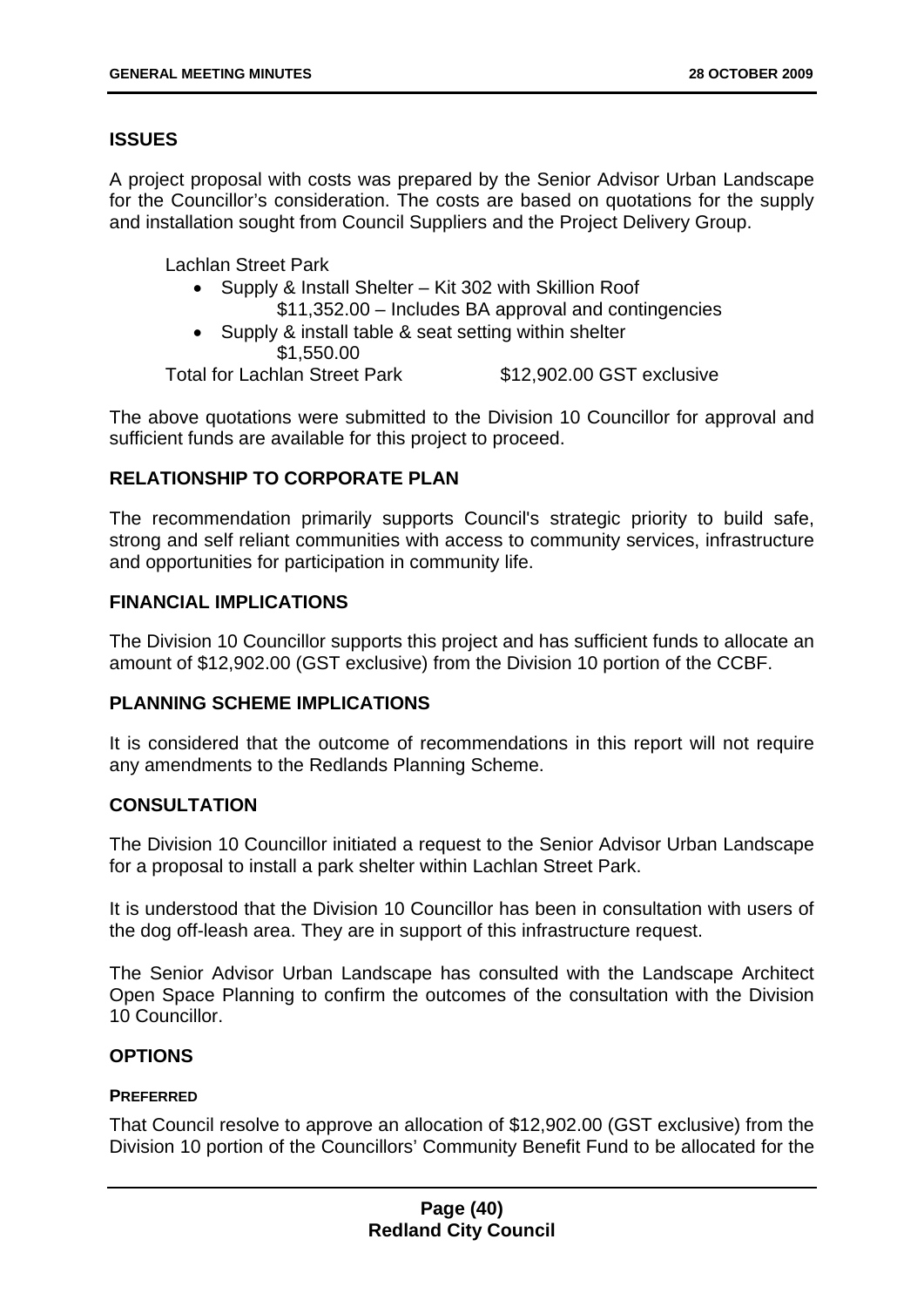provision of a new park shelter with table and seats within Lachlan Street Park, Birkdale.

#### **ALTERNATIVE**

That Council not approve the allocation of \$12,902.00 (GST exclusive) for this project.

# **OFFICER'S/COMMITTEE RECOMMENDATION/ COUNCIL RESOLUTION**

Moved by: Cr Ogilvie Seconded by: Cr Boglary

**That Council resolve to approve an allocation of \$12,902.00 (GST exclusive) from the Division 10 portion of the Councillors' Community Benefit Fund to be allocated for the provision of a new park shelter with table and seats within Lachlan Street Park, Birkdale.** 

## **CARRIED**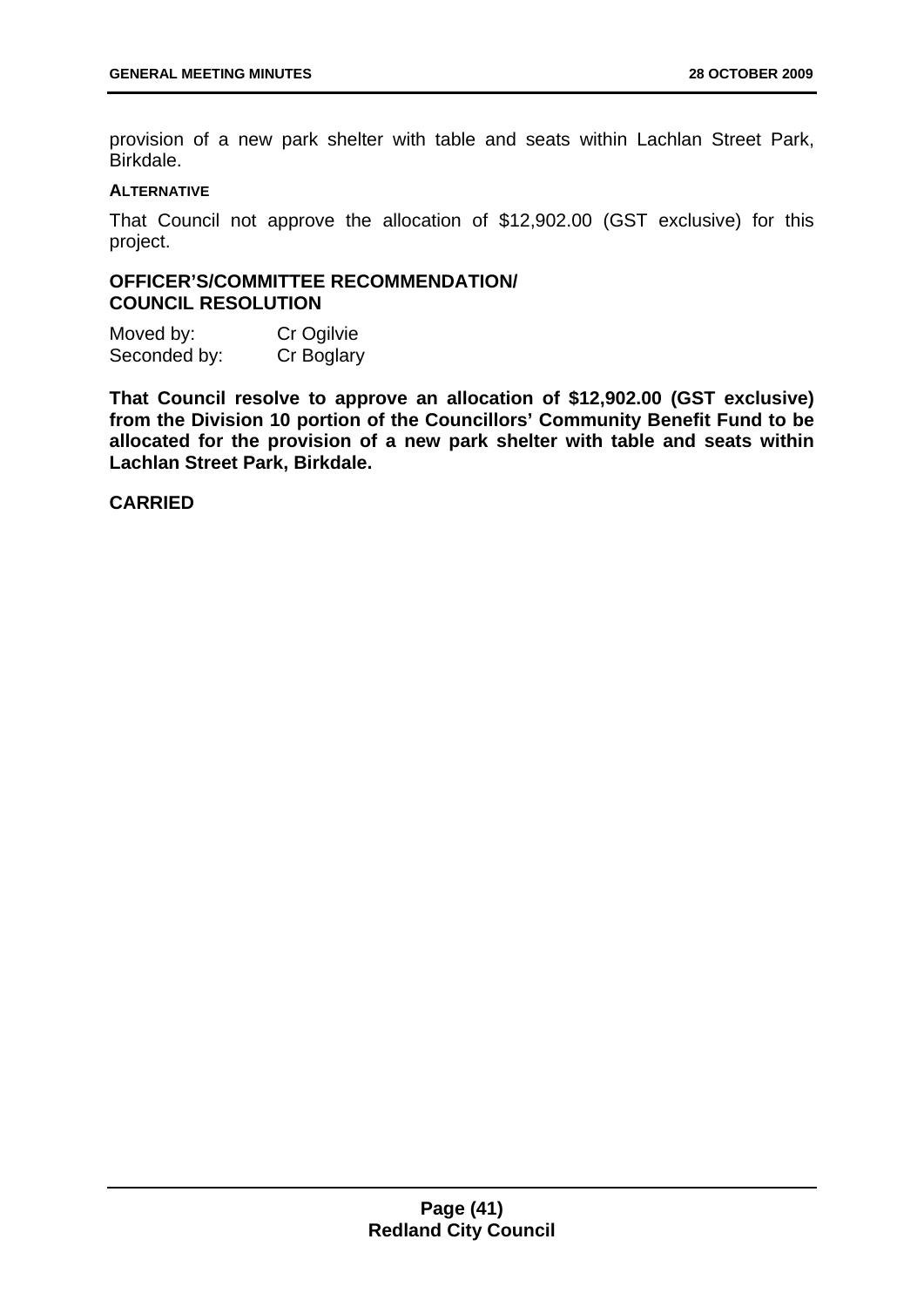# **13.1.2 COUNCILLORS' CBF DIVISION 7 - PROVISION OF PARK INFRASTRUCTURE, ALEXANDRA HILLS**

| <b>Dataworks Filename:</b>       | <b>G &amp; S Community Benefit Fund</b>                              |
|----------------------------------|----------------------------------------------------------------------|
| <b>Responsible Officer Name:</b> | <b>Neil Kesur</b><br><b>Service Manager Parks &amp; Conservation</b> |
| <b>Author Name:</b>              | <b>Bill McDowell</b><br><b>Senior Advisor Urban Landscape</b>        |

# **EXECUTIVE SUMMARY**

Council annually allocates in its budget an amount for discretionary spending by Divisional Councillors known as the Councillors' Community Benefit Fund (CCBF). All requests for funding individual projects with a greater expenditure than \$5,000 requires approval from Council.

This request is for a total amount of \$50,351.00 (GST exclusive) to be allocated for the provision of new park shelters with table and seats within O'Gorman Street Park, Alexandra Hills, Wimborne Road Park, Alexandra Hills, Windemere Road Park, Alexandra Hills and the installation of park seating at Keith Surridge Park, Alexandra Hills and Wimborne Road Park, Alexandra Hills.

# **PURPOSE**

The purpose of this report is to seek approval from Council for an allocation from the Division 7 portion of the CCBF for \$50,351.00 (GST exclusive).

This funding will be used for the provision of new park shelters with table and seats within O'Gorman Street Park, Alexandra Hills, Wimborne Road Park, Alexandra Hills, Windemere Road Park, Alexandra Hills and the installation of park seating at Keith Surridge Park, Alexandra Hills and Wimborne Road Park, Alexandra Hills.

# **BACKGROUND**

- The Councillor for Division 7 contacted the Senior Advisor Urban Landscape with a request to investigate the upgrading of parks within the Councillors Division. The Councillor supplied a list of identified park infrastructure needs within Division 7.
- A meeting with the Councillor was held to review the costs of these items

# **ISSUES**

A project proposal with costs was prepared by the Senior Advisor Urban Landscape for the Councillor's consideration. All proposed embellishments are consistent with the desired standards of service outlined in the Redland City Council Open Space Plan.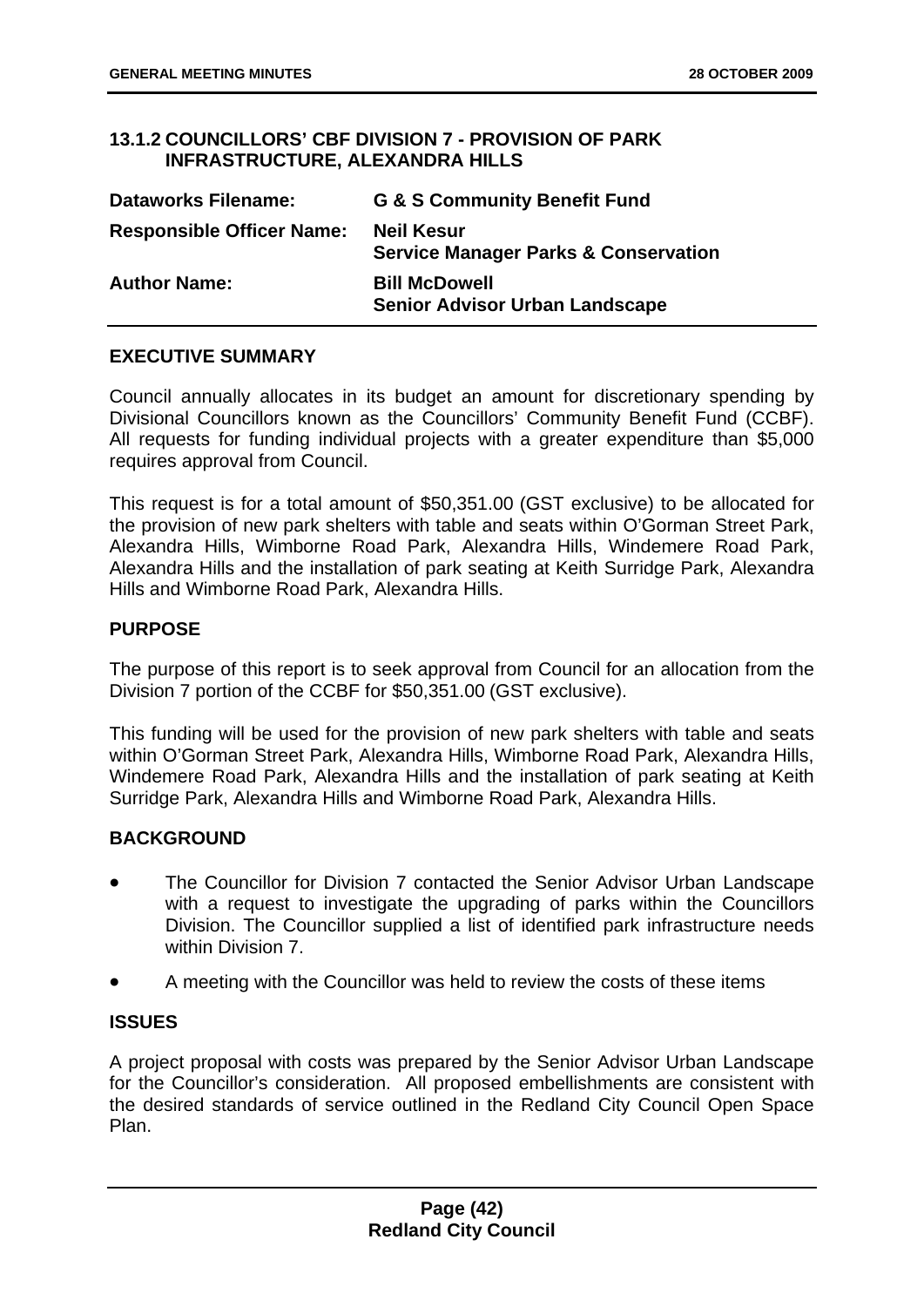The costs are based on quotations for the supply and installation sought from Council Suppliers and the Project Delivery Group.

## O'GORMAN STREET PARK

- Supply & Install Shelter Kit 302 with Skillion Roof \$11,352.00 – Includes BA approval and contingencies
- Supply & install table & seat setting within shelter \$1,550.00

Total for O'Gorman Street Park - \$12,902.00 GST exclusive

## WIMBORNE ROAD PARK

- Supply & Install Shelter Kit 302 with Skillion Roof \$11,352.00 – Includes BA approval and contingencies
- Supply & install table & seat setting within shelter \$1,550.00

Total for Wimborne Road Park - \$12,902.00 GST exclusive

# WINDEMERE ROAD PARK

- Supply & Install Shelter Kit 302 with Skillion Roof \$11,352.00 – Includes BA approval and contingencies
- Supply & install table & seat setting within shelter \$1,550.00

Total for Windemere Road Park - \$12,902.00 GST exclusive

The installation of 9 individual seats will cost a total of \$11,645.00 GST exclusive. Seats will be installed at Keith Surridge Park and Wimborne Road Park.

The total expenditure proposed for Division 7 is \$50,351.00 GST exclusive.

The above quotations were submitted to the Division 7 Councillor for approval and sufficient funds are available for this project to proceed.

# **RELATIONSHIP TO CORPORATE PLAN**

The recommendation primarily supports Council's strategic priority to build safe, strong and self reliant communities with access to community services, infrastructure and opportunities for participation in community life.

# **FINANCIAL IMPLICATIONS**

The Division 7 Councillor supports this project and has sufficient funds to allocate an amount of \$50,351.00 (GST exclusive) from the Division 7 portion of the CCBF.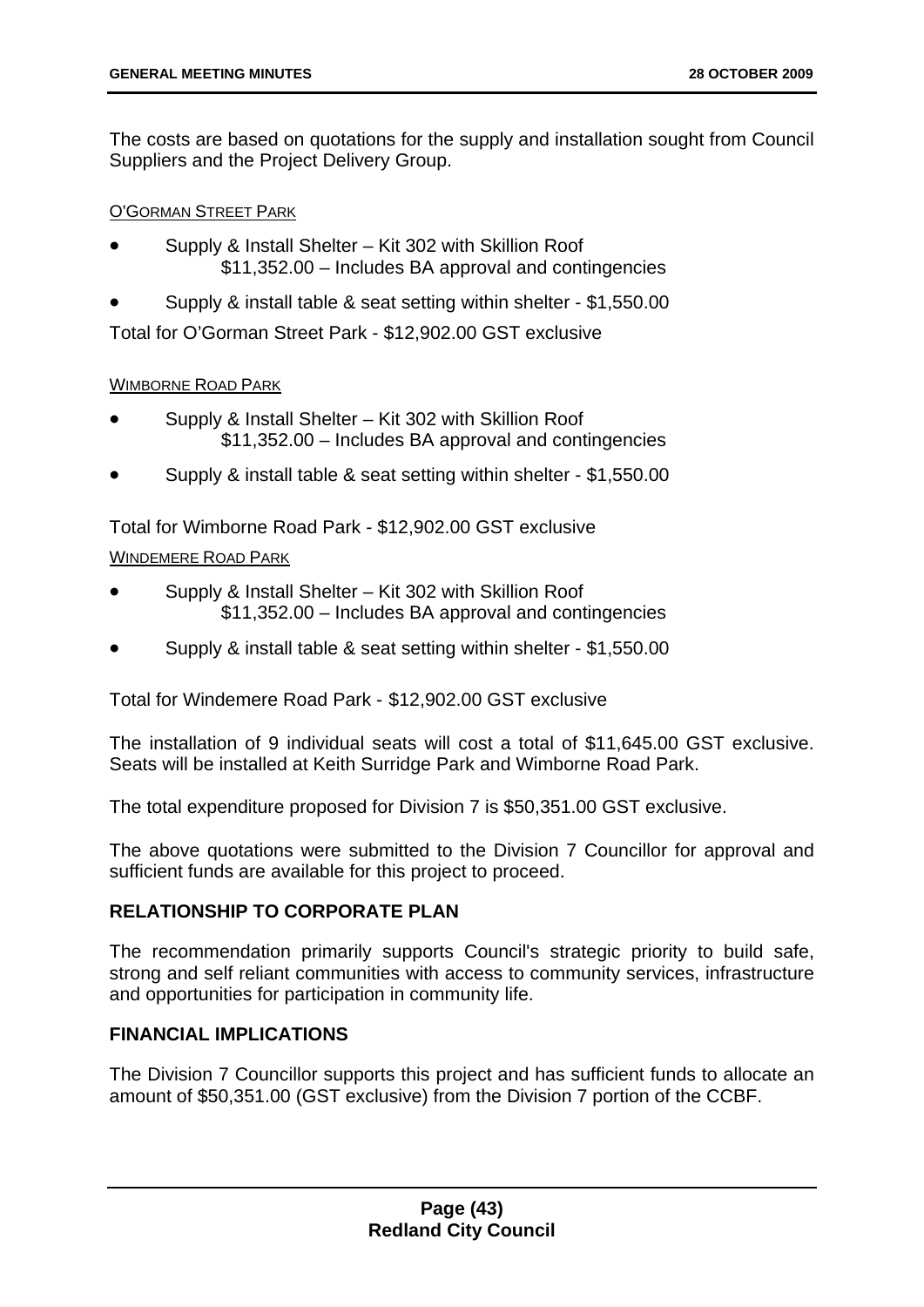# **PLANNING SCHEME IMPLICATIONS**

The Land Use Planning Group was consulted and it is considered that the outcome of recommendations in this report will not require any amendments to the Redlands Planning Scheme.

## **CONSULTATION**

The Division 7 Councillor initiated a request to the Senior Advisor Urban Landscape for a proposal to upgrade local parks within Division 7.

The Senior Advisor Urban Landscape has consulted with the Landscape Architect Open Space Planning to confirm the outcomes of the consultation with the Division 7 Councillor.

## **OPTIONS**

#### **PREFERRED**

That Council resolve to approve an allocation of \$50,351.00 (GST exclusive) from the Division 7 portion of the Councillors' Community Benefit Fund to be allocated for:

- 1. The provision of a new park shelters with table and seats within O'Gorman Street Park, Wimborne Road Park and Windemere Road Park, Alexandra Hills; and
- 2. The installation of park seating at Keith Surridge Park and Wimborne Road Park, Alexandra Hills.

## **ALTERNATIVE**

That Council not approve the allocation of \$50,351.00 (GST exclusive) for this project.

## **OFFICER'S/COMMITTEE RECOMMENDATION/ COUNCIL RESOLUTION**

| Moved by:    | Cr Ogilvie |
|--------------|------------|
| Seconded by: | Cr Boglary |

**That Council resolve to approve an allocation of \$50,351.00 (GST exclusive) from the Division 7 portion of the Councillors' Community Benefit Fund to be allocated for:** 

- **1. The provision of new park shelters with table and seats within O'Gorman Street Park, Wimborne Road Park and Windemere Road Park, Alexandra Hills; and**
- **2. The installation of park seating at Keith Surridge Park and Wimborne Road Park, Alexandra Hills.**

**CARRIED**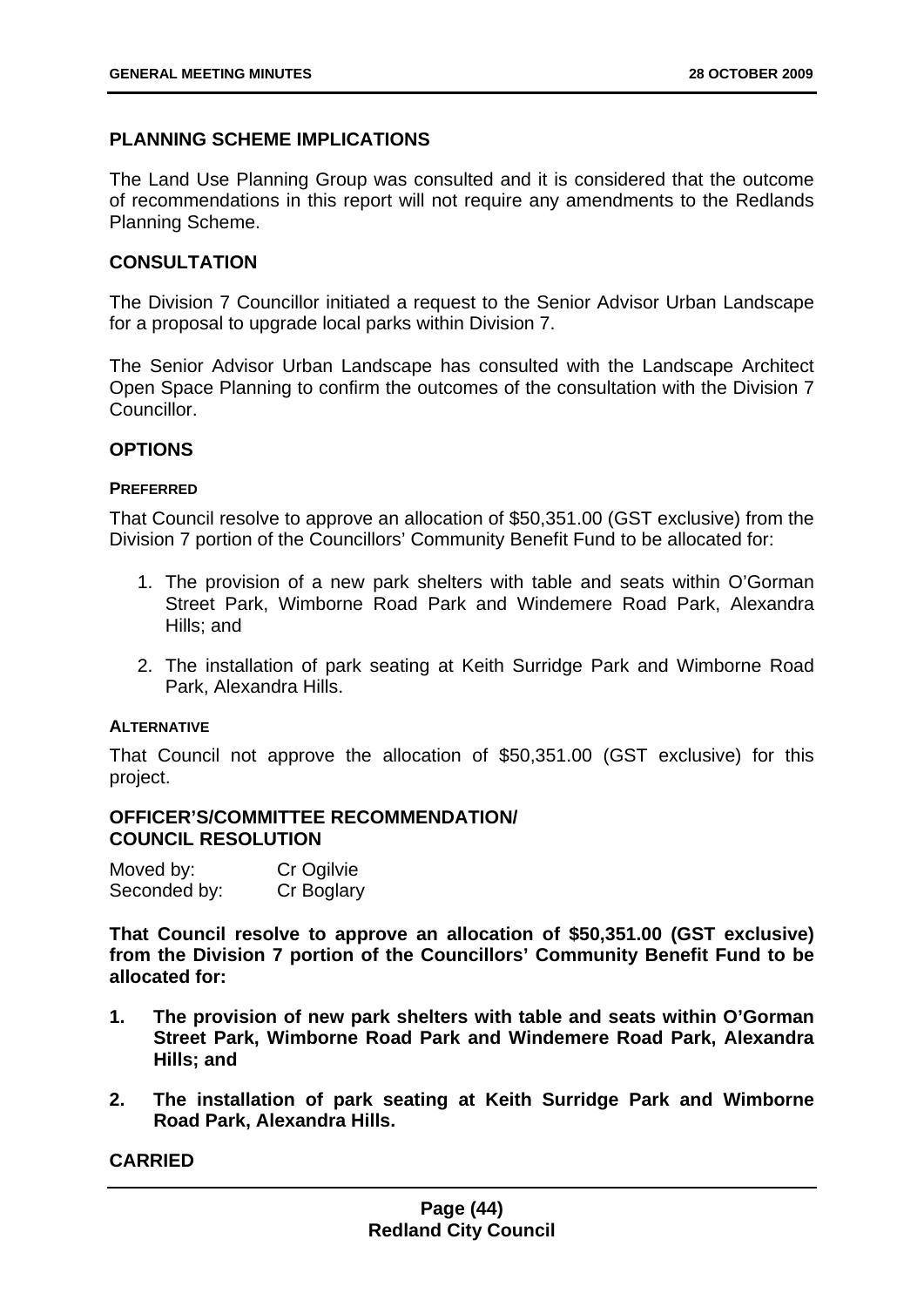# **13.1.3 STORM TIDE HAZARD STUDY**

| <b>Dataworks Filename:</b>       | <b>CS Local Disaster Management Plan</b>                                                                                                             |
|----------------------------------|------------------------------------------------------------------------------------------------------------------------------------------------------|
| <b>Responsible Officer Name:</b> | <b>Mike Hyde</b><br><b>General Manager Customer Services</b>                                                                                         |
| <b>Author Name:</b>              | <b>Michael Morrison</b><br><b>Senior Consultant Emergency Management</b><br><b>Warren Mortlock</b><br><b>Senior Advisor Environmental Protection</b> |

# **EXECUTIVE SUMMARY**

A 'Storm Tide Hazard Study Risk Assessment Summary Report' (LJ8824/R1) has been prepared for Redland City and Moreton Bay Regional Councils by consultant Cardno Lawson Treloar. The project gained funding through the Working Together to Manage Emergencies - Local Grants Scheme, made available through the Australian Government Attorney-General's Department represented by Emergency Management Australia. Once finalised the storm tide hazard report will not only inform emergency management planning it will also assist Council in determining an appropriate strategy response to the issue of storm tide and sea level rise.

The Department of Environment and Resource Management (DERM) has recently released a draft Queensland Coastal Plan for consultation purposes. The draft Queensland Coastal Plan provides guidance on issues related to land-use planning and development assessment through a development assessment code and guideline for assessing coastal hazards. Prior to finalisation of the draft Storm Tide Hazard Study Risk Assessment Summary Report it is essential Council seek confirmation from DERM that the study's methodology duly satisfies the requirements of the draft Queensland Coastal Plan - Guideline "Identifying Coastal Hazards determining storm tide inundation areas".

This report provides an update on the preliminary findings of the Storm Tide Hazard Study Risk Assessment Summary Report and identifies additional work tasks that need to be undertaken prior to Council being in a suitably informed position to adopt the Storm Tide Report for planning purposes.

## **PURPOSE**

To advise Council on the preliminary findings of the 'Storm Tide Hazard Study Risk Assessment Summary Report' (LJ8824/R1) prepared for Redland City and Moreton Bay Regional Councils by consultant Cardno Lawson Treloar.

# **BACKGROUND**

Storm tide is a coastal hazard that is addressed under the State Coastal Management Plan (State Coastal Plan) along with other coastal hazards, including coastal erosion. To avoid duplication and potential conflict, the State has previously decided that the State Planning Policy SPP 01/03 **Mitigating the Adverse Impacts**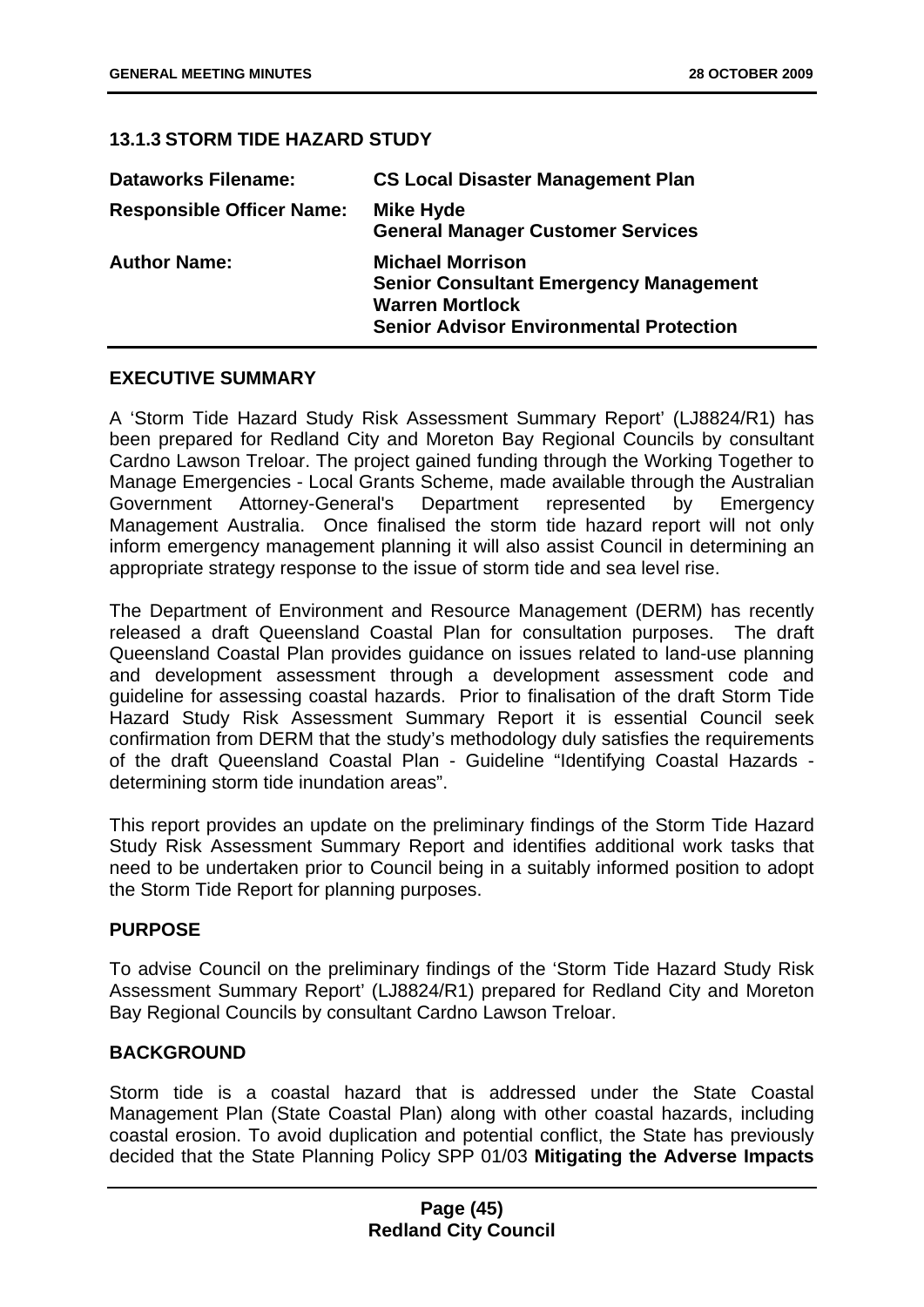**of Flood, Bushfire and Landslide** should not attempt to address storm tide, except that the SPP required the cumulative flood impacts of storm tide inundation to be considered when determining the extent and severity of flood hazard under the SPP. The current Redlands Planning scheme was prepared to ensure its consistency with the requirements of SPP 01/03.

Recognising Redlands is a coastal city and potential storm tide impacts are an important consideration, Council successfully sought funding through the Australian Government's Emergency Management Australia (EMA) Working Together to Manage Emergencies' initiative to undertake a storm tide risk assessment in 2006.

- The timeline for the project was extended by EMA in September 2007 to June 2008 due to difficulties experienced in progressing the project (DWX 2955313). The project was run as a joint study by funding provided to (the then) Caboolture Shire Council and Redland Shire Council on behalf of the Moreton Bay Regional Council (incorporating Caboolture Shire Council, Pine Rivers Shire Council and Redcliffe City Council) and Redland City Council and Logan City Council. This larger project was funded through the Working Together to Manage Emergencies - Local Grants Scheme, made available through the Australian Government Attorney-General's Department represented by Emergency Management Australia. Cardno Lawson Treloar (CLT), specialist coastal engineering consultants, were engaged to undertake the project.
- In January 2009, the 'Storm Tide Hazard Study Redland and Logan City Councils' (ref. LJ8824/R2504/01) and 'Storm Tide Hazard Study – Moreton Bay Regional Council' (ref. LJ8824/R2461/01) were delivered. These reports present the regional storm climatology, numerical modelling, statistical modelling and storm tide results. They present the storm tide levels for the current climatic conditions and for the enhanced greenhouse climatic conditions (i.e. enhance cyclone frequency and intensity). An additional allowance for climate change induced sea-level rise is required to determine the overall storm tide level under climate change conditions.
- In March 2009, the Storm Tide Hazard Study Risk Assessment Summary Report LJ8824/R1 was presented to Redland Shire and Moreton Bay Regional Council. This report is a supplementary report to CLT's reports issued in January.
- In a separate but related project, in May 2008 Council received \$50,000 of Federal Government funding under the "Local Adaptation Pathways Program" and in September 2008 consultants Marsden Jacobs and Broadleaf International (MJA) were appointed to undertake a climate change risk assessment. The Redland City Council Climate Change Risk Assessment Report was adopted as a basis for planning and policy response to climate change at the General Meeting of 24 June 2009.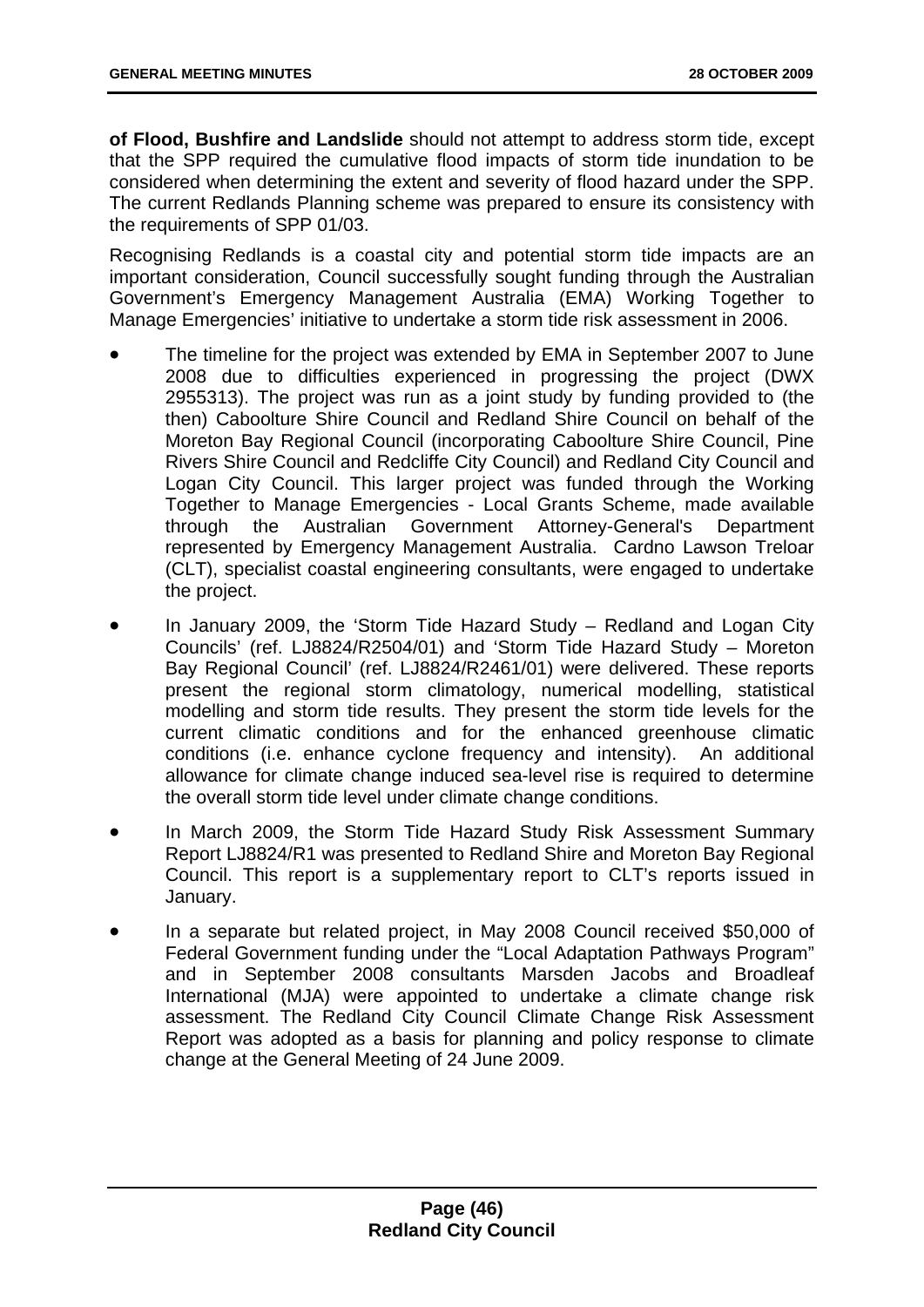## **ISSUES**

#### STORM TIDE

Storm tide is the total water level experienced during a storm event, such as a cyclone, and is the combination of the normal tide and the storm surge. The magnitude of the storm tide is dependent on the severity, duration and track of the storm and the local seabed topography.

Storm tides can inundate low-lying coastal areas posing a risk to life and causing significant damage to coastal communities and the environment. Effective land use planning can reduce the impacts of storm tide inundation on coastal communities. In the future, climate change is predicted to increase the intensity and frequency of storms which may raise storm tide levels.

Storm tide can cause significant damage to property and put lives at risk, which is why it's so important for the community to understand the possible hazards.

#### STUDY AIMS

The aim of the storm tide hazard study is to identify, understand and quantify the risks associated with extreme storm tides occurring within the respective local government authority areas for use in long-term town planning and for emergency response needs. A risk assessment of the potential impacts of such events that considers environmental, economic and social perspectives is a component of the study. The investigation also considers emergency response issues and provides recommendations for optimising the effectiveness of warnings.

The study also provides recommendations for a Defined Storm Tide Event applicable to each local government area consistent with the determined level of impact. The purpose of this study is to identify the 'natural hazard management areas (storm tide)' in the respective LGA areas so that a consistent unified approach is developed. The study has been prepared in a consistent manner with the recommended approach for determination of the 'natural hazard management areas (storm tide)' provided in Appendix 2 of the Environmental Protection Agency's (EPA, 2006) guideline, 'Mitigating the Adverse Impacts of Storm Tide Inundation'. The 'natural hazard management area (storm tide)' is the area of the coast inundated by the Defined Storm Tide Event and the purpose of this study is to provide this information to the respective Councils. The EPA (2006) is not specific about the level of risk that should be associated with the 'natural hazard management areas (storm tide)' and it is appropriate to adopt different levels of risk for different activities within an overall management area.

More recently, the Department of Environment and Resource Management (DERM) has released the Draft Queensland Coastal Plan for consultation. The draft plan incorporates both a draft State Planning Policy "Coastal Protection" and a draft Guideline "Identifying Coastal Hazards'.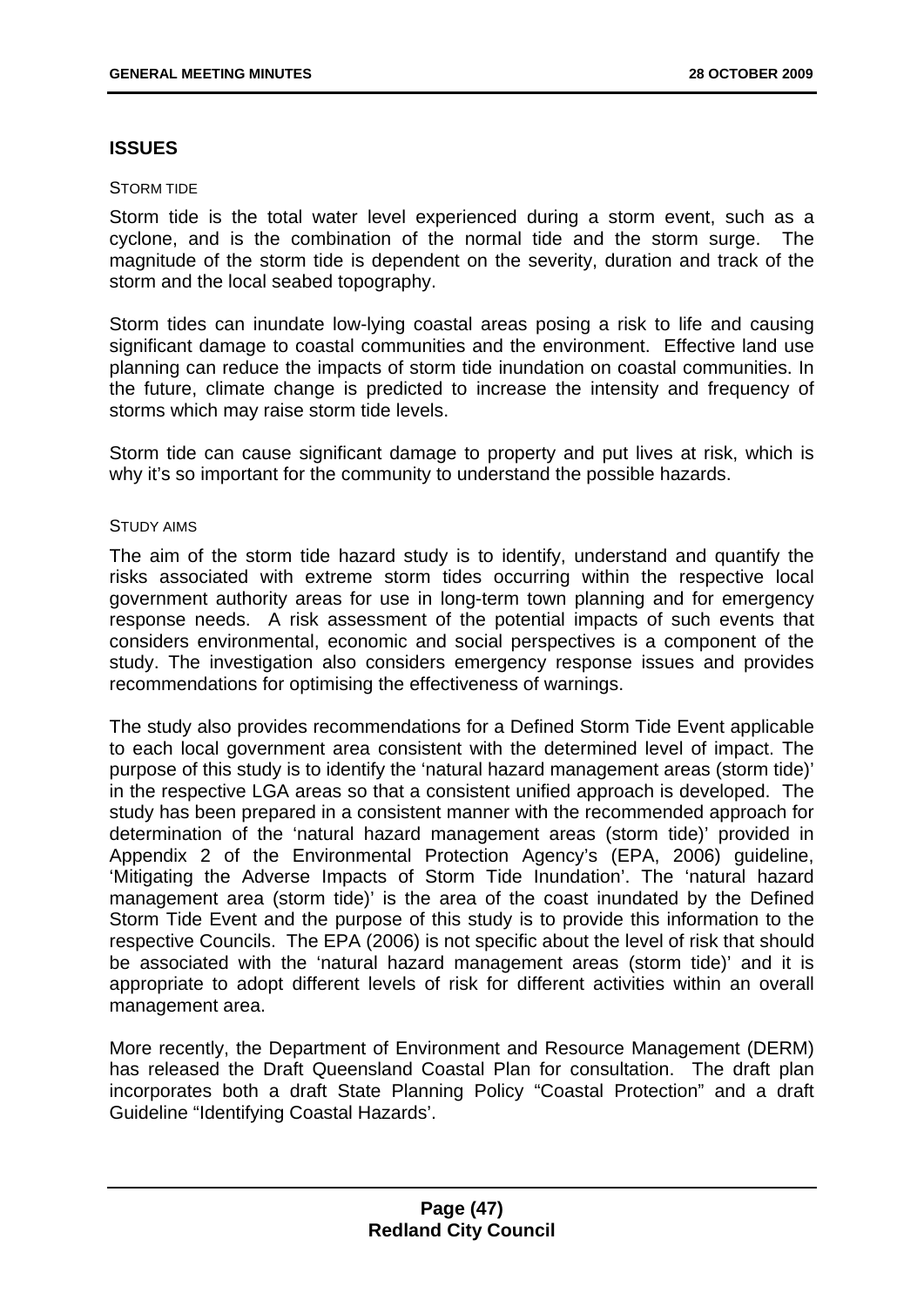The draft State Planning Policy – 'Coastal Protection" includes a development assessment code which provides advice regarding different levels of risk for different activities within an overall management area. The draft guideline "Identifying Coastal Hazards' provides a methodology for identifying storm tide inundation areas and outlines levels of climatic change that need to be considered.

It is essential Council seek endorsement from the State regarding the robustness of the current Redland study's methodology and whether it satisfies the requirements of the draft guideline "Identifying Coastal Hazards'. Until such time as this advice is received it is not appropriate for Council to adopt the Redland storm tide hazard study for planning purposes. However, it is a valuable preliminary document that council should use to build upon and refine the work in specific high risk areas of Redlands.

#### STUDY FINDINGS RELEVANT TO REDLANDS

The storm tide hazard study, prepared in accordance with the 2006 Guideline has been undertaken for the coastal areas of Moreton Bay Regional Council, Redland City Council and Logan City Council. The plan seeks to quantify the risks associated with extreme storm tides occurring within the study area for use in long-term planning and for emergency response needs.

The consultant advises that:

*the "majority of the Redland City Council is considered a low risk with respect to storm tide inundation.' However it is further noted that a limited number of predominately residential areas are partly inundated during the 100 year ARI storm tide event under enhanced climate change conditions. These areas are* 

- *adjacent to Queens Esplanade in Thorneside and Birkdale;*
- *between Thomas and Murray Streets, Birkdale;*
- *Cleveland Point;*
- *adjacent to Beveridge Road in Thornlands on the bank of Eprapah Creek;*
- *adjacent to Wilson Esplanade, Victoria Point;*
- *Redland Bay Golf Club at Redland Bay; and*
- *Adjacent to Weinam Creek, Redland Bay.*

It is recommended that further site specific two dimensional modelling be undertaken for these areas to refine the storm tide extents, duration of inundation and hazard level for the areas identified above.

It should also be noted that additional mapping is required to complete the storm tide hazard study. Areas yet to be accurately mapped include the Southern Moreton Bay Islands, part of Tingalpa Creek, Amity Point and Dunwich.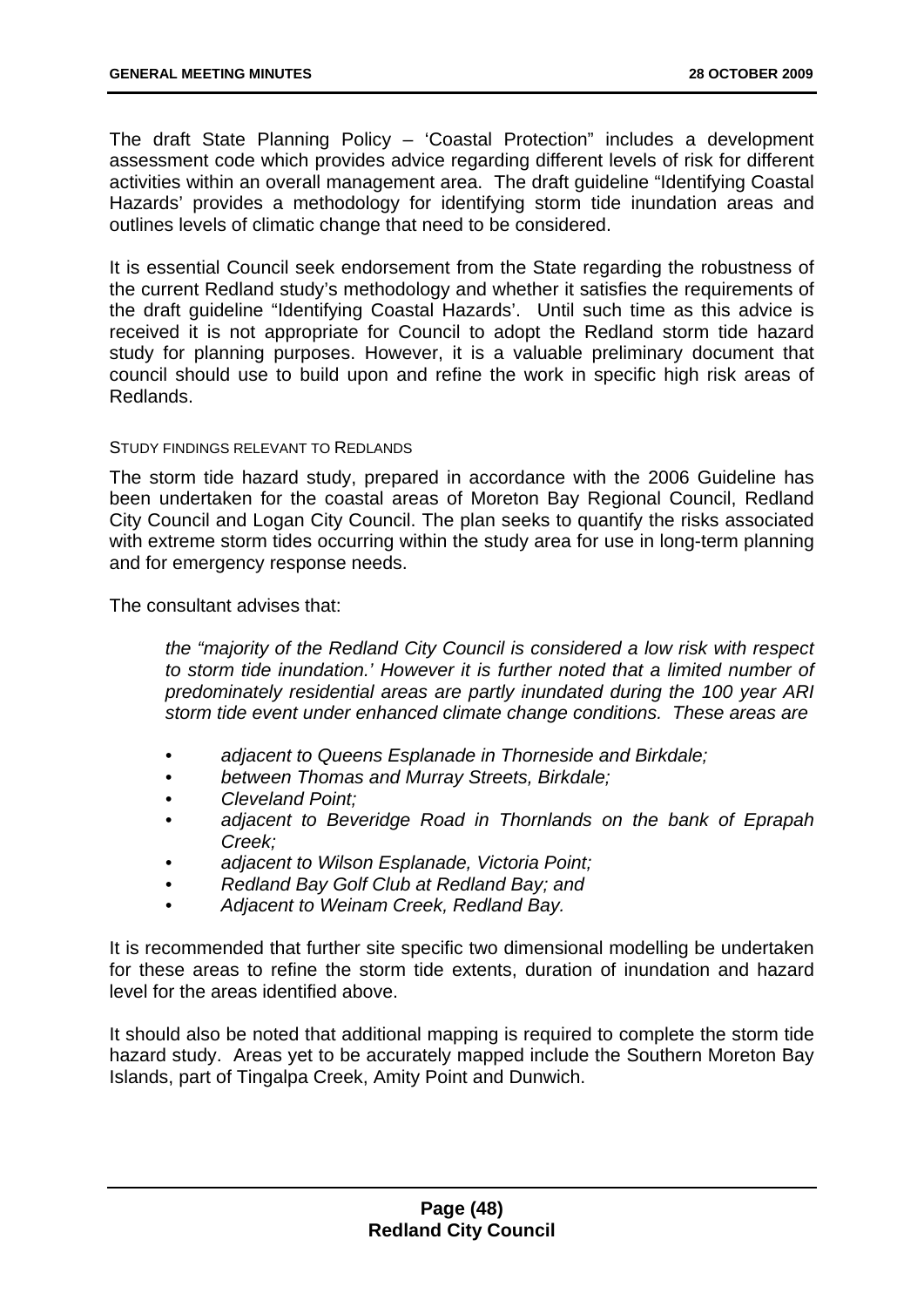#### REVIEW OF THE STUDY FINDINGS

Marsden Jacobs and Associates have reviewed the Cardno reports as part of the separate Climate Change Risk Assessment and Adaptation Plan project. The review highlighted some methodological difference in relation to the modelling of cyclones. However, MJA have advised that:

*"The final report of the CLT study recommends that a 0.3m sea-level rise (SLR) allowance be included for the 50-years planning period (2059). Further, the GIS datasets provided with the final report storm tide planning levels for 2109 make provision for a 0.8 m sea level rise. These recommended levels are broadly consistent with SLR projections recommended in the Draft Queensland Coastal Plan for determining planning developments in the context of potential storm surge inundation although different timeframes are utilized by the CLT study compared with the Coastal Plan projections."* 

#### USE OF THE STUDY

The Cardno Lawson Treloar report once finalised and its methodology endorsed will provide useful information for emergency response planning, it will also considerably assist Council in addressing planning of coastal areas, coastal protection and design of structures on foreshores.

During cyclone events, storm tide estimates are issued by the Bureau of Meteorology for regions predicted to be impacted by the cyclone. These warnings are general in nature and more precise estimates may assist in relation to decisions about evacuations. Such a system may now be developed based on the Cardno Lawson Treloar reports. Emergency Management depends on the interpretive advice from technical areas of Council for understanding of this complex study.

The report advises that, in general, the location of emergency services facilities within Redland provides sufficient storm tide inundation immunity to ensure services can be provided to the public during extreme storm tide events. The report recommends that new emergency services facilities are located at sites that provide storm tide immunity up to the 1000 year ARI event. (note – currently provisions in the Redlands Planning Scheme require emergency services facilities to be located at sites that provide storm tide immunity above the 500 year ARI event ) .

Specific areas of Council will now need to review the report in detail to understand the impact of modelled storm tide levels on Council business, including but not limited to:

- Land Use Planning Group;
- Infrastructure Planning Group;
- Community and Social Planning Group;
- Environmental Management Group.

Implementation of the report should not be left in the hands of the Emergency Management to negotiate with all the impacted areas of Council. Rather, because of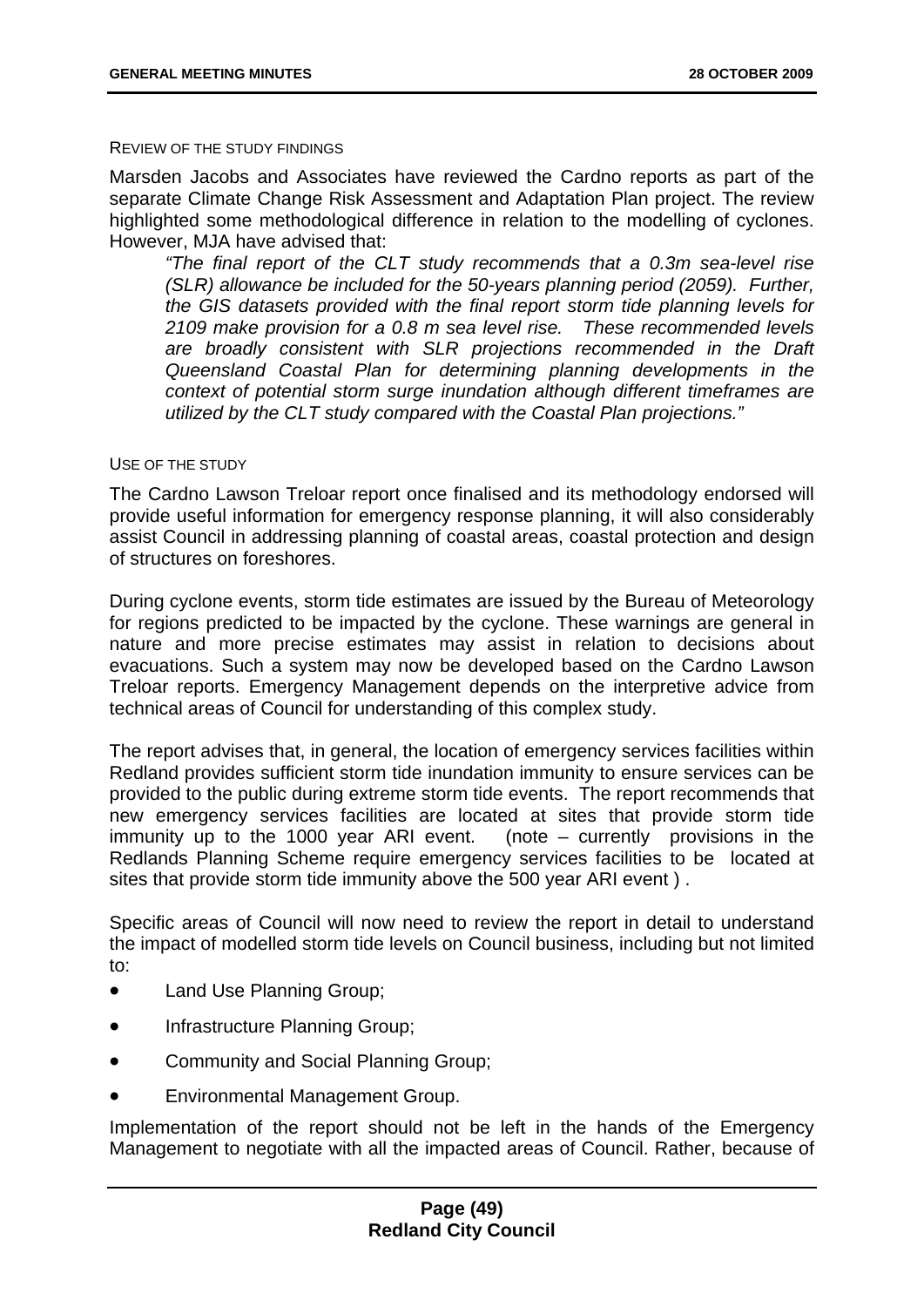the cross-Council nature of the report, a high level direction by Council on responsibilities and implementation is foreshadowed at this point.

# **RELATIONSHIP TO CORPORATE PLAN**

The recommendation primarily supports Council's strategic priority to build safe, strong and self reliant communities with access to community services, infrastructure and opportunities for participation in community life.

### **FINANCIAL IMPLICATIONS**

The report has no review of financial implications of risks identified. More detailed studies are required and recommended in the Climate Change Adaptation Plan.

There is no urgency resulting from the risk analysis such that Council need to allocate extraordinary budget at this stage. Response to climate change should be included progressively (without haste) into Council policy, planning and operations, becoming "business-as-usual". Adaptation actions need to be incorporated into coming operating and capital budgets as requirements are fully understood and projects develop over (say) the next ten years.

# **PLANNING SCHEME IMPLICATIONS**

The Land Use Planning Group was consulted and it is considered that once the additional works and the Queensland Coastal Plan are finalised the outcomes of the Storm Tide Hazard Study Risk Assessment Summary Report could be used to inform possible future amendments to the Redlands Planning Scheme.

## **CONSULTATION**

Consultation has taken place with representatives across Council since January and March 2009 when the 'Storm Tide Hazard Study' was delivered and presented to Council respectively. Consultation with reference to this report has also taken place during preparation of the Climate Change Risk Assessment Report, and with the Climate Change Adaptation Planning report. Consultation has included Corporate Services, Customer Services, Planning and Policy and Redland Water in:

- risk identification and analysis workshop (October 2008);
- draft risk assessment report forwarded to all workshop participants for comment (November 2008);
- spatial risk assessment (currently being undertaken);
- final risk assessment report (to be provided by end March 2009);
- Climate Change Risk Issues Paper (released as a Redlands 2030 Fact Sheet); and
- preparing this report to be presented to Council.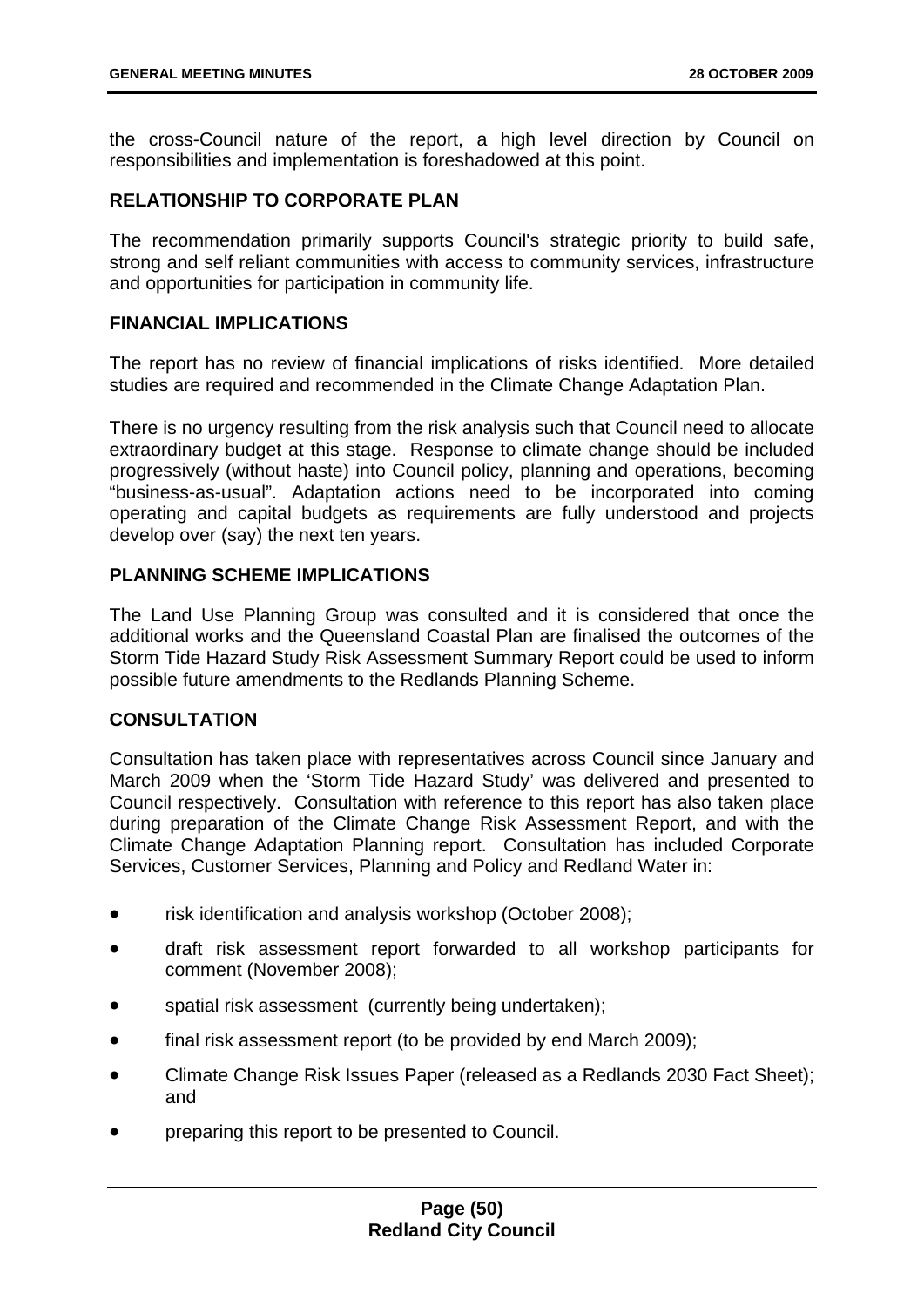# **OFFICER'S RECOMMENDATION**

That Council resolve as follows:

- 1. To note the contents of the draft Storm Tide Hazard Study Risk Assessment Summary Report (LJ8824/R1) for Redland City and Moreton Bay Regional Councils by consultants Cardno Lawson Treloar;
- 2. To seek endorsement from the Department of Environment and Resource Management (DERM) that the methodology used in the Storm Tide Hazard Study Risk Assessment Summary Report satisfies the requirements of the draft Queensland Coastal Plan - Guideline "Identifying Coastal Hazards determining storm tide inundation areas";
- 3. That, subject to DERM endorsing the methodology used in the Storm Tide Hazard Study Risk Assessment Summary Report, the Infrastructure Planning Group manage the completion of the following tasks:
	- a) Complete mapping of areas of the City not currently mapped including the Southern Moreton Bay Islands, Dunwich, Amity Point, and Tingalpa Creek and surrounding area;
	- b) Undertake further site specific two dimensional modelling of the following areas to refine the storm tide extents, duration of inundation and hazard level-
		- *adjacent to Queens Esplanade in Thorneside and Birkdale;*
		- *between Thomas and Murray Streets, Birkdale;*
		- *Cleveland Point;*
		- *adjacent to Beveridge Road in Thornlands on the bank of Eprapah Creek;*
		- *adjacent to Wilson Esplanade, Victoria Point;*
		- *Redland Bay Golf Club at Redland Bay; and*
		- *Adjacent to Weinam Creek, Redland Bay.*
- 4. That the draft Storm Tide Hazard Study Risk Assessment Summary Report' (LJ8824/R1) for Redland City and Moreton Bay Regional Councils by consultants Cardno Lawson Treloar, remains confidential; and
- 5. A further report be presented to Council following completion of recommendations 2 and 3 to adopt a finalised Redland City Storm Tide Hazard Study for planning purposes.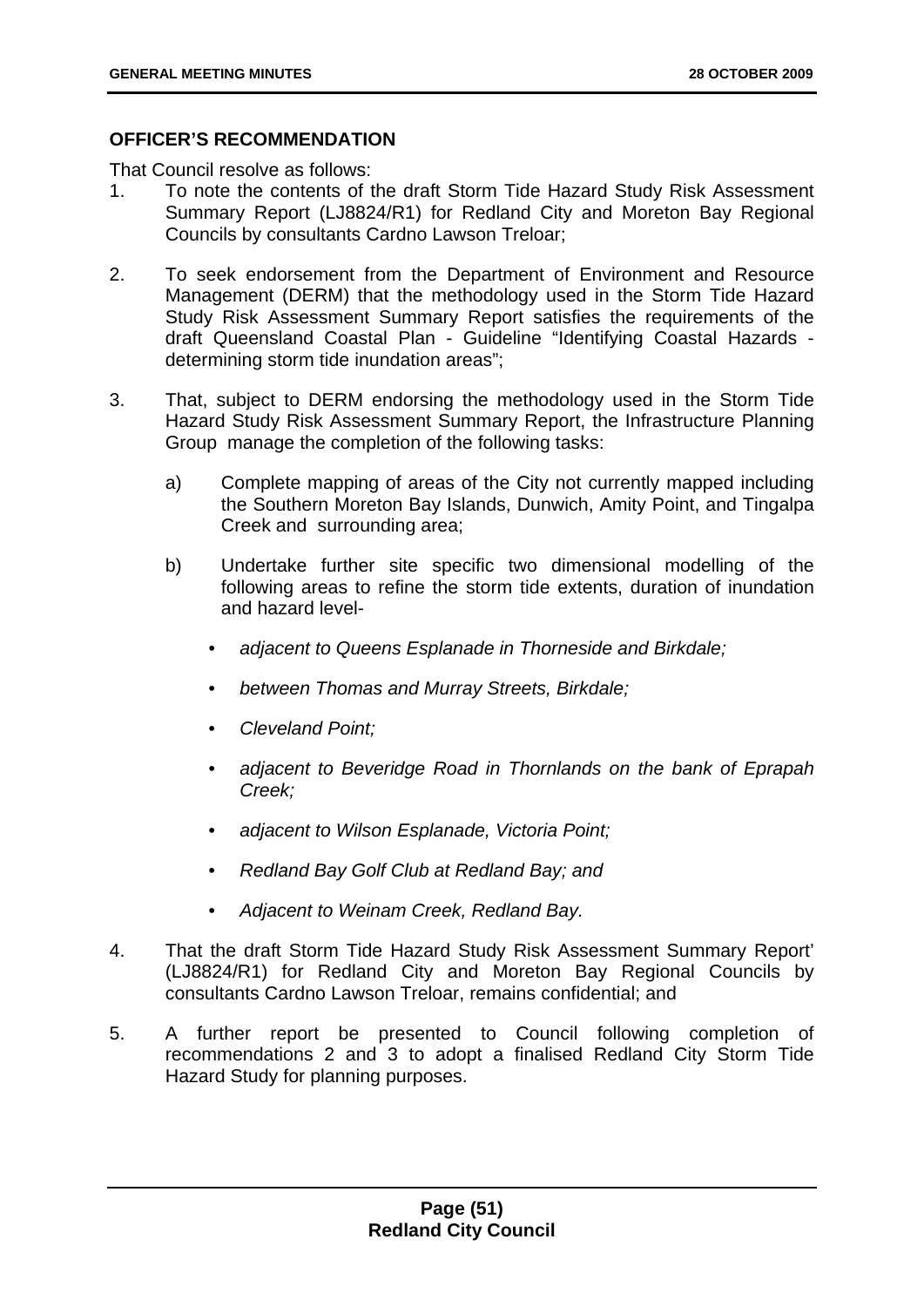# **COMMITTEE DISCUSSION**

After discussion it was agreed that the Committee Recommendation needs to reflect that the results of the actions recommended will provide further opportunities for critical input into the Climate Change Strategy to be considered by Council in 2010.

# **COMMITTEE RECOMMENDATION/ COUNCIL RESOLUTION**

| Moved by:    | Cr Ogilvie |
|--------------|------------|
| Seconded by: | Cr Boglary |

## **That Council resolve as follows:**

- **1. To note the contents of the draft Storm Tide Hazard Study Risk Assessment Summary Report (LJ8824/R1) for Redland City and Moreton Bay Regional Councils by consultants Cardno Lawson Treloar;**
- **2. To seek endorsement from the Department of Environment and Resource Management (DERM) that the methodology used in the Storm Tide Hazard Study Risk Assessment Summary Report satisfies the requirements of the draft Queensland Coastal Plan - Guideline "Identifying Coastal Hazards determining storm tide inundation areas";**
- **3. That, subject to DERM endorsing the methodology used in the Storm Tide Hazard Study Risk Assessment Summary Report, the Infrastructure Planning Group manage the completion of the following tasks:** 
	- **(a) Complete mapping of areas of the City not currently mapped including the Southern Moreton Bay Islands, Dunwich, Amity Point, and Tingalpa Creek and surrounding area;**
	- **(b) Undertake further site specific two dimensional modelling of the following areas to refine the storm tide extents, duration of inundation and hazard level-** 
		- *adjacent to Queens Esplanade in Thorneside and Birkdale;*
		- *between Thomas and Murray Streets, Birkdale;*
		- *Cleveland Point;*
		- *adjacent to Beveridge Road in Thornlands on the bank of Eprapah Creek;*
		- *adjacent to Wilson Esplanade, Victoria Point;*
		- *Redland Bay Golf Club at Redland Bay; and*
		- *Adjacent to Weinam Creek, Redland Bay.*
- **4. That the draft Storm Tide Hazard Study Risk Assessment Summary Report' (LJ8824/R1) for Redland City and Moreton Bay Regional Councils by consultants Cardno Lawson Treloar, remains confidential;**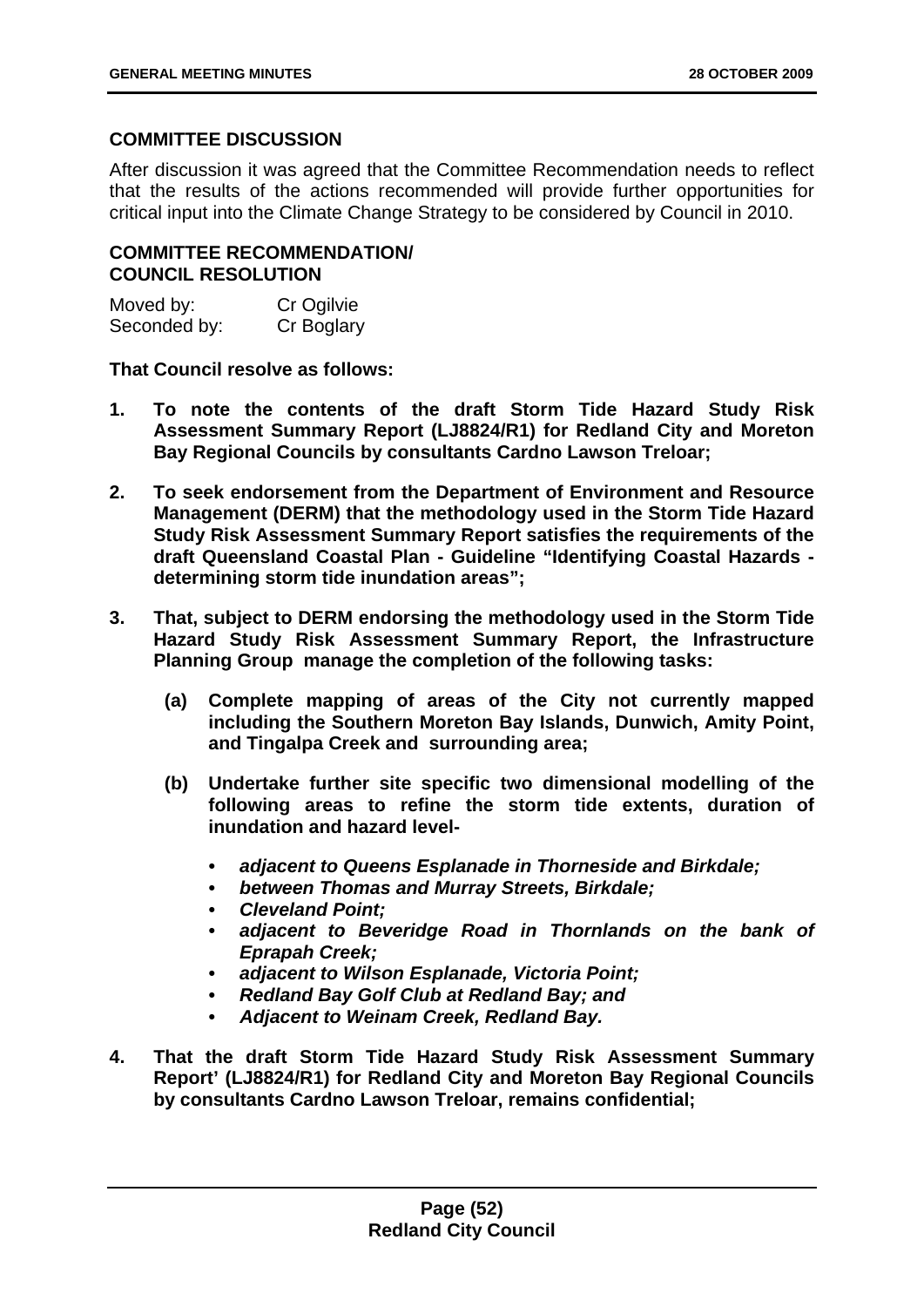- **5. That a further report be presented to Council following completion of recommendations 2 and 3 to adopt a finalised Redland City Storm Tide Hazard Study for planning purposes; and**
- **6. That Council acknowledges that this modelling will provide critical input into the Climate Change Strategy which is due for Council consideration in June 2010.**

**CARRIED**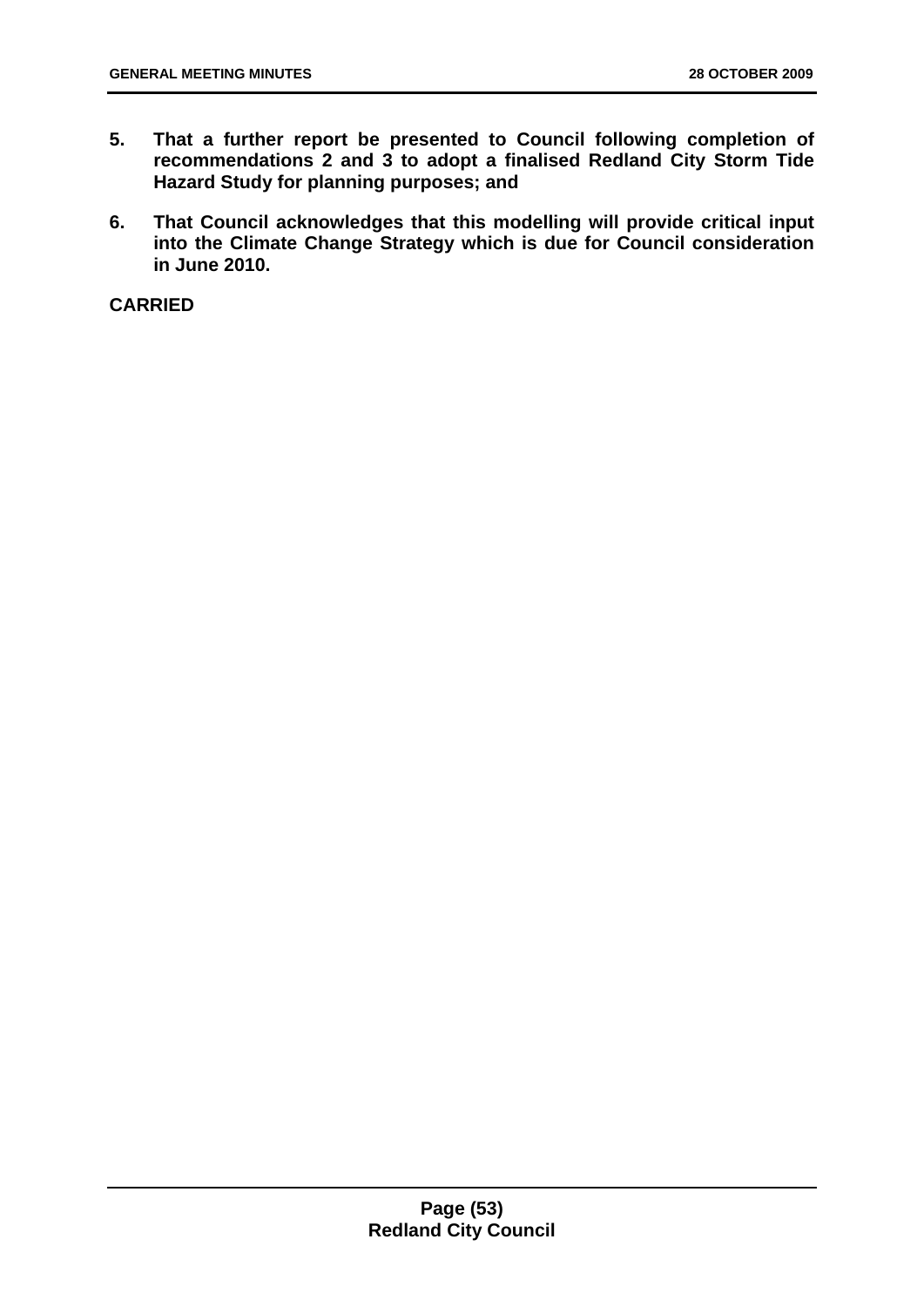# **13.2 REPORTS FROM PLANNING AND POLICY**

### **13.2.1 CONSERVATION LAND MANAGEMENT STRATEGY 2009**

| <b>Dataworks Filename:</b>       | <b>EM Planning- Conservation Land Management</b><br><b>Strategy 2009</b>                                                 |
|----------------------------------|--------------------------------------------------------------------------------------------------------------------------|
| <b>Attachments:</b>              | <b>Appendix A-Conservation Land Management</b><br><b>Strategy 2009</b><br><b>Appendix B- Public Submissions Feedback</b> |
| <b>Responsible Officer Name:</b> | Angela Wright<br><b>Acting Manager Environmental Management</b>                                                          |
| <b>Author Name:</b>              | <b>Leo Newlands</b><br><b>Advisor- Reserve Management</b>                                                                |

## **EXECUTIVE SUMMARY**

Redland City covers large areas of natural coastline, the coastal islands of Moreton Bay, remnant bushland, and developed urban and rural areas totalling 53,700 hectares of which approximately 17.17% is classed as reserve land.

To date much of Councils accumulated knowledge regarding effective resource management is dispersed throughout a range of management plans, strategies, databases, working procedures and within the personal knowledge of past and present Council officers.

The Redland City Council Conservation Land Management Strategy 2009 (CLMS 2009) provides an innovative and definitive means of managing all of Councils reserves via one living document and the ensuing CLMS Information management system. The Document aims to consolidate available information and knowledge and apply it to the management of specific areas of the Councils conservation estate such as conservation areas, bushland refuges and creek corridors to name a few.

Internal stakeholders have been integral in the development and revision and subsequent quality of the CLMS 2009 and have provided very positive feedback. The document has been opened to public consultation. Comments received, have been considered in the refinement and finalisation of this document has occurred.

# **PURPOSE**

The purpose of this report is to seek Council approval for the "Redland City Council Conservation Land Management Strategy 2009: a plan for the next ten years" to be adopted as the approved and finalised management plan.

## **BACKGROUND**

• 2008 - Development of the CLMS 2009 commenced in response to need for a holistic reserves strategy.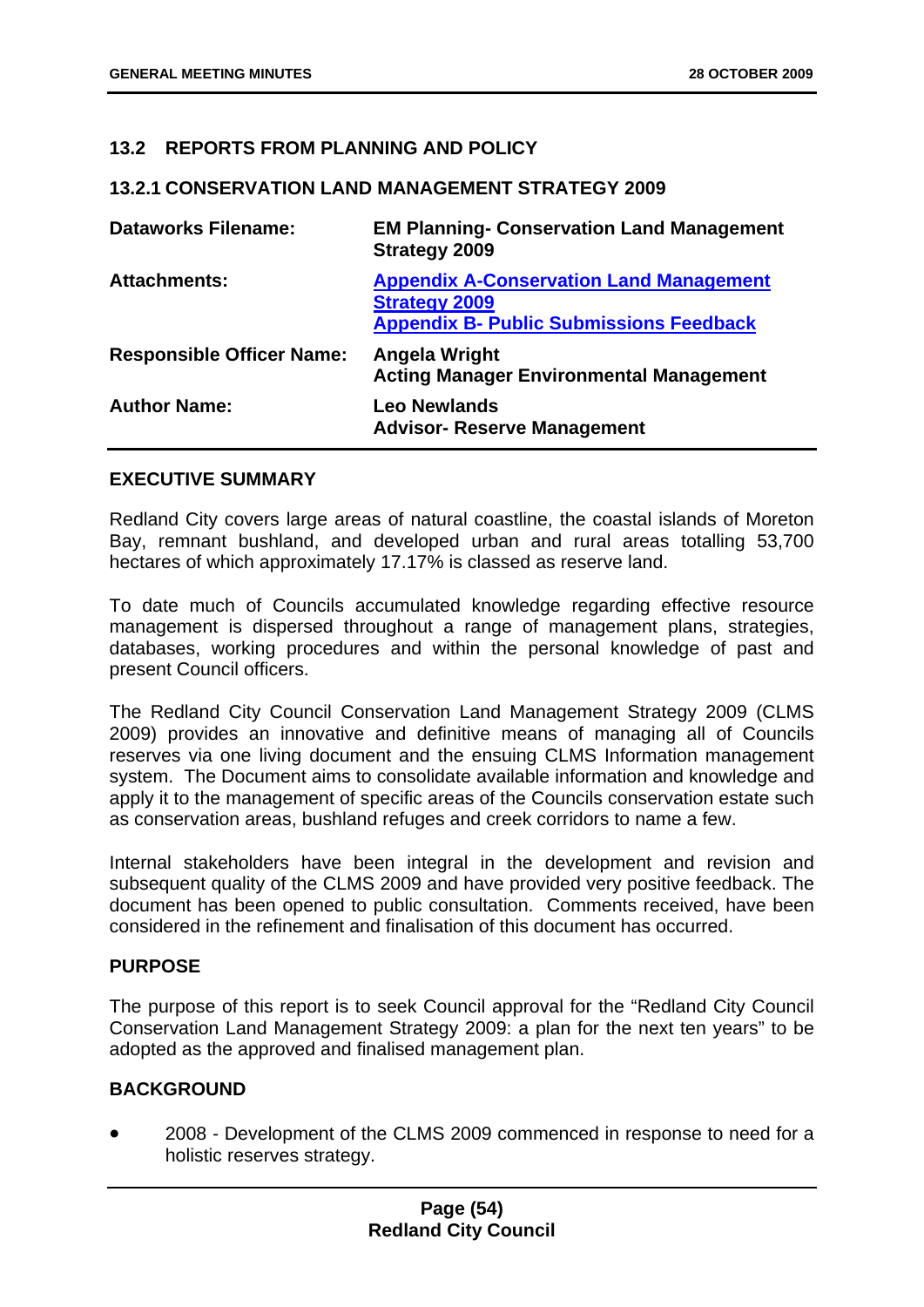- 2009 Internal consultation utilised to direct  $1<sup>st</sup>$  draft of CLMS 2009.
- March 2009 Draft CLMS 2009 provided to internal stakeholders for comment and completion of  $2^{nd}$  draft strategy.
- July 2009- Draft CLMS 2009 approved for public consultation.
- July 2009- Draft CLMS 2009 was presented to Council and invited external participants (approximately 160) through the 'Focus on the Environment Seminar Series'.
- August 2009 Draft CLMS 2009 was presented to Redlands Koala Action Group meeting.
- August September 2009– Submissions period in which comments from the public consultation process are received.

# **ISSUES**

#### CURRENT LAND MANAGEMENT PLAN DEVELOPMENT

The purpose of current site specific land management plan process is to guide management of reserves. Preparing site specific land management plans are usually an exhaustive process and takes some time to develop therefore not all reserves at this time have a detailed land management plan. However, existing conservation land protocols do apply for the management of all reserves guided by the Pest Management Plan, Vegetation Enhancement Strategy, Biodiversity Strategy, Bushfire Management Plan, Waterway Management Plans and site specific plans.

Council has greater than 280 reserves and the conservation estate is increasing due to newly acquired areas such as the Kidd St Conservation Area.

## A WHOLE OF CONSERVATION ESTATE MANAGEMENT STRATEGY

The Conservation Land Management Strategy (CLMS 2009) (Appendix 2) offers a core set of principles that can be applied to Councils entire conservation estate and is positioned under the Biodiversity Policy within the Council's environmental policy matrix.

Whereas the existing plans have limited capacity to respond to evolving Council policy and legislative changes, this document offers the capacity for new policy and legislative changes to be incorporated into regular revisions of the strategy and thus apply to all Council's reserves. The development of an information management system associated with this strategy means that day to day management of individual reserves can be undertaken in the light of up to date information.

#### KEY FEATURES OF THE CONSERVATION LAND MANAGEMENT STRATEGY 2009

- The new strategy advocates for an improved and consistent classification and management practices for the conservation estate.
- Principles and actions to facilitate the coordinated approach to data collection and information management.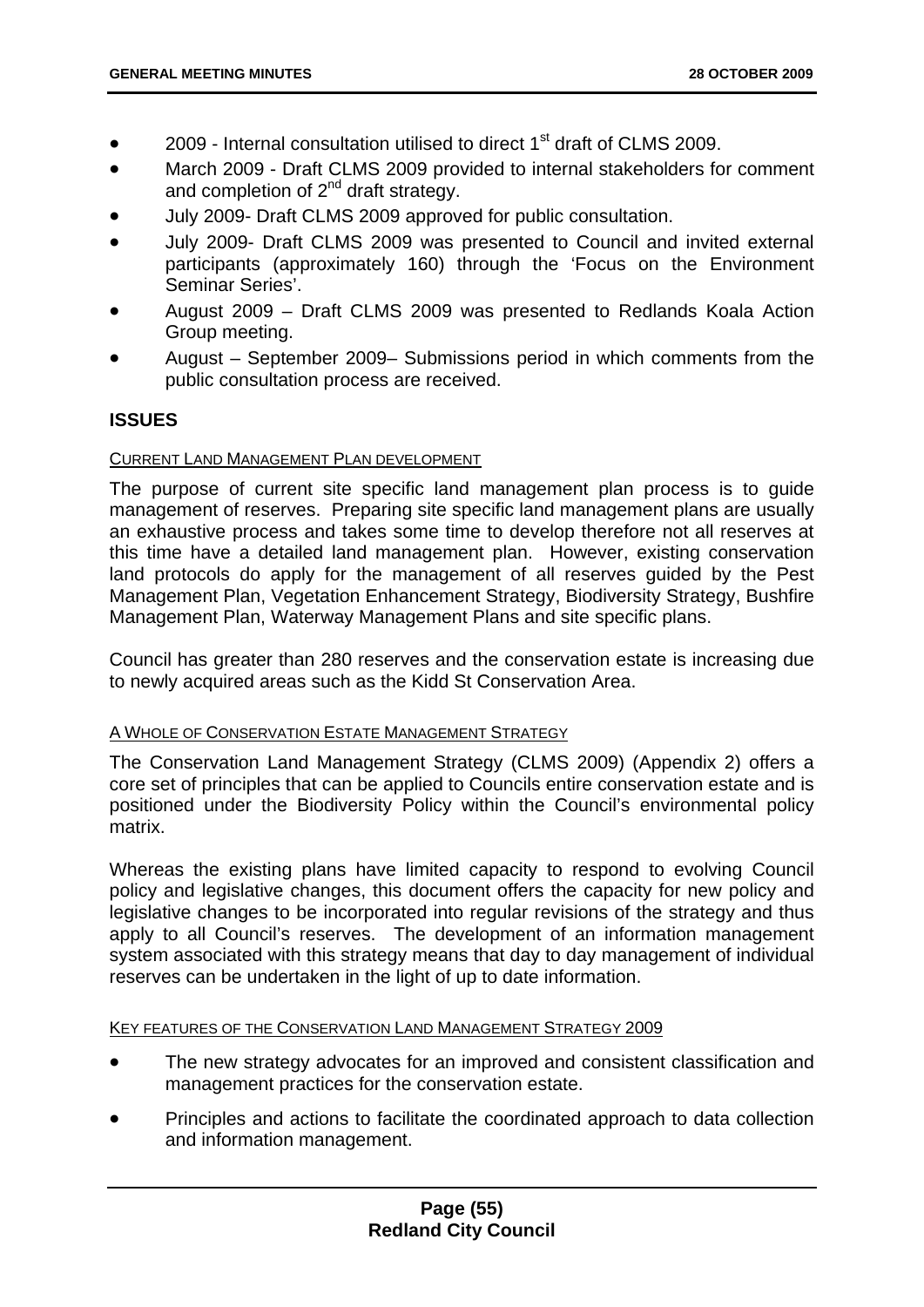- Reporting and budgeting are two essential process of Council. With improved, data collection and information management means that accurate budget estimate processes can be achieved.
- Council has undertaken to produce the State of the Environment (SOE) reporting process which requires up to date information. The CLMS 2009 seeks to ensure that reportable information is available and is consistent with the format requirements for SOE.

#### COMMUNITY ENGAGEMENT

It is important to ensure that the broad management objectives are consistent with community values so engagement with the community on these broad principles has been undertaken.

#### COMMUNITY FEEDBACK

- Written public submissions have been invited from the public and other stakeholders for the period of one month from the time of making the report available (11 August to 8 September 2009).
- An advertisement was included in the Bayside Bulletin on 11 August 2009.
- Identified critical stakeholders were supplied with a copy of the management plan to provide feedback within the submission period.
- The CLMS2009 was also posted on the Council website and copies are held at Victoria Point Library, Cleveland Library, Capalaba Library and Outreach Services Branch Librarian.
- Five (5) submissions were received and are outlined together with Council response in Appendix B. Key Points raised were:
	- a) strengthening the role of indigenous community in land management
	- b) protection of koalas and habitat from adverse recreation uses
	- c) public education regarding the environment an koalas
	- d) the need for some minor rewording regarding mountain bikes and their use

# **RELATIONSHIP TO CORPORATE PLAN**

The recommendation primarily supports Council's strategic priority to ensure the enhancement of biodiversity including koala habitat, bushland, greenspace, waterways, catchments, air and coastal ecosystems in recognition of our unique location on Moreton Bay.

## **FINANCIAL IMPLICATIONS**

There will be financial implications including costs associated with the implementation of the CLMS 2009 for auditing reserves, information systems development, amalgamation of lots, and closure of roads and data collection technology. Council's adopted Corporate Policy POL-3077 clearly states that funds from the Environment Charge will be used for the management and revegetation of the conservation estate and koala habitat. Council has already allocated funds from the Environment Charge for this purpose.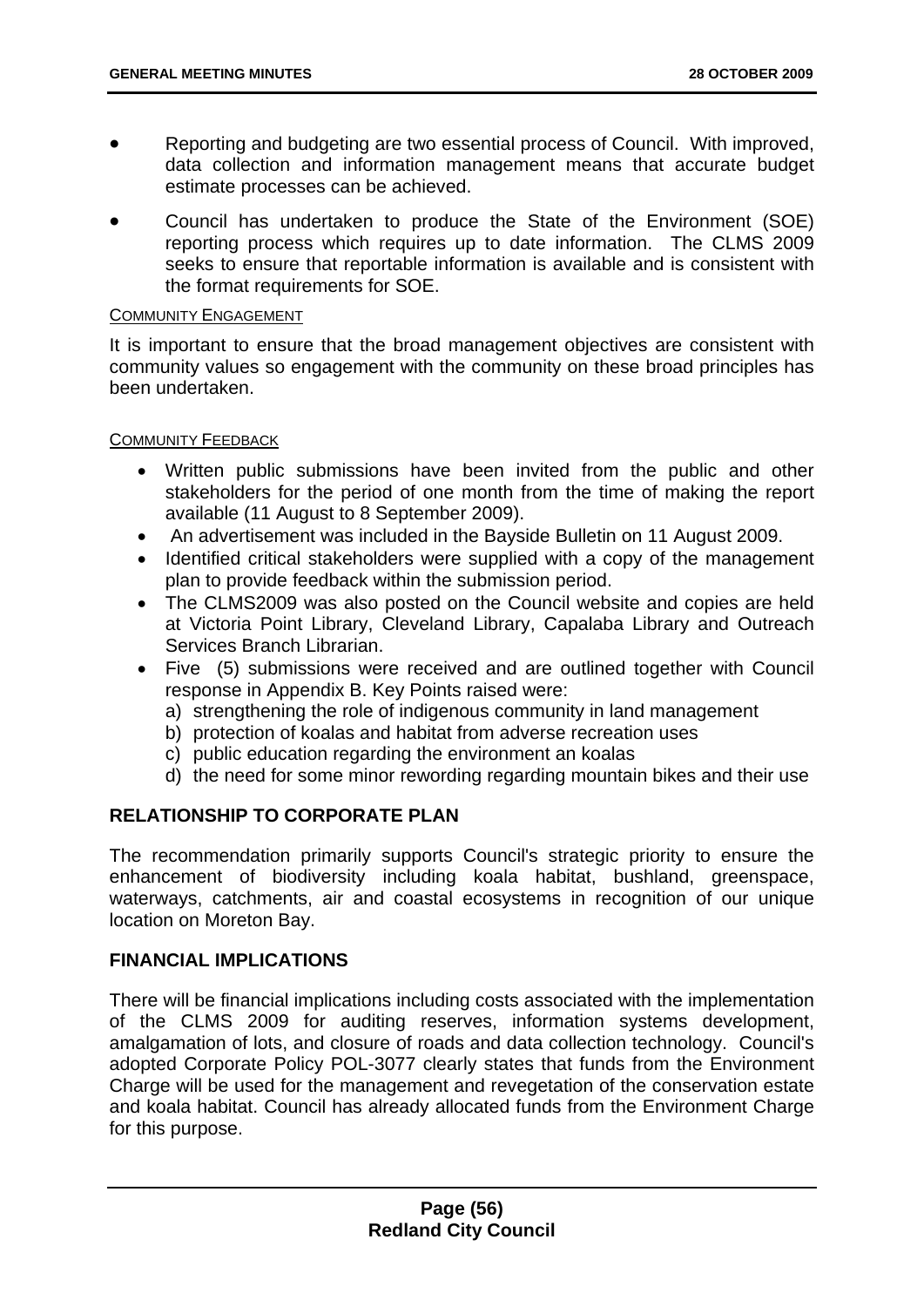# **PLANNING SCHEME IMPLICATIONS**

The Land Use Planning Group was consulted and it is considered that the outcome of recommendations in this report will not require any amendments to the Redlands Planning Scheme.

## **CONSULTATION**

Consultation was undertaken at a number of stages with Parks and Conservation, Risk and Liability Services, Land Use Planning, Environmental Education, Economic Development, Integrated Development Services, Infrastructure Planning and Compliance. Consultation also occurred with a number of community stakeholders (see comments table above).

# **OPTIONS**

## **PREFERRED**

That Council resolve to adopt the "Redland City Council Conservation Land Management Strategy 2009: a plan for the next ten years".

#### **ALTERNATIVE**

That Council defer adopting the "Redland City Council Conservation Land Management Strategy 2009: a plan for the next ten years".

# **OFFICER'S RECOMMENDATION**

That Council resolve to adopt the "Redland City Council Conservation Land Management Strategy 2009: a plan for the next ten years".

## **COMMITTEE DISCUSSION**

After discussion it was proposed that the Strategy be adopted as an interim document pending further review following the adoption of the Corporate Plan in 2010. In addition to this it was proposed that the emphasis in the Strategy on the quality of urban creek systems, nature belts and remnant urban habitats in support of the needs of urban koalas be increased. These proposals are to be reflected in the Committee recommendation.

# **COMMITTEE RECOMMENDATION/ COUNCIL RESOLUTION**

| Moved by:    | Cr Ogilvie |
|--------------|------------|
| Seconded by: | Cr Boglary |

## **That Council resolve as follows:**

**1. To adopt the "Redland City Council Conservation Land Management Strategy 2009: a plan for the next ten years", as an interim document; to be amended to reflect the 2010 Redland City Council Corporate Plan following its adoption; and**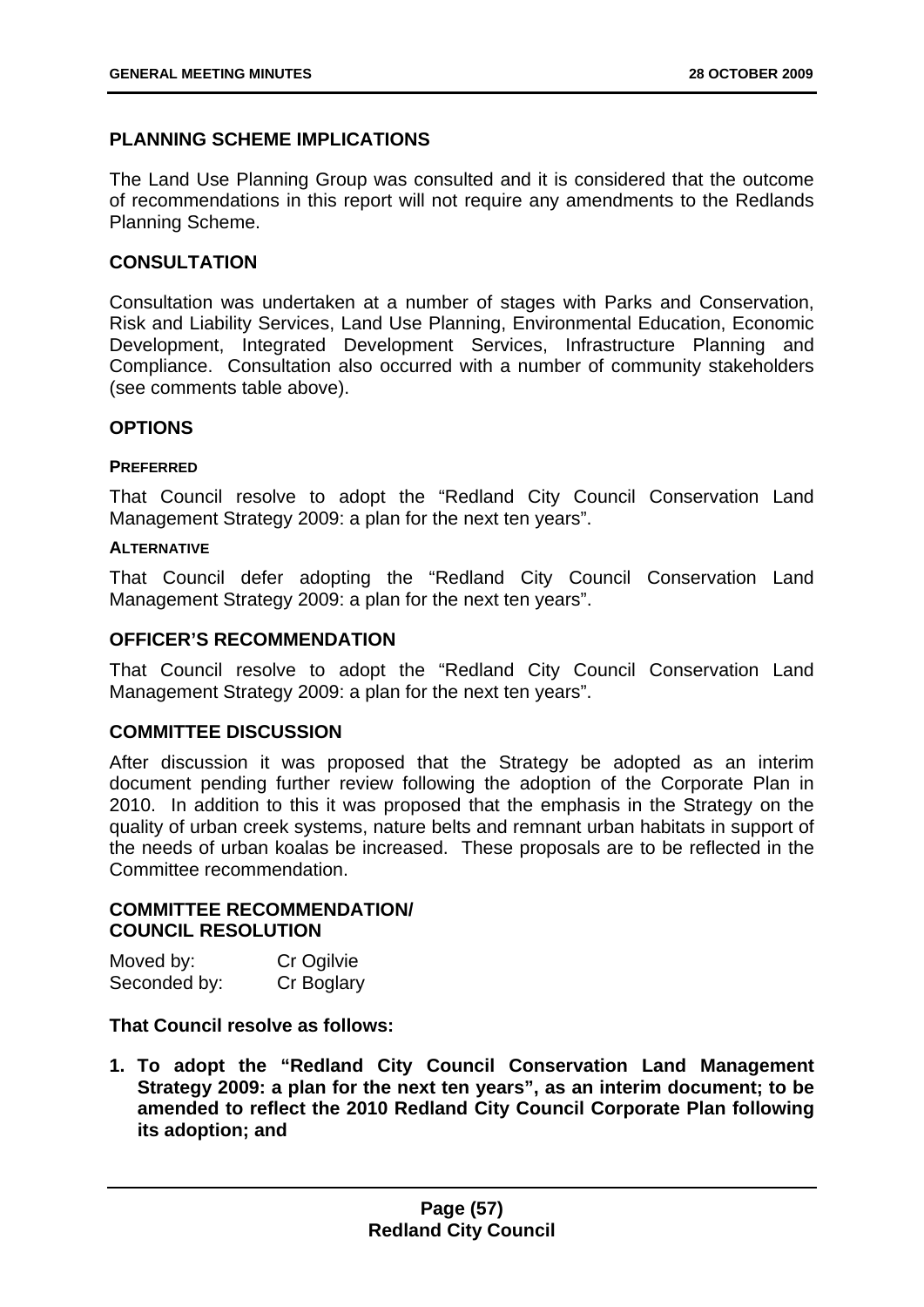**2. To increase the emphasis in the Strategy on the quality of urban creek systems, nature belts and remnant urban habitats to support the increased needs of urban koalas.** 

**CARRIED**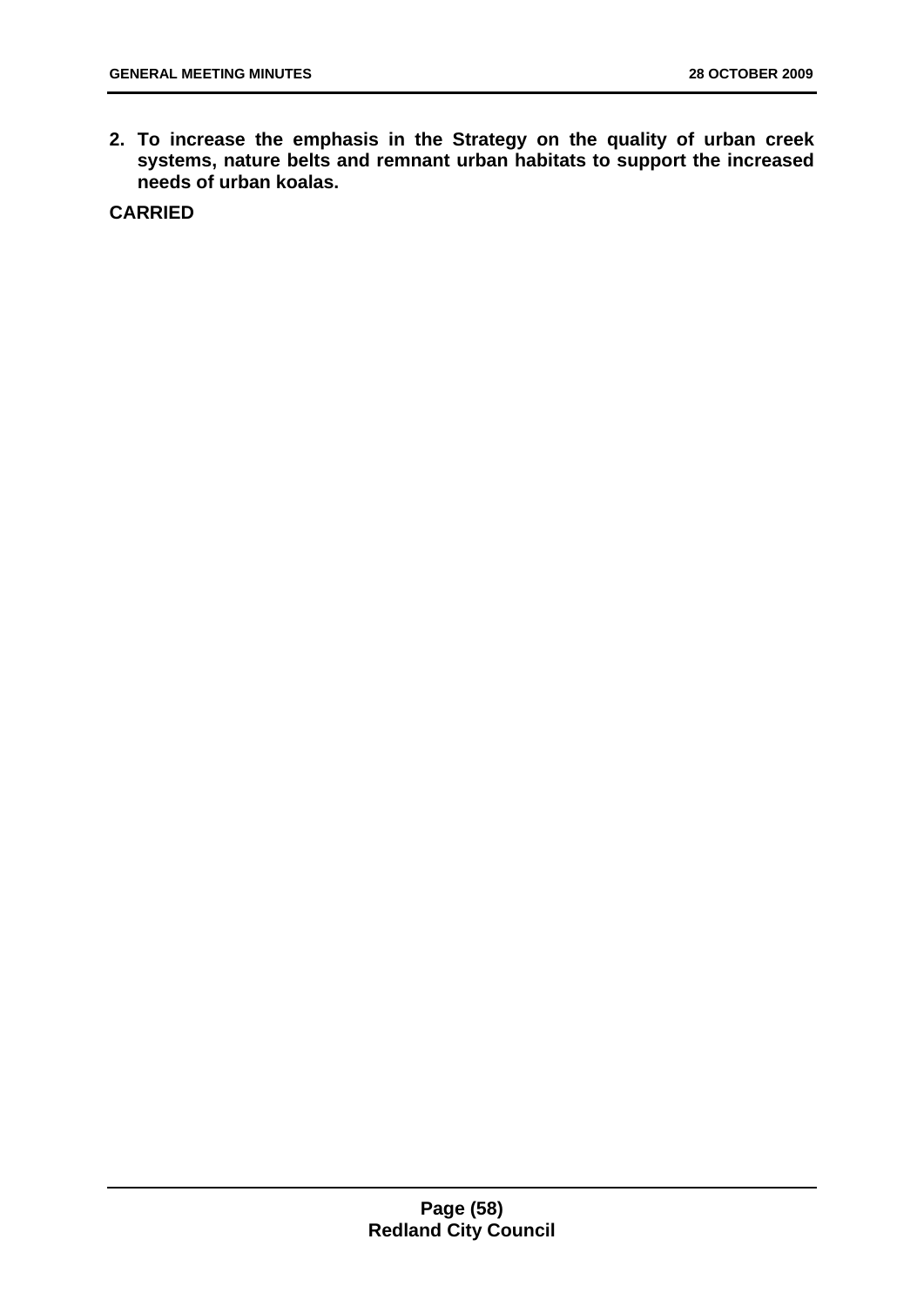# **13.2.2 FAUNA FRIENDLY ROAD INFRASTRUCTURE**

| <b>Dataworks Filename:</b>       | <b>Environmental Management - EM Projects -</b><br><b>Biodiversity Projects 07/08</b> |
|----------------------------------|---------------------------------------------------------------------------------------|
| <b>Attachments:</b>              | <b>Action Plan to Reduce Koala Hits from Vehicles</b><br>in the Redlands 2009         |
| <b>Responsible Officer Name:</b> | Angela Wright<br><b>Acting Manager Environmental Management</b>                       |
| <b>Author Name:</b>              | <b>Richard Collins</b><br><b>Advisor - Biodiversity Planning</b>                      |

# **EXECUTIVE SUMMARY**

Council is committed, through the 'Koala Policy and Implementation Strategy 2008", to reducing koala mortality on the city's roads.

Two documents, the 'Action Plan to Reduce Koala Hits from Vehicles in the Redlands 2004' adopted by Council in September 2004 and the 'Assessment of Local Roads for Koala Safety 2007' and are considered key documents, or tools, for achieving the actions within the 'Koala Policy and Implementation Strategy 2008'.

A subsequent document, the 'Action Plan to Reduce Koala Hits from Vehicles in the Redland City 2009' has been produced. Recent research has enabled this document to build upon the foundation created by its predecessors and makes additional recommendations.

An internal audit has shown that 8 of the 141 treatment recommendations have been completed for local roads, with the State Government having made more significant efforts to achieve on-ground outcomes.

This report recommends that the 'Action Plan to Reduce Koala Hits from Vehicles in the Redlands 2009' should be adopted as a key strategy under the 'Koala Policy and Implementation Strategy 2008'. Furthermore, the document should be consolidated into the ten year capital works budget and planning process along with the 'Action Plan to Reduce Koala Hits from Vehicles in the Redlands 2004*'* .

## **PURPOSE**

The purpose of the report is to adopt, as a key strategy under the 'Koala Policy and Implementation Strategy 2008', the 'Action Plan to Reduce Koala Hits from Vehicles in the Redlands 2009' and to ensure that it is effectively implemented together with the 'Action Plan to Reduce Koala Hits from Vehicles in Redland City 2004'. This will require inclusion in the ten year capital works budgeting and planning process and annual progress reporting.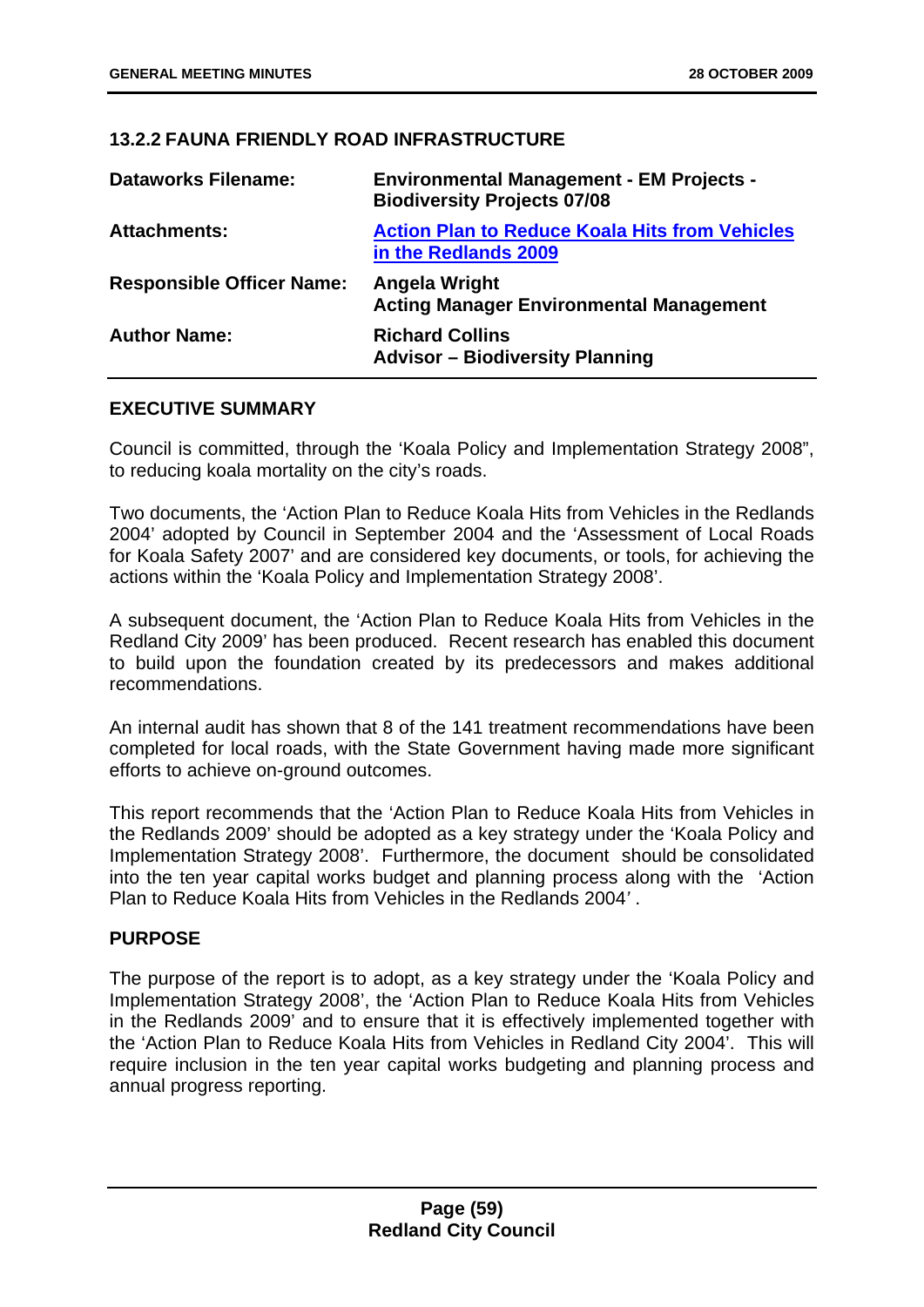# **BACKGROUND**

- 1. June 2004 Version 1 of the 'Action Plan to Reduce Koala Hits from Vehicles in the Redlands' was prepared by Biological Assessment and Management ("BAAM").
- 2. September 2004 Council resolved to:

*Receive the action plan to reduce koala hits from vehicles in Redland Shire as outlined in this report:* 

- a) *Support the management actions for council controlled roads which will be implemented subject to future budget considerations; and*
- b) *Write to the appropriate State Government Departments and ministers seeking commitment, including financial, to the implementation of the action plan to reduce koala 'hits' by vehicles on all State controlled roads within Redland Shire.*
- 3. June 2007 the 'Assessment of local roads for Koala Safety' is finalised by BAAM. The report identified problems, 141 treatments and associated costs (capital and operational) for 27 RCC roads of concern.
- 4. July, 2007 the 'Redlands Main Road Koala Crossings: Cleveland-Redland Bay Rd, Moreton Bay Rd and Finucane Road' report prepared by BAAM.
- 5. January 2008 'Redlands Koala Policy and Implementation Strategy 2008' approved by Council.
- 6. November 2008 Implementation Agreement between EMG and IPU developed and signed by managers.
- 7. August 2008 Premier's Koala Taskforce was formed. It required all new State controlled roads and upgrades in koala-mapped habitats to be koalafriendly (e.g. include safe crossing points and fencing) and provided \$10 million to pilot a retrofitting program for existing road hotspots.
- 8. April 2009 DERM released 'Decline of the Koala Coast Koala Population" Population Status in 2008" report.
- 9. February 2009 the Environmental Management Group completed the 'Survey and Report of Potential Fauna Crossing Points of Main Roads in Redland City', which catalogued culvert retrofitting opportunities for State controlled roads in the city.
- 10. May 2009 Council officers presented findings of the 'Survey and Report of Potential Fauna Crossing Points of Main Roads in Redland City' to an internationally attended Environment Institute of Australia and New Zealand ("EIANZ") Road Ecology conference.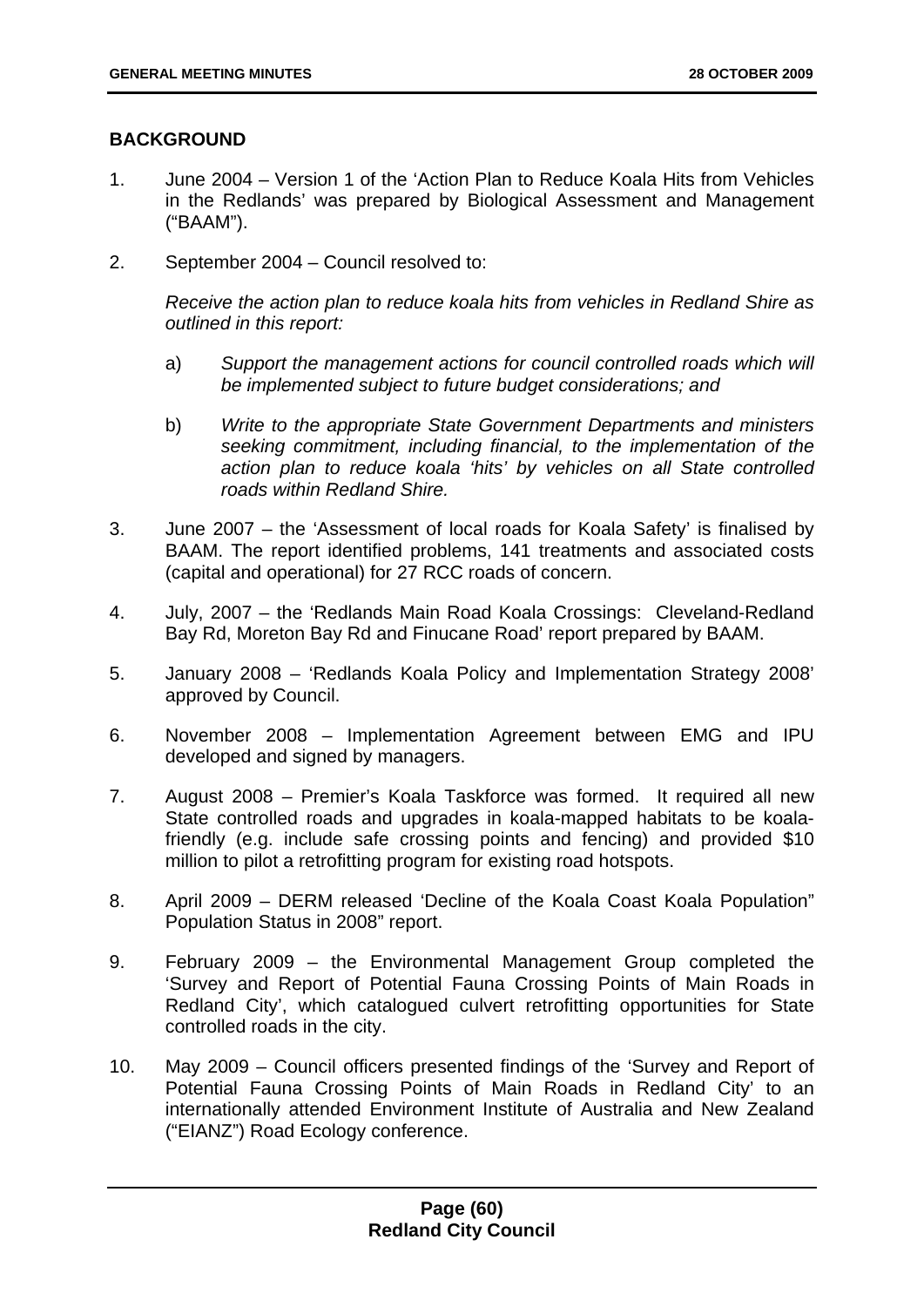- 11. June 2009 Griffith University completed the 'Redland City Road-Kill and Culvert Monitoring Program: report for Redland City Council'.
- 12. July 2009 Council officers presented the 'Survey and Report of Potential Fauna Crossing Points of Main Roads in Redland City' to over 160 council staff at the first 'Focus on the Environment Seminar Series'.
- 13. August 2009 Second and final version of 'Action Plan to Reduce Koala Hits from Vehicles in the Redland City 2009' completed by BAAM.

# **ISSUES**

'KOALA POLICY AND STRATEGY 2008' AND THE 'BIODIVERSITY STRATEGY 2008 – 2012'

The 'Koala Policy and Implementation Strategy 2008', which was approved as council policy in January 2008', includes the following relevant actions which provide the significant policy platform for the '2004 Action Plan', the '2007 Assessment' and the '2009 Action Plan':

- 2.3.1 Continue to implement and accelerate implementation of road treatments as per 'Action Plan to Reduce Koala Hits in the Redlands' and 'Assessment of local roads for Koala Safety' (ongoing action).
- 2.3.3 Identify and continually update road design plans to ensure fauna movement across roads is appropriately funded (short-term action)
- 2.3.5 Implement a planning report that assesses road treatments for all other roads in the Redlands consistent with the principles of 'Assessment of Local Roads for Koala Safety' (ongoing action)
- 2.7.1 Condition local roads within developments to provide sufficient width to allow koala habitat trees to be planted (short-term action)
- 2.7.2 Design roads to reduce speed and improve koala movement through the development (short-term action)

In addition, the 'Biodiversity Strategy 2008 – 2012', which was approved as Council policy on 28 May 2008 states as an immediate action:

• 1.21.1 Service Level Agreements (SLA) between Infrastructure Planning, Land use Planning and Environmental Management to ensure infrastructure planning takes into consideration biodiversity values.

The intended outcome of this action is to ensure fauna infrastructure is a mandatory planning requirement for all new developments, expansions and road works.

The '2004 Action Plan', the '2007 Assessment' and the '2009 Action Plan' can, therefore, all be considered as key documents, or tools, for achieving the actions within the 'Koala Policy and Implementation Strategy 2008' and the 'Biodiversity Strategy 2008-2012'.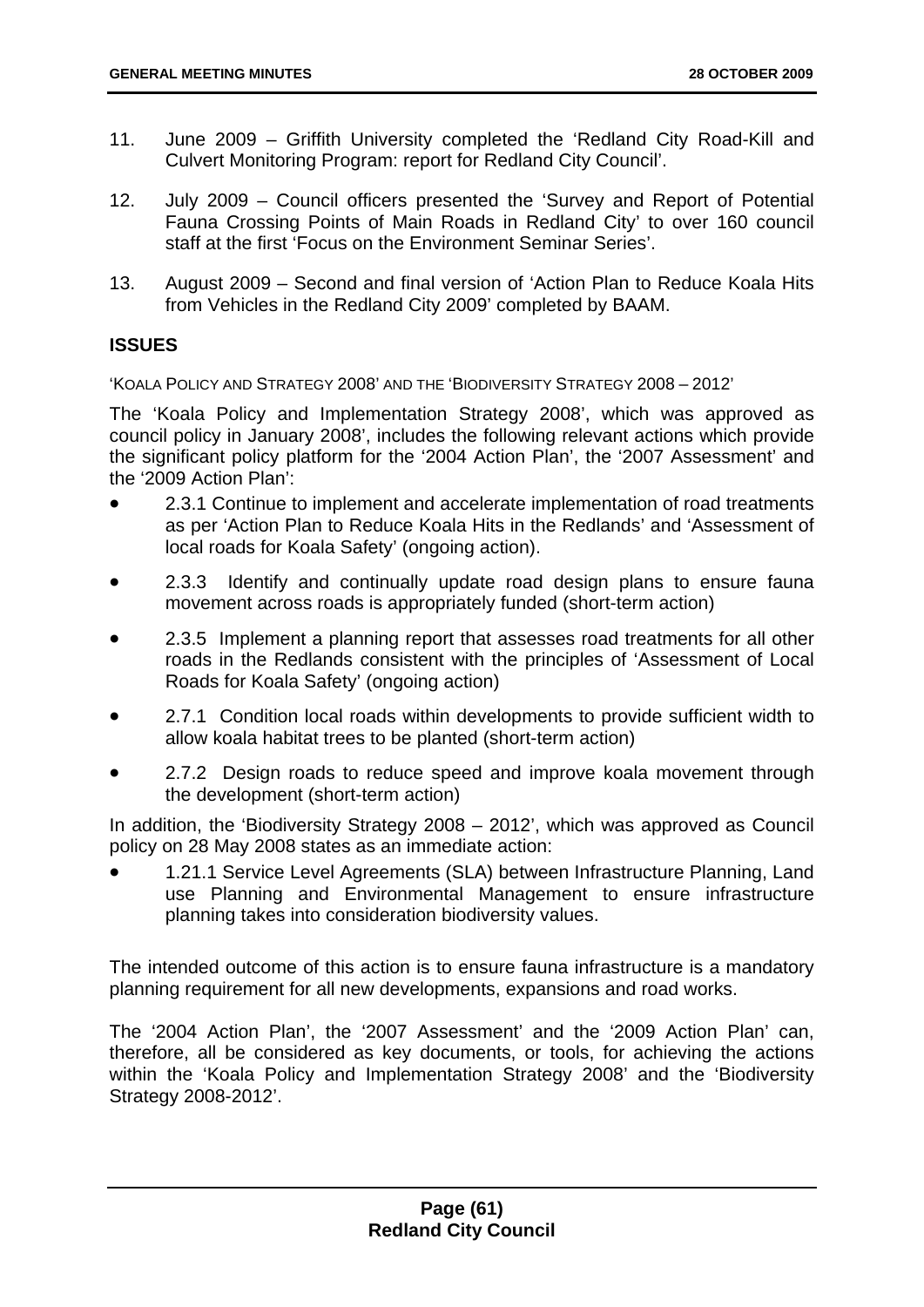'ACTION PLAN TO REDUCE KOALA HITS FROM VEHICLES IN REDLAND CITY 2004'

A study was commissioned by Redland City Council to focus on the issues associated with koala vehicle collisions in Redland Shire. The aim of the study was to identify technically and economically feasible actions to be applied to roads identified as major contributors to koala mortality in the Redlands. The action plan included the study and a table of recommendations. Most of the recommendations are described as 'treatments' that could be undertaken on both main roads controlled by the State and local roads controlled by Council.

Council resolved to receive the action plan and support the management actions of council controlled roads on 22 September, 2004.

#### 'ASSESSMENT OF LOCAL ROADS FOR KOALA SAFETY 2007'

The '2007 Assessment' is a précis of the '2004 Action Plan' which identifies and itemises treatments recommended for local roads controlled by Council. The document includes completed project scopes for all 141 recommended treatments with the intent of enabling the proposed treatments to be seamlessly included in the 10 year capital works budget and planning processes for future road upgrade works.

ACTION PLAN TO REDUCE KOALA HITS FROM VEHICLES IN REDLAND CITY 2009'

The report 'Action Plan to Reduce Koala Hits from Vehicles in Redland City 2009' (herein the '2009 Action Plan') has an important pedigree and is supported by a significant policy and research platform and was commissioned by Council in response to Action 2.3.5 in the 'Koala Policy and Implementation Strategy 2008'.

The '2009 Action Plan' follows the methodology and format of the '2004 Action Plan'. The '2004 Action Plan' attempted to prove that roads were having a significant impact on the koala population. Subsequent research has removed the conjecture on this point and this has enabled the '2009 Action Plan' to concentrate on the interpretation of the most recent koala vehicle hit data and identify priority actions to be undertaken within the city to reduce koala hits from vehicles.

The aim of the '2009 Action Plan' is to "identify technically and economically feasible actions that can be applied to roads identified as major contributors to koala hits in Redland City".

The study approach of the '2009 Action Plan' is based upon a number of data sources including;

- known aspects of koala ecology in relation to their movement patterns and susceptibility to vehicle collisions;
- statistical information on koala vehicle collisions in the City from the Queensland Parks and Wildlife Koala Research Unit; and
- the status of wildlife crossing implementation, research and monitoring in Australia and elsewhere.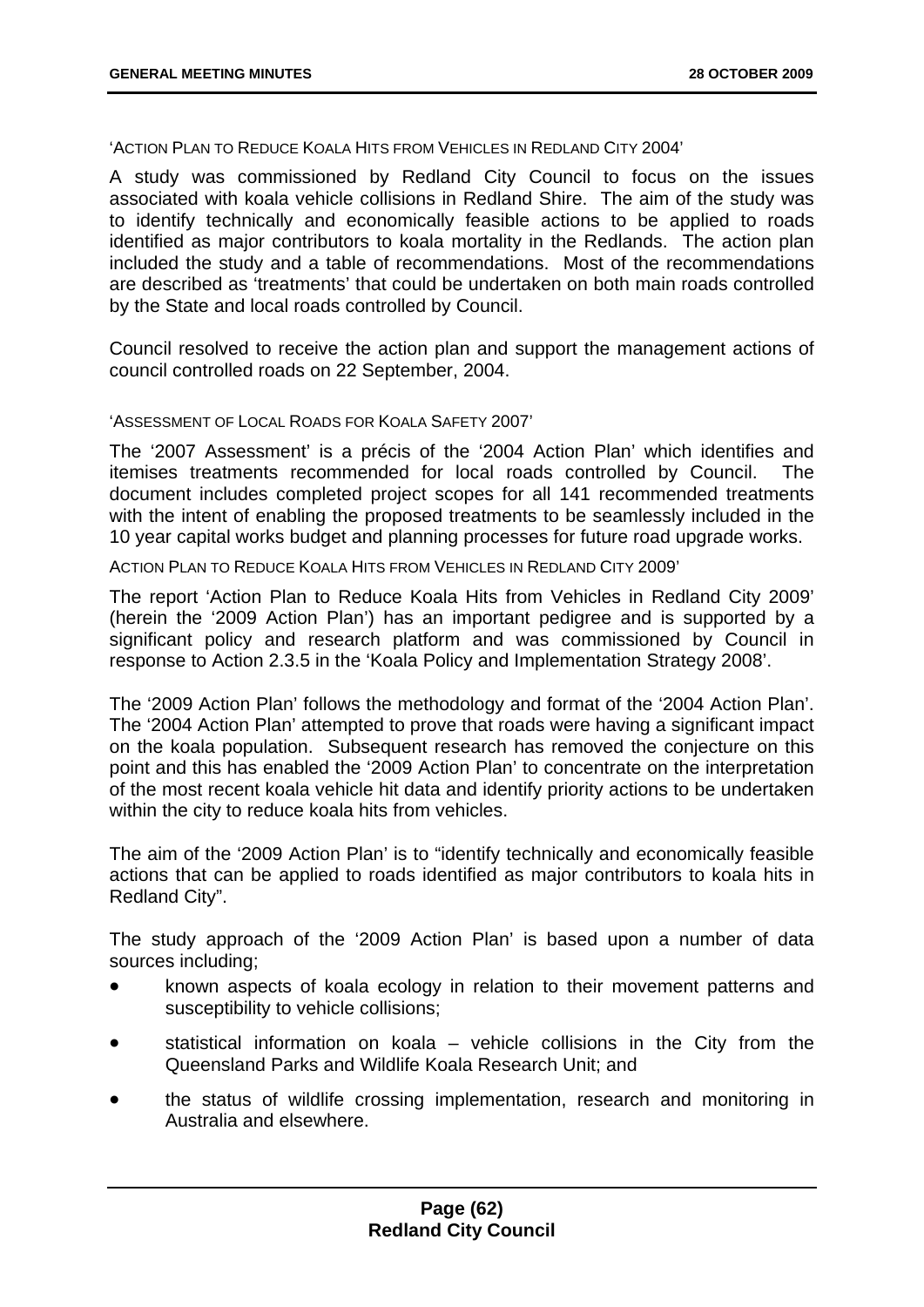The study outcomes of the '2009 Action Plan' are:

- the identification of priority roads and/or portions or roads that warrant investigation for the implementation of mitigative measures to minimise koala / vehicle collisions;
- the description of a range of mitigative measures that could be employed to achieve the stated aim of the Action Plan, and
- the broad-scale analysis of habitat and areas of koala movement throughout Redland City with management objectives and actions that could be implemented within the broad management precincts and at specific road locations to facilitate and guide safer koala movement.

The '2009 Action Plan' identifies a number of 'road treatments and management strategies'. These include;

- fauna exclusion or quide fencing;
- under and over passes;
- signage;
- lighting;
- verge and median strip treatment;
- road speed limits and traffic calming;
- road works:
- public awareness; and
- monitoring

#### IMPLEMENTATION OF THE KEY DOCUMENTS

The '2004 Action Plan' and the '2009 Action Plan' include recommendations for both main roads controlled by the State and local roads controlled by Council. The degree of implementation for each is described below.

IMPLEMENTATION: MAIN ROADS

Officers from the Environmental Management Group have been very active in implementing the recommendations of the '2004 Action Plan' and ensuring that the relevant on-ground outcomes of the September 2004 resolution of Council are achieved. The following actions have been undertaken or continue in their development;

- 1. Officers from both RCC and the Department of Transport and Main Roads (DTMR) are working closely to improve inter-departmental communication and fauna friendly road design. Recently, Council sent a letter to Miles Vass, the Regional Director for DTMR, requesting a closer coordinated and more strategic approach to the development and implementation of fauna friendly road design in the Redlands.
- 2. The Environmental Management Group completed the 'Survey and Report of Potential Fauna Crossing Points of Main Roads in Redland City', which catalogues culvert retrofitting opportunities and Griffith University completed the 'Redland City Road-Kill and Culvert Monitoring Program' report. Both of these documents have been instrumental in securing the on-ground retrofitting

# **Page (63) Redland City Council**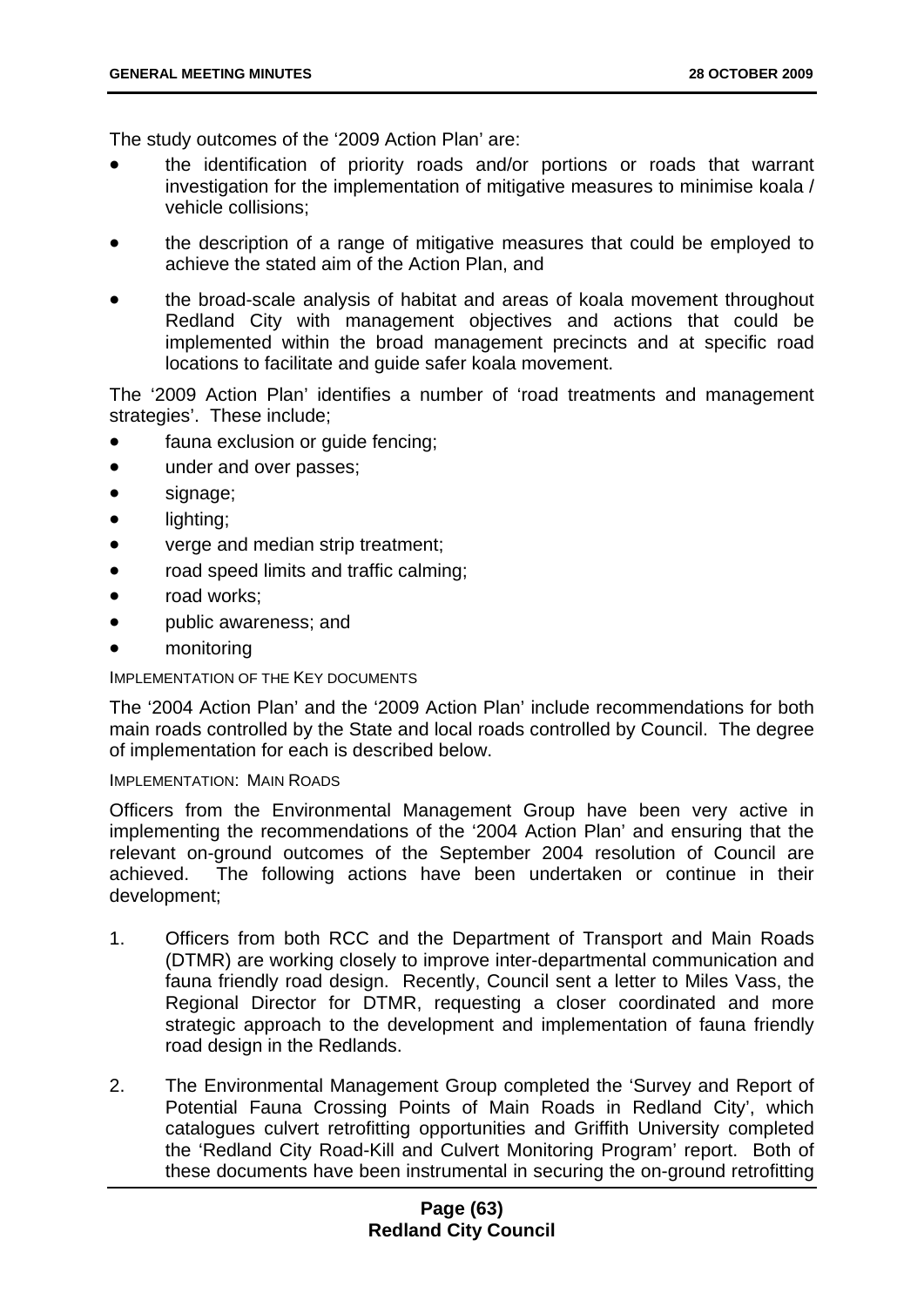of bridges and culverts in the City through the initiative of the Premier's Koala Task Force.

- 3. DTMR erected fauna exclusion fencing around two underpasses on Finucane Road and Redland Bay-Capalaba Road in 2009. Council officers are working closely with their counterparts in DTMR to learn from this work and employ this knowledge in future works.
- 4. In August 2009 DTMR produced a draft implementation and construction schedule for koala sensitive road design for main roads identified as areas of concern in the City. Council officers are working cooperatively with DTMR to finalise the selection of sites and the treatments to be applied.

#### IMPLEMENTATION: LOCAL ROADS

The '2007 Assessment' makes 141 treatment recommendations for local roads in the city. These recommendations are derived from the '2004 Action Plan'.

It is considered that eight of the 141 treatment recommendations have been completed to date. These are:

- 27 fixed koala warning signs were erected on RCC roads in 2006 located at;
	- o Panorama Drive 1
	- o Wellington Street 5 signs
	- o Sturgeon Street 2 signs
	- o Old Cleveland Road East 4 signs
	- o Ney Road 6 signs
	- o Lyndon Road 4 signs
	- o Avalon Road 4 signs
	- o Estelle Street 1
- Late 2007 Council installed lighting along Sturgeon Street to improve visibility of koalas active at night.

There is currently no tracking on the completion of the recommended local road treatments, and the 10 year capital works budget planning process has not yet included the '2007 Assessment'.

As part of the Rickertt Road / Quarry Road upgrade, Council has designed, and is in the process of constructing, treatments to facilitate safe koala movement. \$340,000 has been allocated for this work. This sum is in addition to the purchase from the Environmental Charge funds of 0.7 ha of land on Quarry Road for \$450,000 to enable the development of the underpass structure.

While it is not specifically identified in either the '2004 Action Plan' or the '2009 Action Plan' the Infrastructure Planning Group has indicated that a similar package of treatments will be applied to the Days Road upgrade. The indicative estimate for this work is \$150,000.

FUTURE IMPLEMENTATION

It is apparent that the implementation of the '2004 Action Plan' has not progressed significantly for local roads.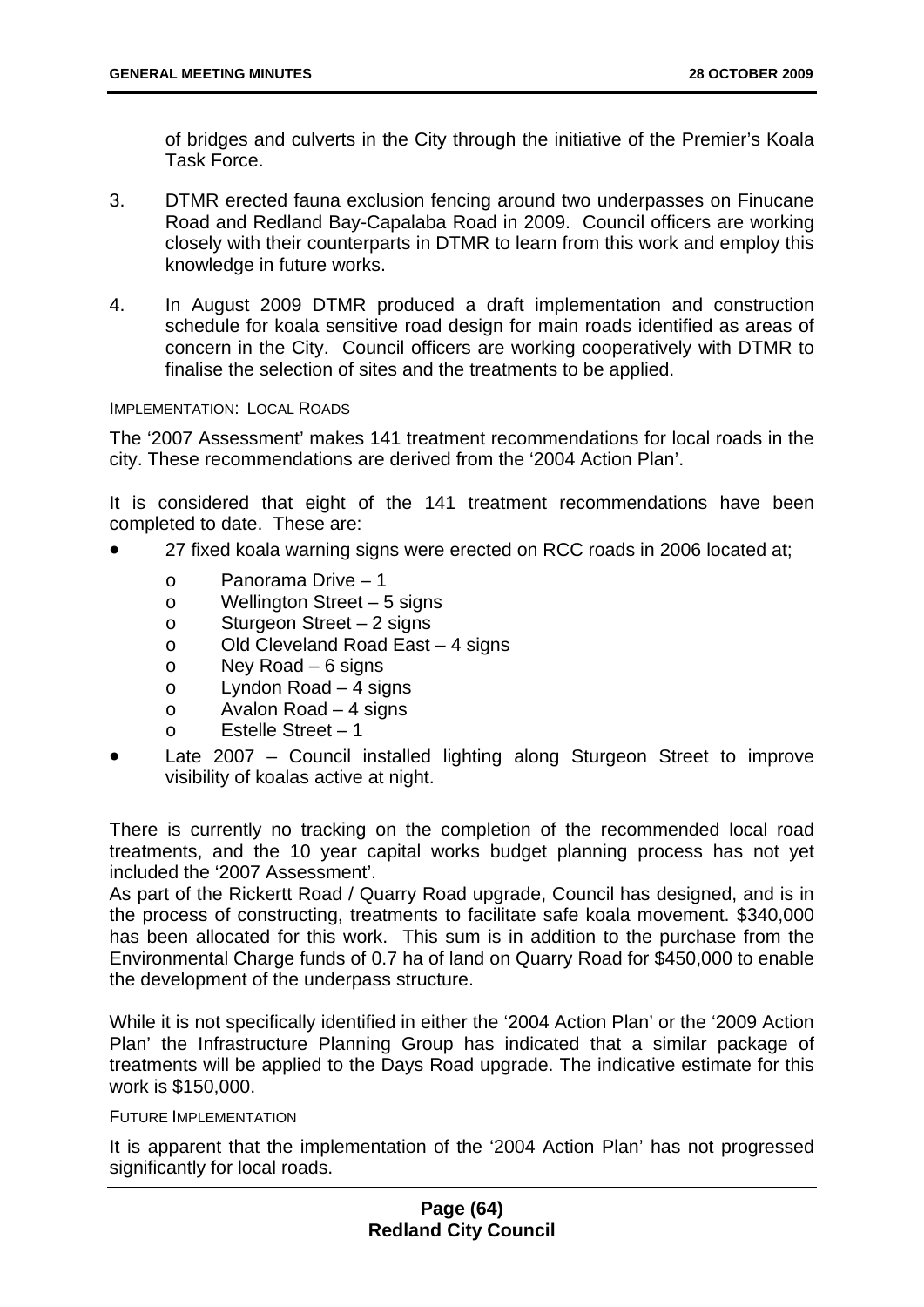To assist with the implementation of both the 2004 and 2009 Action Plan, it is proposed that all recommended treatments be included in the 10 year capital works budget and planning process.

The '2009 Action Plan' includes recommendations for the use of LED koala signs which have been purchased and will be deployed within the next few months.

# **RELATIONSHIP TO CORPORATE PLAN**

The recommendation primarily supports Council's strategic priority to ensure the enhancement of biodiversity including koala habitat, bushland, greenspace, waterways, catchments, air and coastal ecosystems in recognition of our unique location on Moreton Bay.

# **FINANCIAL IMPLICATIONS**

Implementation of the outstanding recommended actions for local roads in the 2004 Action Plan and 2007 Assessment, and with new works identified in the most recent 2009 Action plan is \$1,266,924.

This equates to approximately \$126,000 per annum over the ten year capital works budget cycle.

# **PLANNING SCHEME IMPLICATIONS**

The Land Use Planning Group was consulted for this project. 'Amendments to the Redlands Planning Scheme' that are required to support the draft 'Action Plan to Reduce Koala Hits from Vehicles in Redland City 2009' are currently being reviewed by the Land Use Planning Group in consultation with the Environmental Management Group as part of the Biodiversity Friendly Urban Design [BFUD] amendment project. Amendments to the Bushland Habitat Overlay and draft Priority Infrastructure Plan may also be necessary'.

# **CONSULTATION**

Consultation was undertaken with:

- Land Use Planning Principal Advisor Local Area and Strategies and Strategic Planner were consulted regarding the planning scheme implications.
- Infrastructure Planning Group Manager Infrastructure Planning, Principal Engineer Roads and Drainage and Environmental Engineer – Planning were consulted on the 'Action Plan to Reduce Koala Hits from Vehicles in the Redlands 2009' through meetings and by email. The Manager Infrastructure Planning was given a particular opportunity read and make comments on the draft report. The comments, specifically concerning the upgrades to Rickertt Road and Days Road upgrades, were included in the final draft.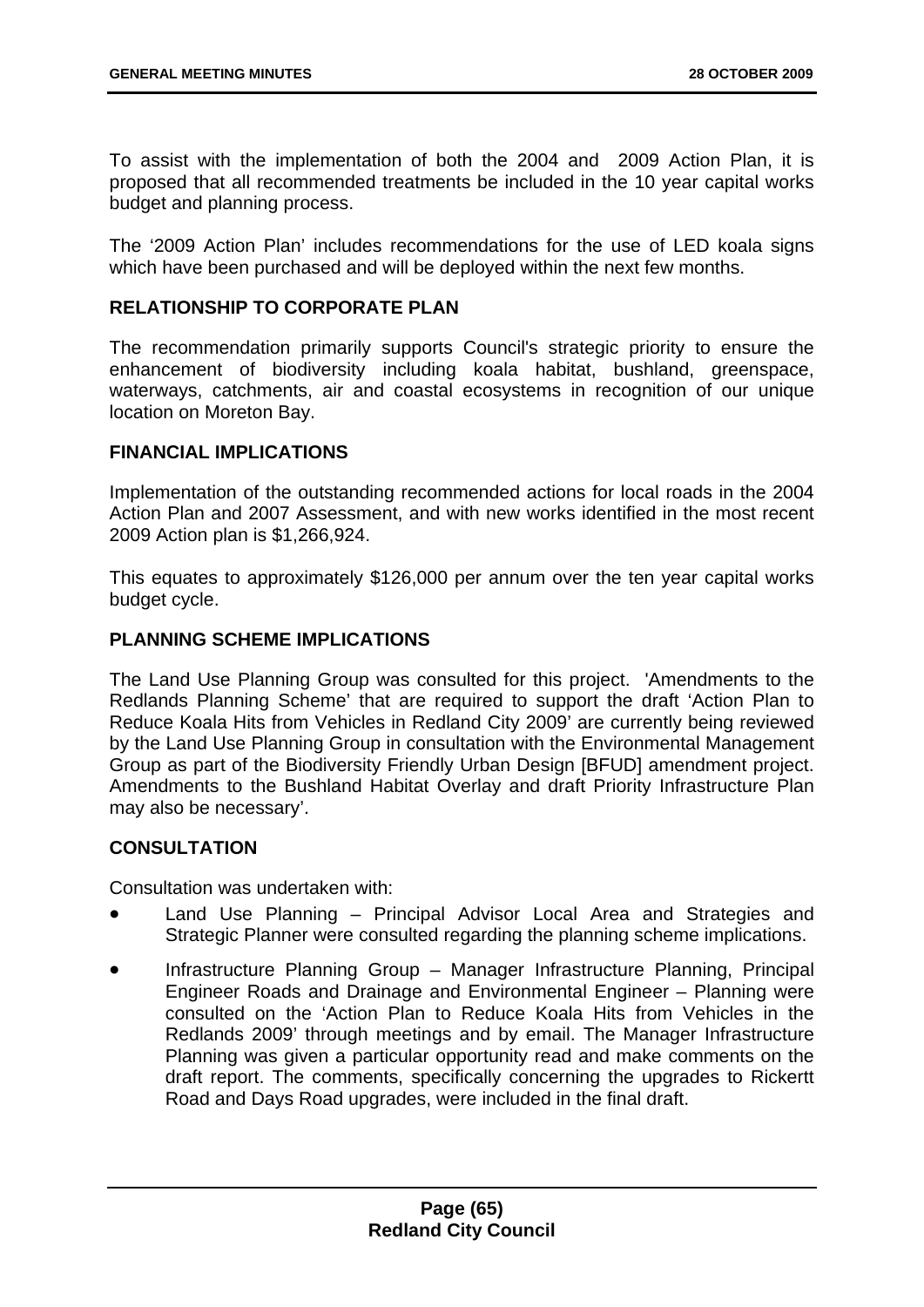# **OPTIONS**

### **PREFERRED**

That Council resolve to:

- 1. Adopt the 'Action Plan to Reduce Koala Hits from Vehicles in Redland City 2009' as a key document under the 'Koala Policy and Implementation Strategy 2008' and immediately implement the recommendations;
- 2. Integrate the relevant recommended treatments from the 'Assessment of Local Roads for Koala Safety 2007' and the 'Action Plan to Reduce Koala Hits from Vehicles in Redland City 2009' into the 10 year capital works budget; and
- 3. Complete the recommendations of the 'Action Plan to Reduce Koala Hits for Vehicles in the Redlands 2004'.

## **ALTERNATIVE**

That Council resolve to provide additional direction on this report before consideration can be made at a subsequent meeting.

# **OFFICER'S RECOMMENDATION**

That Council resolve to:

- 1. Adopt the 'Action Plan to Reduce Koala Hits from Vehicles in Redland City 2009' as a key document under the 'Koala Policy and Implementation Strategy 2008' and immediately implement the recommendations;
- 2. Integrate the relevant recommended treatments from the 'Assessment of Local Roads for Koala Safety 2007' and the 'Action Plan to Reduce Koala Hits from Vehicles in Redland City 2009' into the 10 year capital works budget; and
- 3. Complete the recommendations of the 'Action Plan to Reduce Koala Hits for Vehicles in the Redlands 2004'.

# **COMMITTEE DISCUSSION**

After discussion, it was proposed that an amendment in regarding the implementation of recommendations as outlined in the officer's recommendation should include any remaining recommendations from previous actions plans. It was noted implementation of recommendations was also subject to budget. It was further agreed that the State government should be approached in regard to increased road lighting for koala safety at night. These amendments to be reflect in the Committee recommendation.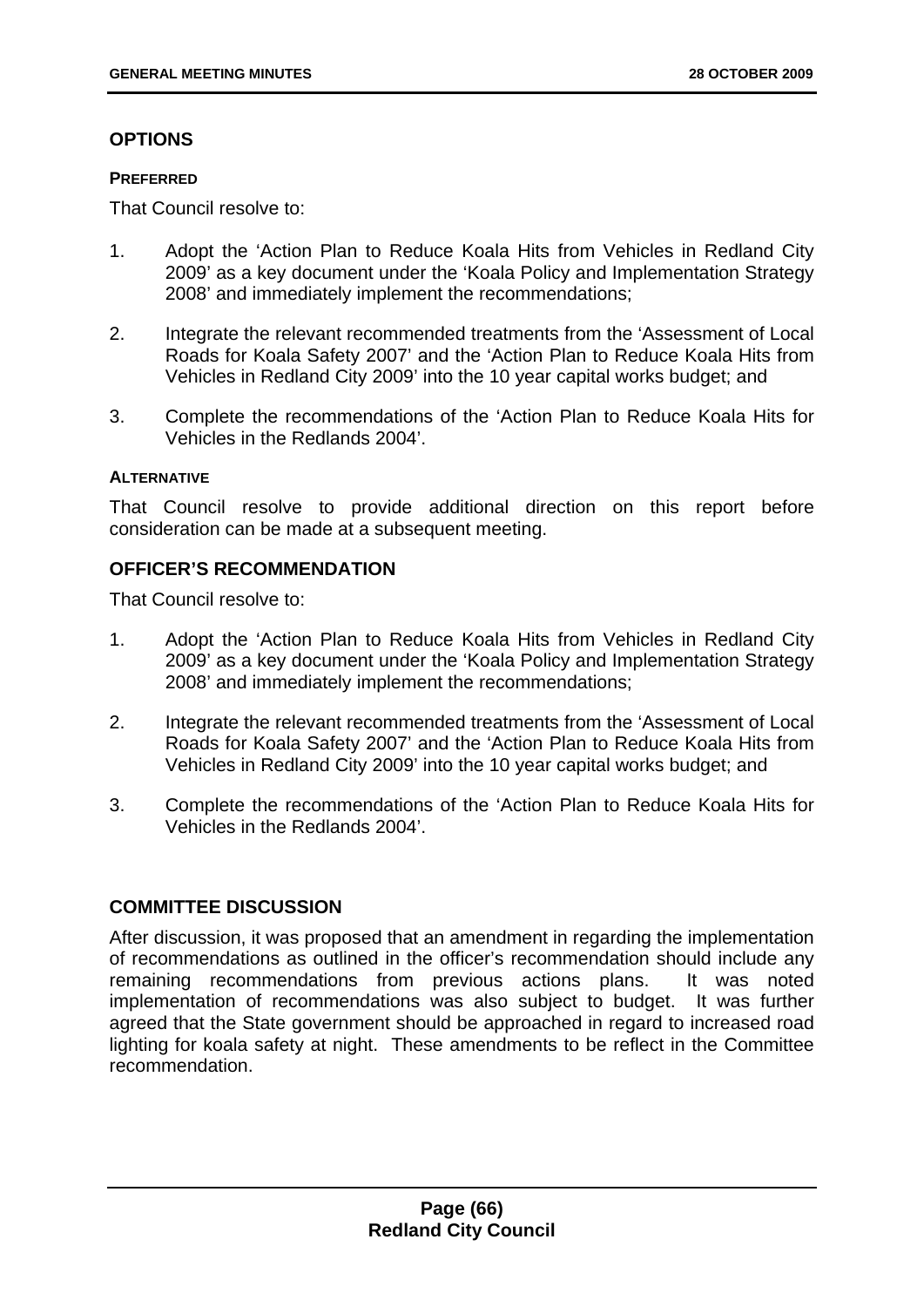# **COMMITTEE RECOMMENDATION/ COUNCIL RESOLUTION**

| Moved by:    | Cr Ogilvie |
|--------------|------------|
| Seconded by: | Cr Boglary |

**That Council resolve as follows:** 

- **1. To adopt the 'Action Plan to Reduce Koala Hits from Vehicles in Redland City 2009' as a key document under the 'Koala Policy and Implementation Strategy 2008' and immediately implement the recommendations, including any remaining recommendations from previous Action Plans, subject to budget;**
- **2. To integrate the relevant recommended treatments from the 'Assessment of Local Roads for Koala Safety 2007' and the 'Action Plan to Reduce Koala Hits from Vehicles in Redland City 2009' into the 10 year capital works budget; and**
- **3. To lobby the State Government for road lighting and edge line-marking on two-lane State roads.**

**CARRIED**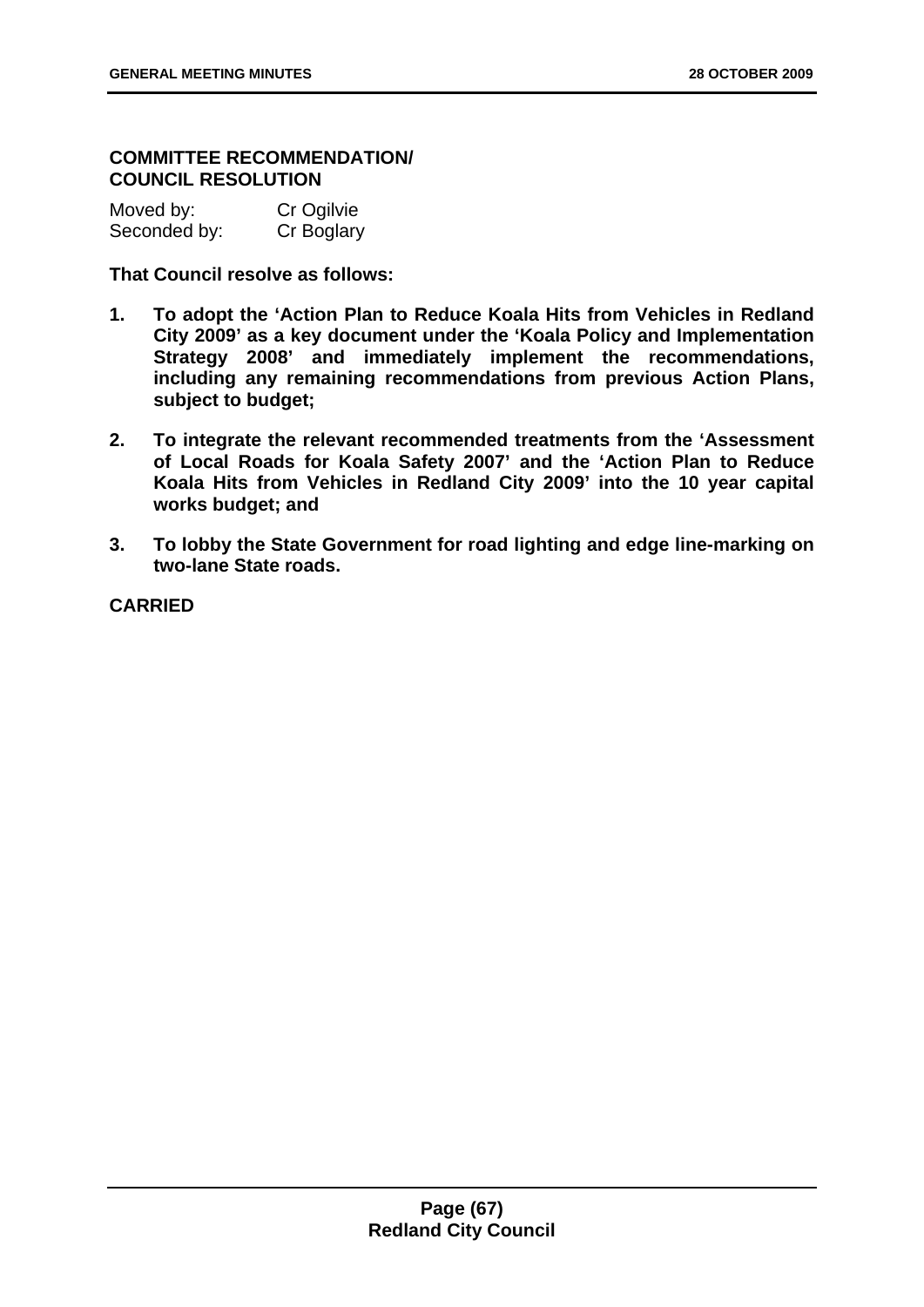## **13.2.3 OPERATIONAL AND ADMINISTRATIVE ACTIONS TO RECOMMENDATIONS OF SMBI COMMUNITIES ADVISORY COMMITTEE MEETING, 16 SEPTEMBER 2009**

| <b>Dataworks Filename:</b>       | <b>GOV SMBI Advisory Committee</b>                             |
|----------------------------------|----------------------------------------------------------------|
| <b>Attachments:</b>              | <b>List of Recommendations and Actions</b>                     |
| <b>Responsible Officer Name:</b> | <b>Wayne Dawson</b><br><b>Manager Land Use Planning Group</b>  |
| <b>Author Name:</b>              | <b>Mark Conlan</b><br><b>Principal Advisor - SMBI Strategy</b> |

## **EXECUTIVE SUMMARY**

This report provides Council with a summary of operational and administrative actions raised in relation to the SMBI Communities Advisory Committee meeting of 16 September 2009 and received by Council at its General Meeting on 30 September 2009.

## **PURPOSE**

The purpose of this report is to provide Council with an update on how Committee recommendations related to Transport Planning for the Southern Moreton Bay Islands are being addressed.

## **BACKGROUND**

- A number of action items were raised at the Advisory Committee meeting of 16 September 2009.
- Council resolved on 30 September 2009 to note that the Chief Executive Officer will deal with any operational or administrative recommendations from this Advisory Committee Report and where appropriate, report to the next Planning and Policy Committee meeting with recommendations for consideration by that Committee.

## **ISSUES**

The attached table highlights the actions to be undertaken by Council in addressing the recommendations raised. This is consistent with Council's decision at General Meeting of 30 September 2009.

Advice from the Advisory Committee has been reviewed in relation to operational and administrative actions derived from Committee recommendations. The attached table provides a detailed action plan to address these recommendations.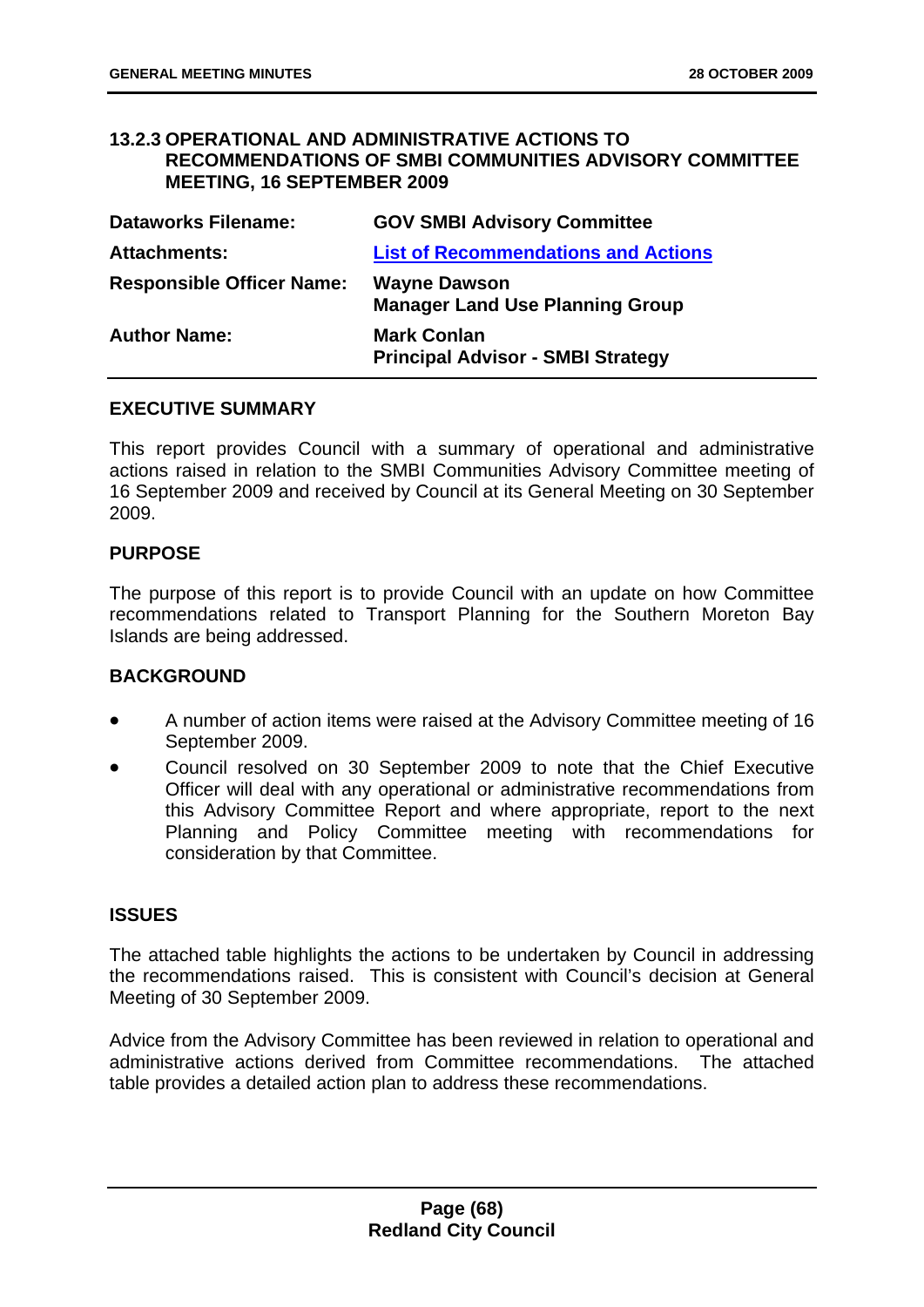# **RELATIONSHIP TO CORPORATE PLAN**

The recommendation in this report primarily supports Council's strategic priority to provide a clear organisational direction supported by effective leadership and a framework of policies, plans and strategies that are responsive to the community's needs and which promote accountable and ethical standards of practice.

# **OPTIONS**

# **Preferred**

That Council acknowledges and approves the actions as set out in the attached list of SMBI Communities Advisory Committee recommendations and actions.

## **Alternative**

That Council resolves to provide further direction on the actions as set out in the attached list of Recommendations and Actions.

# **OFFICER'S/COMMITTEE RECOMMENDATION/ COUNCIL RESOLUTION**

**That Council acknowledge and approves the actions as set out in the attached SMBI Communities Advisory Committee list of recommendations and actions.** 

**CARRIED**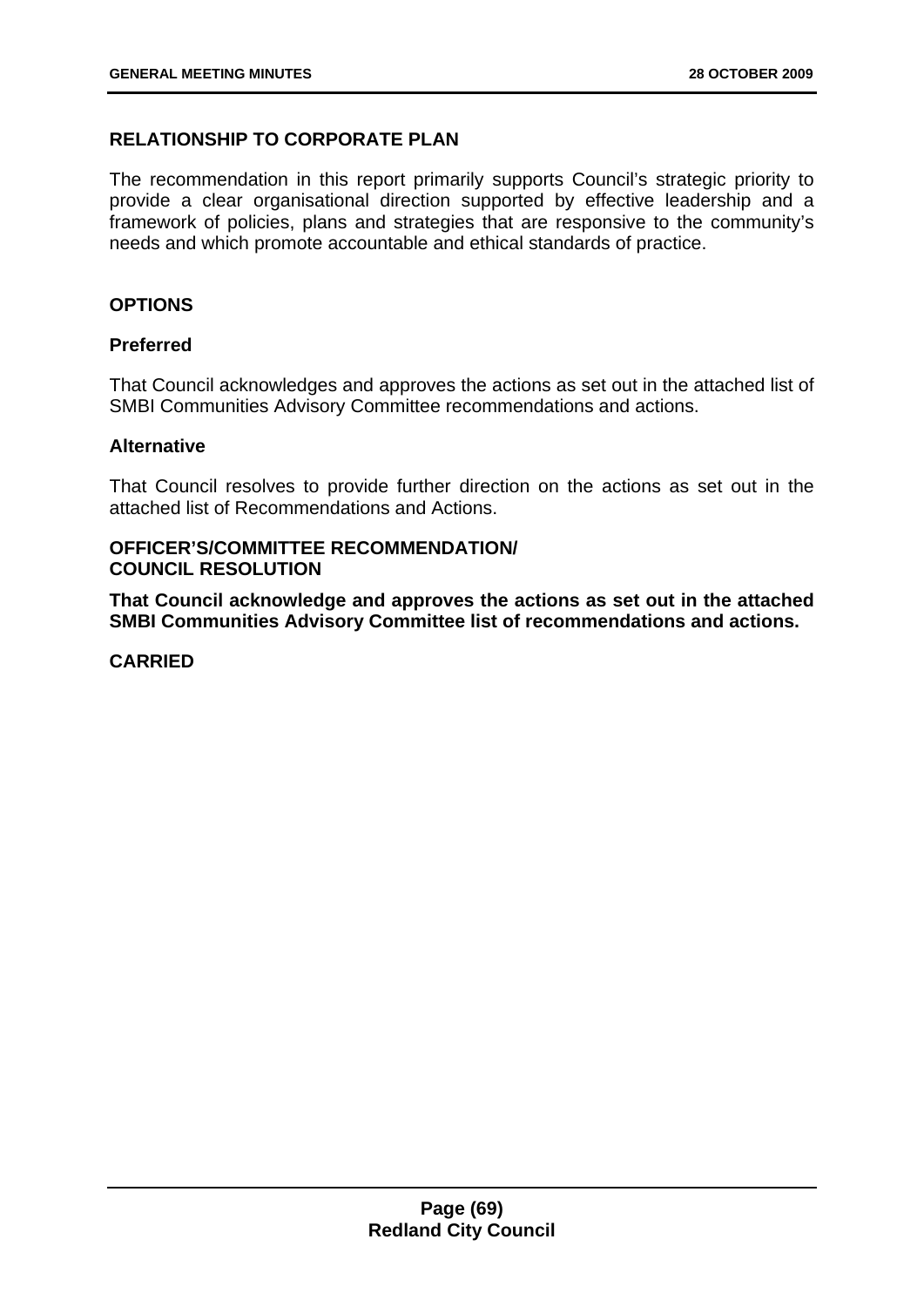# **13.2.4 COUNCIL SUBMISSION ON DRAFT QUEENSLAND COASTAL PLAN**

| <b>Dataworks Filename:</b>       | <b>Draft Queensland Coastal Plan</b>                                                                                                    |
|----------------------------------|-----------------------------------------------------------------------------------------------------------------------------------------|
| <b>Attachments:</b>              | <b>Comments on Draft Queensland Coastal Plan</b>                                                                                        |
| <b>Responsible Officer Name:</b> | <b>Wayne Dawson</b><br><b>Manager</b>                                                                                                   |
| <b>Author Name:</b>              | <b>Stephen Hill</b><br><b>Principal Advisor Local Area &amp; Strategic</b><br><b>Brett Hookway</b><br><b>Strategic Planning Officer</b> |

## **EXECUTIVE SUMMARY**

This report provides an overview of the *Draft Queensland Coastal Plan* and seeks Council endorsement of the proposed submission to the Department of Environment and Resource Management (DERM) in response to the draft plan. The *Draft Queensland Coastal Plan* was released by the DERM in July 2009 for consultation purposes until 31 October 2009.

The *Draft Queensland Coastal Plan* consists of two policy documents (1) *Draft State Policy Coastal Management* and (2) *Draft State Planning Policy Coastal Protection.*  Supporting draft guidelines are also available for both of the policy documents in the Plan as well as a *Draft Guideline Coastal Hazards*. Comments have been prepared on both policy documents of the *Draft Queensland Coastal Plan* as well as the three supporting guidelines.

## **PURPOSE**

To inform Council on issues arising from the *Draft Queensland Coastal Plan* and seek Council approval of comments prepared on the *Draft Queensland Coastal Plan* by Council officers.

## **BACKGROUND**

Coastal planning and management is currently dealt with under the Coastal Protection and Management Act 1995 by the State Coastal Management Plan and SEQ Regional Coastal Management Plan. Following a review of the State Coastal Management Plan in early 2008, the Minister for Climate Change and Sustainability requested a new Queensland Coastal Plan be prepared. The reviews raised the following issues to be addressed in the preparation of a new coastal plan:

- Guidance required on planning for and determining coastal hazards;
- Removal of policy duplication;
- Confusion regarding implementation of policies under State and SEQ Coastal Management Plans; and
- Need to integrate coastal planning with recent reform to planning legislation.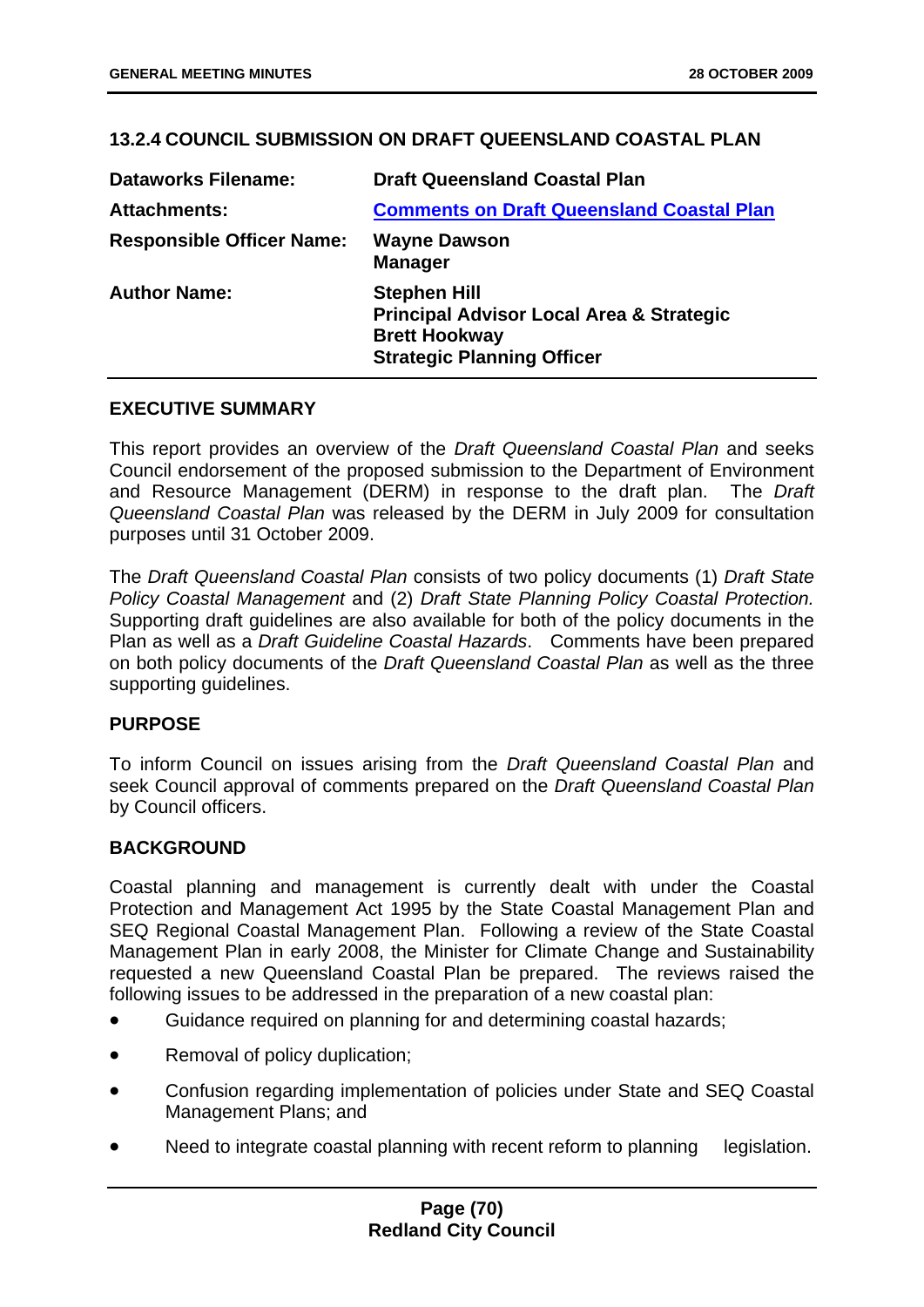The Draft Queensland Coastal Plan was released for consultation purposes in July 2009 and consists of two policy documents 1) *Draft State Policy Coastal Management* and (2) *Draft State Planning Policy Coastal Protection*. Draft supporting guidelines for both policy documents in the draft plan as well as a *Draft Guideline Coastal Hazards* have been made available for consultation purposes.

As the *Queensland Coastal Plan* is a new plan rather than a revision to the existing plan, once adopted by the state government it will replace the current *State Coastal Management Plan* and *SEQ Regional Coastal Management Plan.* In addition, it is proposed to amend the *Coastal Protection and Management Act 1995* to remove the requirement for regional coastal management plans to be prepared.

Comments on the *Draft Queensland Coastal Plan* have been prepared by Council officers and are provided in the attachment. These comments will be used as Council's formal submission to the *Draft Queensland Coastal Plan* which will be forwarded to DERM prior to the close of the submission period on the 31 October 2009.

# **ISSUES**

A summary of the draft policies together with an overview of the proposed policy outcomes is provided in:

#### **DRAFT STATE POLICY COASTAL MANAGEMENT**

The *Draft State Policy Coastal Management* is for coastal management and activities that do not constitute development under *Integrated Planning Act 1997 (IPA).* The *Draft State Policy Coastal Management* and its supporting guideline are intended to provide policy direction and guidance on managing coastal land in Queensland in line with the objectives of the *Coastal Act*. The policy outlines that management plans and other tools listed in the policy should be prepared and used by local governments and other managers of state land in the coastal zone. Broad guidance is provided for on-ground management, rehabilitation and maintenance activities.

The policy outcomes are to protect and maintain coastal resources by:

- a) preparing management plans (or similar tools) to direct strategic, efficient and effective management practices;
- b) reflecting potential climate change impacts in decision making about the use and management of coastal resources;
- c) providing infrastructure and services to facilitate effective management of coastal resources;
- d) regulating the use of coastal resources to allow public benefits from those resources to be realised, while restricting uses that result in a loss of associated values;
- e) implementing planned maintenance, protection and rehabilitation activities;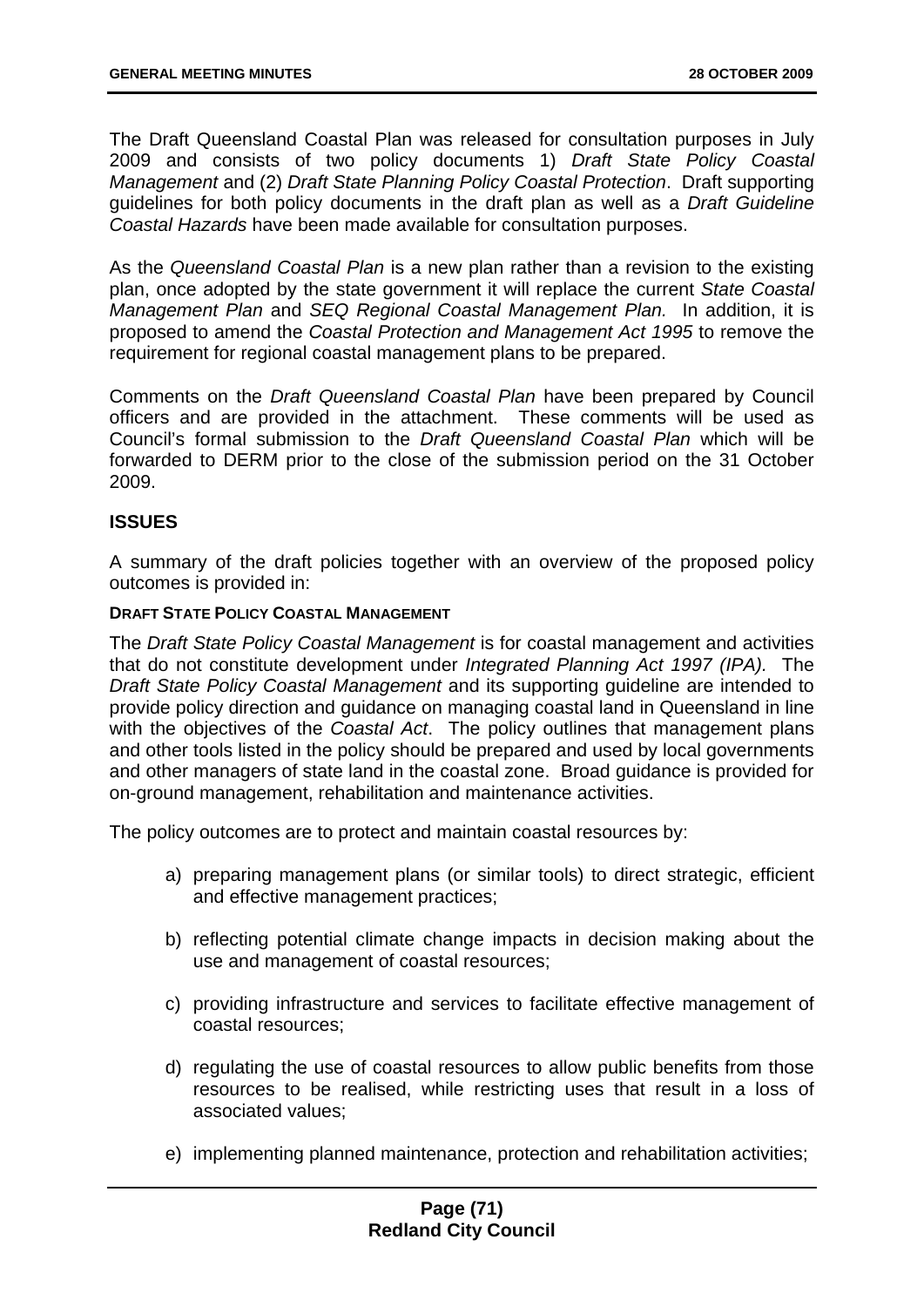f) improving collaborative management efforts, knowledge sharing, community awareness and increased participation in coastal management activities.

### **DRAFT STATE PLANNING POLICY COASTAL PROTECTION**

The *Draft State Planning Policy Coastal Protection* deals with issues related to landuse planning and development assessment regulated under IPA. The *Draft State Planning Policy Coastal Protection* and it supporting guideline applies to the coastal zone and provides policy outcomes to be achieved when making or amending a planning scheme, assessing a development application, or designating land for community infrastructure.

The policy outcomes are:

- *Coastal hazards* to ensure the protection of people and property from coastal hazards. The draft plan includes a *Guideline Coastal Hazards* which provides a methodology for determining coastal hazards (coastal erosion, storm tide inundation, or permanent inundation due to sea level rise). The draft policy allows for the identification of storm tide inundation areas through a regional assessment or local assessment for a specific site.
- *Physical Coastal Processes* the policy outcome is aimed at allowing for natural fluctuations of the coastline to occur as a result of sea level rise and to ensure physical coastal processes continue to occur naturally as far as practicable.
- *Areas of High Ecological Significance* (HES) areas of HES have been identified in the draft plan and the outcome is for their preservation.
- *Social and economic coastal resources* the outcome is to preserve scenic amenity of the coast and maintain and enhance public access to the coast. The draft plan includes a methodology for assessing scenic preference rating (SPR) and level of change to that rating by a new development.
- *Urban settlement pattern* to conserve coastal resources by limiting future urban growth within areas of coastal hazards and high ecological significance.
- *Maritime Development* to preserve opportunities for locating coastaldependent land uses in areas adjoining tidal waters and to allow for maritime development to occur in designated areas. Identified Maritime Development Areas (MDA's) include where maritime development has been legally established including public and private facilities; areas approved for maritime development which have not been constructed as yet and areas zoned for maritime development. Future MDA's will be identified through strategic planning exercises and if a local government area is intending to include additional MDA they will need to consult with DERM. Maritime development outside of a MDA is not prohibited however it would need to be demonstrated that the proposed site is suitable for designation as a MDA and would not be supported in areas of high ecological significance.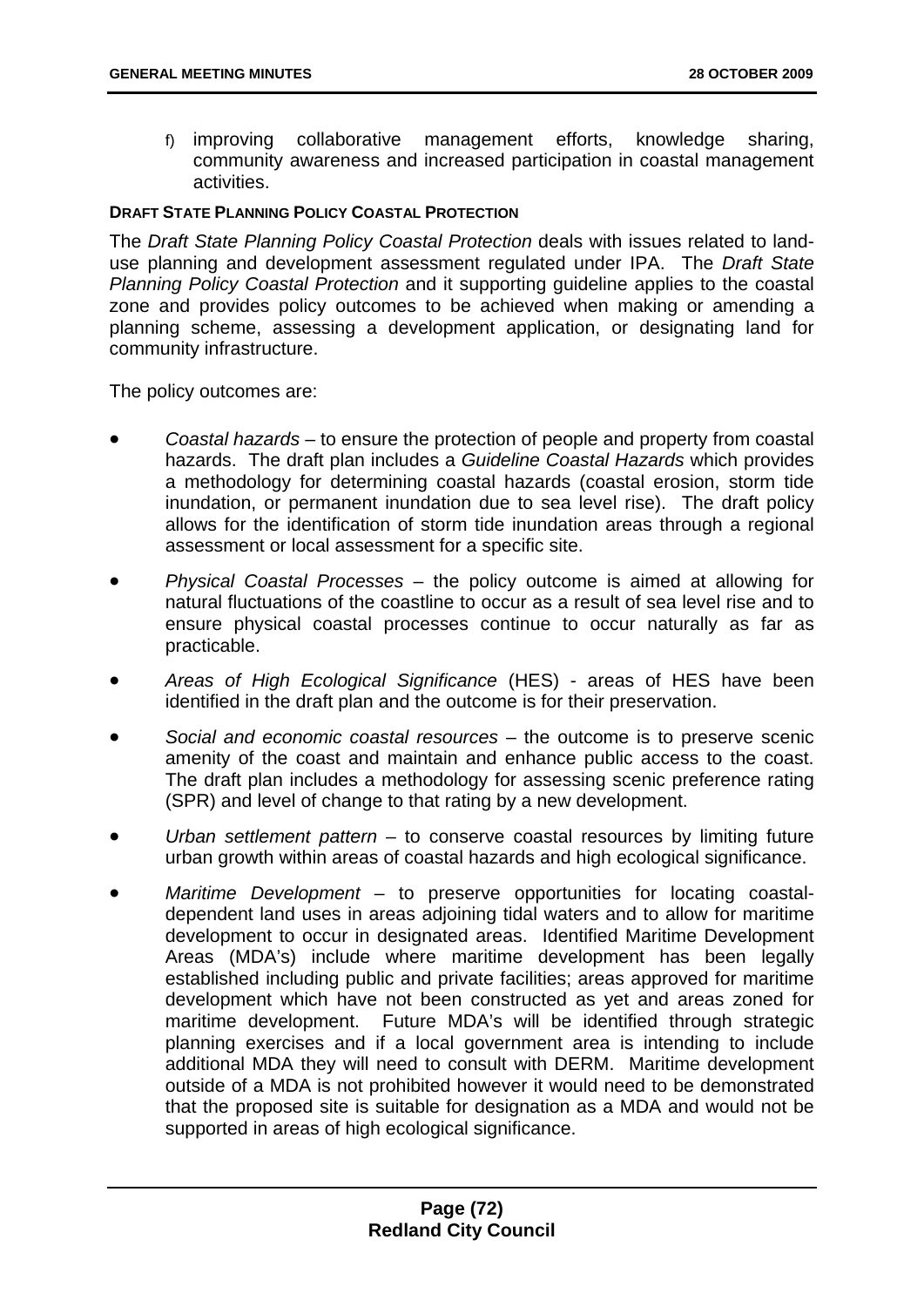Comments on the *Draft Queensland Coastal Plan* in the attachment identify the significant issues for Council, followed by detailed comments on all elements of the *Draft Queensland Coastal Plan*. It is intended these comments will be used as Council's formal submission on the *Draft Queensland Coastal Plan*. Some of the key issues for Council from the *Draft Queensland Coastal Plan* include:

- o A significant amount of additional work and responsibility is placed on local government under the *State Planning Policy Coastal Management*  and *State Planning Policy Coastal Protection* ;
- o Additional complexity in assessing development applications in the coastal hazard areas, including incorporation of sea level rise projections into assessments;
- o Requirement to identify areas of scenic preference and incorporate in the Redlands Planning Scheme.

# **RELATIONSHIP TO CORPORATE PLAN**

The recommendation primarily supports Council's strategic priority to ensure the enhancement of biodiversity including koala habitat, bushland, greenspace, waterways, catchments, air and coastal ecosystems in recognition of our unique location on Moreton Bay.

# **FINANCIAL IMPLICATIONS**

There are no direct financial implications for Council from the recommendation. The draft Queensland Coastal Plan will place increasing responsibilities on Council to undertake coastal hazard identification and mapping of scenic preference rating.

# **PLANNING SCHEME IMPLICATIONS**

The Queensland Coastal Plan will require future amendments to the Redlands Planning Scheme, specifically in addressing coastal hazards, areas of HES (if there are any inconsistencies) and scenic coastal amenity (incorporating SPR).

# **CONSULTATION**

- Consultation with state agencies (DIP and DERM)
- Comments sought from Planning and Policy groups

# **OPTIONS**

### **PREFERRED**

That Council resolve to endorse the comments in the attachment as Council's formal submission to the *Draft Queensland Coastal Plan*.

### **ALTERNATIVE**

That Council resolve to endorse the comments in the attachment with additions and/or amendments, as the basis for preparing Council's formal submission.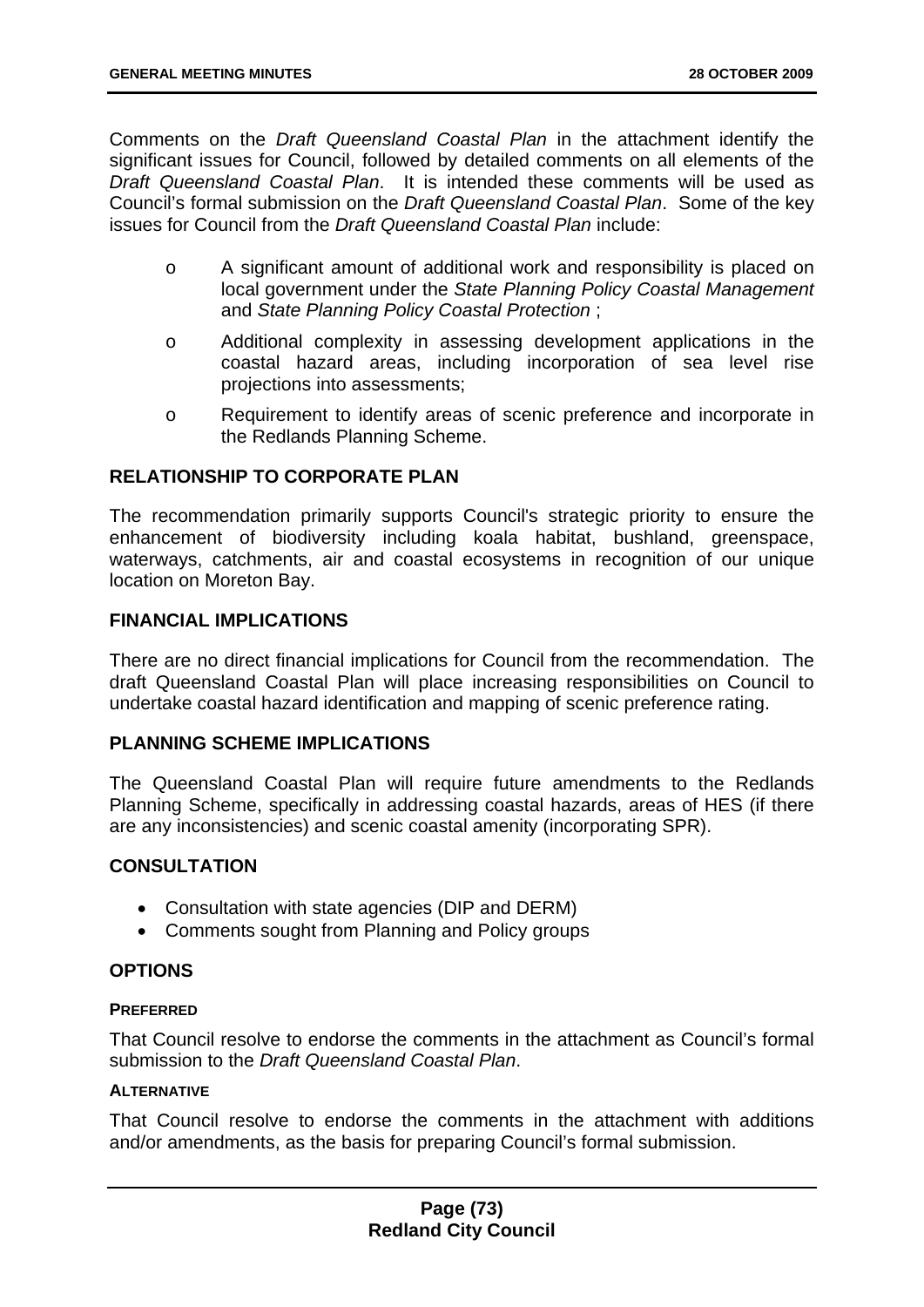# **OFFICER'S RECOMMENDATION**

That Council resolve to endorse the comments in the attachment as Council's formal submission on the *Draft Queensland Coastal Plan*.

### **COMMITTEE DISCUSSION**

After discussion, it was agreed that some amendments to reflect discussion will be made to the attached response and presented for final adoption at the ensuing General Meeting.

### **COMMITTEE RECOMMENDATION/ COUNCIL RESOLUTION**

| Moved by:    | Cr Ogilvie |
|--------------|------------|
| Seconded by: | Cr Boglary |

**That Council resolve to endorse the comments in the amended attachment as Council's formal submission on the** *Draft Queensland Coastal Plan***.**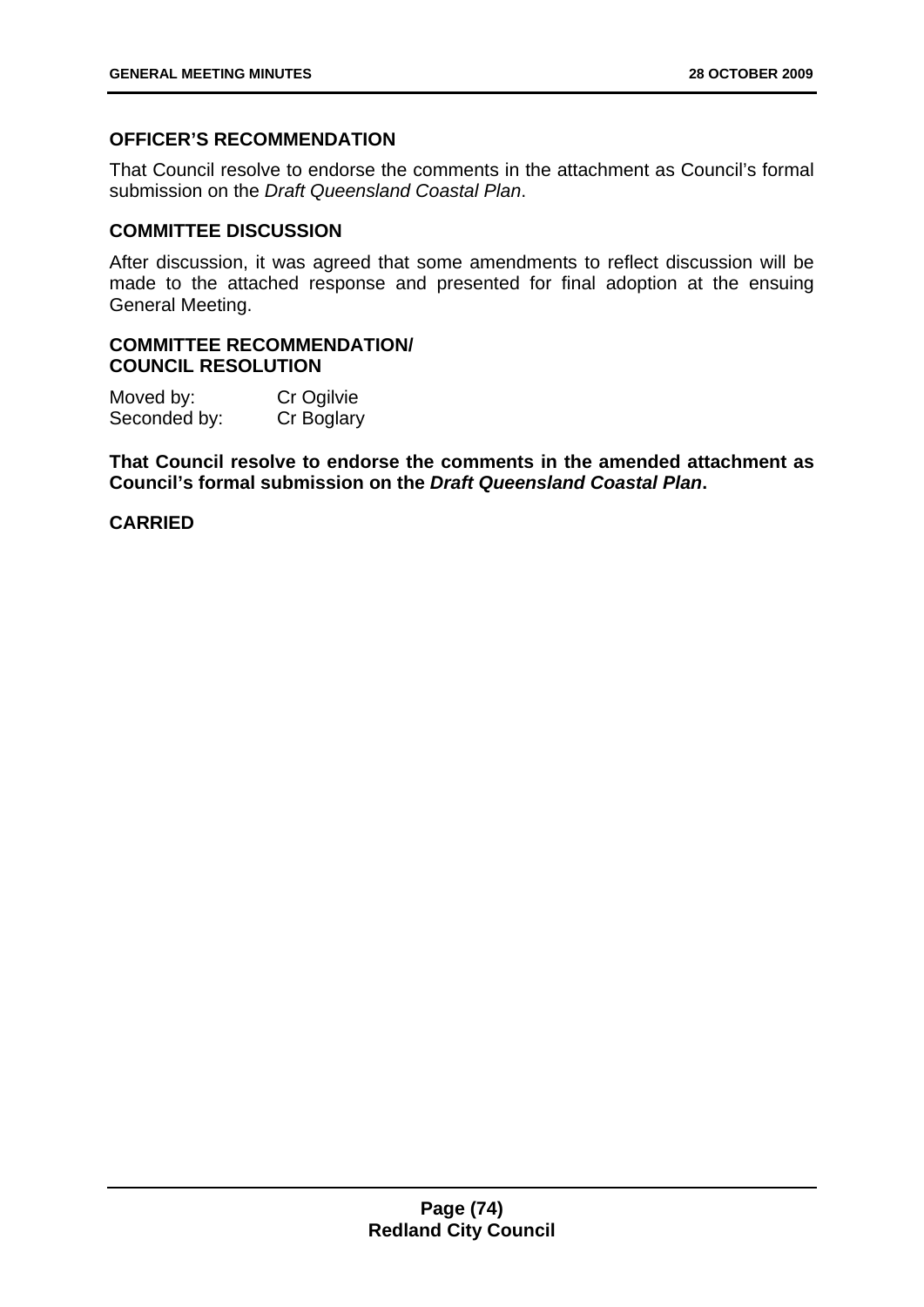### **13.2.5 REGIONAL AND LOCAL COMMUNITY INFRASTRUCTURE PROGRAM ROUND 2 - DELEGATED AUTHORITY TO COMMITTEE**

| <b>Dataworks Filename:</b>       | <b>Regional and Local Community Infrastructure</b><br><b>Program - Round 2</b> |
|----------------------------------|--------------------------------------------------------------------------------|
| <b>Responsible Officer Name:</b> | <b>Roberta Bonnin</b><br><b>Manager Community and Social Planning Group</b>    |
| <b>Author Name:</b>              | <b>Lacey Brown</b><br><b>Strategic Adviser Social Planning</b>                 |

### **EXECUTIVE SUMMARY**

The Regional and Local Community Infrastructure Program (RLCIP) has allocated \$363,000 to Redland City Council. On fulfilling the requirements, Council will be undertaking nominated community infrastructure projects with the allocated funds. A Council application for a nominated Strategic Project (\$1 million plus) as part of a national competitive-bidding process will also occur.

To assist in meeting the funding submission deadline of 20 November 2009, it is recommended that this matter be referred to the Planning & Policy Committee meeting on 18 November 2009 and that the Committee be delegated authority to approve the nominations of projects for Australian Government funding.

### **PURPOSE**

The purpose of this report is to describe the outcomes and criteria of the Regional and Local Community Infrastructure Program funding announcement and to recommend that Council refer this matter to the Planning & Policy Committee meeting on 18 November 2009 and delegate authority to the Committee to approve the nominations of projects for Australian Government funding.

### **BACKGROUND**

On the 25 June 2009, the Australian Government made an additional \$220 million available to boost the Regional and Local Community Infrastructure Program (RLCIP) and released the guidelines and submission dates on 9 October 2009. This investment is intended to support local jobs during the global economic recession and provide long-term benefits to communities by assisting councils to build and upgrade local infrastructure.

### **ISSUES**

Under the RLCIP there are two components: a non-competitive, direct allocation (\$363,000 to Redland City Council) and a competitive component where \$120 million will be made available for a limited number of large strategic projects seeking a minimum Commonwealth contribution of \$1 million. The funding criteria and considerations are outlined below.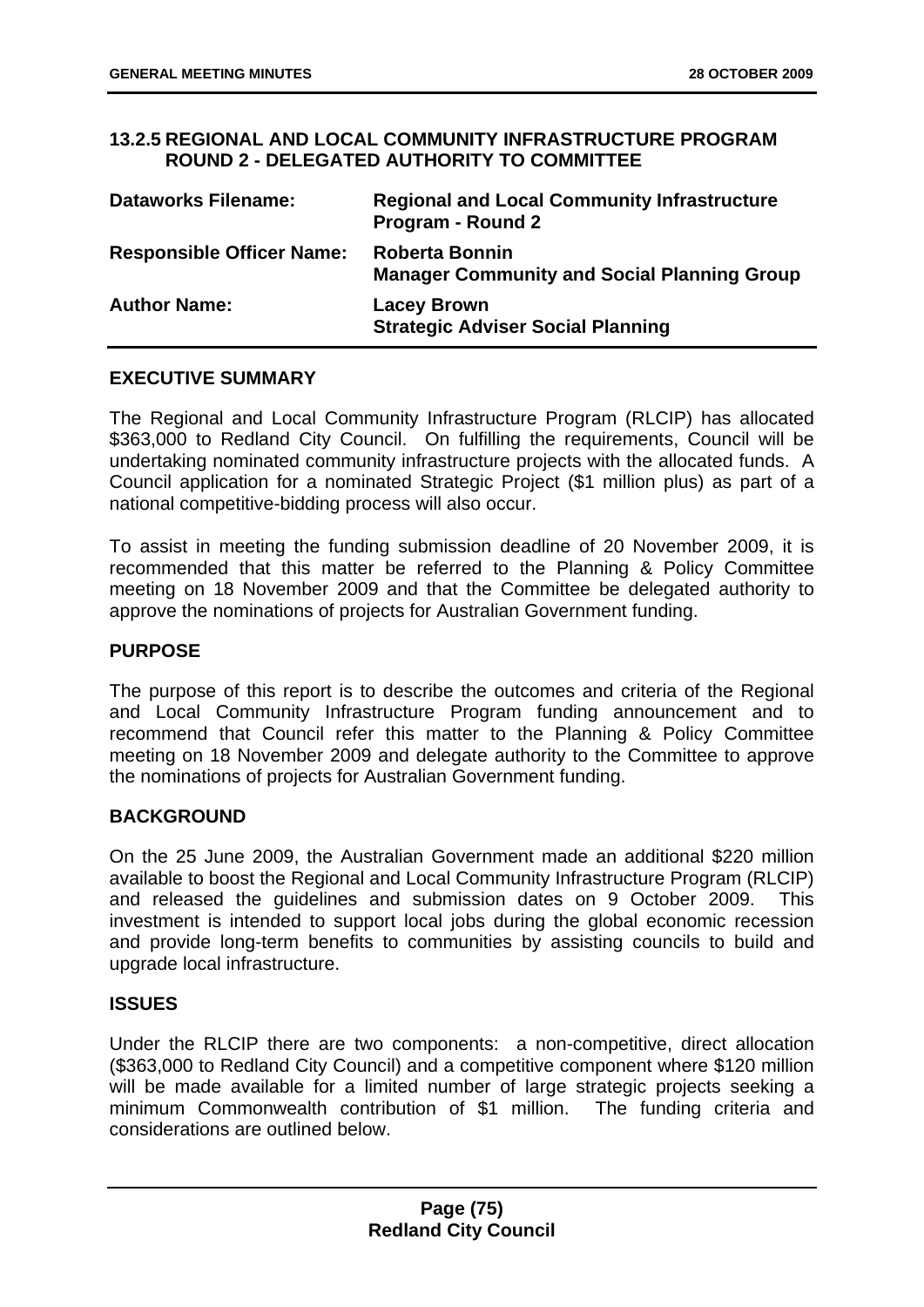#### **\$100 MILLION – DIRECT ALLOCATIONS**

- Redland City Council allocation is \$363,000
- Eligible projects must be additional, ready to proceed or additional stages of current projects.
- Construction must begin within 3 months of signing the funding agreement.
- Councils are encouraged to submit a number of prioritised projects, the aggregate which may exceed allocation.
- Should the Department find that a higher priority project is ineligible, a lower priority yet eligible project may then be substituted in its place.
- Funding agreement may not be available for execution until Council has completed and properly acquitted its projects under the initial allocated component of the RLCIP (\$842,000).
- Projects are to be completed and expended by 31 December 2010.

#### \$120 MILLION – STRATEGIC PROJECTS

- Funding is based on a national competitive bid basis
- Preference will be given to projects which can demonstrate community benefit.
- Partnership funding is required and preference may be given to projects with greater co-contributions.
- Consideration will also be given to whether Council has completed its \$842,000 allocation.
- Councils are encouraged to identify projects that address the needs of the local Indigenous population and to consider environmental sustainability.
- There is a limit of one application per Council (and one additional if a participant in a group application).

#### PROJECT ELIGIBILITY

Funding will be provided for community infrastructure, including new construction and major renovations or refurbishments of assets such as:

- social and cultural infrastructure (e.g. art spaces, gardens)
- recreational facilities (e.g. swimming pools, sports stadiums)
- tourism infrastructure (e.g. walkways, tourism information centres)
- children, youth and seniors facilities (e.g. playgroup centres, senior citizens' centres)
- access facilities (e.g. boat ramps, footbridges)
- environmental initiatives (e.g. drain and sewerage upgrades, recycling plants)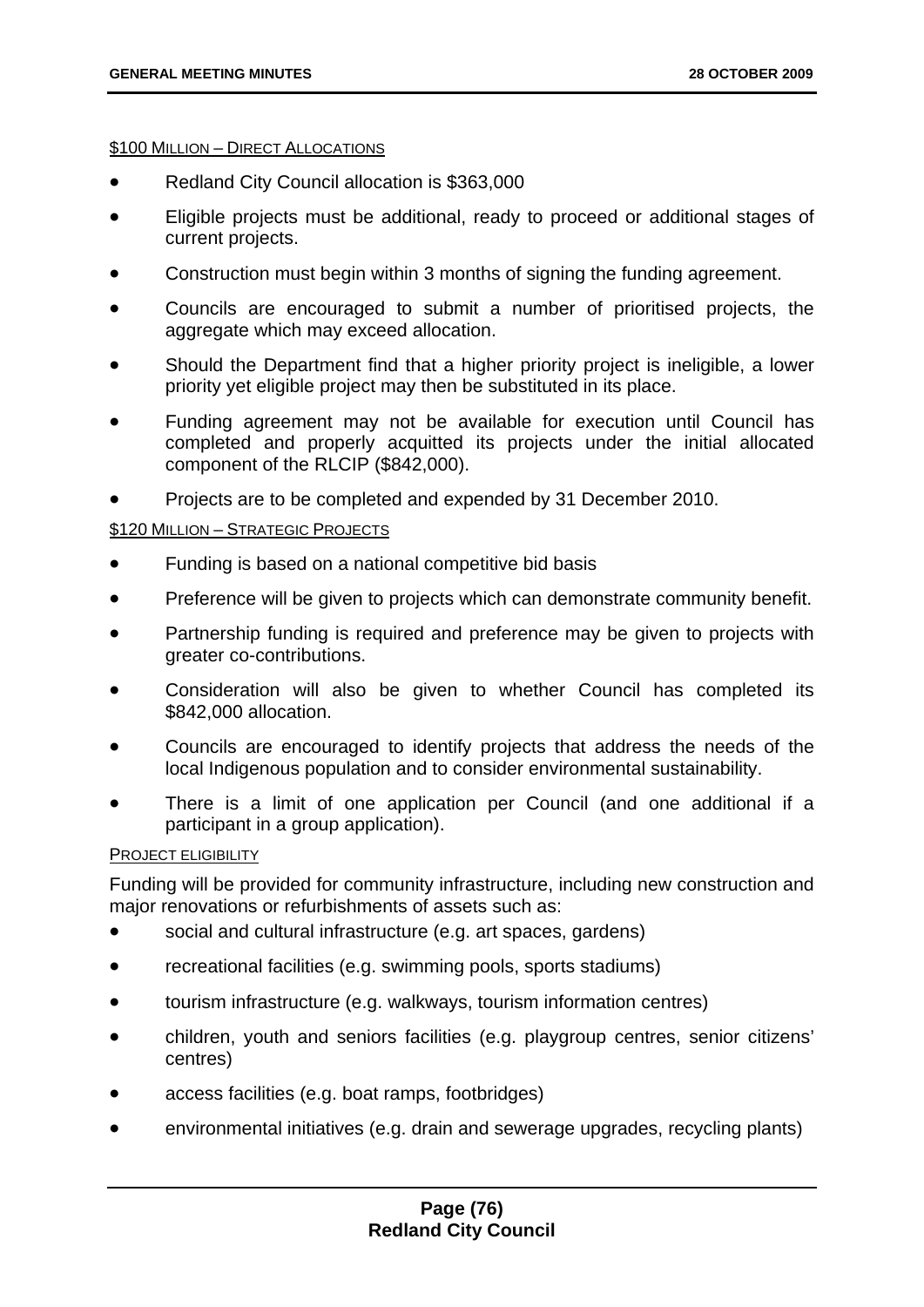#### INELIGIBLE PROJECTS AND ACTIVITIES

- projects that support council operations (upgrades of Council offices) or make a direct contribution to private businesses, or those which benefit specific individuals
- funding will not be used for existing projects that have exceeded budget forecast
- funding cannot be used for:
	- o artworks
	- o information technology and communications hardware and software
	- o ongoing costs (e.g. operational costs and maintenance)
	- o roads or related infrastructure covered by the Roads to Recovery or Black Spots programs

#### FUNDING ARRANGEMENTS

Progress reports will be required at set dates and the Department will monitor projects through reports received and may conduct site visits.

# **RELATIONSHIP TO CORPORATE PLAN**

The recommendation primarily supports Council's strategic priority to build safe, strong and self reliant communities with access to community services, infrastructure and opportunities for participation in community life. The economic development strategic priority to enhance employment participation and the community's standard of living through encouraging economic development opportunities also supports the funding allocation for these projects.

### **FINANCIAL IMPLICATIONS**

Delegated authority to approve the nominations for funding will allow opportunity for completion of significant community infrastructure projects and delivery of other much needed community infrastructure that may have been subject to budget cuts.

# **PLANNING SCHEME IMPLICATIONS**

The Land Use Planning Group was consulted and it is considered that the outcome of recommendations in this report will not require any amendments to the Redlands Planning Scheme.

# **CONSULTATION**

Various consultation steps will occur for the purposes of compiling the report for the Planning and Policy Committee on the 18 November, including:

• Meeting with Managers and Senior Advisors to nominate projects that meet the funding criteria – 21 October 2009.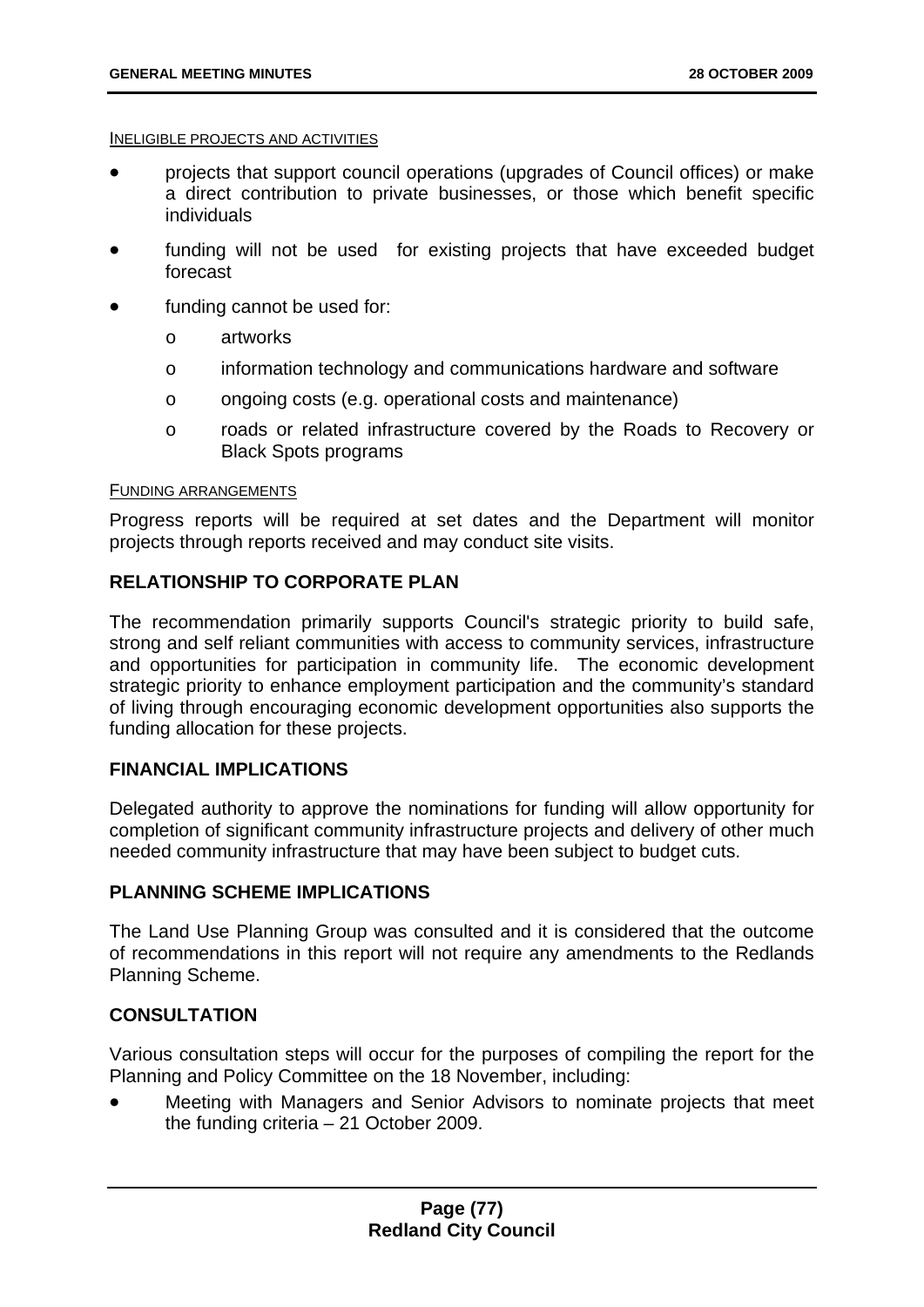- Presentation of tabled projects to the Executive Leadership Group  $-2$ November 2009.
- Workshop with Councillors 4 November 2009.

### **OPTIONS**

#### **PREFERRED**

That Council resolves to delegate authority under section 472 of the *Local Government Act 1993* to the Planning and Policy Committee on 18 November 2009 to approve the nomination of projects for the Australian Government funding under the Regional and Local Community Infrastructure Program.

#### **ALTERNATIVE**

That Council resolves not to delegate authority to the Planning and Policy Committee on 18 November 2009 therefore not meeting the submission closing date of 20 November 2009.

### **OFFICER'S/COMMITTEE RECOMMENDATION/ COUNCIL RESOLUTION**

| Moved by:    | Cr Ogilvie |
|--------------|------------|
| Seconded by: | Cr Boglary |

**That Council resolves to delegate authority under section 472 of** *the Local Government Act 1993* **to the Planning and Policy Committee on 18 November 2009 to approve the nomination of projects for the Australian Government funding under the Regional and Local Community Infrastructure Program.**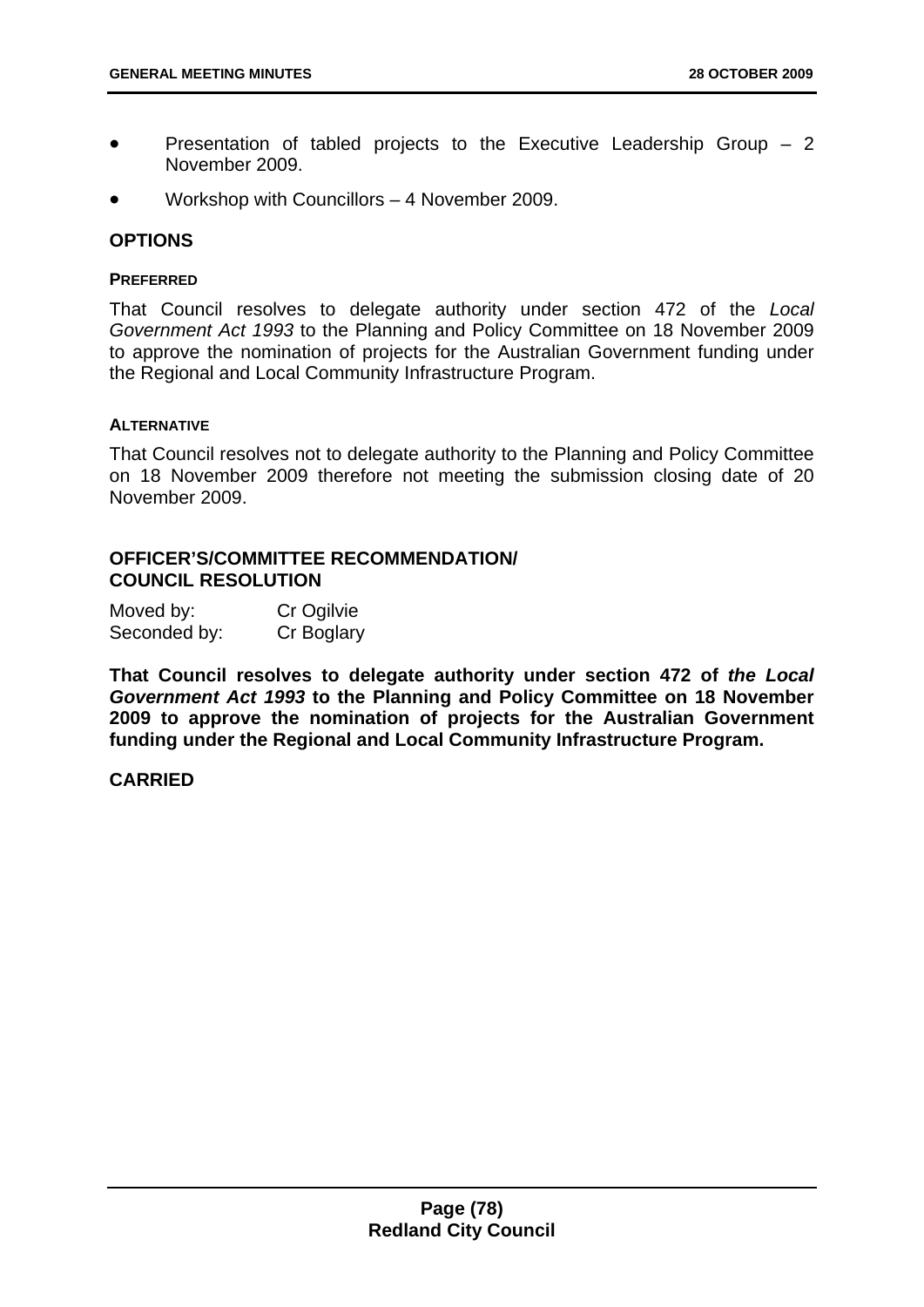# **13.3 COMMITTEE GENERAL BUSINESS**

### **13.3.1 QUESTION ON NOTICE – STORMWATER RETENTION PONDS**

#### **Cr Henry (Division 3):**

Can the relevant officers of Council please advise on the applicability of stormwater retention ponds in urban residential areas.

This question was taken on notice for referral to the Chief Executive Officer to arrange a response.

### **COMMITTEE RECOMMENDATION/ COUNCIL RESOLUTION**

| Moved by:    | Cr Ogilvie |
|--------------|------------|
| Seconded by: | Cr Boglary |

**That the question on notice be referred to the Chief Executive Officer to arrange a response.**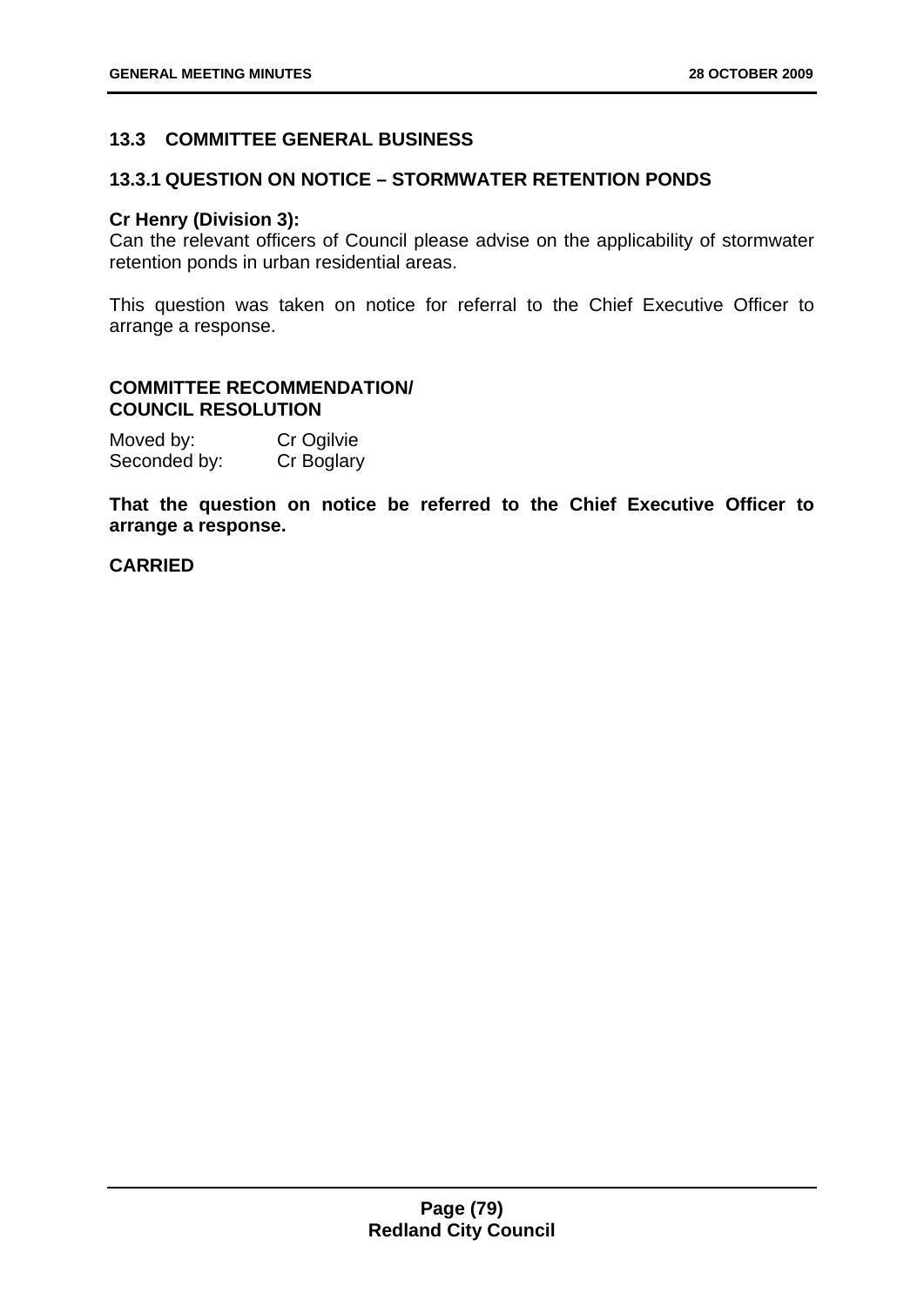## **14 FINANCE AND CORPORATE MANAGEMENT COMMITTEE 21/10/09 - RECEIPT AND ADOPTION OF REPORT**

| Moved by:    | <b>Cr Townsend</b> |
|--------------|--------------------|
| Seconded by: | Cr Boglary         |

That the Finance & Corporate Management Committee Report of 21 October 2009 be received.

CARRIED

### **14.1 REPORTS FROM CORPORATE SERVICES**

#### **14.1.1 PUBLIC CONSULTATION - RATING**

| <b>Dataworks Filename:</b>       | <b>R&amp;V Projects</b>                                             |
|----------------------------------|---------------------------------------------------------------------|
| <b>Responsible Officer Name:</b> | <b>Martin Drydale</b><br><b>General Manager, Corporate Services</b> |
| <b>Author Name:</b>              | <b>Kerry Phillips</b><br><b>Manager, Financial Services</b>         |

### **EXECUTIVE SUMMARY**

The development of the next Community Plan, Corporate plan and budget for Council may benefit from public consultation in relation to rating. Through this process, it is anticipated that the consultation will create an opportunity to gather views from the public and be used to educate and inform regarding the mechanisms Council uses to set rates.

The purpose of this report is to provide advice regarding the planned consultation process in relation to rating which is to be undertaken to support the development of budget 2010/2011 and the emerging Community and Corporate plans.

### **PURPOSE**

The purpose of this report is to provide advice regarding the planned consultation process in relation to rating which is to be undertaken to support the development of budget 2010/2011 and the emerging Community and Corporate plans.

# **BACKGROUND**

It is felt that the current budgeting process surrounding the development of a rating strategy for Council would benefit from more extensive consultation and feedback of the public view on rating.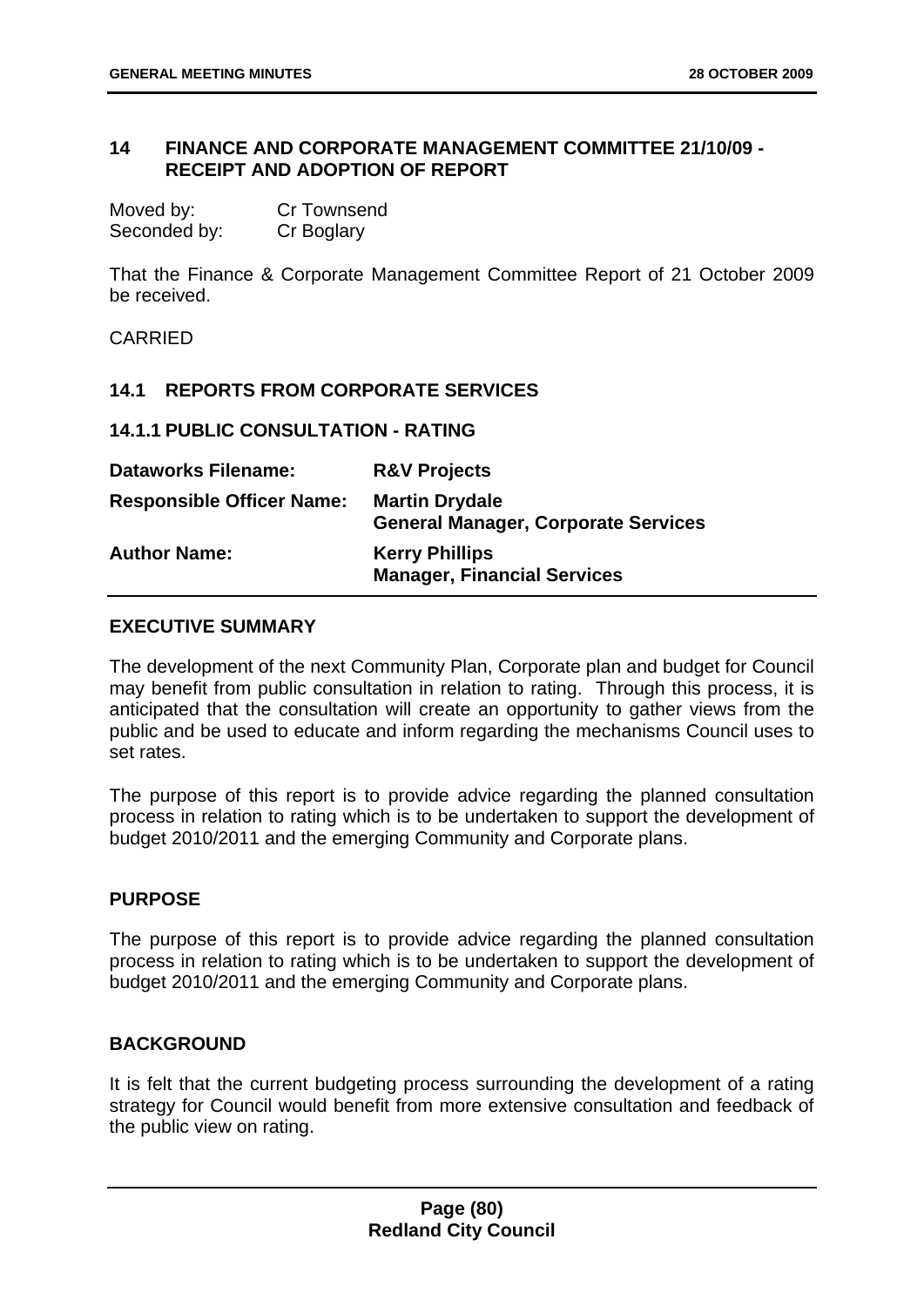During the development of the Community Plan the question of "How do we pay?" remains under developed. The development of Council's Financial Strategy would also benefit from input from the Community on the wider issue of achieving financial sustainability through feedback on specific rating issues.

### **ISSUES**

In looking to enhance the budget process and providing advice to the Community and Corporate plan development processes, the staff in rating services in conjunction with the Community Engagement officer, have developed a proposed plan for public consultation in relation to rating.

The goals of the public consultation process are to:

- 1. Form a focus group by inviting members of the public including a personal invitation to the members of the 2030 Reference Group. The focus group must have a good balance of the community. E.g. Pensioners, Self Funded Retirees, First home buyers, Middle income owners and the business communities. This also includes property owners with high valuations, canal frontage, units, low valuations, owners/lessees of retirement villages and bay island property owners, through the engagement of a company to manage and facilitate this process.
- 2. Coordinate 3 community engagement meetings to discuss rating options within the requirements of the legislation.
- 3. Engage an independent Facilitator to conduct the 3 meetings based on the following the process:

Meeting (Phase) 1 — Education on Current Rate Model and legislative requirements; Meeting (Phase) 2 — Conversation- to develop information and idea sharing; Meeting (Phase) 3 — Responses and Opinions.

- 4. Develop an educational Fact Sheet to use with the focus groups.
- 5. Telephone Survey the community to gather wider opinion and to test the findings of the focus groups

It is proposed that the meetings would be conducted in the evenings during late October and early November in the North and South Stradbroke rooms. Councillors would be encouraged to attend as observers.

### **RELATIONSHIP TO CORPORATE PLAN**

The recommendation primarily supports Council's strategic priority to ensure the long term financial viability of the City and provide public accountability in financial management.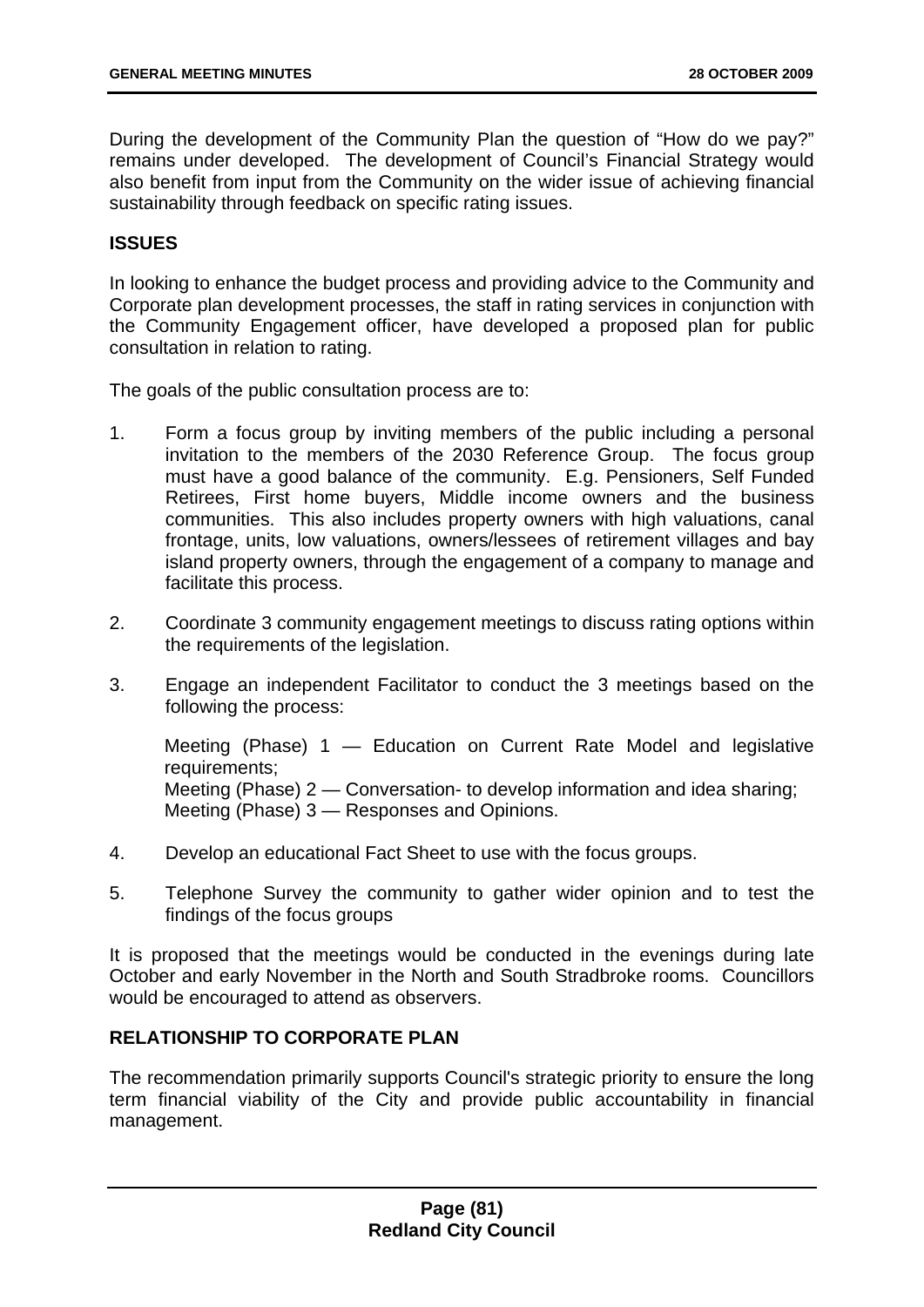### **FINANCIAL IMPLICATIONS**

A budget of up to \$10,000 has been provided by Corporate Services to facilitate the process.

### **CONSULTATION**

Team Co-ordinator Rating Services, Service Manager Revenue and Recovery, Group Manager Financial Services, General Manager Corporate services, Group Manager Community and Cultural Services, Project Manager Community Plan, Group Manager Corporate Performance and Risk and the Community Engagement officer have all been consulted during the development of this plan.

### **OFFICER'S RECOMMENDATION**

That Council resolve to note the report.

#### **COMMITTEE RECOMMENDATION/ COUNCIL RESOLUTION**

| Moved by:    | <b>Cr Townsend</b> |
|--------------|--------------------|
| Seconded by: | Cr Williams        |

**That Council resolve to note the report, with the addition of opportunities for on-line and written input and for interested parties to attend and observe the panel/working groups.**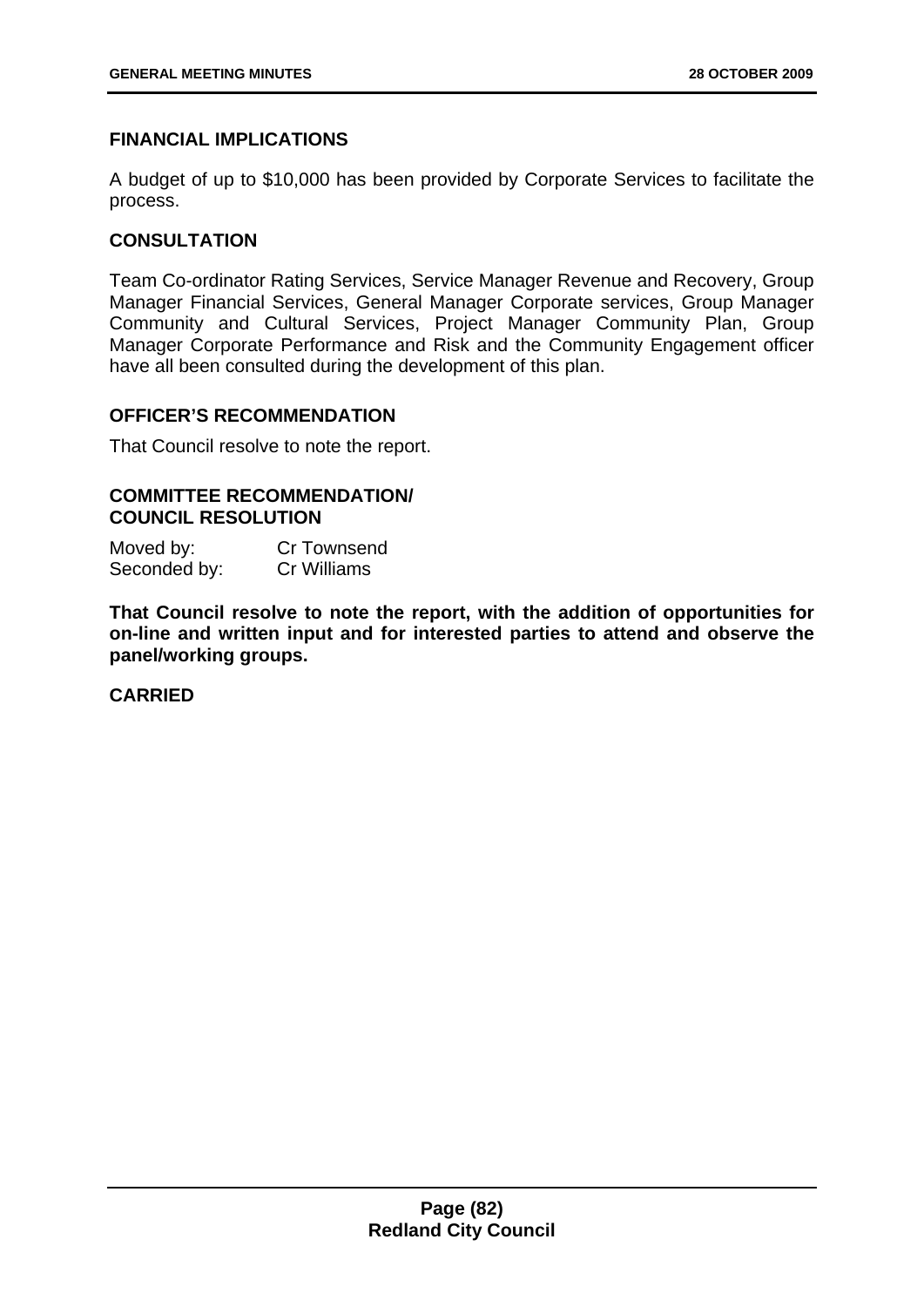## **14.1.2 SEQ (DISTRIBUTION AND RETAIL RESTRUCTURING) AND NATURAL RESOURCES BILL 2009**

| <b>Dataworks Filename:</b>       | <b>GOV WRAD - WB3 Establishment Group</b>                          |
|----------------------------------|--------------------------------------------------------------------|
| <b>Attachment:</b>               | <b>QWC Workshop Outcomes</b><br><b>SEQ Participation Agreement</b> |
| <b>Responsible Officer Name:</b> | <b>Martin Drydale</b><br><b>General Manager Corporate Services</b> |
| <b>Author Name:</b>              | <b>Eleanor Bray</b><br><b>Water Reform Manager</b>                 |

#### **EXECUTIVE SUMMARY**

The State Government recently released the draft *South-East Queensland (Distribution and Retail Restructuring) and Natural Resources Provisions Bill 2009* (the 'Bill') for consultation purposes.

Following consideration of the draft Bill by the Council of Mayors Water Reform Program, which included representatives from each Council, a number of issues were identified with the draft legislation which were subsequently discussed with the Queensland Water Commission and Queensland Treasury. The key issues identified were that:

- the Bill will provide for transitional arrangements. It will allow existing negotiated PAs (Participation Agreements) /Memoranda of Understanding (MoUs) to form the basis of the interim PA with an interim Board being constituted by participating Councils, i.e. as currently arranged. The interim PA will continue until the Minister approves the final PA which must be submitted to him by the end of April 2010;
- in terms of the Minister's involvement in future changes to PAs, the Minister wishes to retain approval only where a PA changes in respect of matters such as change of participants, changes in rights or equity. All other matters will be resolved between participating Councils; and
- the only outstanding policy matter to which there is currently no response regards the composition of final boards and the eligibility requirements. All parties are aware this matter is outstanding and it is still with the Minister to communicate to the Lord Mayor.

The draft Bill is expected to be passed through Parliament in November 2009.

### **PURPOSE**

The purpose of this report is to update Council on the *South-East Queensland (Distribution and Retail Restructuring) and Natural Resources Provisions Bill 2009* (the 'Bill').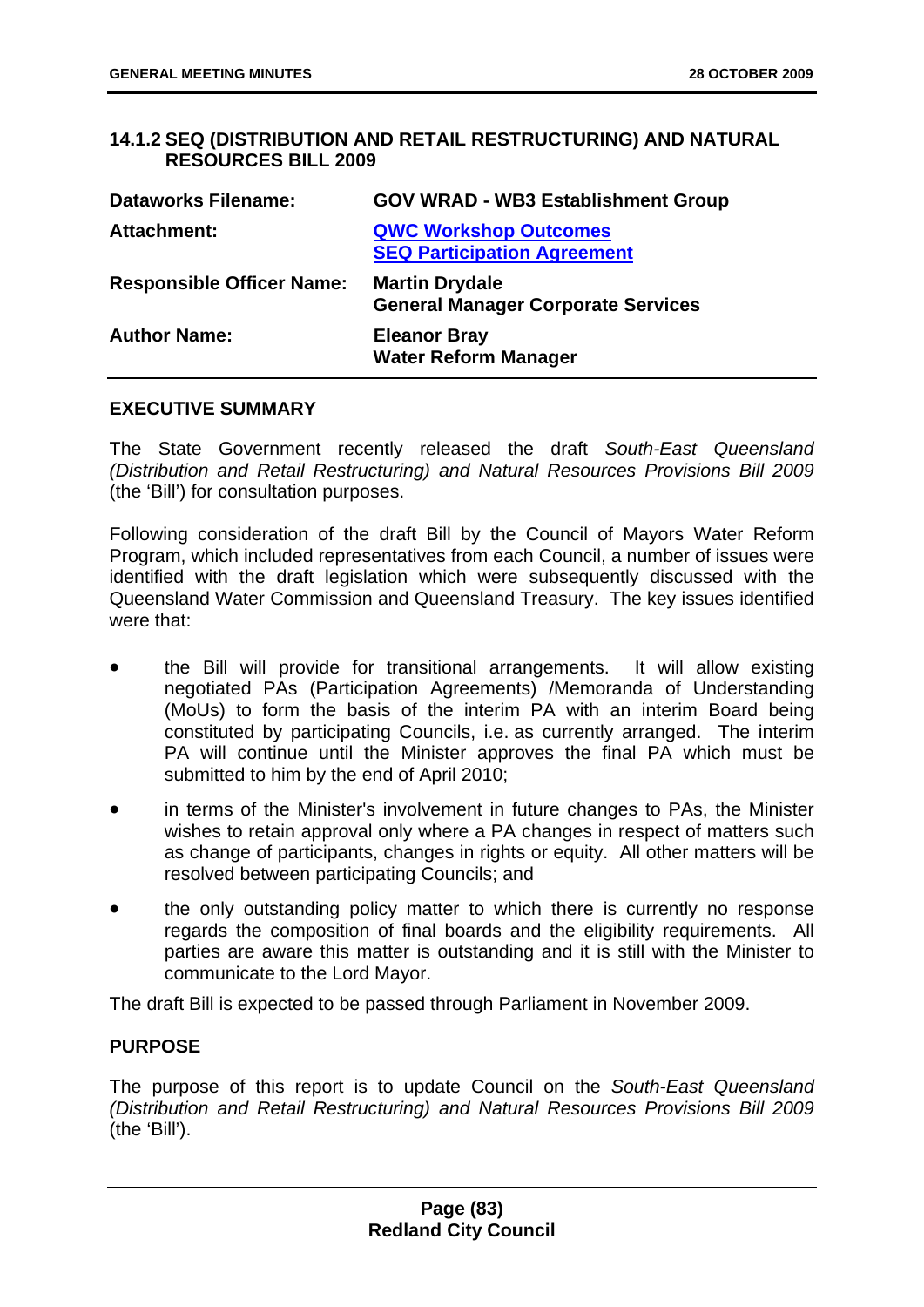### **BACKGROUND**

In September 2007, the Queensland Government approved a range of institutional reforms to be implemented across the SEQ urban water sector. The SEQ Water Reform Program (Reform Program) was to be delivered in a two stage process. Stage One focused on bulk water reform, in particular the establishment of the three statutory authorities to own the bulk supply, bulk transport and manufactured water infrastructure respectively, and the construction of the SEQ Water Grid which connected the SEQ Region's major water sources, water treatment plants and bulk water transport networks. The SEQ Water Grid Manager was also established to operate the SEQ Water Grid and be the single purchaser of bulk water services and the single seller of bulk water in SEQ.

Stage One, which became operational on 1 July 2008, was given effect through the *South East Queensland Water (Restructuring) Act 2007*. Stage Two, to be operational from 1 July 2010, focuses on downstream water reform. The core of the Stage Two Reform Program is the separation of the retail and distribution functions from SEQ local governments and the establishment of three separate vertically integrated distribution-retail businesses (distributor-retailer entities).

The Bill is the first of two steps to implement the Reform Program and includes provisions to establish the three distributor-retailer entities and enable the transfer of property, water and wastewater assets, liabilities, instruments and employees from the SEQ local governments to the new entities. The Bill also enables the Minister to recognise an employee framework (negotiated between the Council of Mayors (South East Queensland) (CoMSEQ) and relevant unions) to protect workers affected by the reform.

A further Bill will enable the new entities to become operational. Specifically, this Bill will provide for key powers of the entities, including powers of entry and acquisition, and address the role of the new entities in supporting the planning and development assessment processes and trade waste approval processes, which are currently undertaken by local government.

On Friday 23 September 2009 correspondence was received from the Acting Chief Executive Officer (CEO), Queensland Water Commission (QWC) addressed to all Mayors and CEOs attaching a copy of the draft Bill and seeking feedback from councils by Monday 28 September 2009. The Bill is expected to be presented to parliament in early November 2009.

### **ISSUES**

- 1. The preliminary briefing paper to the WRP Project Control Group (PCG) on this topic mentioned several issues which included:
	- having suitable interim arrangements if the state was reluctant to allow for interim corporations act companies;
	- ensuring the appropriate application of SBFA and FA and standards;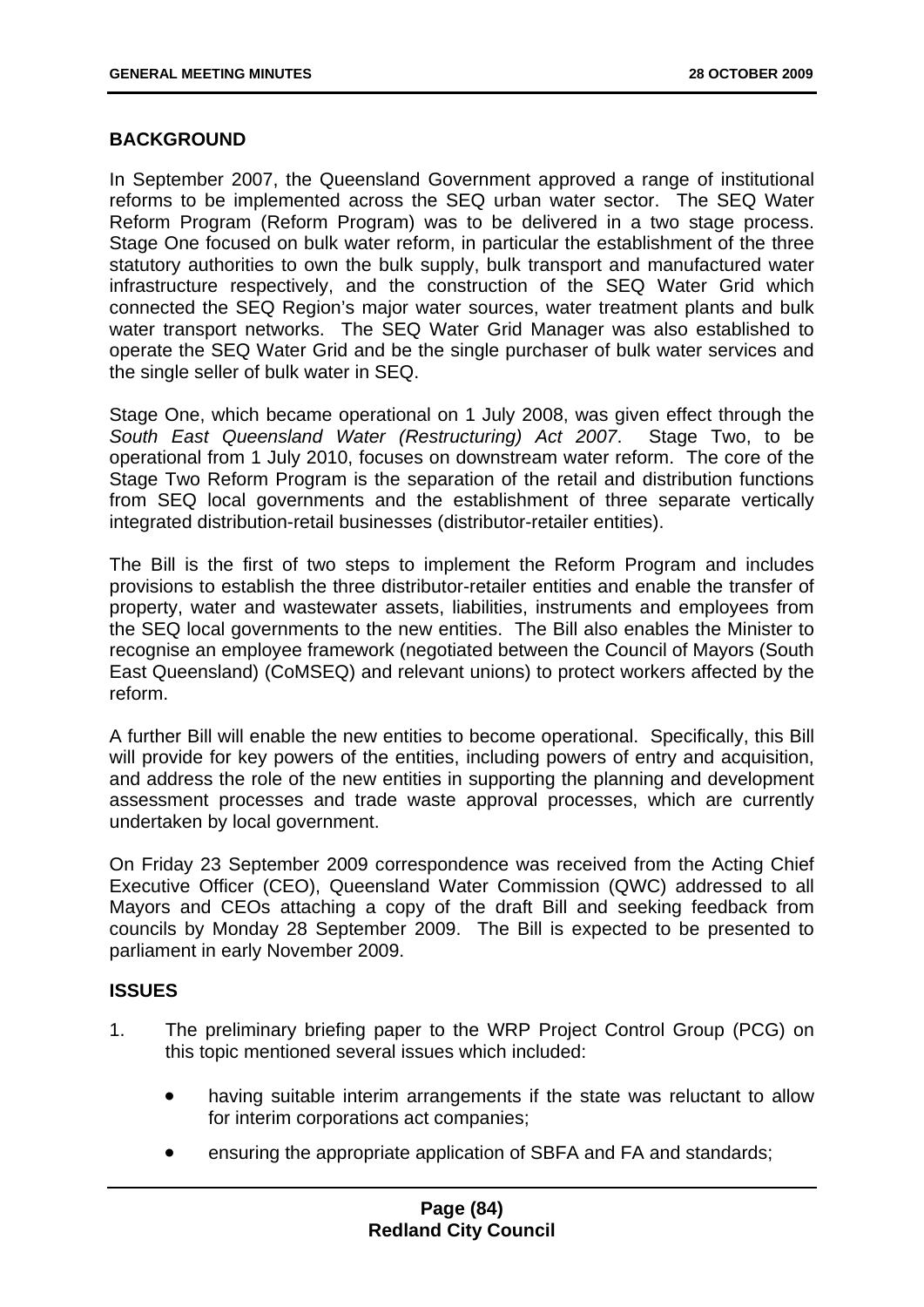- clarifying the role of the Minister in approving Participation Agreements (PAs);
- clarifying the eligibility criteria and appointment process for board members;
- ensuring appropriate non-liability for state taxes, charges or fees; and
- ensuring that transfer and transitional provisions meet our requirements.
- 2. The workshop was conducted on 28 September 2009 and the 4-hour session was productive in addressing a large number of matters raised, including detailed feedback pertaining to the above and other matters. A "clause by clause" review was undertaken with QWC (and Treasury present) based on WRP's review of the draft combined with detailed feedback from cluster representatives. All cluster representatives attended the workshop. Since this workshop, officers have continued to refine feedback and work through a range of matters to the point where participants are comfortable that the proposed Bill will meet expected needs.
- 3. In summary the key points to note are:
	- the Bill will provide for transitional arrangements. It will allow existing negotiated PAs/Memorandums of Understanding (MoUs) to form the basis of the interim PA with an interim Board being constituted by participating Councils, i.e. as currently arranged. The interim PA will continue until the Minister approves the final PA which must be submitted to him by the end of April 2010;
	- in terms of the Minister's involvement in future changes to PAs, the Minister wishes to retain approval only where a PA changes in respect of matters such as change of participants, changes in rights or equity. All other matters will be resolved between participating Councils;
	- the only outstanding policy matter to which there is currently no response regards the composition of final boards and the eligibility requirements. All parties are aware this matter is outstanding and it is still with the Minister to communicate to the Lord Mayor.
- 4. Attached for information is a table which provides a full explanation of all the matters considered and documents the agreed position. It will be noted from a perusal of this document that there are considerably more issues than were raised at the initial meeting, based on a more considered review and detailed input from cluster representatives. It is believed that all matters are now covered in which Councils had concerns, and furthermore the agreed position is suitable for WB3 requirements.

Essentially there are no key issues raised (other than the Board matter) which have not been accepted by the QWC or where their response is considered to be unsatisfactory.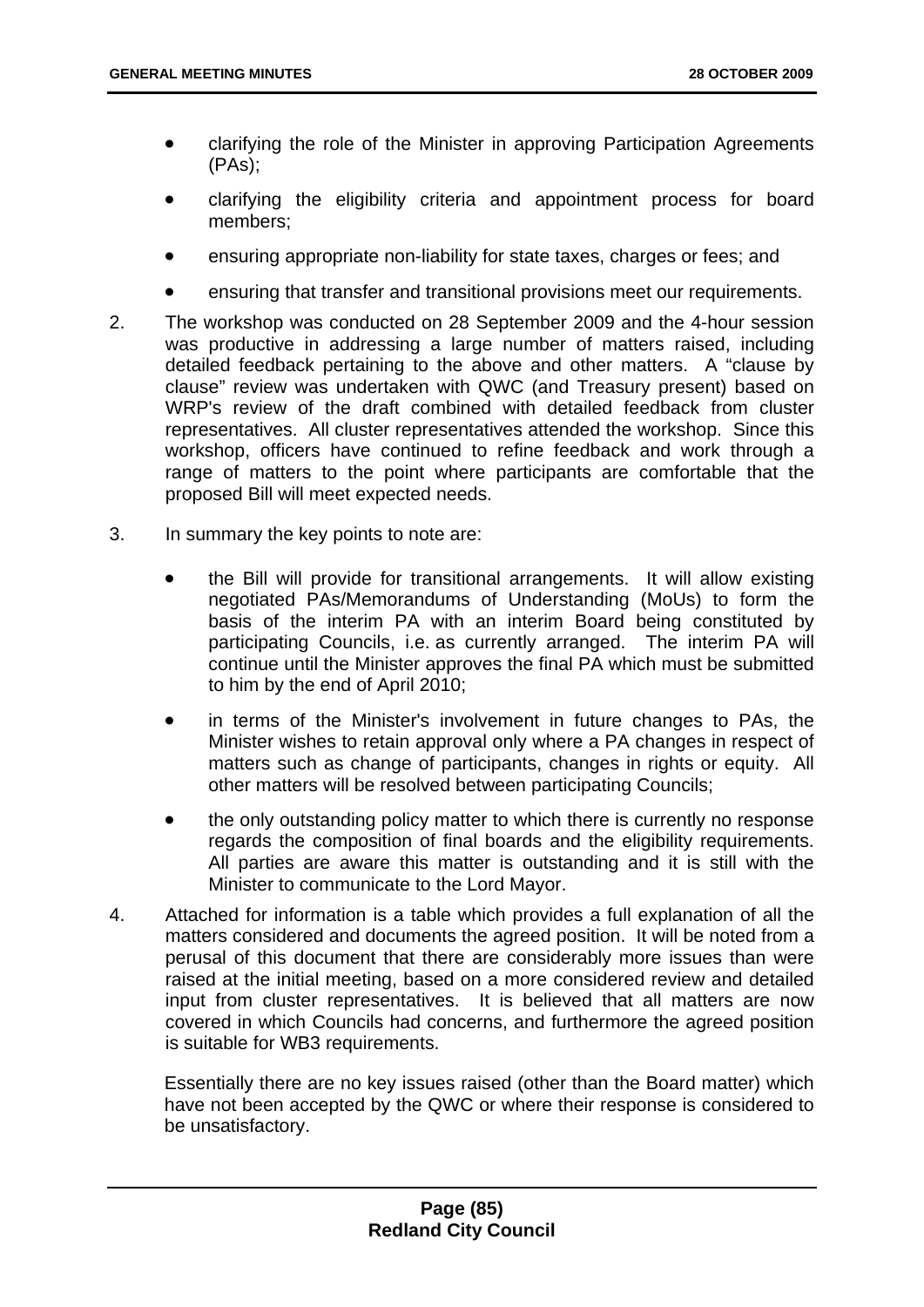- 5. A PA will be a required agreement between participating Councils to establish the new entity. This agreement is similar in some ways to a combined shareholders' agreement and constitution but has particular reference and regards to the context and environment in which the business is to be established. Attached is a draft PA which will be considered as a base for the joint development between Logan City Council, Gold Coast City Council and Redland City Council.
- 6. The expected timeframe for the legislation to pass through Parliament is November 2009. Following this, the new water entities will have 3 months after the date of assent to finalise the PA and gain approval from the Minister.

### **RELATIONSHIP TO CORPORATE PLAN**

The recommendation primarily supports Council's strategic priority to provide and maintain water, waste services, roads, drainage and support the provision of transport and waterways infrastructure.

### **FINANCIAL IMPLICATIONS**

There are no financial implications.

## **PLANNING SCHEME IMPLICATIONS**

Not applicable.

# **CONSULTATION**

Consultation has occurred with Chief Executive Officers and Senior Management Groups of Logan City Council, Gold Coast City Council and Redland City Council.

### **OFFICER'S/COMMITTEE RECOMMENDATION/ COUNCIL RESOLUTION**

Moved by: Cr Townsend Seconded by: Cr Boglary

**That Council resolve to note the report together with the information contained in the attachments.**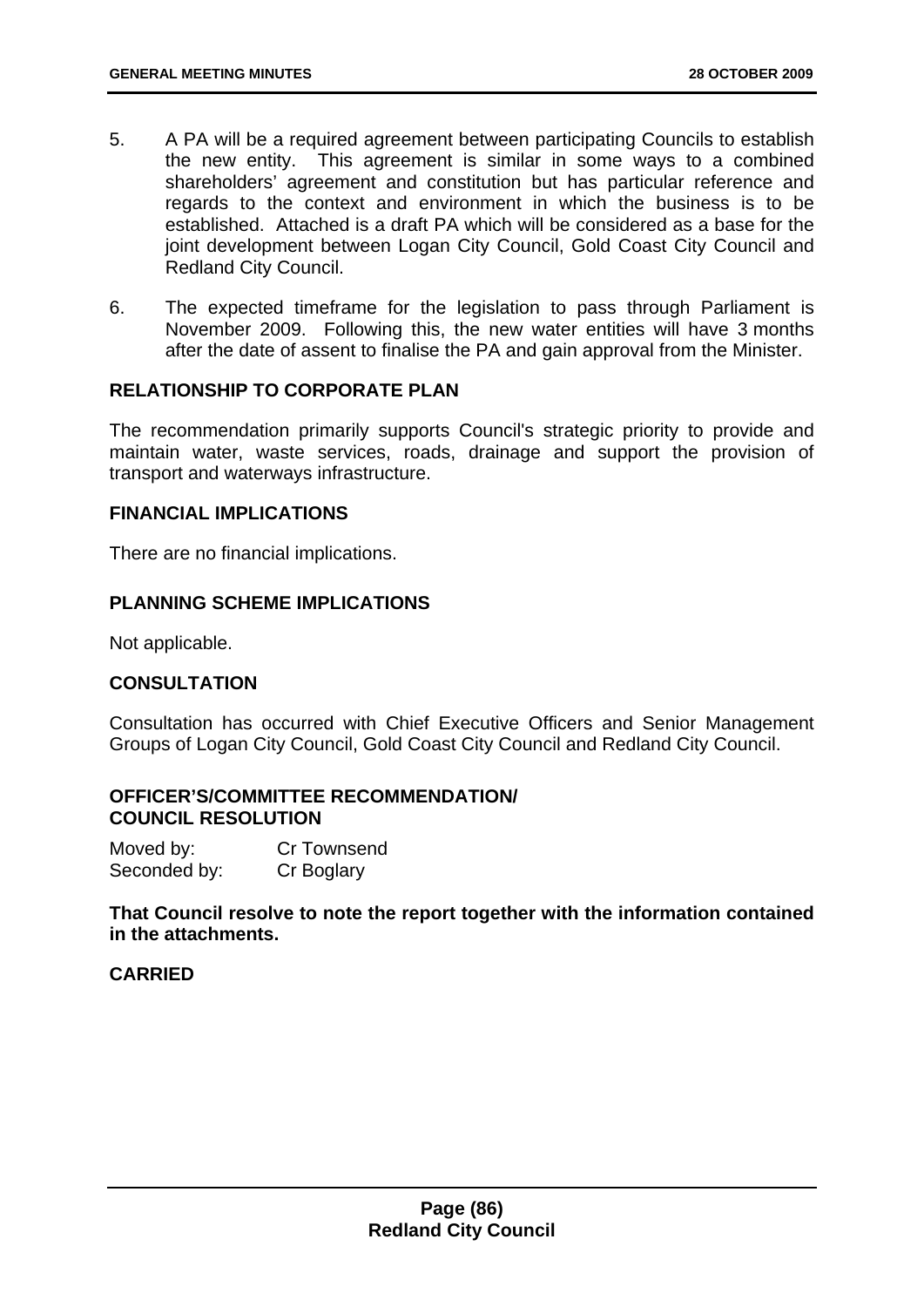# **14.1.3 SEPTEMBER 2009 - MONTHLY FINANCIAL REPORTS**

| <b>Dataworks Filename:</b>       | <b>FM Monthly Financial Reports to Committee</b>           |
|----------------------------------|------------------------------------------------------------|
| <b>Attachment:</b>               | <b>EOM Report September 2009</b>                           |
| <b>Responsible Officer Name:</b> | <b>Kerry Phillips</b><br><b>Manager Financial Services</b> |
| <b>Author Name:</b>              | <b>Deborah Hall</b><br><b>Finance Officer</b>              |

# **EXECUTIVE SUMMARY**

Section 528(1) of the *Local Government Act 1993* requires that Council's statement of accounts be presented at an ordinary monthly meeting.

The attachments to this report present the September 2009 financial statement of accounts to Council and provide detailed analytical commentary. The suite of reports has been revised following a workshop held with the Executive Leadership Group and Councillors on 1 September 2009. During the workshop it was agreed that this report will accompany the revised monthly financials and a separate report will accompany the quarterly project and Type III business reports.

The financials demonstrate that all of the seven Key Financial Performance Indicators exceeded targets set at the beginning of the financial year. These are:

- level of dependence on general rate revenue;
- ability to pay our bills current ratio;
- ability to repay our debt debt servicing ratio;
- cash balance;
- cash balances cash capacity in months;
- longer term financial stability debt to assets ratio; and
- operating performance.

Council's end of month operating financial result (Earnings Before Interest, Tax and Depreciation – EBITD) is ahead of budget by \$4.8 million, with operating revenue favourable by \$2.0 million and operating expenditure favourable by \$2.9 million.

The cash flow position for the year is ahead of revised budget levels by \$10.1 million principally due to phasing of the budget. The cash held is ahead of targeted levels at \$88.3 million, equal to 8.5 months cash capacity against an original target of three to four months.

### **PURPOSE**

The purpose is to present the September 2009 report to Council and explain the content and analysis of the report. Section 528 of the *Local Government Act 1993* requires the Chief Executive Officer of a local government to present statements of its accounts to the local government.

## **Page (87) Redland City Council**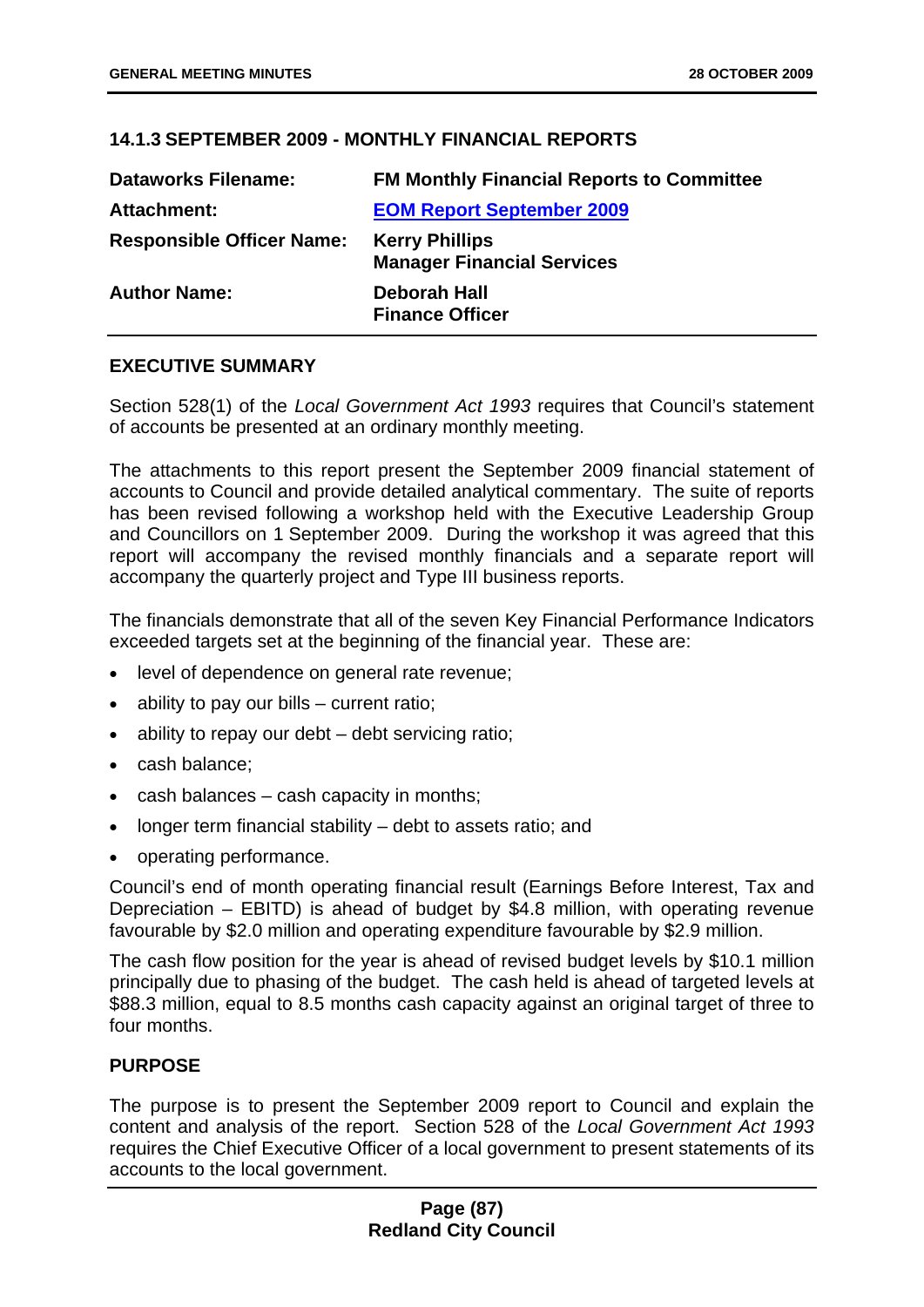# **BACKGROUND**

The Corporate Plan contains a strategic priority to ensure the long term financial viability of Redland City and provide public accountability in financial management. For organisational effectiveness, it is important that Council receive and understand the monthly financial statements.

### **ISSUES**

The following elements, shown in the attachments, comprise the End of Month Financial Reports for September 2009:

# **Dashboard and Key Performance Indicators (A)**

- Operating Revenue compared with Budget;
- Operating Expenditure compared with Budget;
- Capital Expenditure compared with Budget;
- Employee Costs compared with Budget;
- Key Performance Indicators actuals compared with Budget and Targets.

### **Operational Statement with headline commentary (B)**

Shows the percentage variance of year to date actual results compared with year to date budget by colour indicators. Tolerance levels differ between operational and capital amounts and variances are classified as timing or permanent. Timing variances are anticipated to disappear once 30 June 2010 figures are produced. Permanent variances imply the variance will remain into the next financial year.

Additionally, an **Operational Statement by Strategic Priority (C); Balance Sheet and commentary (D); Cash Flow Statement and commentary (E);** and an **Investment Summary and Graphs (F)** have been included to provide the complete picture of Council's finances. Finally, an **Operational Statement with detailed commentary (G)** shows year to date actual results compared with annual and year to date budgets. This report has a brief commentary on all year to date variances greater than \$20,000.

# **RELATIONSHIP TO CORPORATE PLAN**

The recommendation in this report primarily supports Council's strategic priority to support the organisation's capacity to deliver services to the community by building a skilled, motivated and continually learning workforce, ensuring assets and finances are well managed, corporate knowledge is captured and used to best advantage, and that services are marketed and communicated effectively.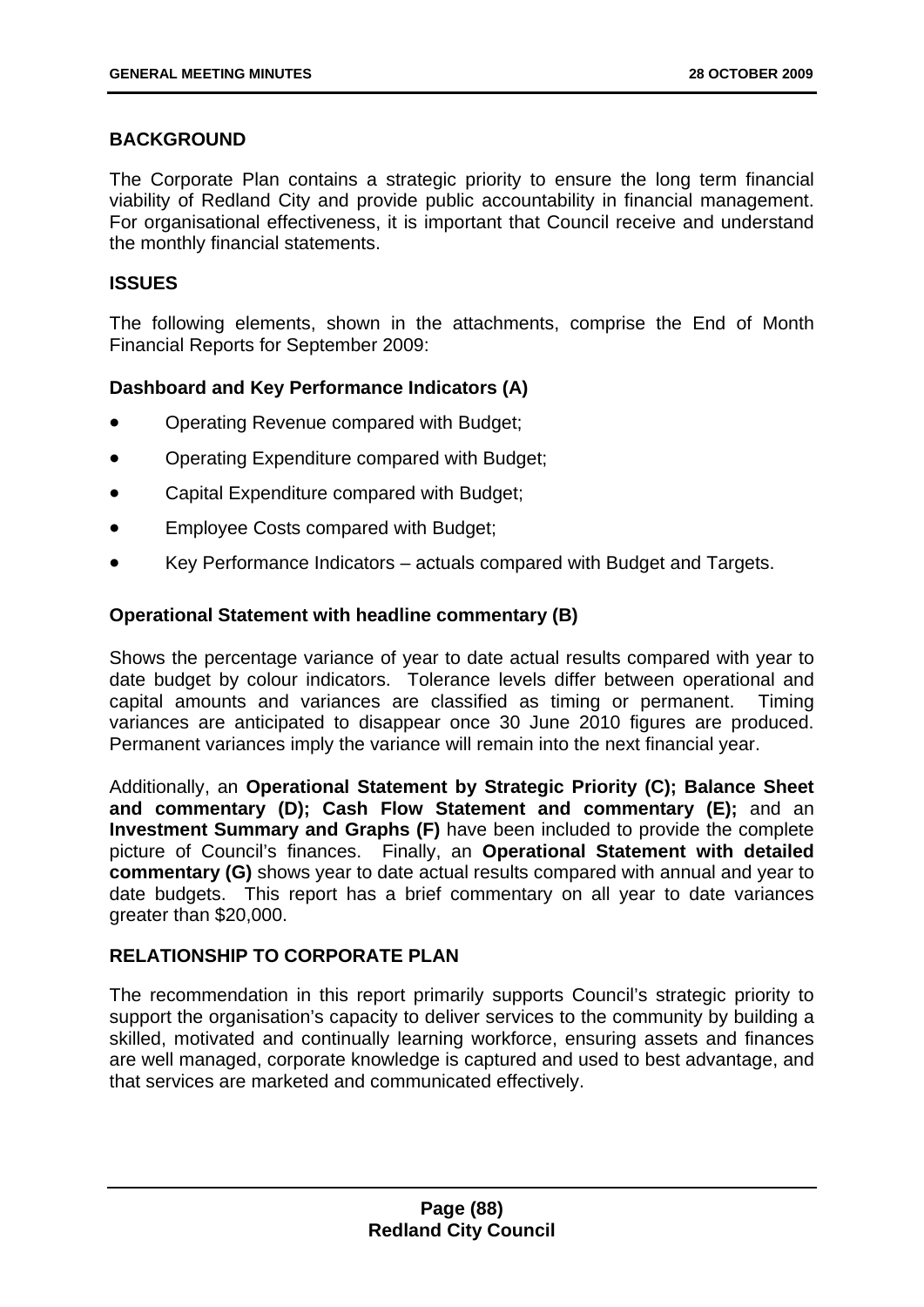### **FINANCIAL IMPLICATIONS**

The overall financial position as at the end of September 2009 remains strong with EBITD of \$14.8 million (\$4.8 million ahead of budget). This result is due to total operating revenue of \$49.0 million (\$2.0 million ahead of budget) and total operating costs of \$34.2 million (favourable variance of \$2.9 million).

### *Operating Revenue*

Rates Charges is over budget by \$246,000 due in the main to credits held \$225,000. Utility Charges has a favourable variance of \$469,000, water consumption is favourable by \$527,000 slightly offset by unfavourable variances in wastewater and trade waste. Pensioner Remissions is favourable against budget by a timing variance of \$31,000. Fees and Charges is under budget by \$125,000 in the main due to water fees and charges \$33,000, \$32,000 consumption standpipes and some Waste Operations budgeting errors (double ups) that will be addressed in the first quarterly budget review. Operating Grants and Subsidies is under budget by \$1.3 million due to the Federal Assistance Grant for the first quarter being received in 2008/09 to be accounted for in 2009/10. This is currently being addressed with the external auditors and will be addressed for the October reporting.

### *Operating Expenditure*

Employee Costs is under budget by \$531,000 in the main due to \$494,000 which is the budget for the Defined Benefit Superannuation (potential shortfall). Following the adoption of the budget, advice has been received that there is no longer a shortfall for Council to meet and hence this budgeted amount will be given up in a future Budget Review. Operational Goods and Services are under year to date budget by \$2.6 million and the variances are all expected to be timing at this stage. Of particular note, \$278,000 waste tonnage is down resulting in reduced contract expenses, \$276,000 is predominantly underspends on contractors and consultants for Redland Water, \$200,000 Landfill Site Investigations program, \$160,000 is underspends in relation to Waterways, \$149,000 is an underspend in Damages Settlements and \$139,000 is under expenditure in consultants and contractors in Regulatory Services timing at this stage.

### *Capital Revenue*

Contributions and Donations is \$157,000 over budget as Planning and Policy developer contributions were received ahead of budget and are timing differences only. These monies have been transferred to capital reserves and accompany a further \$1.05 million that has been transferred to reserves due to the phasing of the Conservation Land Acquisitions. Both transfers are timing variances only. Grants and Subsidies are under budget by \$461,000 due to the recognition of these monies as unearned revenue. Following advice from WHK Horwath, these monies will be transferred to revenue at the first quarter budget review.

### *Capital Expenditure*

Capitalised Goods and Services is \$3.0 million under year to date budget as a result of significant underspends in Redland Water \$1.8million, Planning and Policy \$1.0 million and Corporate Services \$921,000. These underspends are due in the main to delays in Redland Water capital works: Wastewater ICS \$1.2 million works not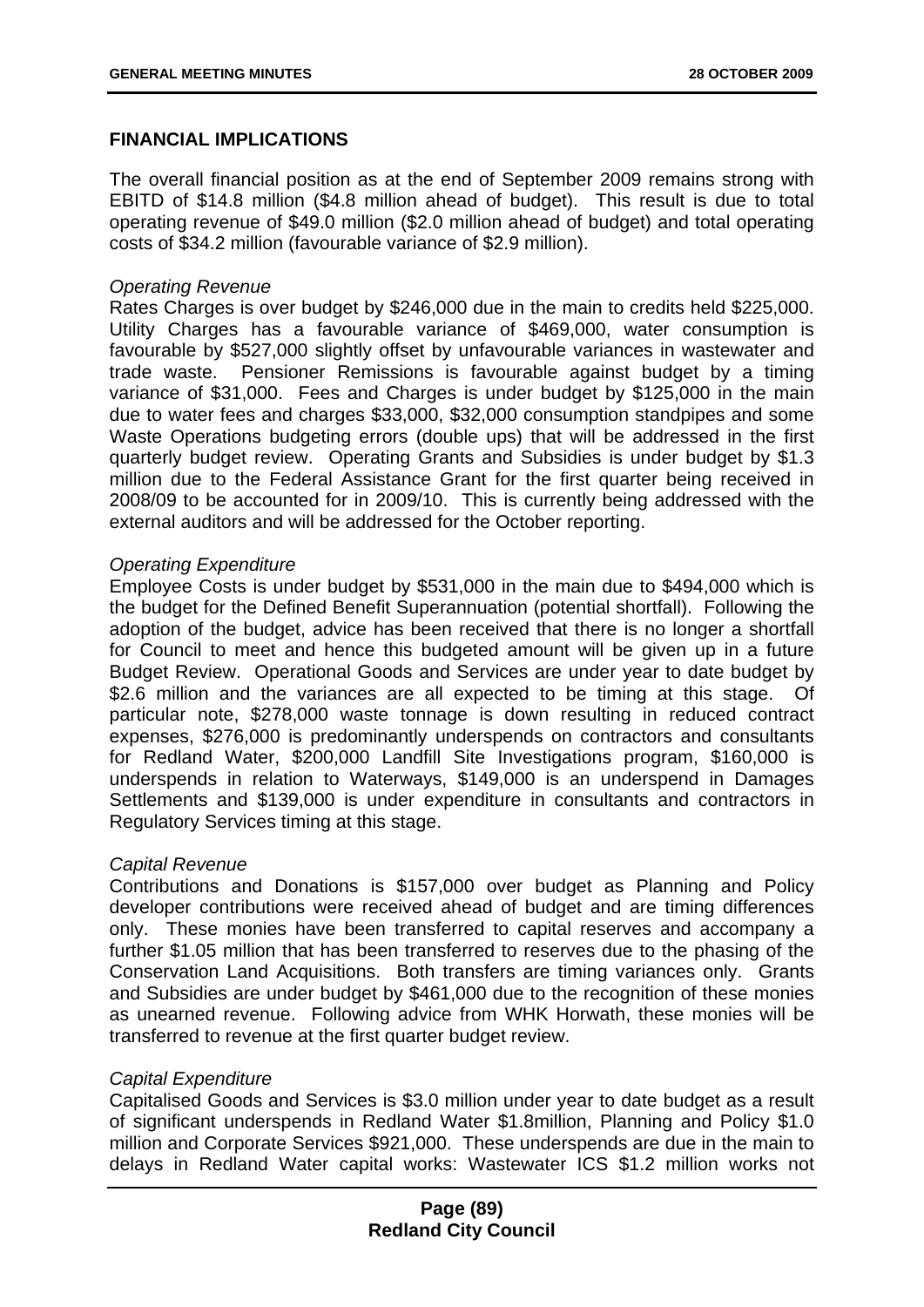started and Water Reticulation \$340,000 works not started and are slightly offset by the \$718,000 overspend in Customer Services. The over-spend in Customer Services is mostly due to road construction splits which will be reviewed. The Planning and Policy underspend is due to the phasing of the budget with respect to Conservation Land Acquisitions. Fleet has \$797,000 timing variances due to items on order and not yet delivered.

Capitalised Employee Costs is \$85,000 below cumulative budget with the underspend in Customer Services department and expected to be timing at this stage.

### *Cash and Investments*

The investment of surplus funds for the month returned a weighted average rate of return of 3.53%, which is again ahead of the UBS Aust Bank Bill Index of 3.22%. These returns are reported on a monthly weighted average return and Council benchmarks the funds against the UBS Australian Bank Bill Index. Interest return is reported on both an annual effective and nominal rate of return. It is also relevant to note that the RBA policy interest rate has remained at 3.00% as at the end of September 2009.

The cash balance is \$88.3 million at the end of September 2009 which is equivalent to 8.5 months cash capacity. Council is intentionally maintaining a higher balance than target whilst it monitors the impact of the structural reforms to the water business.

## **PLANNING SCHEME IMPLICATIONS**

It is considered that the outcome of recommendations in this report will not require any amendments to the Redlands Planning Scheme.

# **CONSULTATION**

Consultation has taken place amongst the Executive Leadership Group.

# **OPTIONS**

### **PREFERRED**

That Council resolve to note the End of Month Financial Reports for September 2009 and explanations as presented in the following attachments:

- 1. Dashboard and Key Performance Indicators (A);
- 2. Operational Statement with headline commentary (B);
- 3. Operational Statement by Strategic Priority (C);
- 4. Balance Sheet and commentary (D);
- 5. Cash Flow Statement and commentary (E);
- 6. Investment Summary and Graphs (F); and
- 7. Operational Statement with detailed commentary (G).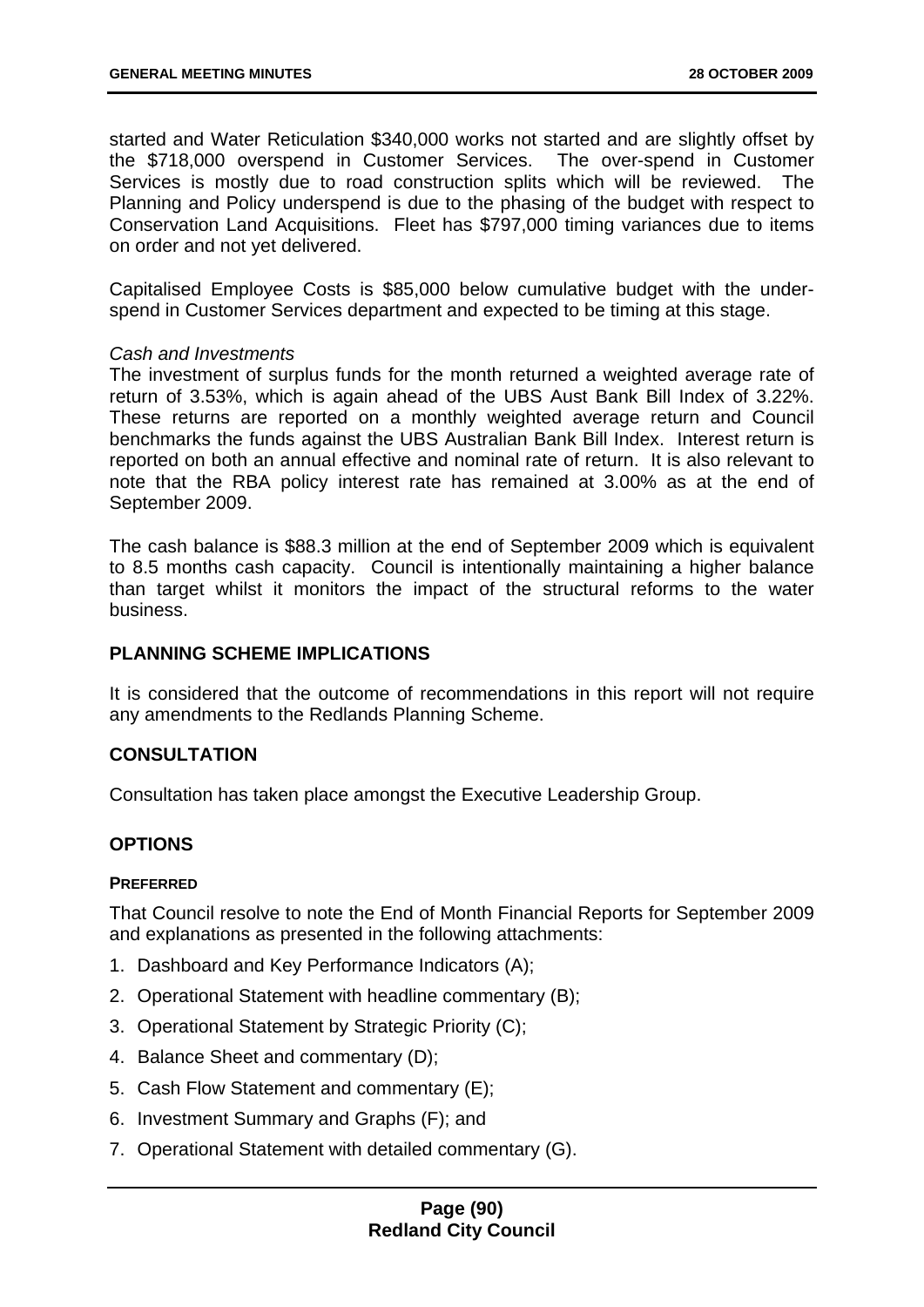### **ALTERNATIVE**

That Council requests additional information.

# **OFFICER'S/COMMITTEE RECOMMENDATION/ COUNCIL RESOLUTION**

| Moved by:    | <b>Cr Townsend</b> |
|--------------|--------------------|
| Seconded by: | Cr Boglary         |

**That Council resolve to note the End of Month Financial Reports for September 2009 and explanations, as presented in the following attachments:** 

- **1. Dashboard and Key Performance Indicators (A);**
- **2. Operational Statement with headline commentary (B);**
- **3. Operational Statement by Strategic Priority (C);**
- **4. Balance Sheet and commentary (D);**
- **5. Cash Flow Statement and commentary (E);**
- **6. Investment Summary and Graphs (F); and**
- **7. Operational Statement with detailed commentary (G).**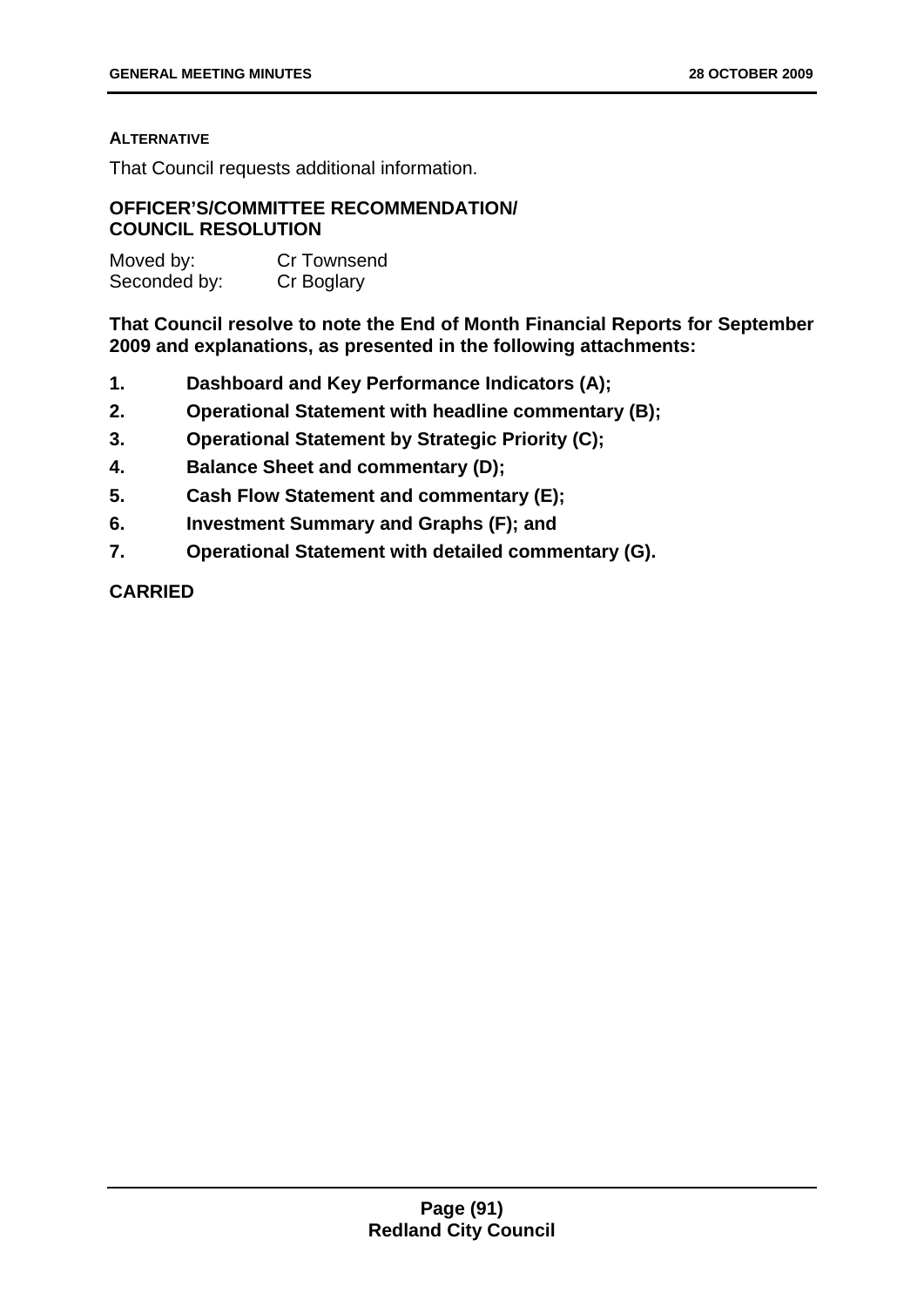# **14.1.4 QUARTERLY PROJECTS AND BUSINESS UNIT ACTIVITY REPORTS**

| <b>Dataworks Filename:</b>       | <b>FM Quarterly Projects and Business Unit Activity</b><br><b>Reports</b> |
|----------------------------------|---------------------------------------------------------------------------|
| <b>Attachment:</b>               | <b>Quarterly Project Report September 2009</b>                            |
| <b>Responsible Officer Name:</b> | <b>Kerry Phillips</b><br><b>Manager Financial Services</b>                |
| <b>Author Name:</b>              | <b>Kevin Lamb</b><br><b>Service Manager Financial Reporting</b>           |

### **EXECUTIVE SUMMARY**

The attached reports include:

- the business activity statements for Council's four business activities subject to the Code of Competitive Conduct - Caravan Parks, School Aged Care, Redlands Performing Arts Centre and Building Certification Services; and
- selected operational and capital project expenditure across individual groups and departments of Council.

### **PURPOSE**

Council resolved to apply the Code of Competitive Conduct to 4 business units as part of its 2009/10 adopted budget. This report highlights actual to budget results for revenue and expenditure and provides commentary on major variations.

This report also presents year to date expenditure against revised and original budgets for selected operational and capital projects across the groups and departments of Council.

### **BACKGROUND**

Previously the business activity statements and project reports were presented to Council on a quarterly basis as part of a complete package of financial reports. In order to achieve a clear separation between the *strategic financial management* and *operational performance* of Council, the quarterly operational and capital project and Code of Competitive Conduct business unit reports have been detached from the full suite of financial reports and presented as a separate report to Council.

The suite of strategic financial reports containing Council's income statement, balance sheet, cash flows and performance against key financial performance indicators is presented as a separate report to Council.

### **ISSUES**

Nil.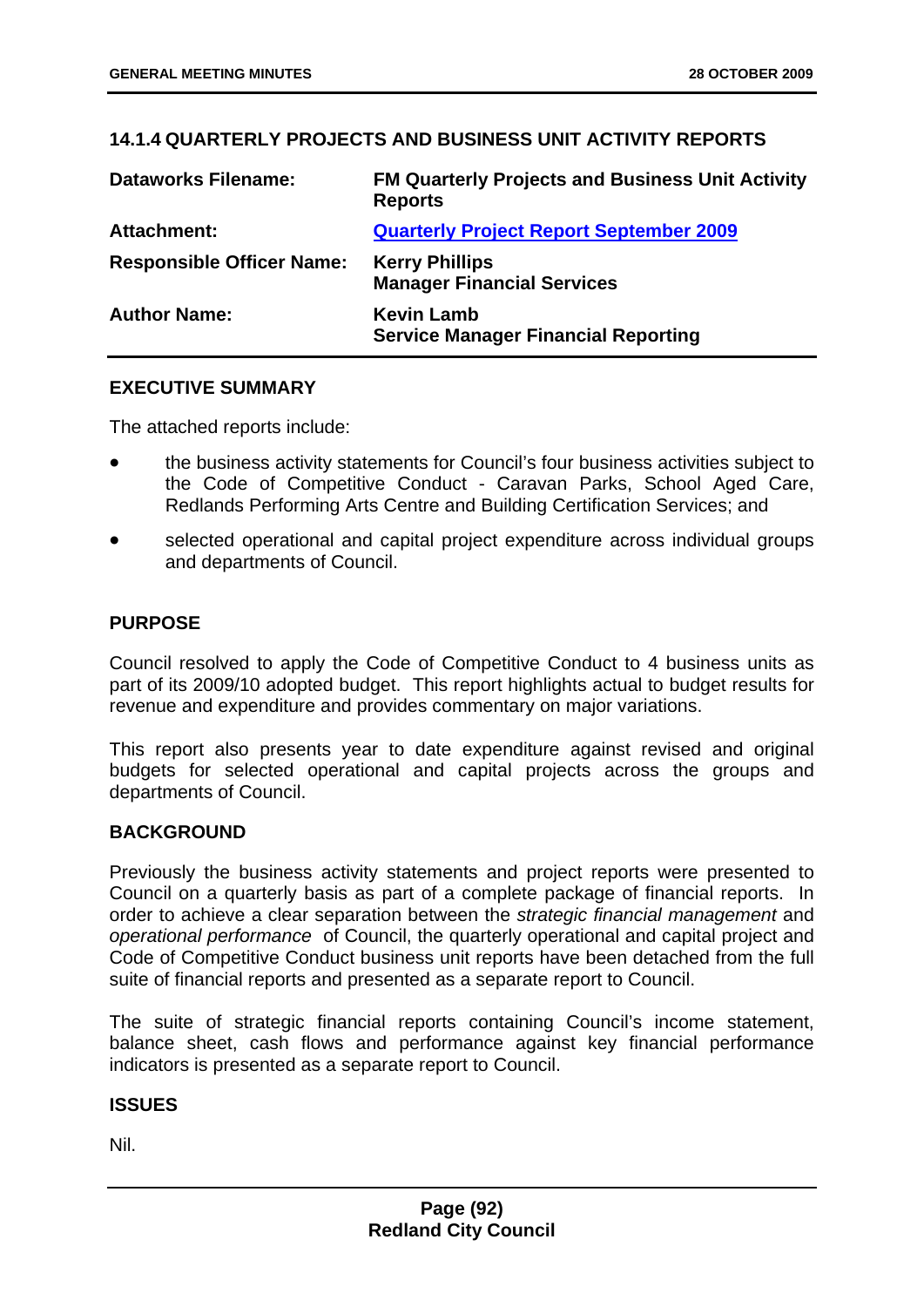# **RELATIONSHIP TO CORPORATE PLAN**

The recommendation primarily supports Council's strategic priority to ensure the long term financial viability of the City and provide public accountability in financial management.

## **FINANCIAL IMPLICATIONS**

### Caravan Parks

The Caravan Parks business activity reported a net surplus of \$7,000 for the 3 months to 30/9/09 with operating revenue \$589,000 (\$7,000 ahead of budget) and operating expenditure \$583,000(\$60,000K under budget). All variances are timing at present with a number of budget allocations for employee costs and contractors in particular to be reviewed.

## **School Age Care**

The School Age Care business unit reported a net loss of \$109,000 for the 3 months to 30/9/09. This comprised operating revenue of \$693,000 (\$65,000 under budget) and operating expenditure of \$803,000 (\$86,000 over budget). Fees and charges and child care benefit were under budget by \$42,000 and \$23,000 respectively. Salary splits are to be reviewed in the Q1 budget review process.

### Redland Performing Arts Centre

The Redland Performing Arts Centre business unit reported a net loss of \$268,000 for the 3 months to 30/9/09. This comprised operating revenue of \$145,000 (on budget) and operating expenditure of \$413,000 (\$61,000 below budget). Employee costs are under budget by \$21,000 due to a vacant position. Lower than anticipated electricity, insurance and contractor costs contributed to a favourable variance of \$53,000 in combined materials and services costs.

### Building Certification Services

The Building Certification Services business unit reported a net surplus of \$36,000 for the 3 months to 30/9/09. Operating revenue comprised \$307,000 (\$21,000 under budget) and operating expenditure \$271,000 (\$43,000 under budget). Fees and charges are under budget by \$42,000, still affected by the global economic climate. Salaries and wages are under budget by \$55,000 due to position vacancies.

# Selected Operational Projects

Expenditure on operational materials and services was under budget by \$2.5 million at 30/9/09 implying significant delays in the commencement and completion of 2009/10 operational projects and issues relating to the phasing of the original budget. Major areas that are behind in operational expenditure include Operations and Maintenance (\$613,000), Environmental Management (\$500,000), remainder of Planning and Policy (\$415,000) and Waste Management (\$278,000) due to reduction in tonnages.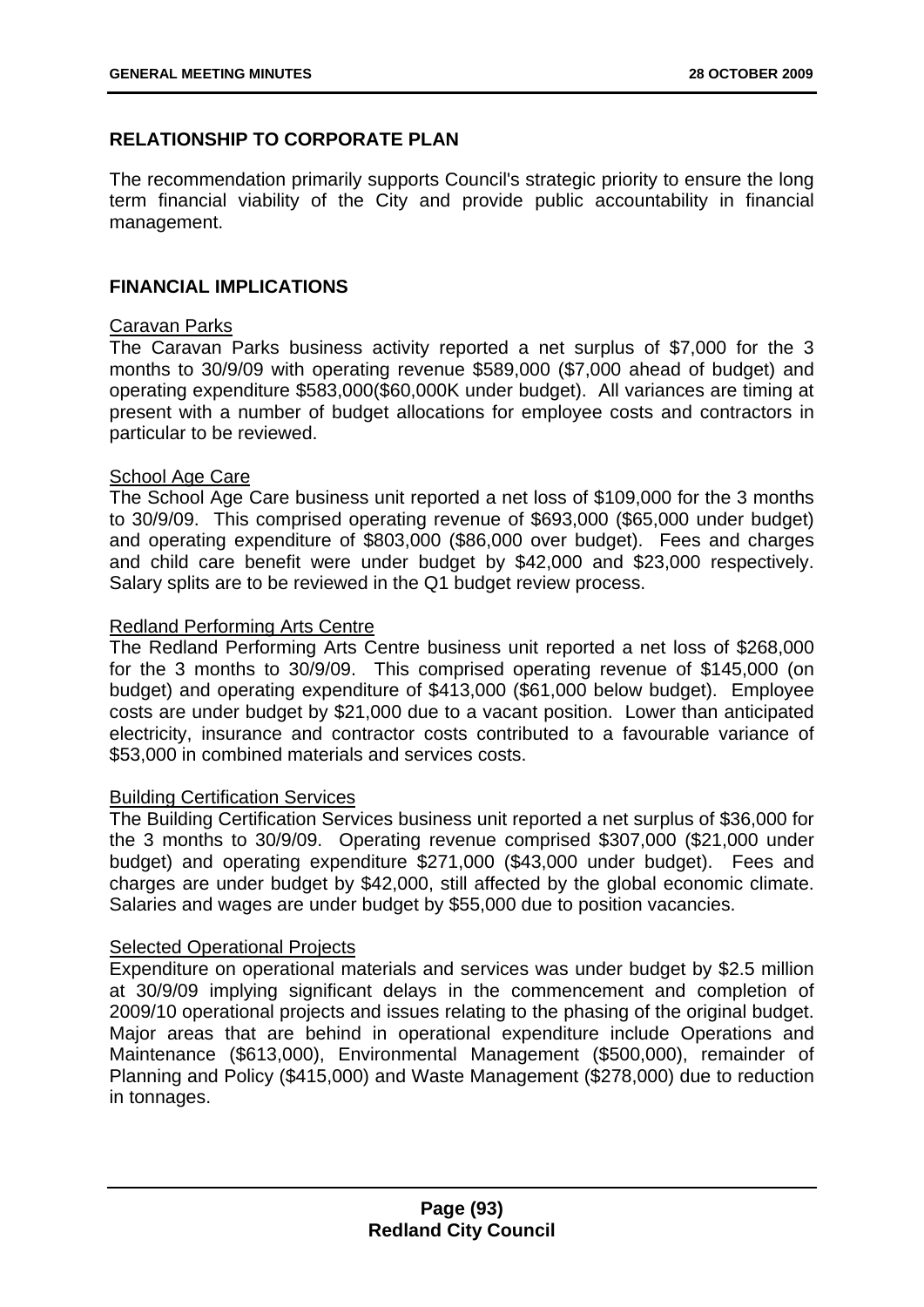Significant individual projects behind budget include:-

| Duncan Road Sportsfield Remediation project | \$150,000.00 |
|---------------------------------------------|--------------|
| <b>Waterways Extension Officer</b>          | \$111,000.00 |
| <b>Lighting ECO Financial Efficiency</b>    | \$104,000.00 |
| Sportsfield Upgrade                         | \$103,000.00 |

The attached report provides commentary on the progress of an extensive list of other selected projects.

#### Selected Capital Projects

The capital expenditure program is behind year to date revised budget by 26.9% or \$3.1million at 30/9/09. Of particular note is sewerage pump station #6, \$978,000 behind budget with the pipe purchase due to occur in December and the tender due to be awarded in February 2010.

Other large capital projects behind schedule include:

| Purchase of conservation land      | \$1,000,000.00 |
|------------------------------------|----------------|
| Purchase of fleet                  | \$797,000.00   |
| Backlog fire flow augmentation     | \$151,000.00   |
| Wastewater supply pump station #86 | \$200,000.00   |
| PDG road reseals                   | \$213,000.00   |
|                                    |                |

# **CONSULTATION**

The Chief Executive Officer and General Manager Corporate Services initiated discussions with the Executive Leadership Group and Council several months ago to clearly separate strategic financial reporting from operational and capital project reporting. This was to enable a clear focus on Council's corporate financial performance and position including results against key financial performance indicators in the financial strategy.

A presentation was subsequently given to Council on the proposed layout and presentation of the enhanced suite of financial reports. Feedback from this meeting has now been incorporated into the presentation layout and style of the new suite of financial reports.

### **OPTIONS**

#### **PREFERRED**

That Council resolve to note the quarterly operational and capital project reports in addition to the Business Unit reports to which the Code of Competitive Conduct applies for September 2009, as presented in the following attachments:

- 1. Business activity statement for Caravan Parks;
- 2. Business activity statement for School Aged Care;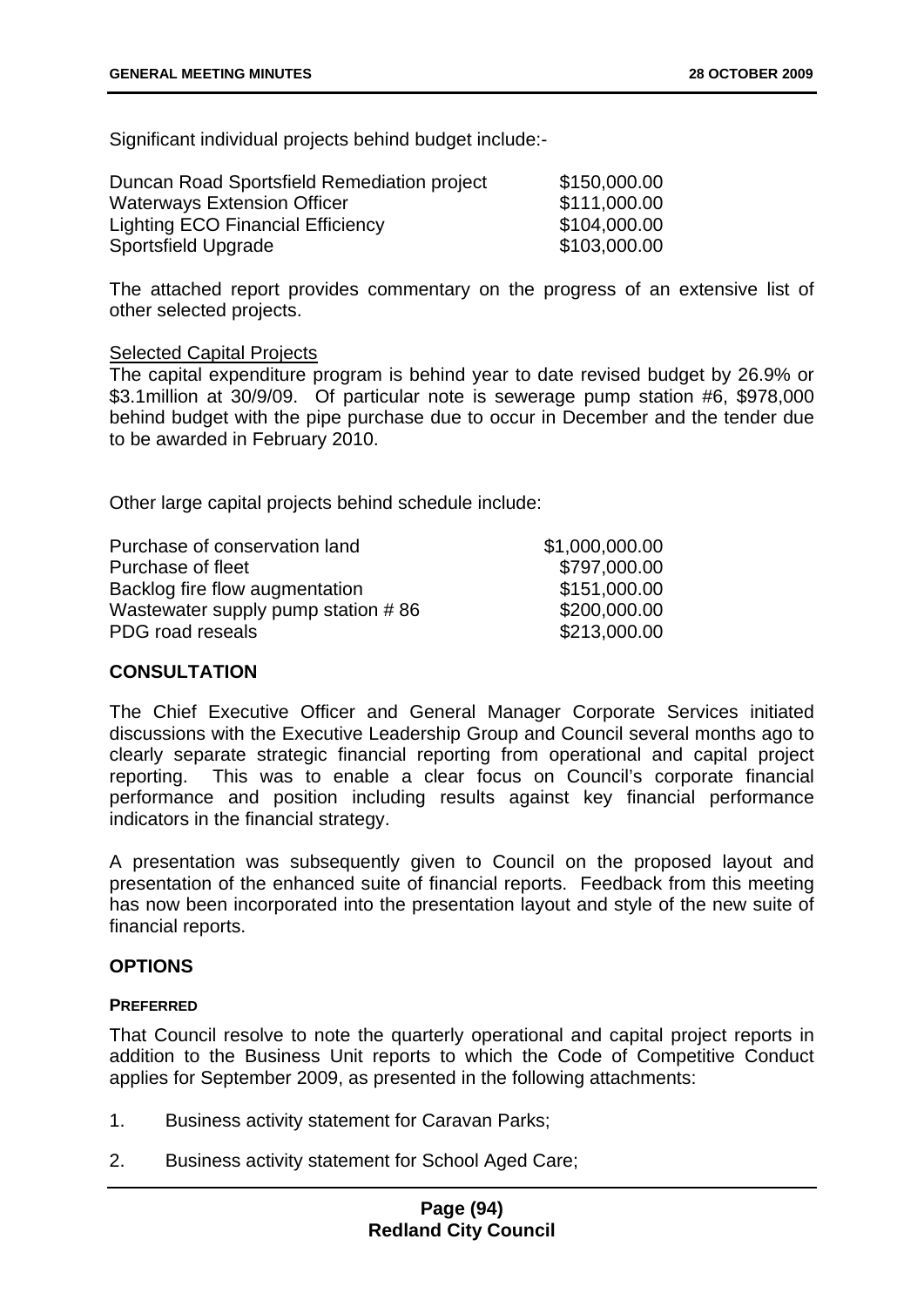- 3. Business activity statement for Redlands Performing Arts Centre;
- 4. Business activity statement for Building Certification Services; and
- 5. Selected Operational and Capital Projects expenditure reports.

#### **ALTERNATIVE**

That Council requests additional information.

# **OFFICER'S/COMMITTEE RECOMMENDATION/ COUNCIL RESOLUTION**

| Moved by:    | <b>Cr Townsend</b> |
|--------------|--------------------|
| Seconded by: | Cr Boglary         |

**That Council note the quarterly Operational and Capital Project reports in addition to the Business Unit reports to which the Code of Competitive Conduct applies for September 2009, as presented in the following attachments:** 

- **1. Business activity statement for Caravan Parks;**
- **2. Business activity statement for School Aged Care;**
- **3. Business activity statement for Redlands Performing Arts Centre;**
- **4. Business activity statement for Building Certification Services; and**
- **5. Selected Operational and Capital Projects expenditure reports.**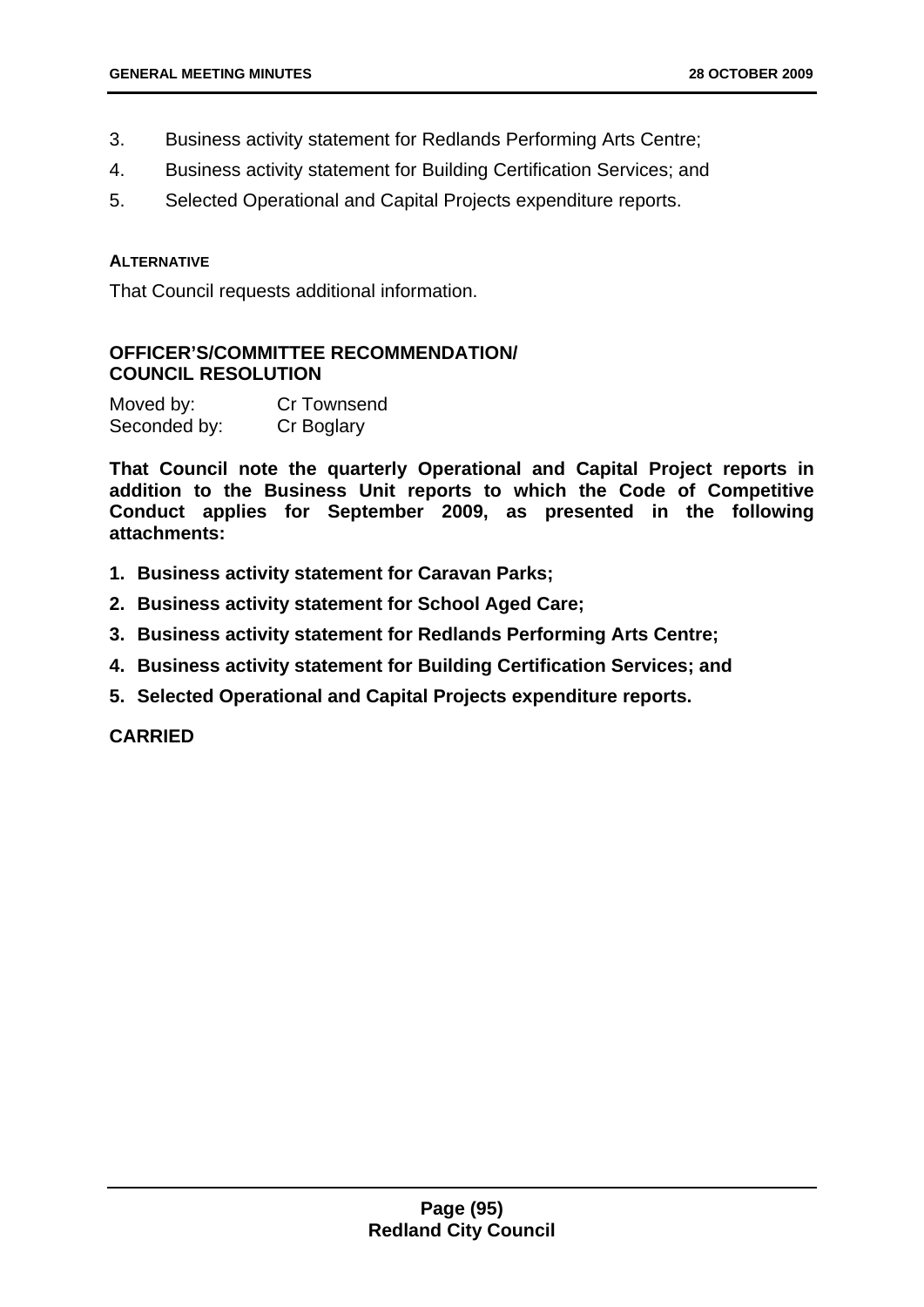# **14.2 REPORTS FROM CUSTOMER SERVICES**

### **14.2.1 REDLAND PERFORMING ARTS CENTRE - BUSINESS PLAN REVIEW**

| <b>Dataworks Filename:</b>       | <b>CP Operations – RPAC Redland Performing Arts</b><br><b>Centre</b>                                                                                          |
|----------------------------------|---------------------------------------------------------------------------------------------------------------------------------------------------------------|
| <b>Attachments</b>               | Attach 1 - General Review - Redland Performing<br><b>Arts Centre</b><br><b>Attach 2 - Redland Performing Arts Centre</b><br><b>Business Plan 2009 to 2012</b> |
| <b>Responsible Officer Name:</b> | <b>Greg Jensen</b><br><b>Manager Customer and Community Services</b>                                                                                          |
| <b>Author Name:</b>              | <b>Lisa Trevellick</b><br><b>Manager Redland Performing Arts Centre</b>                                                                                       |

### **EXECUTIVE SUMMARY**

Council adopted the first Redland Performing Arts Centre business plan in October 2007 to guide the new venture and provide an overview of its operations. The plan covered the initial start up and the following years to be a three (3) year plan. It was agreed at the end of the first full year of operation that a report be provided to Council outlining achievements against the business plan and that the plan would be amended to reflect the following three (3) years of operations.

The centre has achieved significant success since it opened in April 2008. Significantly the largest users of the centre have been the local community cultural organisations with 47 using the venue for performances and events. Of the 38,702 audience attending 64% have been to these community performances and events.

The centre was required to initially concentrate on completion of the construction and fit out phase as well as developing its key business services and systems as required under the approved business plan. These have provided a platform for the centre to operate at a high standard.

This next business plan requires the centre to focus on audience development and creating stronger linkages with local community organisations. Increased promotion of the venue as well as development of workshops and master classes with professional performers will also be a feature of the business plan. The centre will also explore the potential to provide traineeships in technical services and hospitality during the life of the plan.

The three (3) year plan will be reviewed each year to develop a rolling plan for the centre to support Council's significant investment into the cultural life of the community.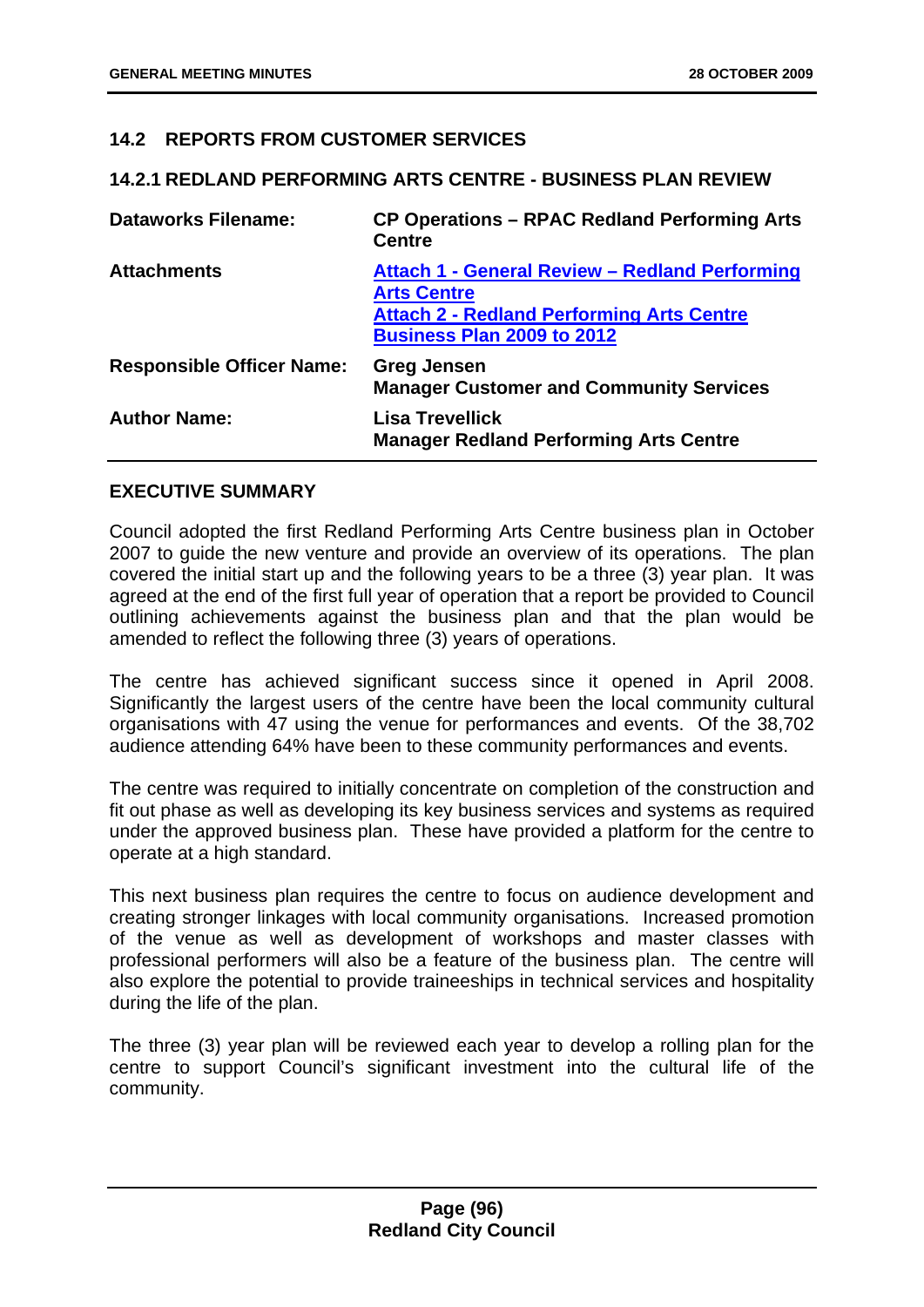### **PURPOSE**

To present to Council the achievements of the Redland Performing Arts Centre against the approved business plan and for Council to adopt the new business plan for the next three years.

### **BACKGROUND**

Council initially adopted a business plan for the new Redland Performing Arts Centre (RPAC) in October 2007. Part of the minute of Council required, *"That a report be provided to Council on the operations of the Redland Performing Arts Centre covering the first 12 months."* To better reflect the performance of the centre, a full financial year was chosen as the most representative period and the attached performance report covers both the initial 3 month start up period and a full 12 month financial year.

The initial plan was done prior to the commencement of operations and was developed to guide the business in its first start up phase of operations and the subsequent two (2) years. As this was a new venture for Council, it was agreed to provide a report at the end of the first full year of operations to gauge achievement against the business plan and provide information to Council on the performance of the centre. This review would allow for the setting of the next business plan for the following three (3) years of operations.

Since actually operating the centre, it has become apparent that there are still refinements to implement. The initial business plan was a good foundation and can be improved with actual operational experience.

The centre opened for business in April 2008, comprising only 3 months of operations in its first financial year. The second financial year was completed on 30 June 2009 and the development of the budget for 2009/10 and the finalisation of the end of year accounts have enabled an actual representation of performance to be provided.

### **ISSUES**

The RPAC has achieved significant success since its opening, especially considering the difficulties experienced with the construction and subsequent requirement for Council to complete the building. The centre opened 2 months later than anticipated and had to manage its operations around continuing construction.

A detailed analysis of the performance of the centre can be found in Attachment 1. A summary of the performance is detailed below.

The centre was required to establish a significant number of new systems and processes that were compatible with Council's existing systems. The business was a new venture for Council and quite different to its other service delivery responsibilities. These included staff recruitment, OH&S, financial and operating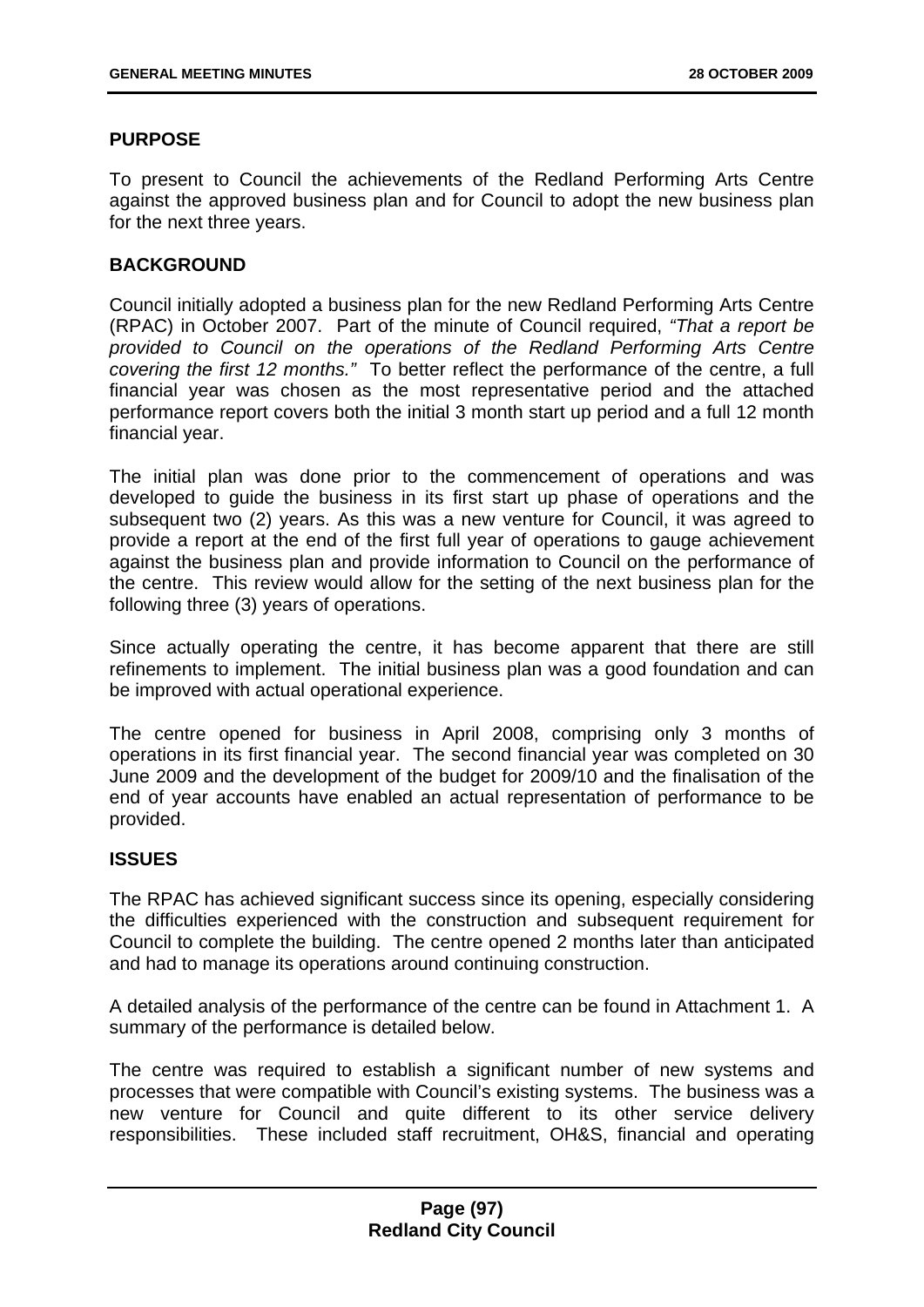procedures as well as evacuation planning, liquor licensing and customer management systems.

The opening performance program was developed and altered due to construction delays and the annual program was developed to blend community events, entrepreneured program and commercial hires in a new and untested venue.

During this phase it became necessary to resolve key stage production and technical design issues with the builder, resulting in a multi-functional venue that could cater to all performing arts genre and service all sectors of the community. This also saved operational costs as the original design was not acceptable and would have resulted in high long term operational costs for the centre had they not been resolved.

Extensive consultation with local community arts groups prior to the opening of the centre resulted in 47 different local community groups "successfully" using the centre to stage their events and has resulted in strong community use of the centre. Initial concerns raised by a small number of community groups were resolved as part of the change from an old venue to a new professionally managed venue for community use. To date 80% of presentations are by community groups and 64% of audience attendance is for these performances.

As part of its commitment to cultural development the centre has provided the opportunity for 380 people to attend performance workshops following the RPAC entrepreneurial program, and 165 local performers have been directly involved in RPAC sponsored presentations.

To test the audience satisfaction with the RPAC program customers were surveyed and 88% were highly or extremely satisfied with the quality of the program and 78% with the variety.

The audience attendance at the centre at end of June 2009 has been 38,702 persons or equivalent to 28% of the entire Redlands population. Additionally, the centre has been able to provide opportunity for 4,298 people to participate in performances at the centre either through the community events or RPAC performances.

To enable these events and performances to occur, the RPAC Technical Services Team has supported and managed 153 performances or events since opening. In addition the team also developed and delivered a risk management information kit for all users and in particular local community groups to use to improve their duty of care and knowledge. Feedback from users about the quality of the support services has been positive.

The new business plan will build on the strengths of the current plan. It will have at its focus strengthening its relations with community groups, schools and other users. It will develop additional workshops and master classes with professional performers to develop skills and knowledge within the community organisations. The centre will also develop a theatre craft workshop program targeting community groups.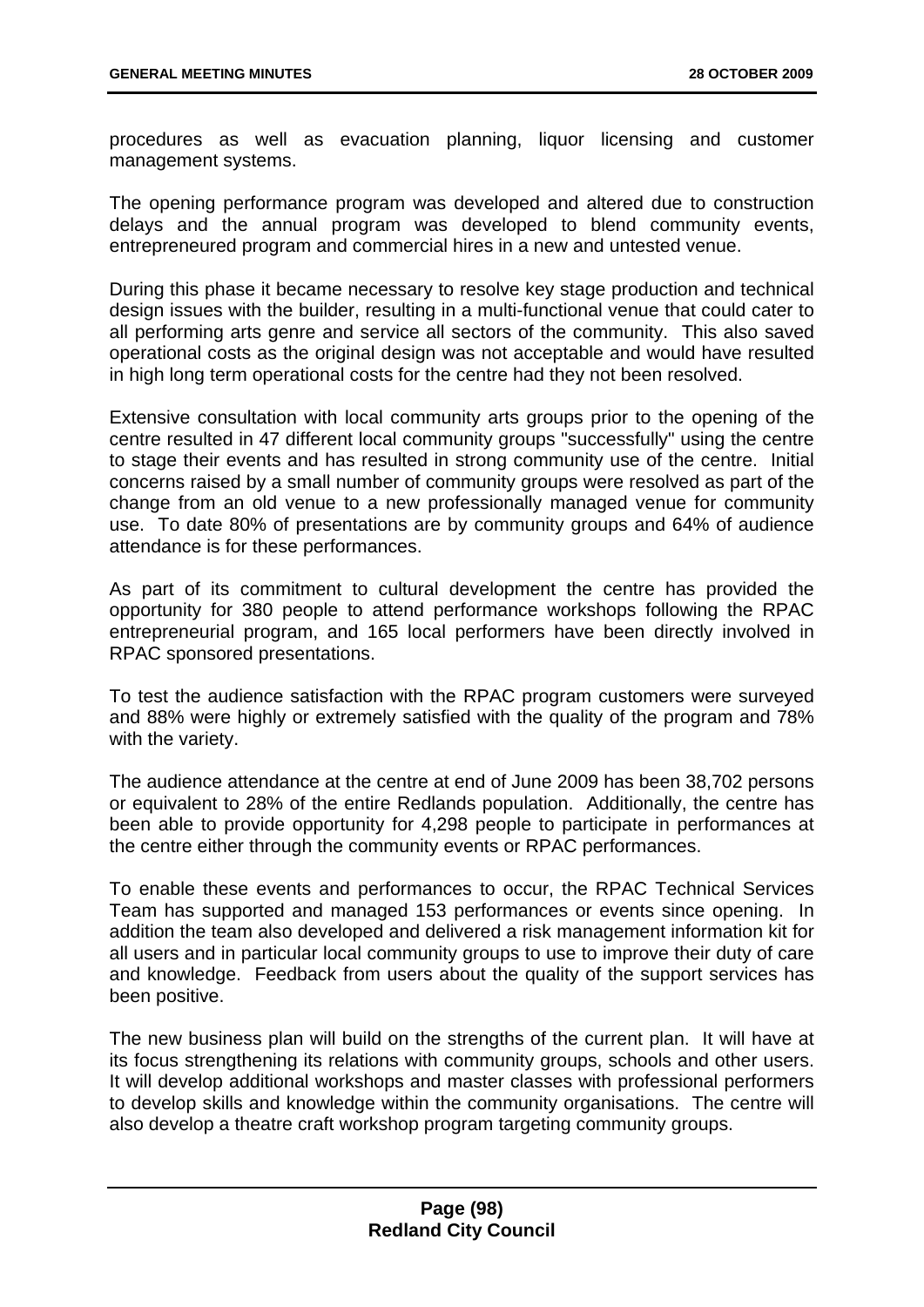Additionally, the centre will explore traineeships for technical services and also hospitality to provide career development opportunities for local people.

Increased promotion of the centre will occur now that the initial developmental stages are stabilising and the centre will investigate development of an external ticketing service for other events to source additional funds and provide a service to the community.

Lastly, the centre will focus on maintaining the significant asset Council has provided and address issues associated with the older structures to improve the venue's ability to deliver the level of service expected.

The Redland Performing Arts Centre business plan is attached as Appendix 2 and provides complete detail on the initiatives and key performance indicators for the next 3 years.

### **RELATIONSHIP TO CORPORATE PLAN**

The recommendation primarily supports Council's strategic priority to build safe, strong and self reliant communities with access to community services, infrastructure and opportunities for participation in community life.

### **FINANCIAL IMPLICATIONS**

There are no direct financial implications from this report. The current budget allocations provide the operational and minor replacement capital expenditure for this year and as forecast in the ten (10) year operational and capital budget.

The recent completion of the RPAC Individual Asset Management Plan (IAMP) and also stage 1 of the Strategic Development Plan (SDP) do highlight areas for increased expenditure over the life of the asset. The SDP identifies that there is a need for an additional expenditure of \$327,000 over the next 4 years. This is required for maintenance of the older section of the RPAC (previously Redland Community Cultural Centre). The plan details items for replacement or areas of noncompliance with current legislation specifically relating to fire and evacuation safety.

The IAMP has identified that in addition to the current budget for maintenance of the buildings there is a requirement for additional for asset maintenance that was not able to be forecasted accurately until the IAMP was completed.

Adjustment to the 10 year operational and capital budget will occur at the time of budget development for 2010/11 and be subjected to Council approval based on other priorities that will be considered at that time.

The financial performance of the RPAC for 2008/09 resulted in a total additional investment from Council of \$1.41 million. In 2009/10 that investment is budgeted at \$1.6 million. The business plan has been developed to identify opportunity for revenue growth to reduce the level of Council investment, but Council will always be required to provide additional investment in the operations due to fee reductions for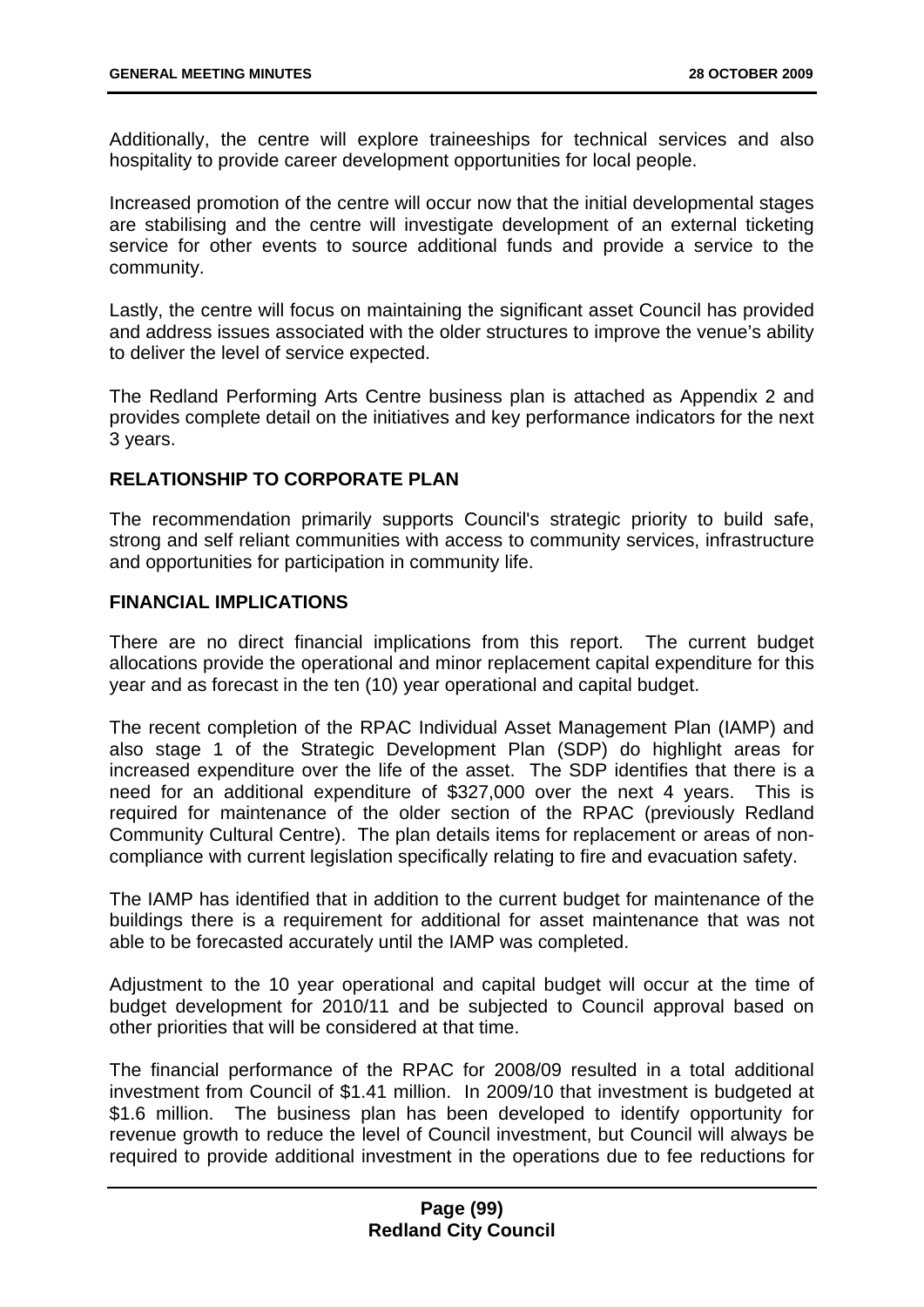community hire and the costs of holding the asset such as depreciation, internal Council service charges and also the inherent costs of provision of such an operation within a community setting. Redland City Council's investment is similar to other Council's in South East Queensland where the subsidy ranges from \$770,000 to \$1.2 million per annum (in some cases not including internal Council service charges and depreciation).

This investment by Council adds to the cultural vibrancy of the community and is consistent with Council's investment in culture through the provision of library services, art gallery and museums. These facilities and services support Council's social/cultural, environmental, economic and governance responsibilities it manages to provide the lifestyle the residents of the city expect from a progressive local government and desirable place to live.

# **PLANNING SCHEME IMPLICATIONS**

The Land Use Planning Group was consulted and it is considered that the outcome of recommendations in this report will not require any amendments to the Redlands Planning Scheme.

# **CONSULTATION**

Consultation was conducted with Community and Social Planning.

### **OFFICER'S/COMMITTEE RECOMMENDATION/ COUNCIL RESOLUTION**

Moved by: Cr Townsend Seconded by: Cr Boglary

**That Council resolve as follows:** 

- **1. To note the report detailing the performance of the Redland Performing Arts Centre, as presented in Attachment 1; and**
- **2. To adopt the business plan entitled, "Redland Performing Arts Centre Business Plan 2009-2012", as presented in Attachment 2.**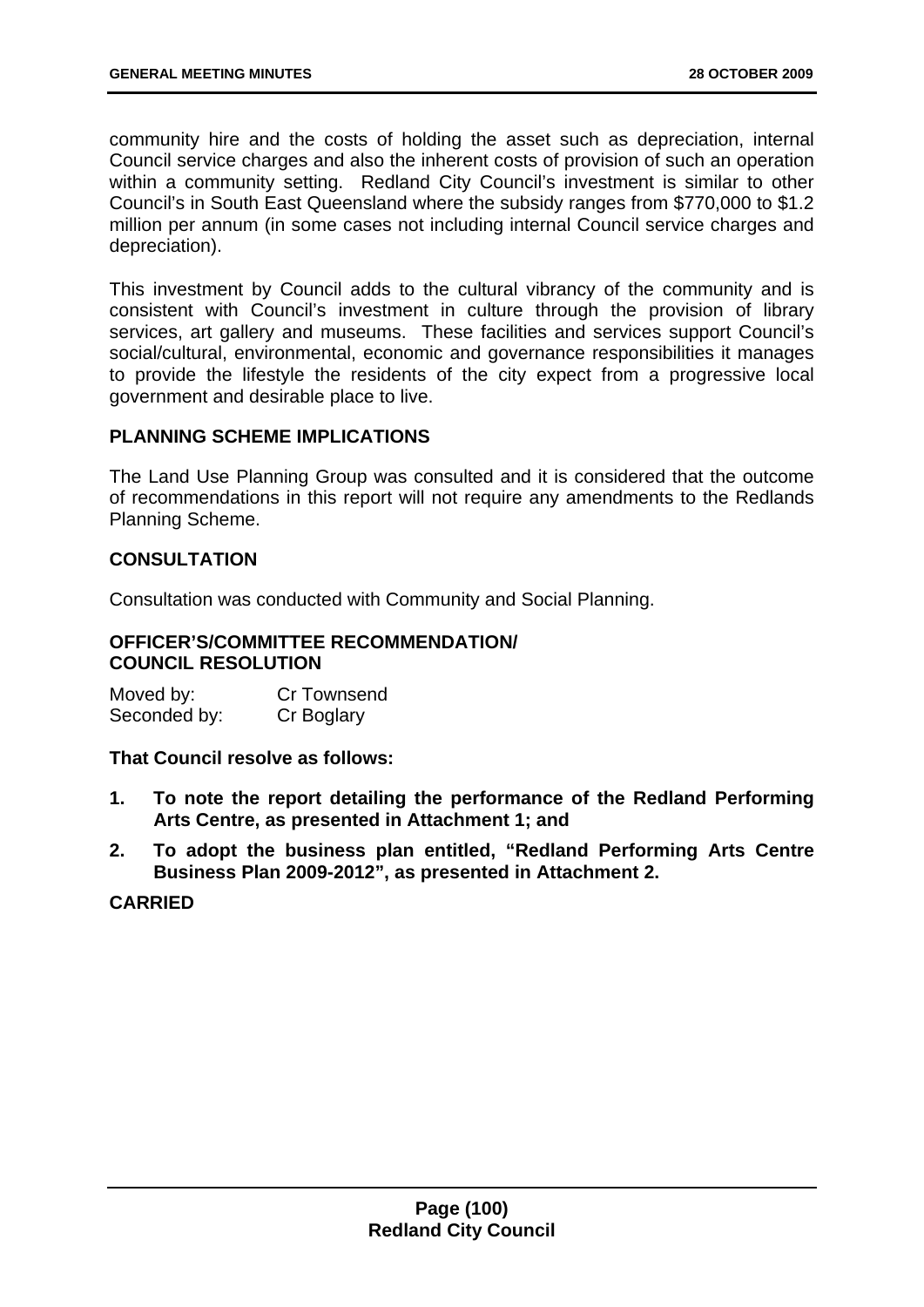### **14.2.2 ASBESTOS MANAGEMENT PLAN 2009 - 14-22 RUSSELL TERRACE MACLEAY ISLAND**

| <b>Dataworks Filename:</b>       | <b>CP Asbestos Reports</b>                                    |
|----------------------------------|---------------------------------------------------------------|
| Attachment:                      | <b>Macleay Island Asbestos Management Plan</b>                |
| <b>Responsible Officer Name:</b> | <b>John Frew</b><br><b>Service Manager Roads and Drainage</b> |
| <b>Author Name:</b>              | <b>John Frew</b><br><b>Service Manager Roads and Drainage</b> |

#### **EXECUTIVE SUMMARY**

On 14 June 2002, Council purchased the property at 14-22 Russell Terrace, Macleay Island, as part of plans for the possible future expansion of the Macleay Island passenger ferry and barge terminal.

Subsequent to the purchase of the property, Council was made aware of asbestos contamination on the site and has carried out a number of remedial activities to address the contamination. However, due to the nature of the contamination, it has not been possible thus far to fully cleanse the site. An Asbestos Management Plan has been drafted to manage the site into the future, until such time as full remediation can be achieved.

### **PURPOSE**

The purpose of this report is to seek Council's endorsement of the Asbestos Management Plan 2009 with respect to 14-22 Russell Terrace, Macleay Island.

### **BACKGROUND**

Council was notified in 2005 of possible asbestos contamination on land contained within its property at 14-22 Russell Terrace, Macleay Island and also in the foreshore area adjoining the property. Subsequent investigation revealed asbestos dumping had occurred on the site and that there were several buildings/structures on the site which contained asbestos.

Remedial activities were undertaken by Council to the current point where all buildings/structures have been removed from the site and the majority of the dumped asbestos has been removed. The Council owned portion of the site has recently been fully security fenced to isolate any residual contamination. Regular fortnightly inspections are carried out to identify and remove any asbestos that may be brought to the surface by tidal action in the foreshore area outside the security fence.

Council has sought independent expert advice on the management and remediation of the site from Simtars, a business unit of the Department of Mines and Energy. To date two reports have been commissioned and received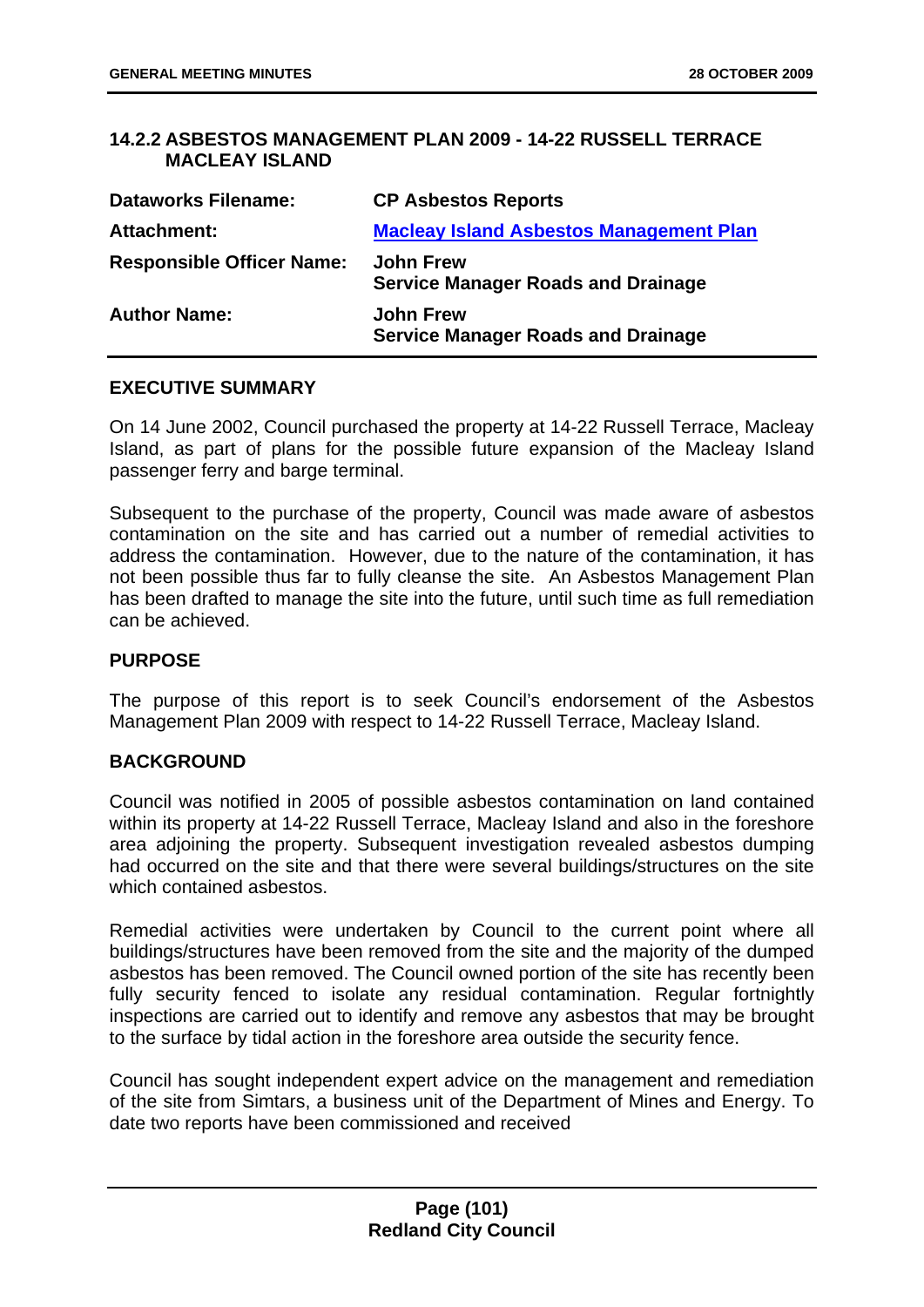Council has also obtained a clearance certificate from Simtars for the upper portion of the site now occupied by a gravel car park. This followed the implementation of remedial measures recommended in the first Simtars report.

## **ISSUES**

Buried pieces of asbestos are being regularly exposed by tidal action in the foreshore area in front of the security fence. As a result, Council staff have prepared an Asbestos Management Plan for the site. The plan incorporates the following key elements: Legislative requirements, jurisdiction and responsibilities, training, regular inspections, asbestos management both short and long term, record keeping and public communication.

# **RELATIONSHIP TO CORPORATE PLAN**

The recommendation primarily supports Council's strategic priority to build safe, strong and self reliant communities with access to community services, infrastructure and opportunities for participation in community life.

# **FINANCIAL IMPLICATIONS**

There will be financial implications resultant from the implementation of the Asbestos Management Plan. Project type work will be financed through quarterly budget review or annual budgets. All other costs will be absorbed, where possible, in the Roads and Drainage Maintenance Unit operational budget.

### **PLANNING SCHEME IMPLICATIONS**

The Land Use Planning Group was consulted and it is considered that the outcome of recommendations in this report will not require any amendments to the Redlands Planning Scheme.

### **CONSULTATION**

The preparation of the Asbestos Management Plan has been extensively contributed to by the following Council areas: Regulatory and Health Services, Workplace Health and Safety, Infrastructure Planning Group and Operations and Maintenance Group. Additional input has been received from Council's external consultant in this matter, Simtars.

## **OFFICER'S/COMMITTEE RECOMMENDATION/ COUNCIL RESOLUTION**

| Moved by:    | Cr Townsend |
|--------------|-------------|
| Seconded by: | Cr Boglary  |

**That Council resolve to endorse the Asbestos Management Plan 2009, 14-22 Russell Terrace, Macleay Island, as attached.**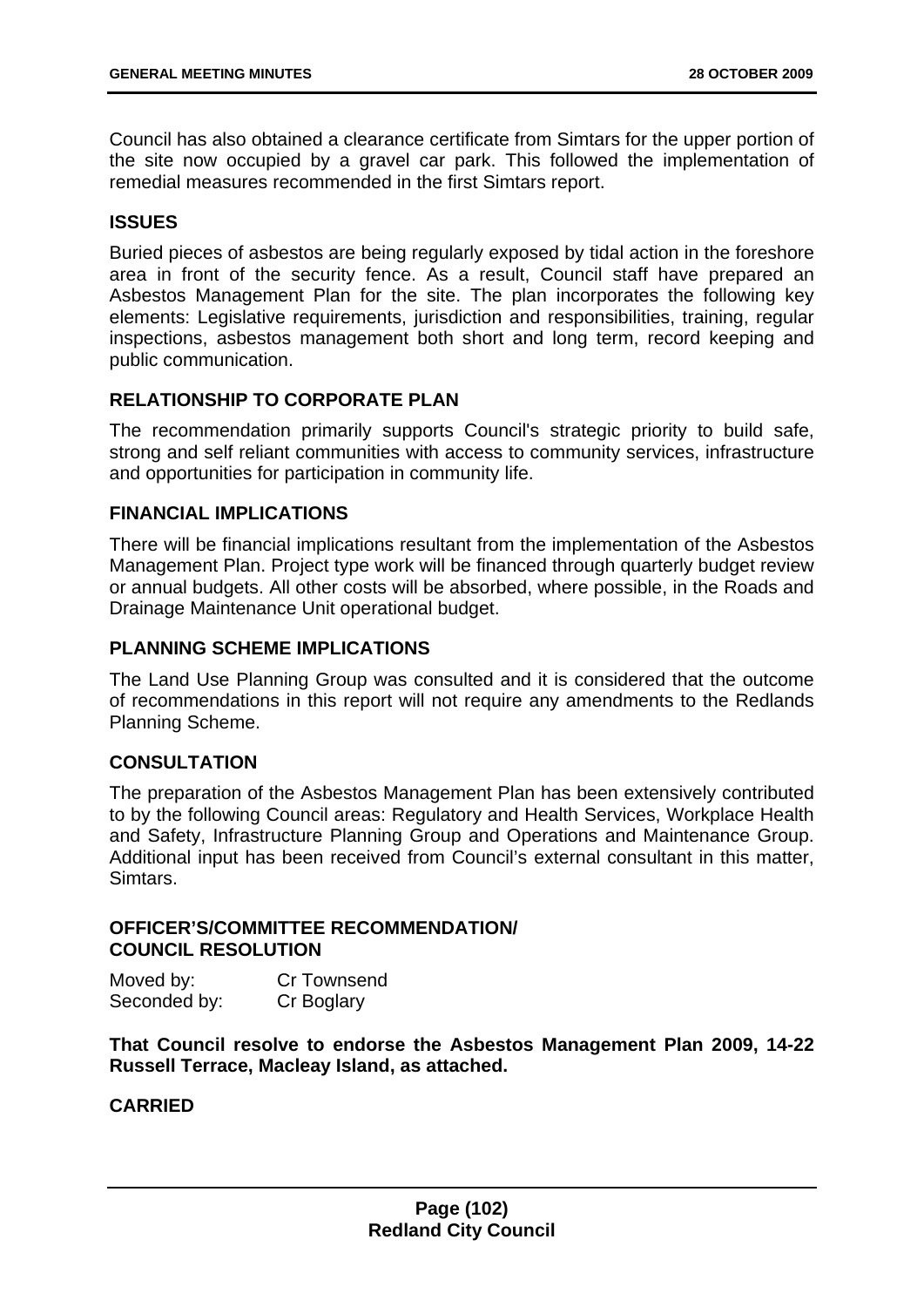## **14.2.3 WASTE MANAGEMENT SERVICES - BUSINESS UNIT REPORT - SEPTEMBER 2009**

| <b>Dataworks Filename:</b>       | <b>WM Waste Monthly Reports to Committee</b>                                       |
|----------------------------------|------------------------------------------------------------------------------------|
| <b>Attachments:</b>              | <b>Waste Management Services - Business Unit</b><br><b>Report - September 2009</b> |
| <b>Responsible Officer Name:</b> | <b>Lex Smith</b><br><b>Acting Manager Operations and Maintenance</b>               |
| <b>Author Name:</b>              | <b>Mary-Anne Micovic</b><br><b>Finance Officer</b>                                 |

#### **EXECUTIVE SUMMARY**

The Waste Management Services Business Unit report is presented to Council for noting. The report provides the business unit's performance for the month of September 2009 and covers financial and non-financial indicators for waste.

It is expected that, most of the time the report findings will be "business as usual". Where exceptions occur, these will be highlighted.

The report provides a regular opportunity for Council to consider the performance of Waste Management and to respond to any exceptional reporting.

Council is provided with the option to accept the report or, accept it and request additional information or a review of performance.

### **PURPOSE**

To report on the ongoing performance of the business unit against key performance indicators (KPIs).

### **BACKGROUND**

Waste Management's performance plan identifies KPIs for which performance targets have been agreed with Council. Reporting is completed at each quarter end through Council's Finance and Corporate Management Committee.

#### **ISSUES**

The report is provided to Council as a means of monitoring the performance of Waste Management for its waste activity.

The first part of the report comprises a "snapshot" of the business unit's achievement in meeting KPIs (year-to-date) and financial report card. The report then provides specific financial report and commentary, capital expenditure (graphically) and a detailed customer overview.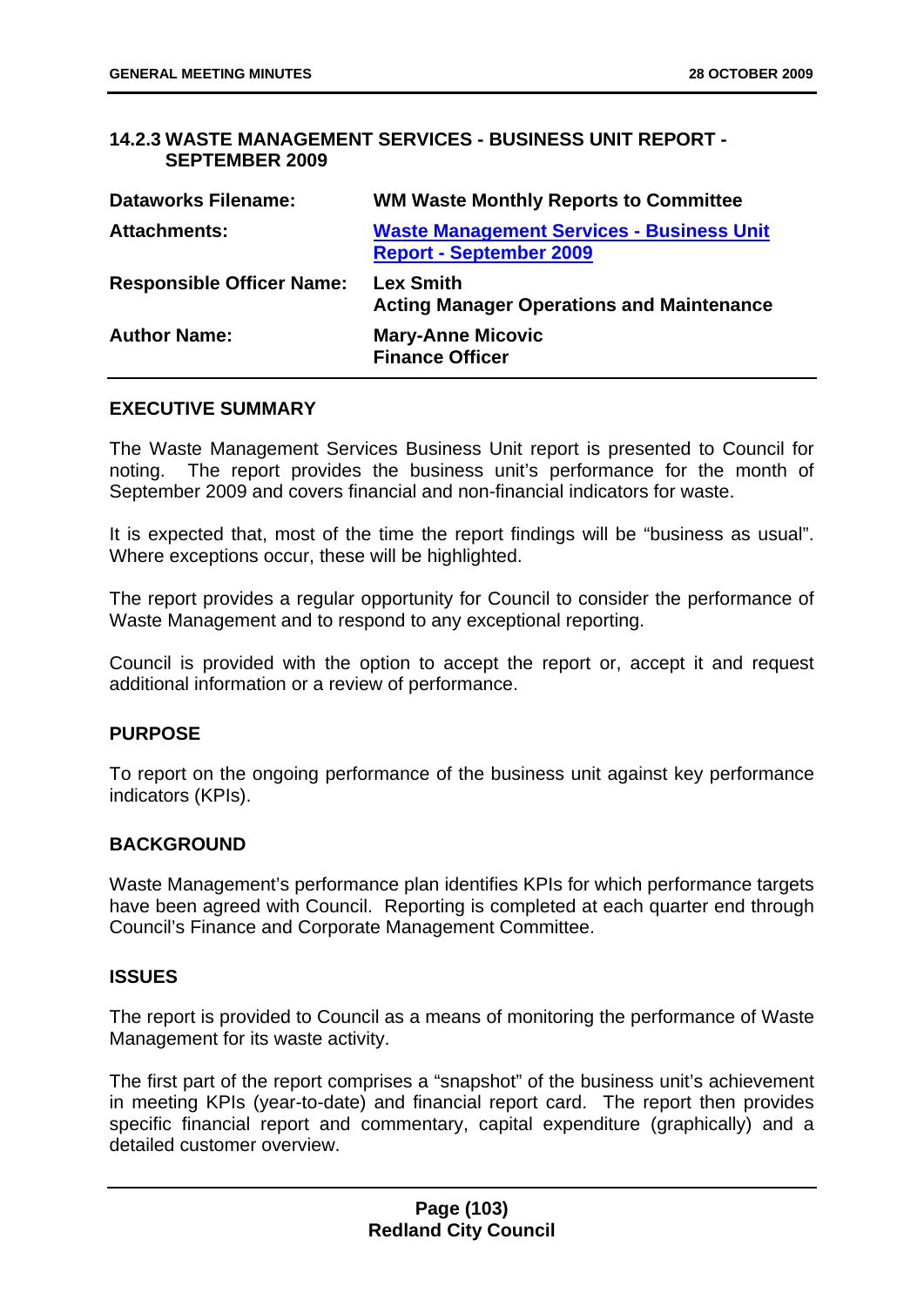The main body of the report focuses on actual levels of achievement against the KPIs for the month. Where exceptions have occurred and targets not met, an explanation is given as well as action taken to improve performance.

The report closes with a summary of the major issues for each group during the quarter.

### **RELATIONSHIP TO CORPORATE PLAN**

The recommendation primarily supports Council's strategic priority to provide and maintain waste services to sustain our community.

Providing this report also supports Council's Governance strategic priority to provide a clear organisational direction supported by effective leadership and a framework of policies, plans and strategies that are responsive to the community's needs and which promote accountable and ethical standards of practice.

### **FINANCIAL IMPLICATIONS**

There are no direct financial implications resulting from this report. Financial implications may result where Council requests a performance review or requests an increase in performance standards.

# **CONSULTATION**

Consultation has occurred with:

- Group Manager Operations & Maintenance;
- Service Manager Waste Operations; and
- Senior Advisor Waste Planning.

# **OPTIONS**

### **PREFERRED**

That Council resolve to accept the Waste Management Services Business Unit Report for September 2009, as presented in the attachment.

### **ALTERNATIVE**

That Council accepts the report and requests additional information or a review of performance.

### **OFFICER'S/COMMITTEE RECOMMENDATION/ COUNCIL RESOLUTION**

| Moved by:    | Cr Townsend |
|--------------|-------------|
| Seconded by: | Cr Boglary  |

**That Council resolve to accept the Waste Management Services Business Unit Report for September 2009, as presented in the attachment.**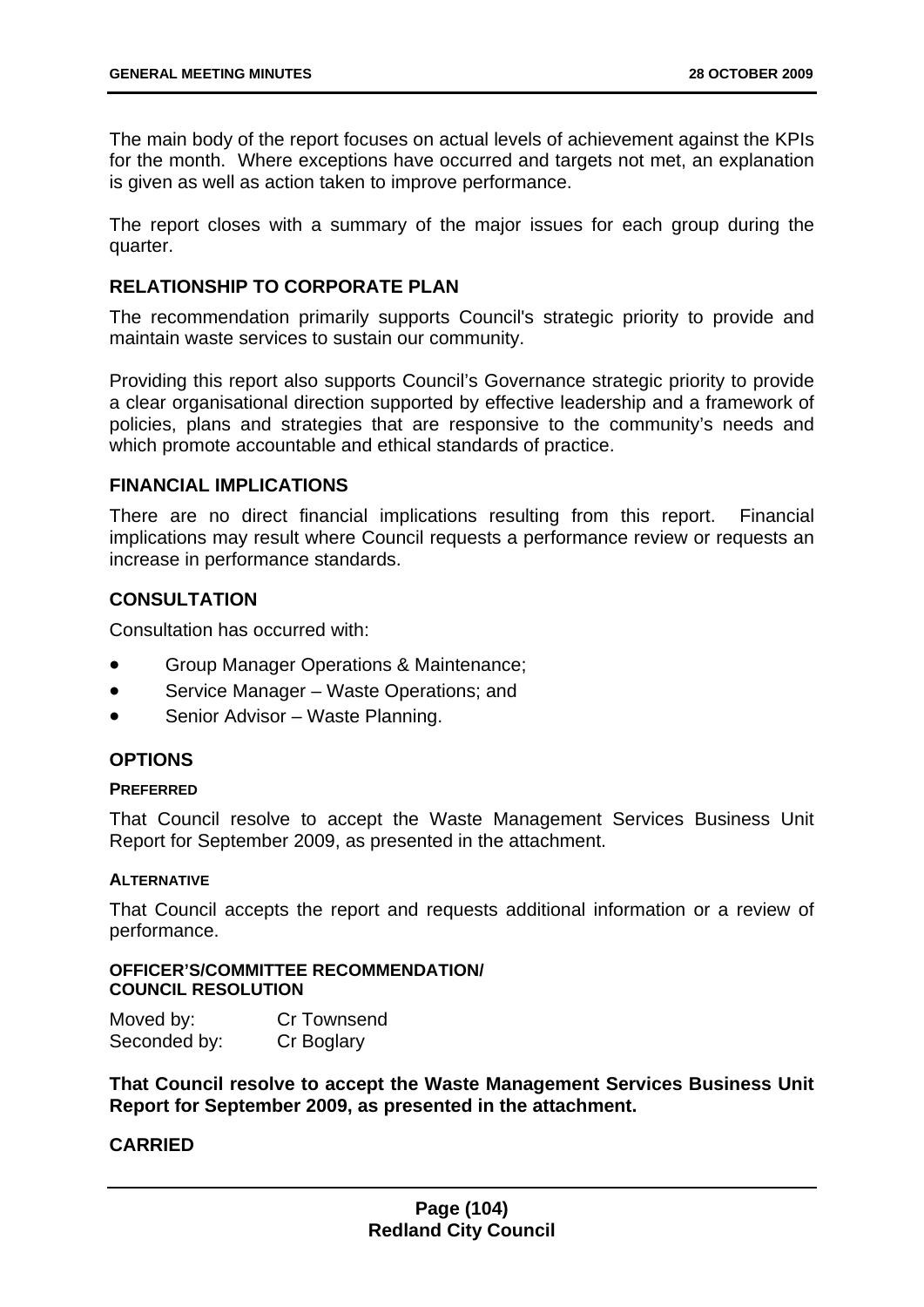### **14.3 REPORT FROM REGULATORY SERVICES**

#### **14.3.1 DEVELOPMENT APPLICATION FEES FOR TELECOMMUNICATIONS TOWERS – PROPOSED AMENDMENT TO ADOPTED 2009/2010 FEES AND CHARGES SCHEDULE**

| <b>Dataworks Filename:</b>       | <b>GOV Fees &amp; Charges Documentation</b>                      |
|----------------------------------|------------------------------------------------------------------|
| <b>Responsible Officer Name:</b> | <b>Timothy Donovan</b><br><b>Manager Assessment Services</b>     |
| <b>Author Name:</b>              | <b>Bruce Appleton</b><br><b>Manager Development Coordination</b> |

### **EXECUTIVE SUMMARY**

A review of the fees for development applications for a material change of use for a telecommunications tower supports a change of the fee from the present level of \$5,997.00 plus \$247 per metre of tower.

The recommendation is that Council resolve to amend the fee to a flat fee of \$5,997.00 and that the adopted fees and charges schedule be amended accordingly.

#### **PURPOSE**

This report is to recommend that Council resolve to set a revised application fee for material change of use applications for telecommunications towers. This report if adopted would amend the current 2009/2010 Fees & Charges Schedule.

#### **BACKGROUND**

In 2005/2006, Redland City conducted a full cost pricing (ABC Costing) for development application fees. Since that review, Council has revised development application fees by CPI and bench-marked them against other similar sized councils.

Following an enquiry from the Mobile Carriers Forum representing the telecommunications industry, officers have prepared this report for consideration.

#### **ISSUES**

The telecommunications industry has raised concerns with the level of fees being applied to telecommunications towers by Redland City Council. The current fees for a telecommunications tower are \$5,997.00 per application plus \$248.00 per metre of tower height. In the previous 3 years there have been 4 such applications, with one of those being discontinued by the applicant.

The fees charged for these applications were levied under various fee schedules and ranged from \$5,940.00 up to \$10,646.00 as a consequence of particulars of the application.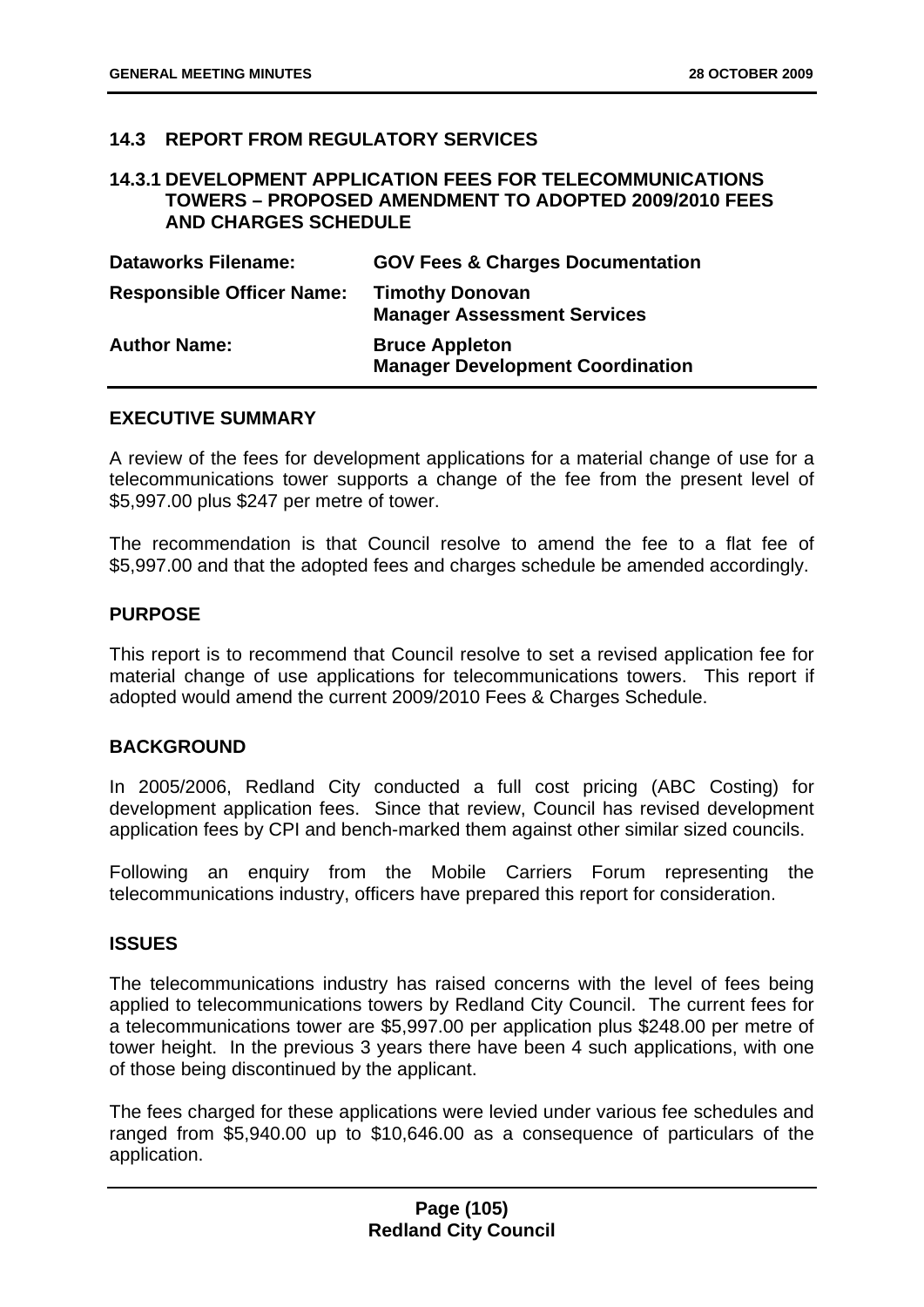Since the introduction of Federal legislation limiting the issues for assessment of these applications, the assessment of these applications has changed. The applications are now conditioned in terms of height, design and visual impact along with provisions for access and landscaping. Conditions are also added for performance bonding to ensure completion of the works in accordance with the Redlands Planning Scheme.

As a result of these changes it is appropriate for Council to consider a revised level of fees for such applications and it is proposed that a single fee be levied. The arguments for a component of the fee based on the height of the tower are now limited, as issues of radiation levels and referrals to Department of Health etc are not now necessary.

It is proposed that the development application fee for telecommunications towers be reduced by removing the per metre component of the present fee. This revised fee reflects the level of work required for the assessment of such applications and it is consistent with the standardisation of fees. Standardisation assists the electronic lodgement of development applications being developed for SmarteDA.

# **RELATIONSHIP TO CORPORATE PLAN**

The recommendation primarily supports Council's strategic priority to preserve a balance with urban, rural, bushland, village, coastal and island character of the Redlands by managing growth.

# **FINANCIAL IMPLICATIONS**

Due to the limited number of development applications for telecommunications towers in the City at present, any change to the fee structure would have limited effect on revenue for Development Coordination. At the rate of approximately 1 application per year, changes to revenue would be small.

## **PLANNING SCHEME IMPLICATIONS**

The Land Use Planning Group was consulted and it is considered that the outcome of recommendations in this report will not require any amendments to the Redlands Planning Scheme.

# **CONSULTATION**

The Mobile Carriers Forum has provided advice to Council in relation to these issues.

# **OFFICER'S/COMMITTEE RECOMMENDATION/ COUNCIL RESOLUTION**

| Moved by:    | Cr Townsend |
|--------------|-------------|
| Seconded by: | Cr Boglary  |

**That Council resolve as follows:** 

**1. To adopt a flat fee for future development applications for telecommunications towers of \$5,997.00; and**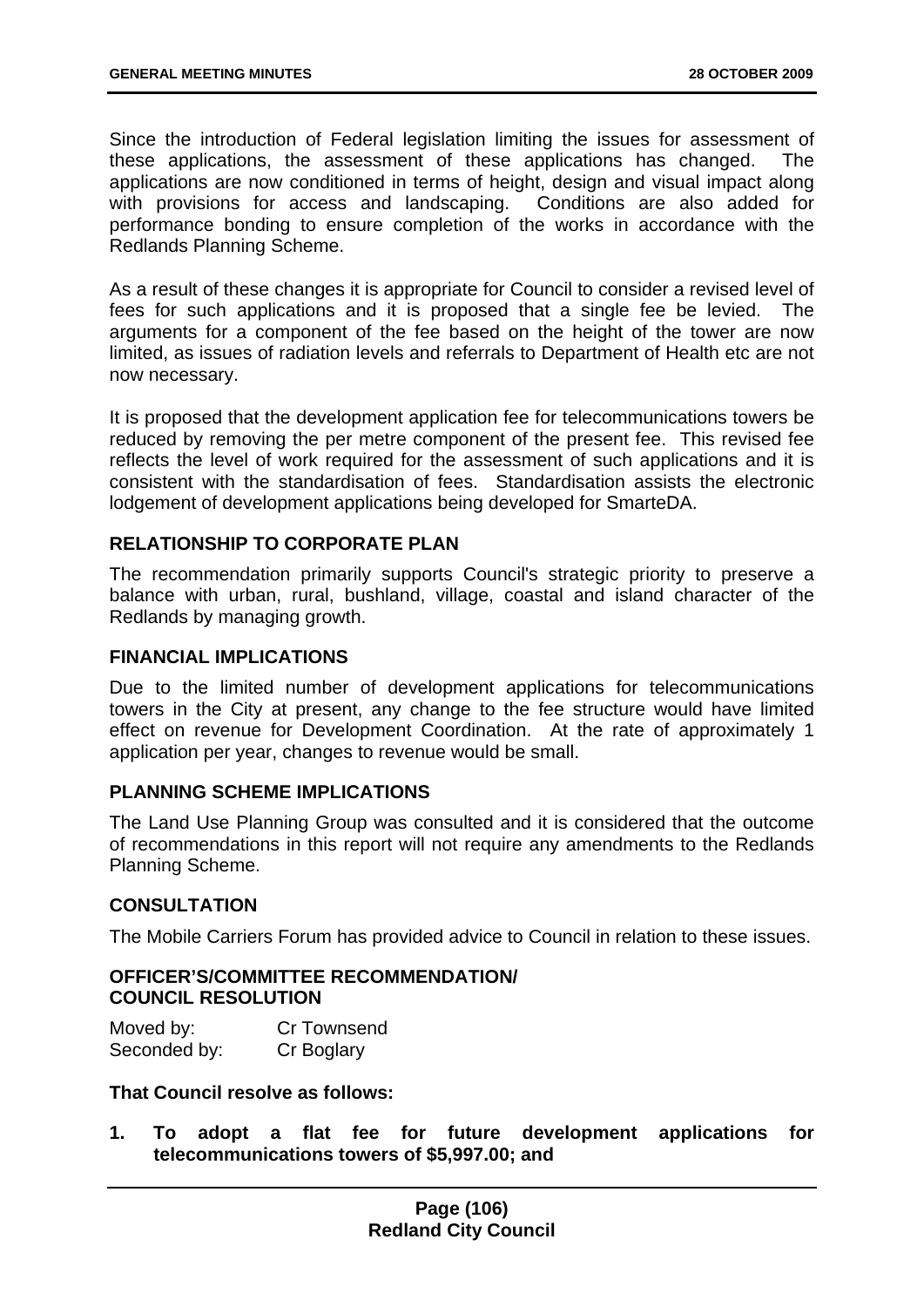**2. That the 2009/2010 Fees and Charges Schedule be amended accordingly.**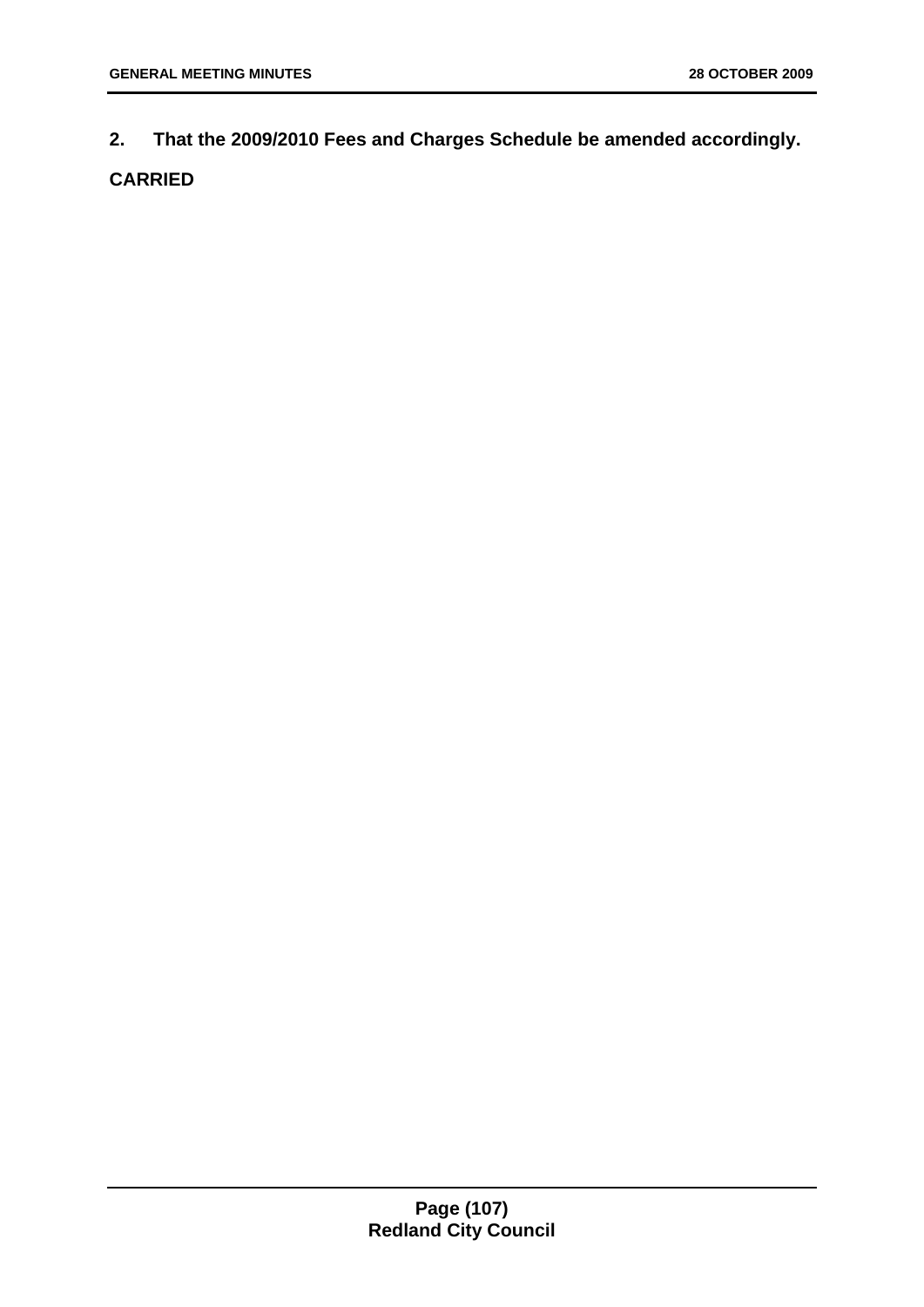Cr Townsend declared a conflict of interest in the following item at the committee meeting stating that she was an Honorary Member of the club and advised she would remain in the Chamber for deliberation on this matter, voting in the affirmative at the committee meeting.

Prior to deliberation and resolution on this matter at today's meeting, Cr Townsend declared a conflict of interest for the same reasons as above and remained in the meeting.

# **14.3.2 TINGIRA BOAT CLUB - REQUEST FOR REVIEW OF DEVELOPMENT APPLICATION FEES**

| <b>Dataworks Filename:</b>       | P-200906                                                         |
|----------------------------------|------------------------------------------------------------------|
| <b>Responsible Officer Name:</b> | <b>Timothy Donovan</b><br><b>Manager Assessment Services</b>     |
| <b>Author Name:</b>              | <b>Bruce Appleton</b><br><b>Manager Development Coordination</b> |

### **EXECUTIVE SUMMARY**

The Tingira Boat Club Inc. has advised that they wish to make minor improvements to their facilities at 91 Coast Road, Macleay Island. As a community-based organisation providing training facilities for young people on the island, they are seeking advice about appropriate fees for their development applications. Those applications could be for minor works considered to be indoor recreation and a tidal works application.

As the tidal works application is most unlikely to get support from State agencies, the club would be encouraged to omit this application, therefore resolution is not to provide a fee reduction for this.

The recommendation is that Council approve a fee of \$1,354.00 (equivalent to 25% of the schedule fee of \$5,417.00 for an MCU for indoor recreation use) based on the minor nature of the improvements and community benefits that would arise from the change. These changes are intended to be within the existing footprint of the existing building.

### **PURPOSE**

The purpose of this report is to seek Council resolution to set fees for the Tingira Boat Club Inc. when a development application is lodged for proposed improvements at the Club's facility.

### **BACKGROUND**

Representatives of the Tingira Boat Club Inc have met Divisional Councillor Barbara Townsend and officers to request confirmation of application fees for their proposed development, which is intended to facilitate enhancement of their existing community

# **Page (108) Redland City Council**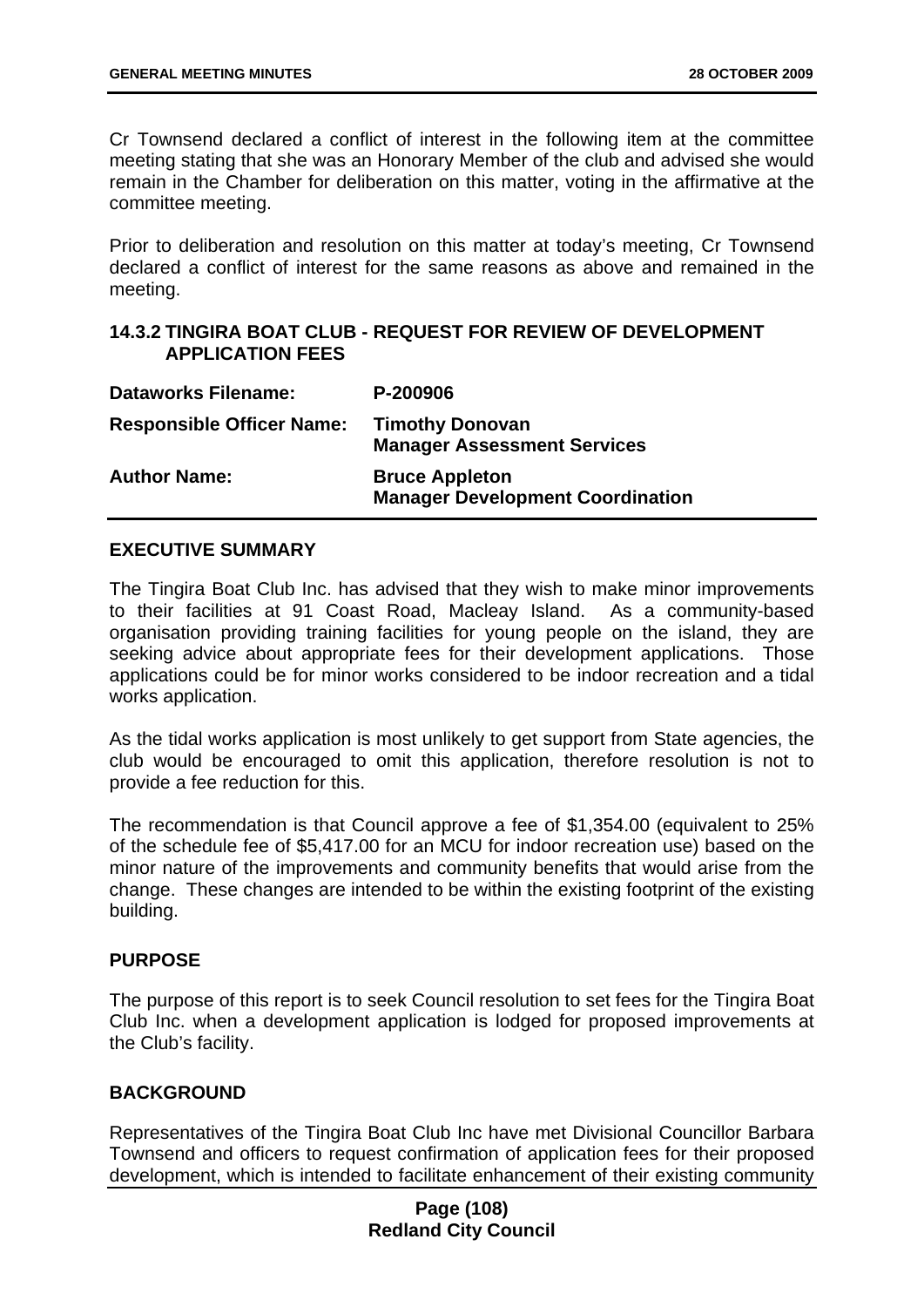facilities and to be able to expand an educational program provided by the club for residents and the local school.

The site is at 91 Coast Road, Macleay Island and is located on Council freehold land zoned Open Space and is affected by a number of overlays. Any material change of use would then require an impact assessable MCU application. There would be at least 3 referral agencies triggered by any applications.

# **ISSUES**

The Tingira Boat Club Inc. has an urgent need for improved facilities and access to Moreton Bay for increased sailing hours for the Club's training program. With the current site facilities, the sailing program is severely constrained by limited access to tidal water and facilities to accommodate the activities in the existing structure.

The improvements include a modification and improvement to the activities deck, but this would be contained within the existing roof line of the building. There may also be a proposal for improved access to the Bay at most tide levels by constructing a boat ramp.

Development applications for a material change of use and possibly for prescribed tidal works will be required for the improvements proposed by the club. This latter development is inconsistent with the Moreton Bay Zone Plan and is most unlikely to achieve support from those agencies. It is not recommended that Council agree to the current fee waiver of (\$850.00) for any tidal works application.

The Club is a not-for-profit organisation, and funds are not easy to obtain from a small population base. The Club has sought advice about appropriate fees for any MCU application for the minor works proposed to the building. It is recommended that the fee for this application type be set at \$1,354.00 due to the minor nature of the work required to assess the application. This is 25% of the fee for an indoor recreation use and is appropriate based on the workload to assess such a minor application.

# **RELATIONSHIP TO CORPORATE PLAN**

The recommendation primarily supports Council's strategic priority to preserve a balance with urban, rural, bushland, village, coastal and island character of the Redlands by managing growth.

### **FINANCIAL IMPLICATIONS**

This report recommends a reduced fee of \$1,354.00 for the MCU application, which is equivalent to 25% of the scheduled fee of \$5,417.00. This fee is appropriate for the workload given its minor nature required to assess the application.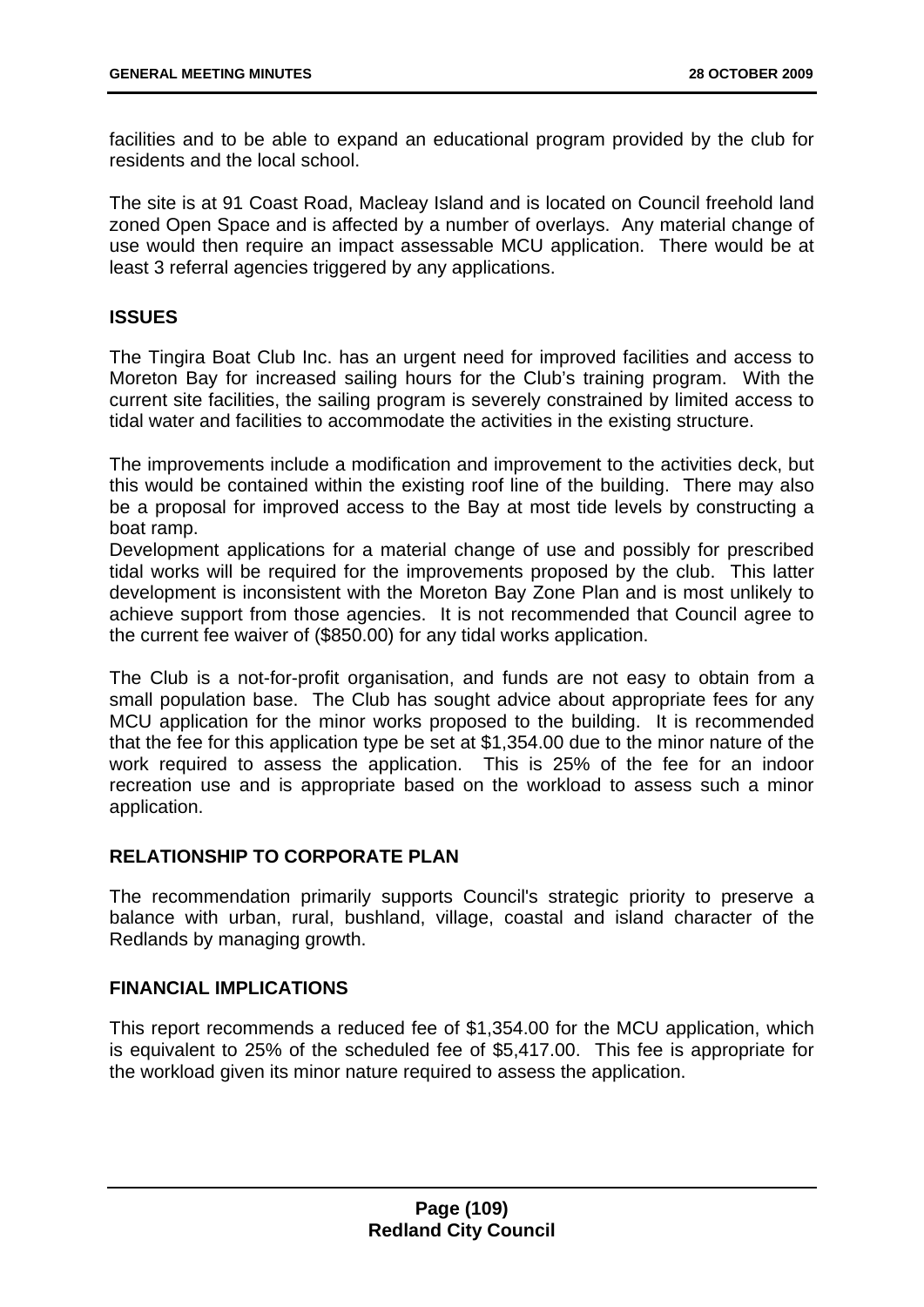# **PLANNING SCHEME IMPLICATIONS**

The Land Use Planning Group was consulted and it is considered that the outcome of recommendations in this report will not require any amendments to the Redlands Planning Scheme.

# **CONSULTATION**

Consultation has included the Divisional Councillor, Tingira Boat Club Inc. and officers of Community & Social Planning and Regulatory Services.

# **CONCLUSION**

It is recommended that Council agree to the fee for the proposed MCU application of 25% of the indoor recreation fee due to the minor nature of the changes proposed within the footprint of the current building at 91 Coast Road, Macleay Island.

It is not recommended that Council waive the fee for any application for tidal works to improve access to Moreton Bay at the same address.

# **OFFICER'S/COMMITTEE RECOMMENDATION/ COUNCIL RESOLUTION**

| Moved by:    | <b>Cr Reimers</b> |
|--------------|-------------------|
| Seconded by: | Cr Murray         |

**That Council resolve to set a fee of \$1,354.00 for a development application, from the Tingira Boat Club Inc, for any material change of use for minor extensions at 91 Coast Road, Macleay Island, where the extent of development is constrained to the footprint of the existing building.** 

### **CARRIED**

Cr Townsend voted in the affirmative.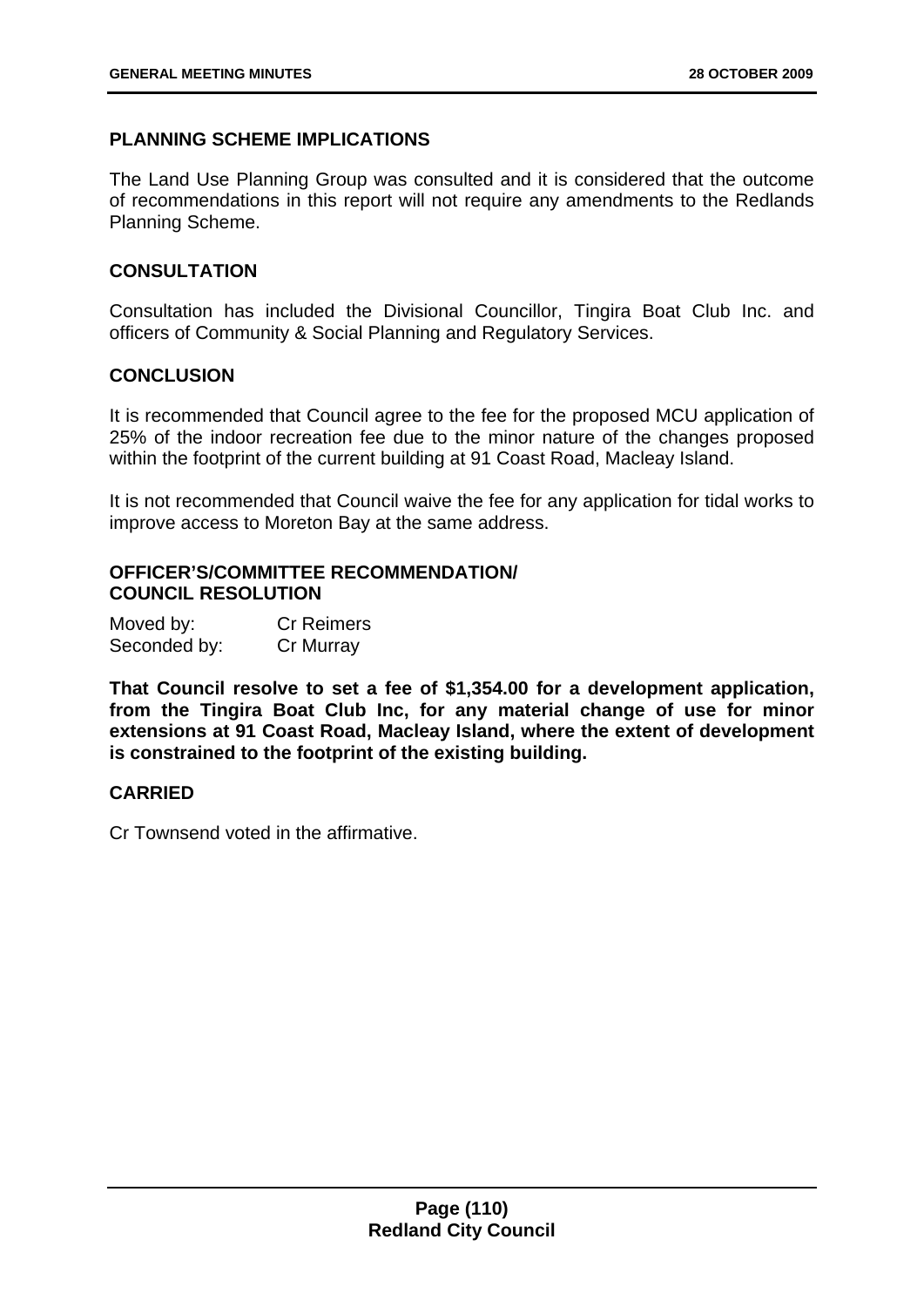# **14.4 REPORTS FROM GOVERNANCE**

#### **14.4.1 CORPORATE BALANCED SCORECARD REPORT – SEPTEMBER 2009**

| <b>Dataworks Filename:</b>       | <b>GOV Corporate BSC Monthly Reporting to</b><br><b>Committee</b>                                  |
|----------------------------------|----------------------------------------------------------------------------------------------------|
| <b>Attachment:</b>               | <b>Balanced Scorecard Report - September 2009</b>                                                  |
| <b>Responsible Officer Name:</b> | <b>Luke Wallace</b><br><b>Manager Corporate Planning Performance &amp; Risk</b>                    |
| <b>Author Name:</b>              | <b>Benjamin Steel</b><br><b>Project Coordinator Corporate Planning &amp;</b><br><b>Performance</b> |

#### **EXECUTIVE SUMMARY**

The monthly Corporate Balanced Scorecard report, as attached, provides a high level overview of Council's performance in key areas of Council business using the four Balanced Scorecard Perspectives – Financial, Customer, Internal/Business Processes and People & Learning.

This report is an important component of the performance management framework. The other main report provided to Council and the community is the quarterly Operational Plan Report that focuses on performance against each of the programs in the Corporate Plan.

The overall rating for September 2009 is Above Standard, with a weighted score of 2.89.

# **PURPOSE**

To provide Council with the Corporate Balanced Scorecard Report for September 2009.

### **BACKGROUND**

The report shows results against each KPI for the current month and the previous 12 months. Longer term trends and comparisons incorporating the same month last year are included to provide a better understanding of current performance levels.

A summary of this month's results is provided on page two of the report and shows the overall score for Redland City Council, including the rating (the small coloured indicator at the right hand side). An outstanding result is shown as green, above standard and satisfactory shown as yellow and an unsatisfactory result is shown as red. The overall rating for Council and for each perspective is determined by the relative weightings of the performance measures.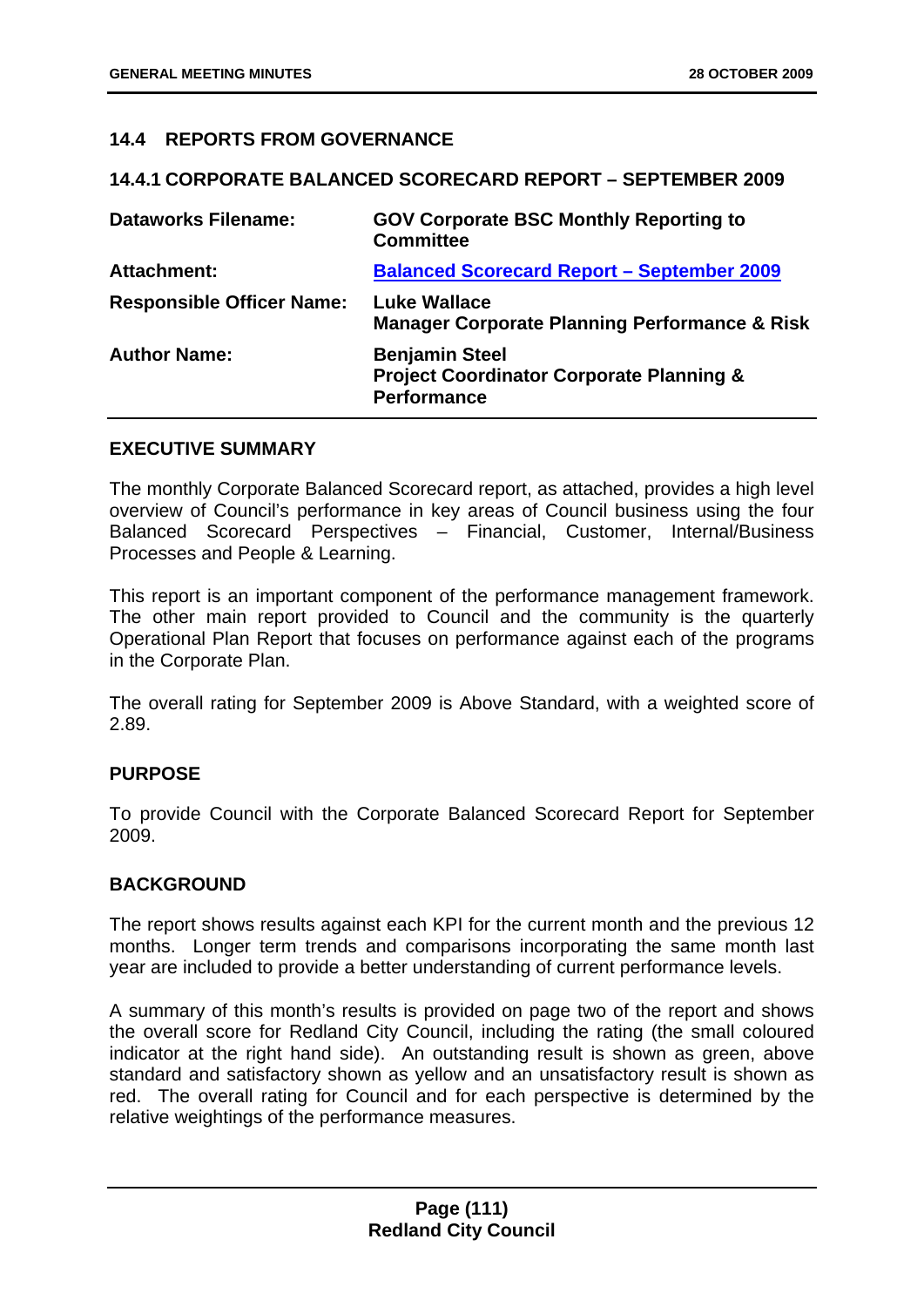The subsequent pages of the report provide details of the performance measures in each perspective. The actual performance results each month are displayed as a graph, with the red and green lines showing the normal expected range for the measure. The red line represents the minimum satisfactory level and the green line represents the outstanding level. The rating for each measure is also shown as a green tick (outstanding), a yellow line (satisfactory and above standard) or a red cross (unsatisfactory).

Explanation of results is provided by the responsible manager in the commentary each month. Where a significant issue arises from the data that requires further explanation it will be provided in this covering report.

# **ISSUES**

Most measures are performing well within the target range. Comments for each measure are provided by managers and are outlined in the attached report. Those measures performing outside the target range are:

### People and Learning Perspective (page 5)

Progress against completing items identified in the Workplace Health and Safety Management Plan are well underway. Due to the current workload of the Workplace Health and Safety Unit, some planned items that did not reach completion this month are in the process of being addressed and it is envisaged that completion against the plan will steer back on track within the coming months.

A higher number of workplace injuries over the last 12-18 months continue to be of concern. All injuries are investigated as a matter of course and in the vast majority of cases the injuries have tended to be unavoidable.

Detailed commentary surrounding these measures has been provided by the relevant managers in the attached report.

# **RELATIONSHIP TO CORPORATE PLAN**

The recommendation in this report primarily supports Council's strategic priority to provide a clear organisational direction supported by effective leadership and a framework of policies, plans and strategies that are responsive to the community's needs and which promote accountable and ethical standards of practice.

### **FINANCIAL IMPLICATIONS**

No direct financial implications arise from this report. The report does contain several indicators that either reflects financial performance to date, or which will have had a direct or indirect impact on financial performance.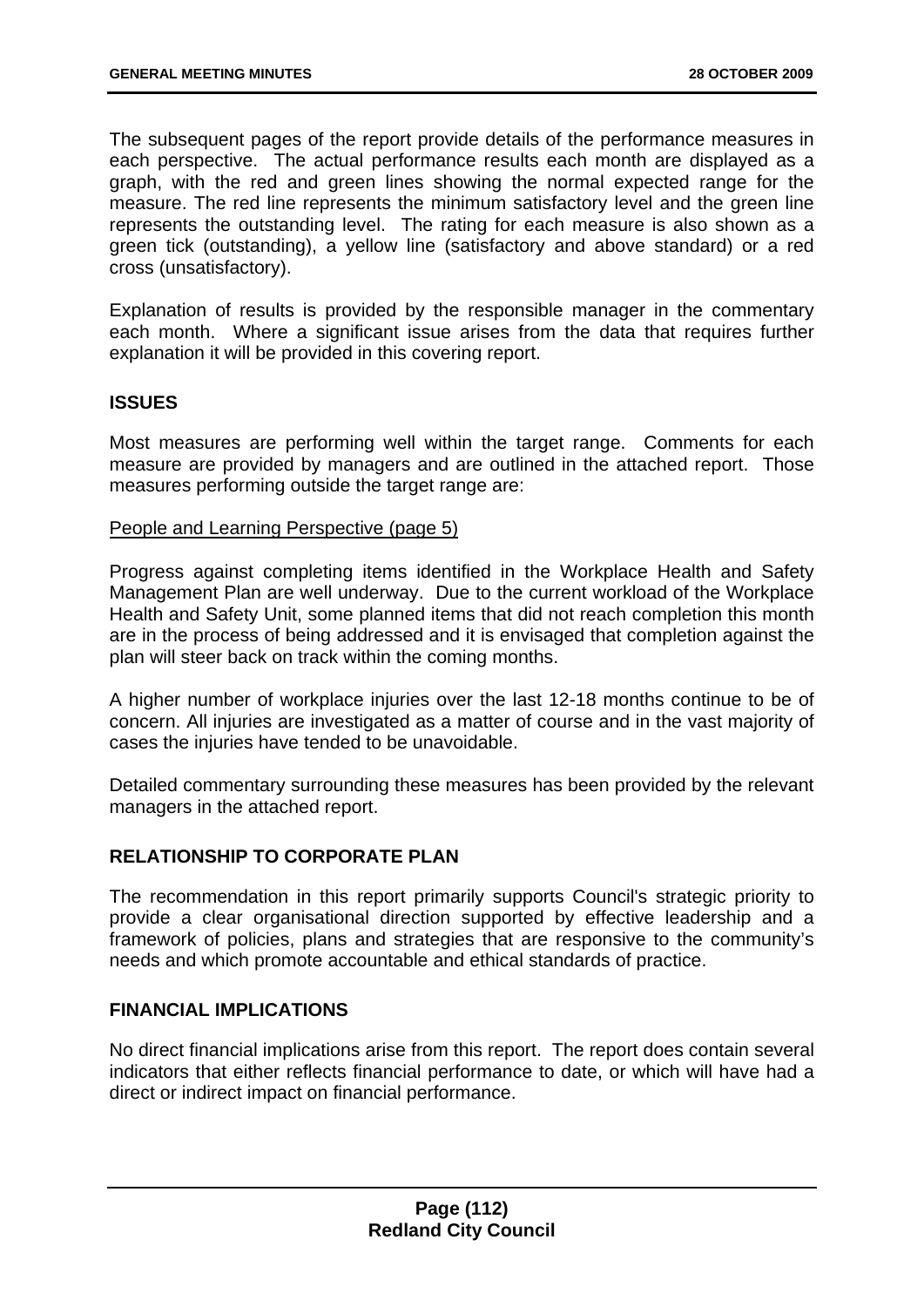# **PLANNING SCHEME IMPLICATIONS**

There are no implications for the Planning Scheme arising from this report.

### **CONSULTATION**

The data and components in this report were provided by relevant managers and have been compiled by the Corporate Planning, Performance and Risk Group.

### **OPTIONS**

#### **PREFERRED**

That Council resolve to note the Corporate Balanced Scorecard for September 2009, as attached.

#### **ALTERNATIVE**

That Council resolve to note the Corporate Balanced Scorecard for September 2009 and request additional information.

## **OFFICER'S/COMMITTEE RECOMMENDATION/ COUNCIL RESOLUTION**

| Moved by:    | Cr Townsend |
|--------------|-------------|
| Seconded by: | Cr Boglary  |

**That Council resolve to note the Corporate Balanced Scorecard for the month of September 2009, as attached.** 

#### **CARRIED**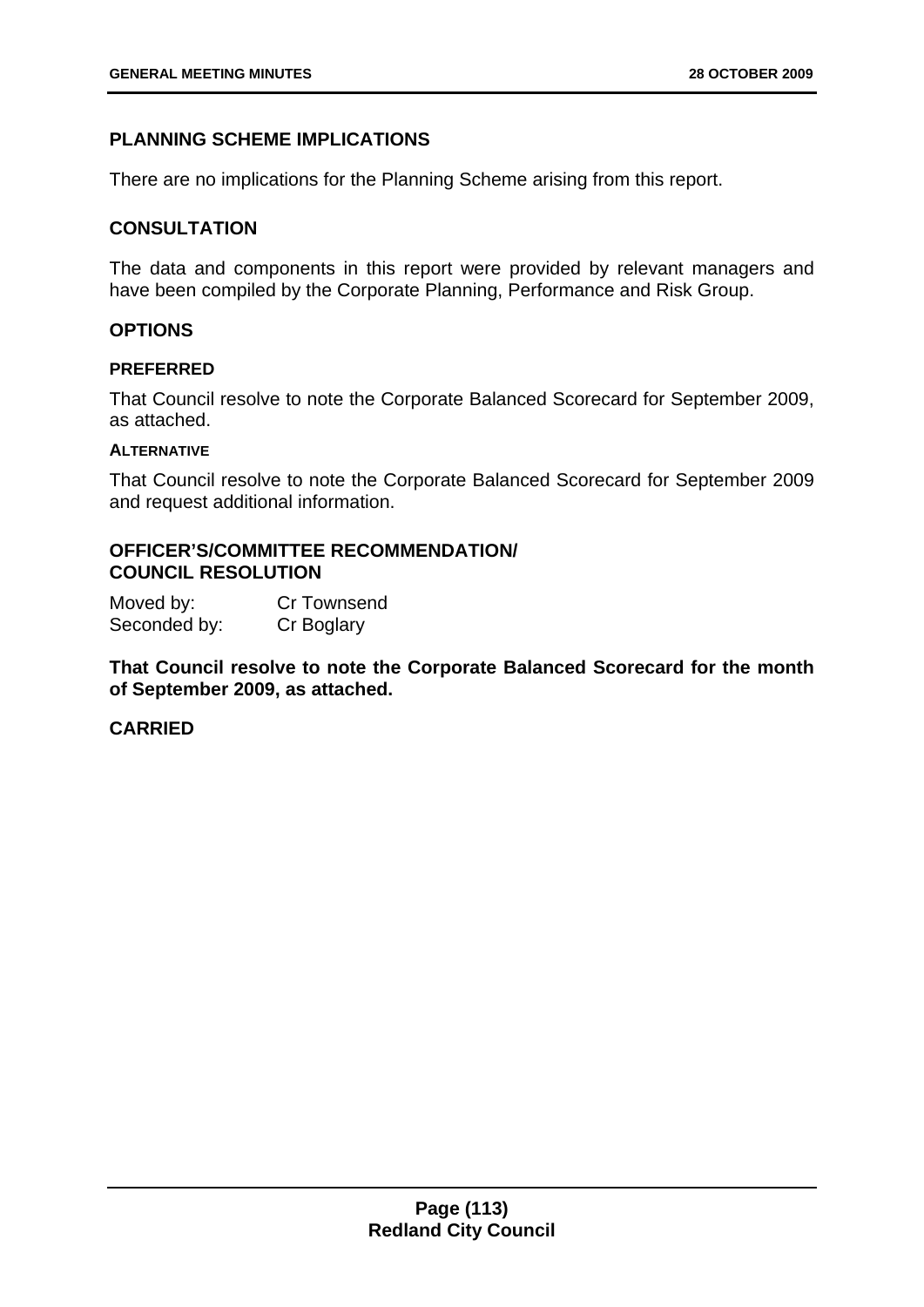## **14.4.2 QUARTERLY OPERATIONAL PLAN REPORT FOR SEPTEMBER 2009**

| <b>Dataworks Filename:</b>       | <b>GOV - Corporate Performance Reporting -</b><br>Quarterly                                                                  |
|----------------------------------|------------------------------------------------------------------------------------------------------------------------------|
| <b>Attachments:</b>              | <b>September Quarterly Operational Plan</b><br><b>Report Summary of 08/09 Operational Plan</b><br><b>Incomplete Projects</b> |
| <b>Responsible Officer Name:</b> | <b>Luke Wallace</b><br>Manager Corporate Planning, Performance &<br><b>Risk</b>                                              |
| <b>Author Name:</b>              | <b>Benjamin Steel</b><br><b>Project Coordinator Corporate Planning &amp;</b><br><b>Performance</b>                           |

# **EXECUTIVE SUMMARY**

The 2009/10 Operational Plan sets out the most important projects and initiatives that Council decided to pursue this financial year, towards achieving the long-term objectives in the Corporate Plan 2006-2010. Council adopted the Operational Plan on 24 June 2009, prior to the approval of the 2009/10 Budget.

Regularly monitoring progress against this Operational Plan is an important element of Council's corporate reporting and is also a requirement of the *Local Government Act 1993.* 

The attached report shows the status of all projects in both practical and financial terms, and shows progress against performance targets for other measures.

# **PURPOSE**

To ensure good corporate governance of the organisation by monitoring performance against Council's approved Operational Plan 2009/10.

### **BACKGROUND**

The attached report provides information to Council on the progress in the first quarter of all projects, initiatives and performance indicators in the Operational Plan 2009/10. This is the first report for 2009/10.

For projects, the report includes financial information (where operational or capital funds have been specifically allocated) and practical information to give a more comprehensive picture of progress. Where no budget is shown, this indicates that the work is being done solely in-house by Council staff and/or the project is part of a larger program of work and therefore does not have discreet funds allocated to it. Practical progress of projects is rated against a status indicator, being of the following: *Completed, On Track, Delayed, Not Commenced, On Hold, Revised or Cancelled.*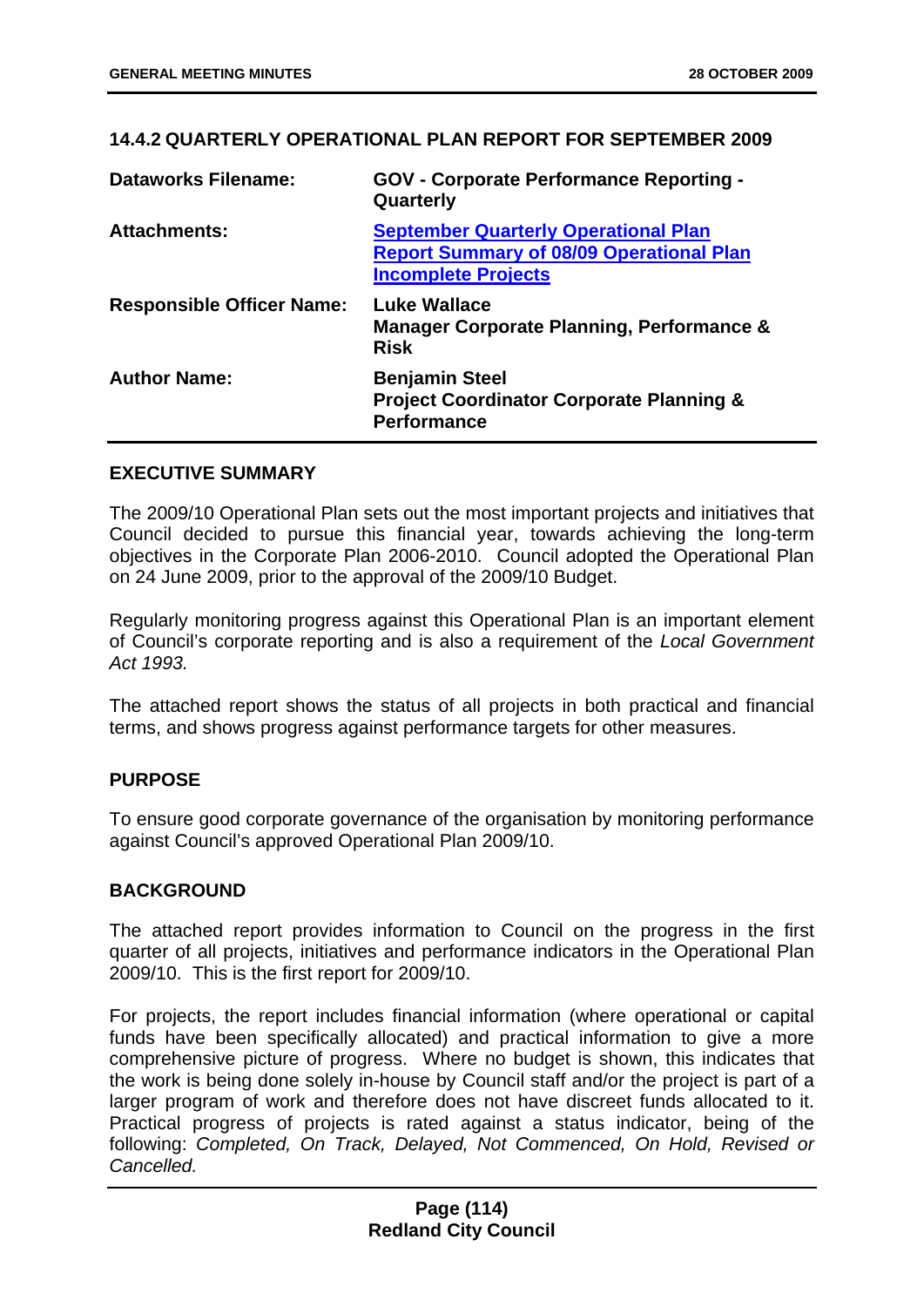For performance indicators, actual performance is shown as a blue point on a graph, with a red line showing minimum satisfactory performance level and the green line showing outstanding performance level.

Commentary is provided by the responsible officers to explain progress achieved to date.

## **ISSUES**

### *2008/09 – Incomplete Projects*

At the end of 2008/09, there were a number of projects which were incomplete. In July, Governance undertook to update Council at this meeting as to the status of these projects. Appended to this report is a summary of the incomplete 2008/09 projects. Some of these projects have rolled forward into the 2009/10 Operational Plan.

# *Amendments to the 2009/10 Operational Plan*

The Operational Plan 2009/10 includes a key performance indicator (7.2.1) to show Council's returns on investment, compared to an agreed benchmark. The text in the Operational Plan explains that the target is to achieve returns at least equal to the UBS Bank Bill Index. However, the target was incorrectly stated as a percentage. In monitoring this indicator, officers will report Council returns against the benchmark in terms of the number of basis points above or below the benchmark. The target is 0 (i.e. equal to the UBS Bank Bill Index), 'Above standard' will be 5 basis points above the Bank Bill Index and 'Outstanding' will be 10 basis points above the Bank Bill Index.

A duplication of projects has occurred with the following initiatives in the 2009/10 Operational Plan:

- *1.1.1 Completion of Integrated Waterway Plan* (Environmental Management Group) and;
- *3.4.1 Completion of Waterways and Drainage Management Plans* (Infrastructure Planning Group)

As the budget for the delivery of this project is held by the Infrastructure Planning Group, it is recommended that Initiative *1.1.1 Completion of Integrated Waterway Plan* be removed from the 2009/10 Operational Plan as it is covered by item 3.4.1.

To date, the Economic Development and Tourism Marketing Plan has not been progressed due to the potential transition to a new tourism organisation. The Economic Development Group however is currently working on the development of a new Tourism Strategy that will incorporate a marketing plan, and consideration is being given to the development of an Economic Development specific marketing plan. It is therefore recommended that an amendment be made to initiative *5.2.1 Implement Economic Development and Tourism Marketing Plan* to now read *5.2.1 Implement Economic Development Marketing Plan*. This recommendation allows for

## **Page (115) Redland City Council**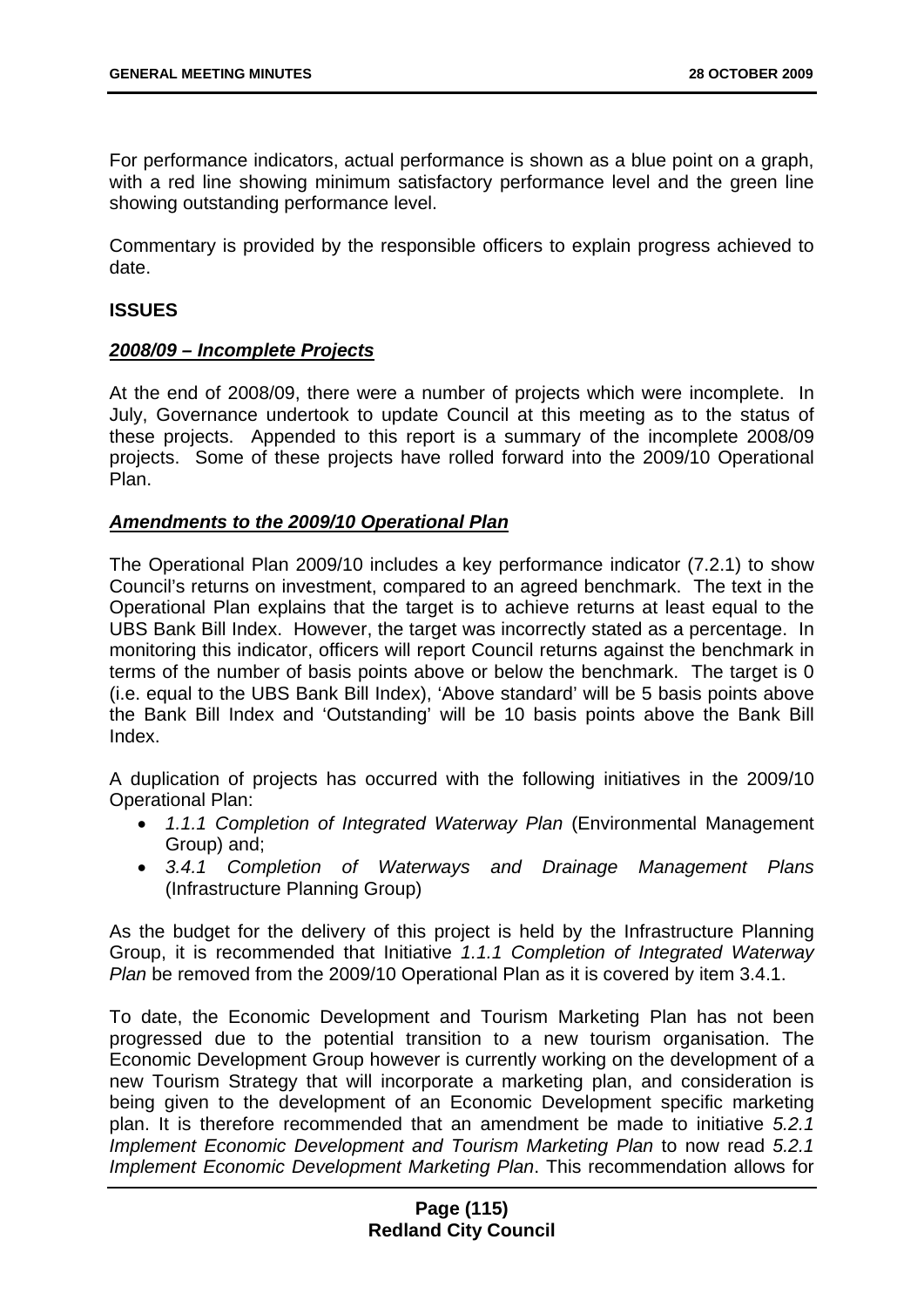the Economic Development Group to progress against the Economic Development marketing initiatives while Council considers all options relating to Tourism within the Redlands.

# *Cancelled projects*

Subsequent to the approval of the 2009/10 Operational Plan, two (2) projects have been cancelled.

Initiative *2.2.3 Commencement of Thornlands Integrated Enterprise Area Planning Study and Structure Plan* – This area has been removed from the urban footprint and included in the Regional Landscape and Rural Areas of the South east Queensland Regional Plan. As a result of this change the area is considered unsuitable for integrated enterprise purposes. This project is therefore cancelled and it is recommended that it be removed from the Operational Plan for 2009/10.

Item *3.4.6 Energy Infrastructure planning of overhead service reticulation* – this project has been cancelled as agreed by Council resolution and it is therefore recommended that Council remove this initiative from the 2009/10 Operational Plan.

# *Quarter One Progress*

The Operational Plan 2009/10 consists of 90 projects and ten (10) indicators. The attached report for quarter one indicates that progress against the delivery of some projects has not yet commenced with commencement planned within the next quarter but that the majority of initiatives and indicators are on track and achieving planned outcomes.

Council should note that initiative *2.4.4 Proactive Compliance Achievements* has been placed on hold as the outcomes from the CEO's working groups, and therefore the relevant action plans have not yet been finalised. Accordingly it is not possible to start recording performance against this initiative at this time. It is anticipated that reporting against this project will commence by November 2009.

| .                         |                        |
|---------------------------|------------------------|
| <b>Progress Indicator</b> | <b>No. of Projects</b> |
| On Track                  | 45                     |
| Not Commenced             | 35                     |
| <b>Revised</b>            |                        |
| Delayed                   | 5                      |
| On Hold                   |                        |
| Cancelled                 |                        |
| <b>TOTAL</b>              | 90                     |

**Projects** 

Of the ten indicators, nine are either above standard or outstanding and one is below standard. Comments have been provided in the attached report by the relevant officers as to the progress achieved against these indicators.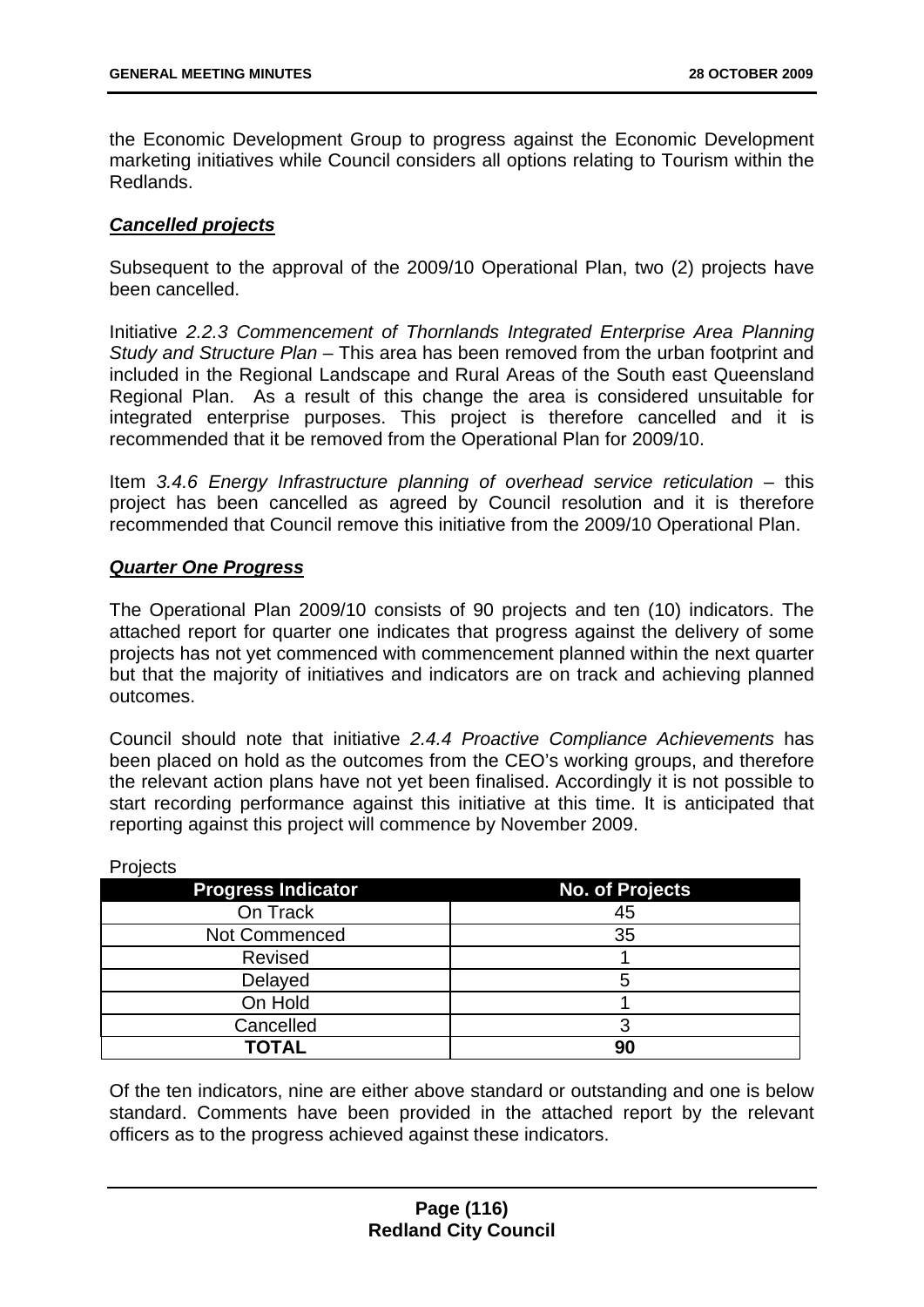In summary, five (5) initiatives are delayed, three (3) cancelled and one (1) revised in the attached report and comments have been provided by the appropriate officers which explain what has happened and what action is being taken to bring the project or measure back on track.

# **RELATIONSHIP TO CORPORATE PLAN**

The recommendation primarily supports Council's strategic priority to provide effective organisational leadership through strategic planning and accountable and ethical standards of practice.

# **FINANCIAL IMPLICATIONS**

No direct financial implications arise from this report. The report does contain several initiatives and indicators that either reflects financial performance to date or which will have had a direct or indirect impact on financial performance.

# **PLANNING SCHEME IMPLICATIONS**

There are no implications from the recommendations in this report that would require any amendments to the Redlands Planning Scheme.

# **CONSULTATION**

The data and comments in the report were provided by relevant managers and were compiled by the Corporate Planning, Performance and Risk Group.

# **OPTIONS**

### **PREFERRED**

- 1. To note the Operational Plan Report for the 2009/10 September quarter as attached;
- 2. To remove item *1.1.1 Completion of Integrated Waterway Plan* from the 2009/10 Operational Plan to avoid duplication in reporting with item *3.4.1 Completion of Waterways and Drainage Management Plans*;
- 3. To amend item *5.2.1 Implement Economic Development and Tourism Marketing Plan* to now read *5.2.1 Implement Economic Development Marketing Plan* in light of the potential transition to a new tourism organisation.
- 4. To remove item *2.2.3 commencement of Thornlands Integrated Enterprise Area Planning Study and Structure Plan* from the 2009/10 Operational Plan due to the removal of this area from the urban footprint and inclusion into the South East Queensland Regional Plan which deems this area unsuitable for integrated enterprise purposes.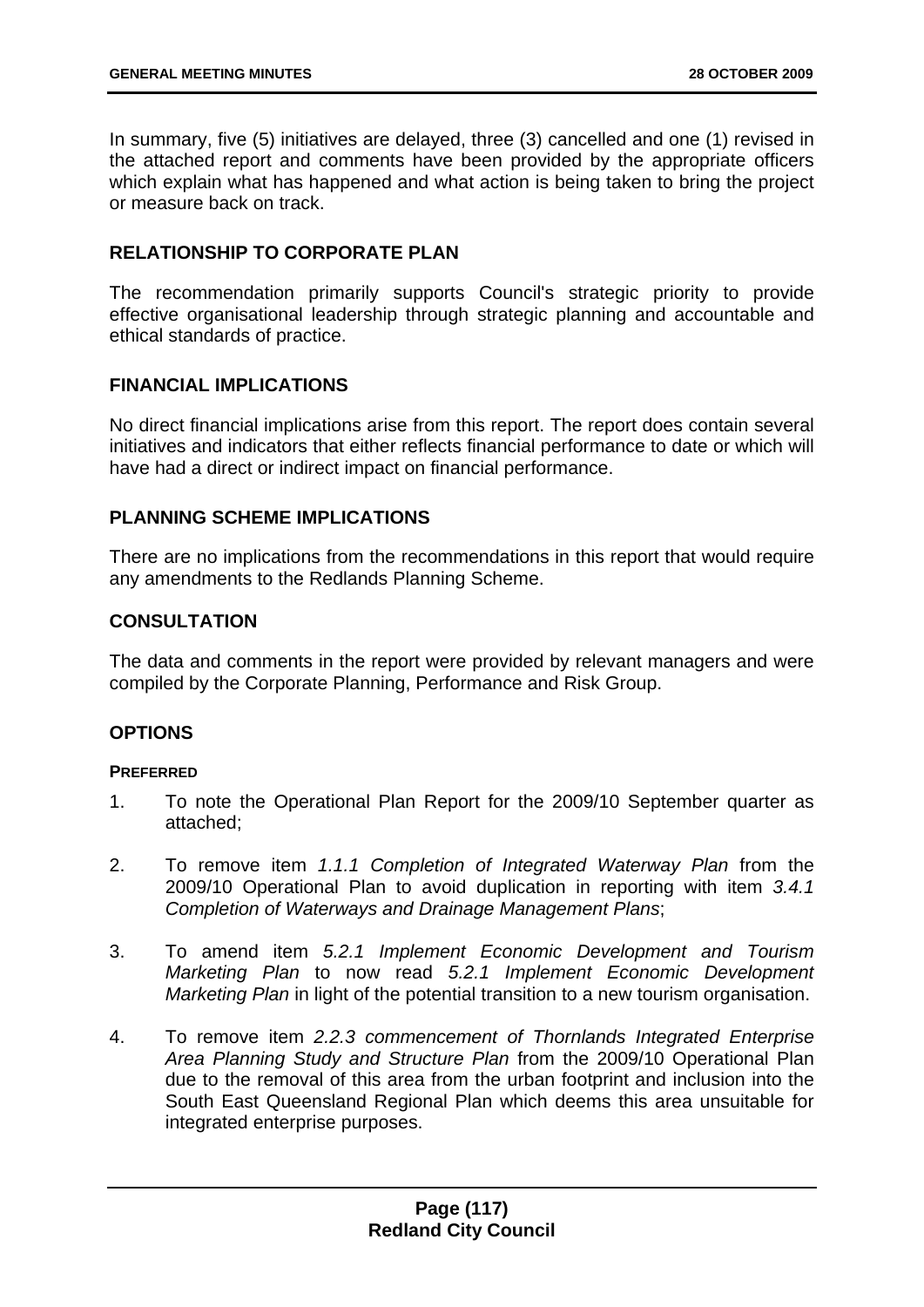5. To remove item *3.4.6 Energy Infrastructure Planning of Overhead Service Reticulation* from the 2009/10 Operational Plan as this project has been cancelled as agreed by Council resolution.

#### **ALTERNATIVE**

That Council resolve to note the Operational Plan Report for the 2009/10 September quarter and request additional information.

# **OFFICER'S/COMMITTEE RECOMMENDATION/ COUNCIL RESOLUTION**

| Moved by:    | <b>Cr Townsend</b> |
|--------------|--------------------|
| Seconded by: | Cr Boglary         |

**That Council resolve as follows:** 

- **1. To note the Operational Plan Report for the 2009/10 September quarter as attached;**
- *2.* **To remove item** *1.1.1 Completion of Integrated Waterway Plan* **from the 2009/10 Operational Plan to avoid duplication in reporting with item** *3.4.1 Completion of Waterways and Drainage Management Plans;*
- **3. To amend item** *5.2.1 Implement Economic Development and Tourism Marketing Plan* **to now read** *5.2.1 Implement Economic Development Marketing Plan* **in light of the potential transition to a new tourism organisation;**
- **4. To remove item** *2.2.3 Commencement of Thornlands Integrated Enterprise Area Planning Study and Structure Pla***n from the 2009/10 Operational Plan due to the removal of this area from the urban footprint and inclusion into the South East Queensland Regional Plan which deems this area unsuitable for integrated enterprise purposes; and**
- **5. To remove item** *3.4.6 Energy Infrastructure Planning of Overhead Service Reticulation* **from the 2009/10 Operational Plan as this project has been cancelled as agreed by Council resolution.**

**CARRIED**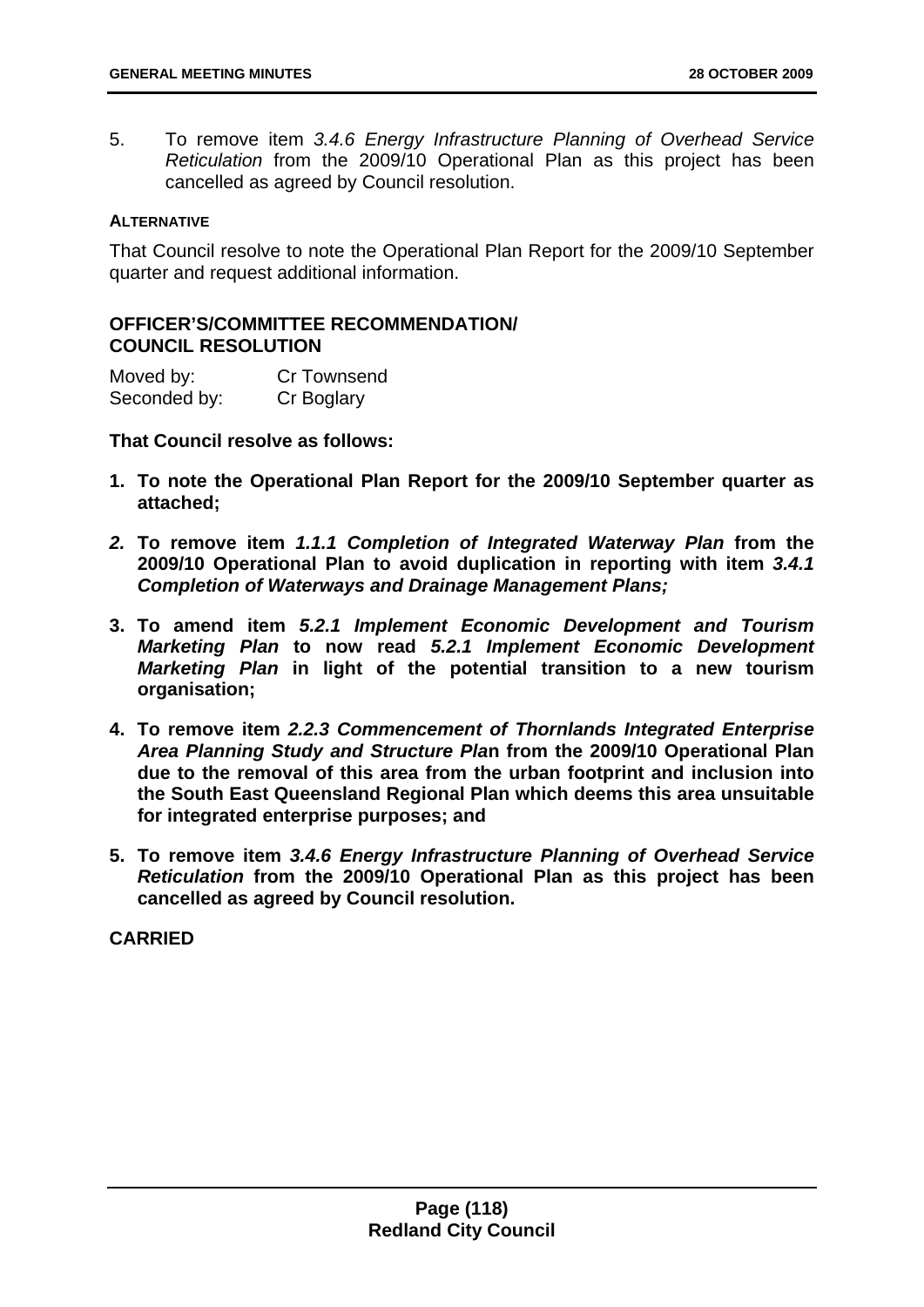# **14.5 COMMITTEE CLOSED SESSION**

The meeting was closed to the public under Section 463(1)(h) of the *Local Government Act 1993* to discuss *Update on Equity/Shareholding of Water Business 3.* 

Following deliberation on this matter, the committee meeting was again opened to the public.

# **14.5.1 UPDATE ON EQUITY/SHAREHOLDING OF WATER BUSINESS 3**

| <b>Dataworks Filename:</b>       | <b>GOV Water Business Three Establishment Group</b><br>(WB3EG)      |
|----------------------------------|---------------------------------------------------------------------|
| <b>Responsible Officer Name:</b> | <b>Martin Drydale</b><br><b>General Manager, Corporate Services</b> |
| <b>Author Name:</b>              | <b>Gavin Holdway</b><br><b>Water Reform Finance Project Manager</b> |

## **EXECUTIVE SUMMARY**

A confidential report from General Manager Corporate Services dated 14 October 2009 providing an update and recommendation to Council in relation to an agreed methodology to support the equity shareholding of the WB3 entity, due to commence business on 1 July 2010, was deliberated in closed session.

# **OFFICER'S/COMMITTEE RECOMMENDATION/ COUNCIL RESOLUTION**

Moved by: Cr Townsend Seconded by: Cr Boglary

**That Council resolve that the Officer's Recommendation in confidential report from General Manager Corporate Services dated 14 October 2009 in this matter be adopted.** 

# **CARRIED**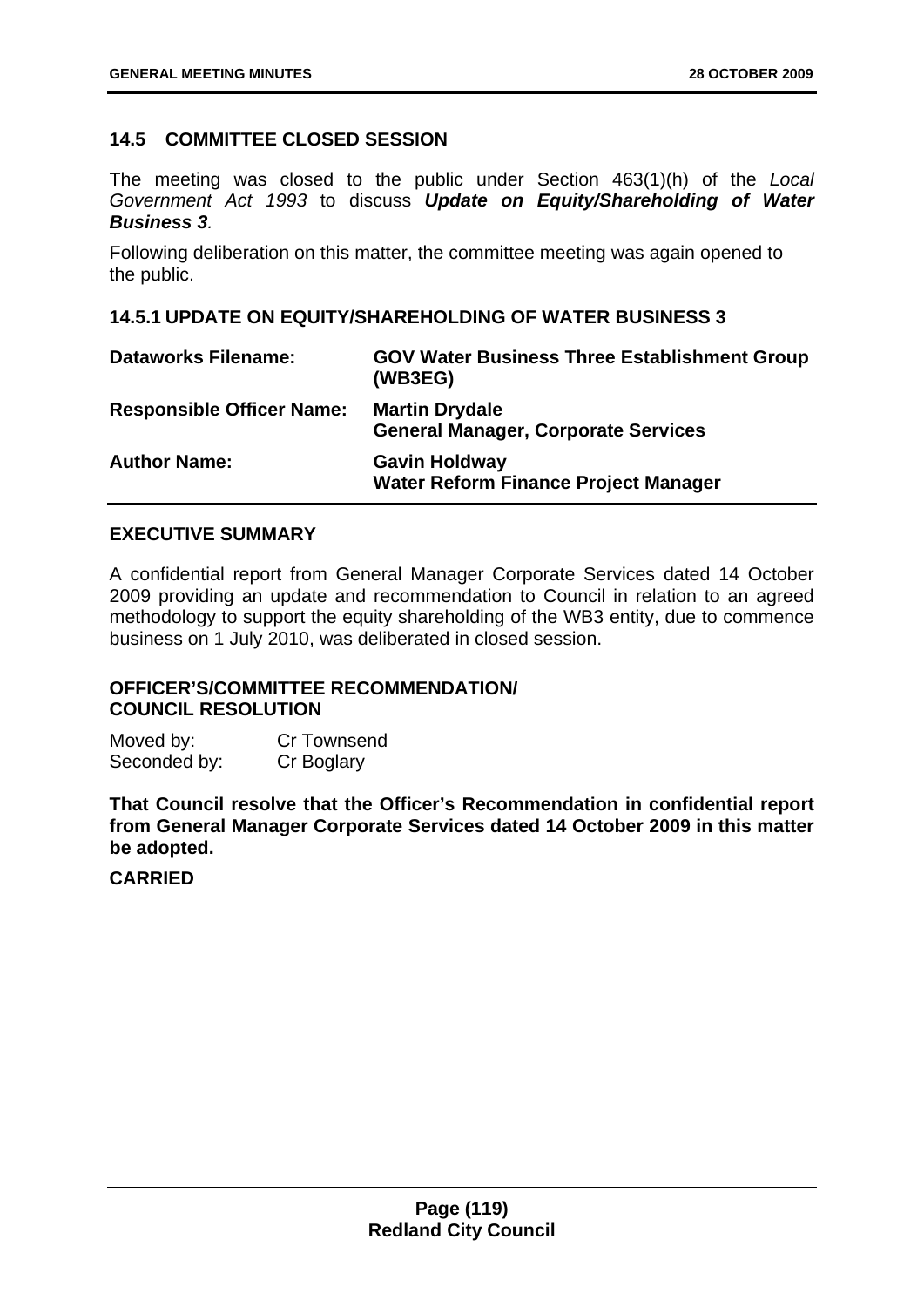## **15 DIRECT TO COUNCIL REPORTS**

#### **15.1 TENDER FOR CONSIDERATION**

## **15.1.1 RABY BAY REVETMENT WALL (SEPARABLE PORTION 2 PIERMONT PLACE)**

| <b>Dataworks Filename:</b>       | 42094-3                                                                                                                                      |
|----------------------------------|----------------------------------------------------------------------------------------------------------------------------------------------|
| <b>Responsible Officer Name:</b> | <b>Mike Hyde</b><br><b>General Manager Customer Services</b><br><b>Michelle Pipia</b><br><b>Acting Group Manager, Project Delivery Group</b> |
| <b>Author Name:</b>              | <b>Nigel Carroll</b><br><b>Acting Service Manager, Project Management</b><br><b>Services Unit</b>                                            |

### **EXECUTIVE SUMMARY**

In October 2008 Council invited public tenders in accordance with s484 of the Local Government Act for the revetment wall repairs at Raby Bay. Due to the time constraints, criticality of the type of works to be undertaken and to obtain value for money it was decided to tender the works as four separable portions:

- 1. **Separable Portion 1** Masthead Drive (PDG-30481)
- 2. **Separable Portion 2** Piermont Place (PDG-42094-3)
- 3. **Separable Portion 3** Mainroyal Court (PDG-42092-2)
- 4. **Separable Portion 4** All other sites (to be determined)

The scope of works for each site consisted of:

- Supply and install screw piles.
- Construct the headstocks and screw capping.
- Undertake the restoration to private property.

Of the 17 companies that requested tender documents 4 companies submitted a tender. The tender review and evaluation process resulted in Council entering into a contract with SFL Group Pty Ltd.

There is provision under the Contract (PDG-30481) for the Superintendent in relation to each Separable Portion to identify the scope of work and to obtain costs and completion dates from the successful contractor (SFL Group Pty Ltd). At the request of the Superintendent, SFL Group Pty Ltd have provided a proposal [offer] to undertake the works at Piermont Place (Separable Portion 2 PDG-42094-3) for an amount of \$975,598.00 excluding GST (\$1,073,157.80 including GST). This proposal [offer] was evaluated by taking into consideration the tender deliverables of the original Masthead Drive contract, the performance of the contractor in the delivery of the Masthead Drive project and the savings to Council as a direct result of the

## **Page (120) Redland City Council**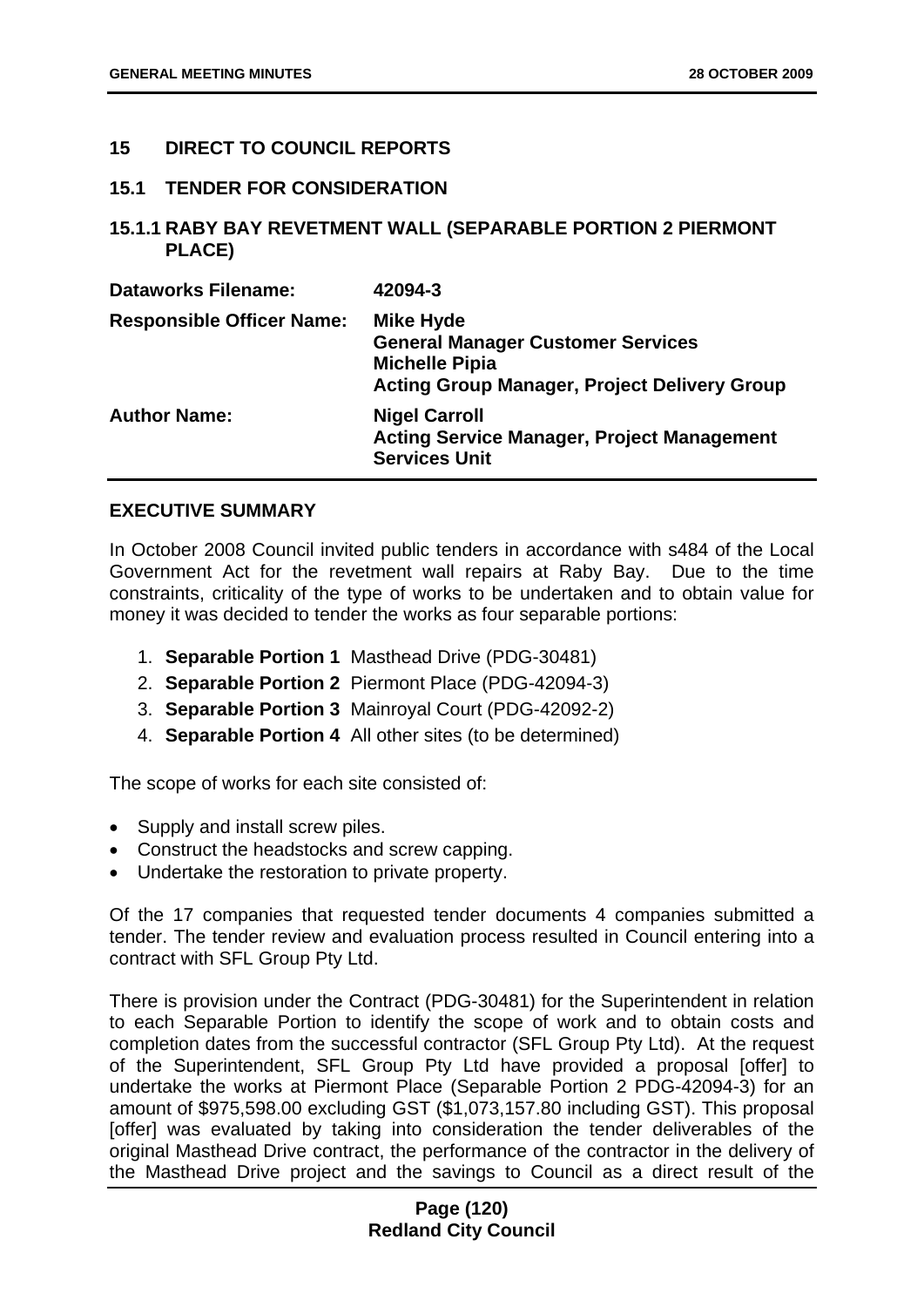contractor already being established within the canal system as value for money and an advantageous offer to Council.

# **PURPOSE**

The purpose of this report is to seek resolution from Council to accept the proposal [offer] from and enter into a contract for Separable Portion 2 with SFL Group Pty Ltd.

# **BACKGROUND**

In October 2008 Council invited public tenders in accordance with s484 of the Local Government Act for the revetment wall repairs at Raby Bay. Due to the time constraints, criticality of the type of works to be undertaken and to obtain value for money it was decided to tender the works as four separable portions at the locations listed in the table below.

| Project No.      | <b>Separable Portion No.</b>                         | <b>Address</b>                                                                                                               |
|------------------|------------------------------------------------------|------------------------------------------------------------------------------------------------------------------------------|
| PDG-30481-2      | <b>Separable Portion 1</b><br><b>Masthead Drive</b>  | 117 & 119 Masthead Drive,<br>Cleveland, Raby Bay (Lot 340 &<br>447 Chichester Canal)                                         |
| PDG-42094-3      | <b>Separable Portion 2</b><br><b>Piermont Place</b>  | 50 Piermont Place, Cleveland,<br>Raby Bay (Lot 811)                                                                          |
| PDG-42092-2      | <b>Separable Portion 3</b><br><b>Mainroyal Court</b> | 4 Mainroyal Court, Cleveland,<br>Raby Bay (Lot 594)                                                                          |
| To be determined | <b>Separable Portion 4</b><br>All other sites        | Other separable portion or portions<br>as identified by Council within the<br>Raby Bay Canal System,<br>Cleveland (Raby Bay) |

The Scope of Works for each site consisted of:

- Supply and install screw piles.
- Construct the headstocks and screw capping.
- Undertake the restoration to private property.

As part of the tender a Bill of Quantities was issued for Masthead Drive (Separable Portion 1 PDG-30481) and Schedule of Rates were issued for Separable Portions 2, 3 and 4 along with other Tender Deliverables that made up the evaluation criteria.

Of the 17 companies that requested tender documents 4 companies submitted a tender. The tender review and evaluation process considered tenderers responses to each of the separable portions along with demonstrated past experience in screwpiling, in-house and in-depth knowledge of screw piling and concrete construction resulting in Council entering into a contract with SFL Group Pty Ltd

Works on the Masthead Drive site (Separable Portion 1) are nearing completion and to date these works by the contractor have been of a very high standard. Efforts for continuous improvement by both parties have resulted in amendments to the original design. These amendments will be reflected in the design for Piermont Place site

# **Page (121) Redland City Council**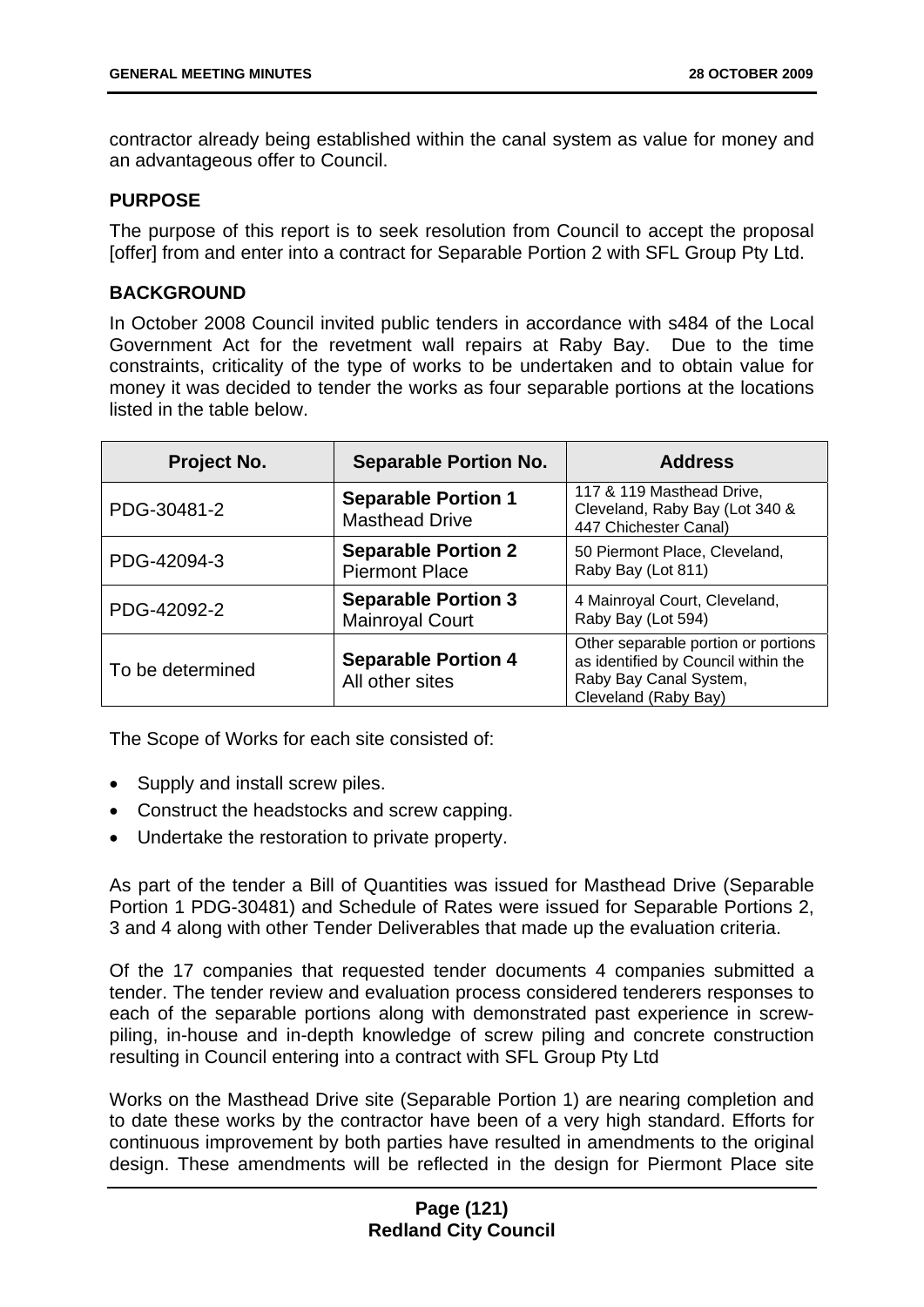(Separable Portion 2) but are not considered to be a major deviation from the intention of the original tender.

There is provision under the Contract (PDG-30481) for the Superintendent in relation to each Separable Portion to identify the scope of work and to obtain costs and completion dates from the successful contractor (SFL Group Pty Ltd).

On 30 September 2009, the Superintendent invited SFL Group Pty Ltd to provide a proposal [offer] to supply, deliver and execute the revetment wall repairs and associated works for Piermont Place (Separable Portion 2 PDG-42094-3). Separable Portion 2 is defined as "Lot 811 Piermont Place and Lot 812 Marram Court, Cleveland (Raby Bay)".

An opportunity now exists for Council to make considerable savings by entering into a contract with SFL Group Pty Ltd for Separable Portion 2 – Piermont Place (PDG-42094-3) under the terms and conditions of the original contract. These savings are due to the fact that the contractor is already established within the canal system, has machinery and labour available, is the manufacturer of their own screw piles and has demonstrated that they have the correct project methodology.

The proposal [offer] received (6 October 2009) from SFL Group Pty Ltd to undertake the works is \$975,598.00 excluding GST (\$1,073,157.80 including GST). This proposal [offer] was evaluated by taking into consideration the tender deliverables of the original Masthead Drive contract, the performance of the contractor in the delivery of the Masthead Drive project and the savings to Council as a direct result of the contractor already being established within the canal system as value for money and an advantageous offer to Council.

# **ISSUES**

The timing of the Piermont Place project is critical in mitigating the following risks:

- 1. Site has shown a recent increase in the rate of movement of the wall;
- 2. The depth of slip circle is large due to the depth of canal adjacent to the site;
- 3. Due to the large slip circle any rapid failure will impact upon the concrete wall, swimming pool, pergola and outdoor patio, thus increasing the cost of restoration.

Infrastructure Planning Group has reviewed the Raby Bay Revetment Wall Works Program which has resulted in the reprioritisation of this program and as such it is not Council's intention to proceed with Separable Portions 3 or 4.

## **RELATIONSHIP TO CORPORATE PLAN**

The recommendation primarily supports Council's strategic priority to provide and maintain water, waste services, roads, drainage and support the provision of transport and waterways infrastructure.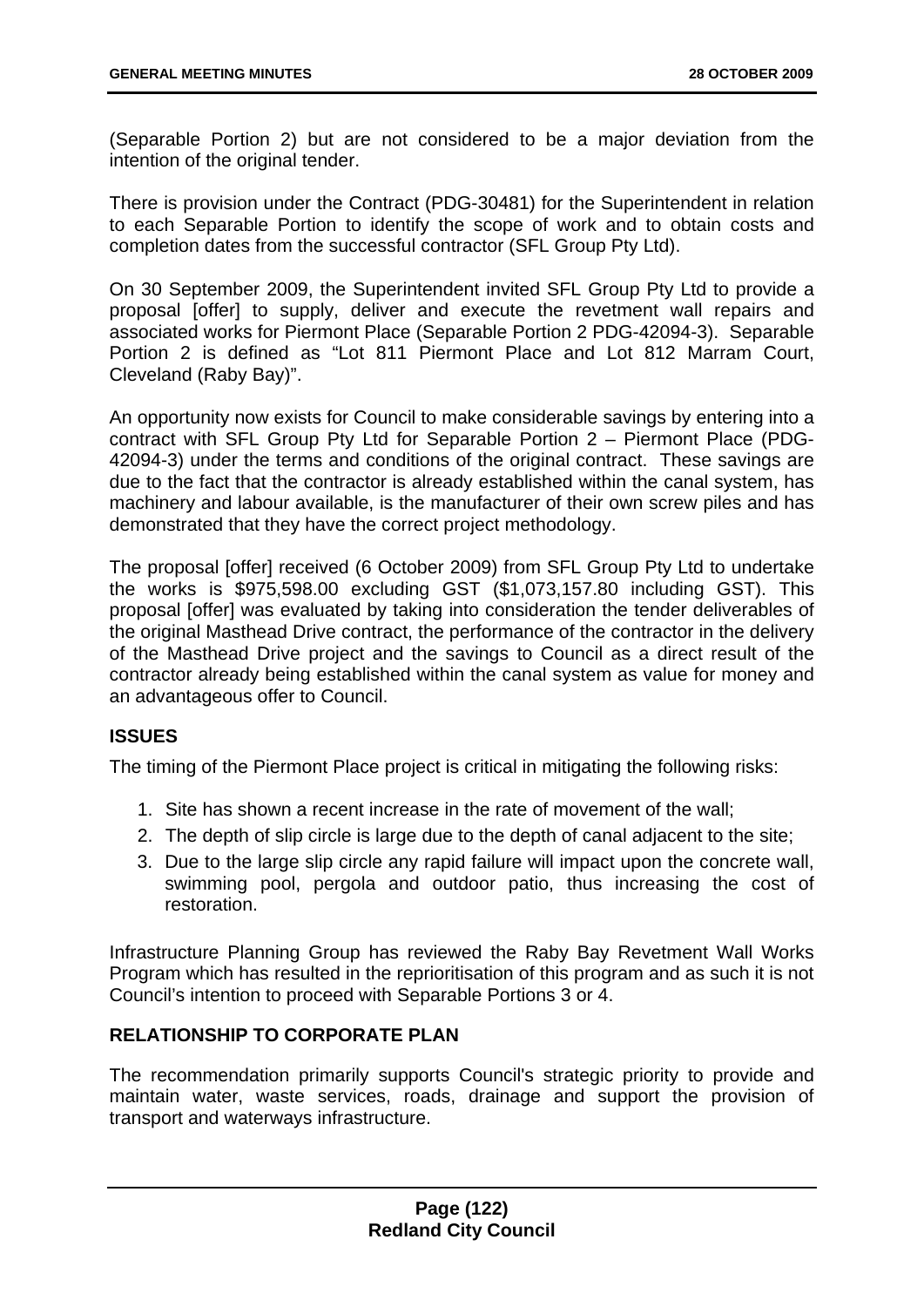# **FINANCIAL IMPLICATIONS**

The proposal [offer] received from SFL Group Pty Ltd to undertake the works is \$975,598.00 excluding GST (\$1,073,157.80 including GST). Allowing for a 15% contingency amount as well as Council Internal costs, the total budget required to deliver this project is \$1,255,000.00 excluding GST.

The budget currently allocated to the project from the Capital Works Program is \$730,000.00 exclusive GST. This amount has been allocated to this project for two years and was based on preliminary estimates that were formulated before the design was finalised. This has resulted in a budget shortfall of \$525,000, excluding GST.

Additional budget is available within the Raby Bay Revetment Wall Works Program for the construction of this project due to the reprioritisation of this works program by Infrastructure Planning Group. This budget reallocation will form part of the Q1 budget review.

# **PLANNING SCHEME IMPLICATIONS**

It is considered that the outcome of recommendations in this report will not require any amendments to the Redlands Planning Scheme.

# **CONSULTATION**

The Supply Chain Manager CAFF, Contracts Manager CMSU, Manager Legal Services, Senior Advisor Infrastructure Projects, Acting Service Manager Project Management Services Unit, Project Coordinator Marine Projects, and the Tenders & Contracts Officer Project Management Services Unit were consulted in the preparation of this report and are all in agreement with the recommendation.

# **OPTIONS**

### **PREFERRED**

That Council resolve to:

- 1. Accept the proposal [offer] from and enter into a contract for Separable Portion 2 with SFL Group Pty Ltd for works at the Piermont Place site (PDG-42094-3) under the terms and conditions of the original contract for Masthead Drive (PDG-30481);
- 2. Delegate authority to the Chief Executive Officer to make, vary and discharge the contract and sign relevant documentation for the Piermont Place site (Separable Portion 2 PDG-42094-3);
- 3. Appoint the Chief Executive Officer as Principal's Representative for this contract (Separable Portion 2 PDG-42094-3);
- 4. Authorise the Chief Executive Officer to delegate further the Principal's Representative role to an appropriate senior officer within Council; and
- 5. That the proposal [offer] received from SFL Group Pty Ltd be treated as "Commercial in Confidence".